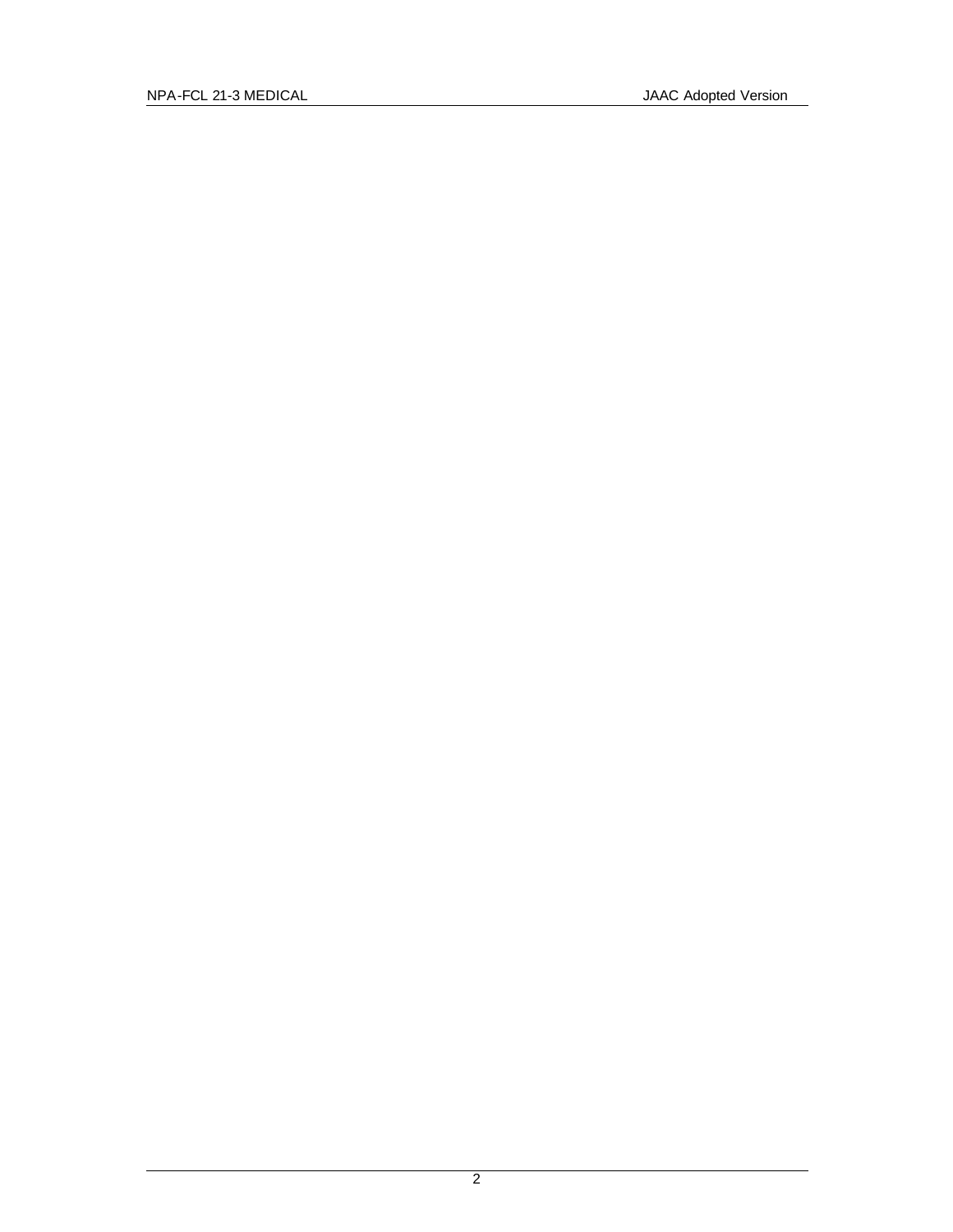# **JAR–FCL 3.001 Definitions and Abbreviations** (See IEM FCL 1.001)

*Deletion of the whole paragraph.*

## Category (of aircraft):

Categorisation of aircraft according to specified basic characteristics, e.g. aeroplane, helicopter, glider, free balloon.

### Conversion (of a licence):

The issue of a JAR–FCL licence on the basis of a licence issued by a non-JAA State.

Co-pilot:

"Co-pilot" means a pilot operating other than as pilot-in-command, an aircraft for which more than one pilot is required under the list of types of aeroplanes (see Appendix 1 to JAR-FCL 1.220) or the type certification of the aircraft, or the operational regulations under which the flight is conducted, but excluding a pilot who is on board the aircraft for the sole purpose of receiving flight instruction for a licence or rating.

#### Dual instruction time:

Flight time or instrument ground time during which a person is receiving flight instruction from a properly authorised instructor.

#### Flight time:

**The total time from the moment that an aircraft first moves under its** own or external power for the purpose of taking-off until the moment it comes to rest at the end of the flight.

#### Instrument time:

Instrument flight time or instrument ground time.

#### Instrument flight time:

Time during which a pilot is controlling an aircraft in flight solely by reference to instruments.

## Instrument ground time:

Time during which a pilot is receiving instruction in simulated instrument flight in synthetic training devices (STDs). **Medical Institute:** 

A Medical Institute is an organisation consisting of clinical research and training facilities with a range of experts, including aeromedical specialists, available in the relevant area of aviation medicine to satisfy the technical need.

#### Multi-crew co-operation:

The functioning of the flight crew as a team of co-operating members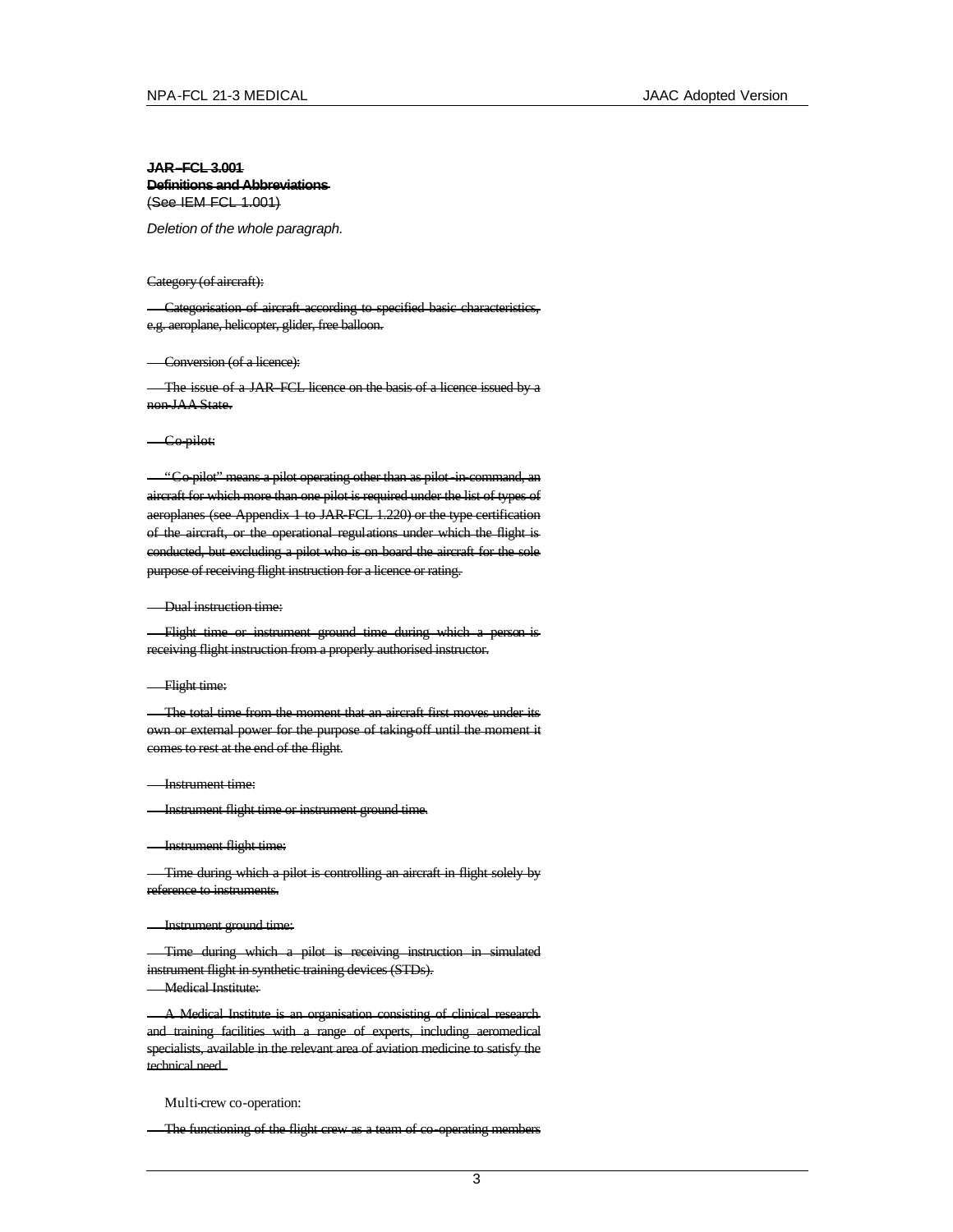## led by the pilot-in-command.

## Multi-pilot aeroplanes:

Aeroplanes certificated for operation with a minimum crew of at least two pilots.

## Night:

The period between the end of evening civil twilight and the beginning of morning civil twilight, or such other period between sunset and sunrise as may be prescribed by the appropriate Authority.

## **Other training devices:**

Training aids other than flight simulators, flight training devices or flight and navigation procedures trainers which provide means for training where a complete flight deck environment is not necessary.

# Private pilot:

A pilot who holds a licence which prohibits the piloting of aircraft in operations for which remuneration is given.

#### Professional pilot:

A pilot who holds a licence which permits the piloting of aircraft in operations for which remuneration is given.

## **Proficiency checks:**

**- Demonstrations of skill to revalidate or renew ratings, and including** such oral examination as the examiner may require.

#### -Rating:

An entry in a licence stating special conditions, privileges or limitations pertaining to that licence.

#### Renewal (of e.g. a rating or approval):

The administrative action taken after a rating or approval has lapsed that renews the privileges of the rating or approval for a further specified period consequent upon the fulfilment of specified requirements.

# - Revalidation (of e.g. a rating or approval):

The administrative action taken within the period of validity of a rating or approval that allows the holder to continue to exercise the privileges of a rating or approval for a further specified period consequent upon the fulfilment of specified requirements.

Route sector:

A flight comprising take-off, departure, cruise of not less than 15 minutes, arrival, approach and landing phases.

Single-pilot aeroplanes:

**Aeroplanes certificated for operation by one pilot.** 

Skill tests:

Skill tests are demonstrations of skill for licence or rating issue,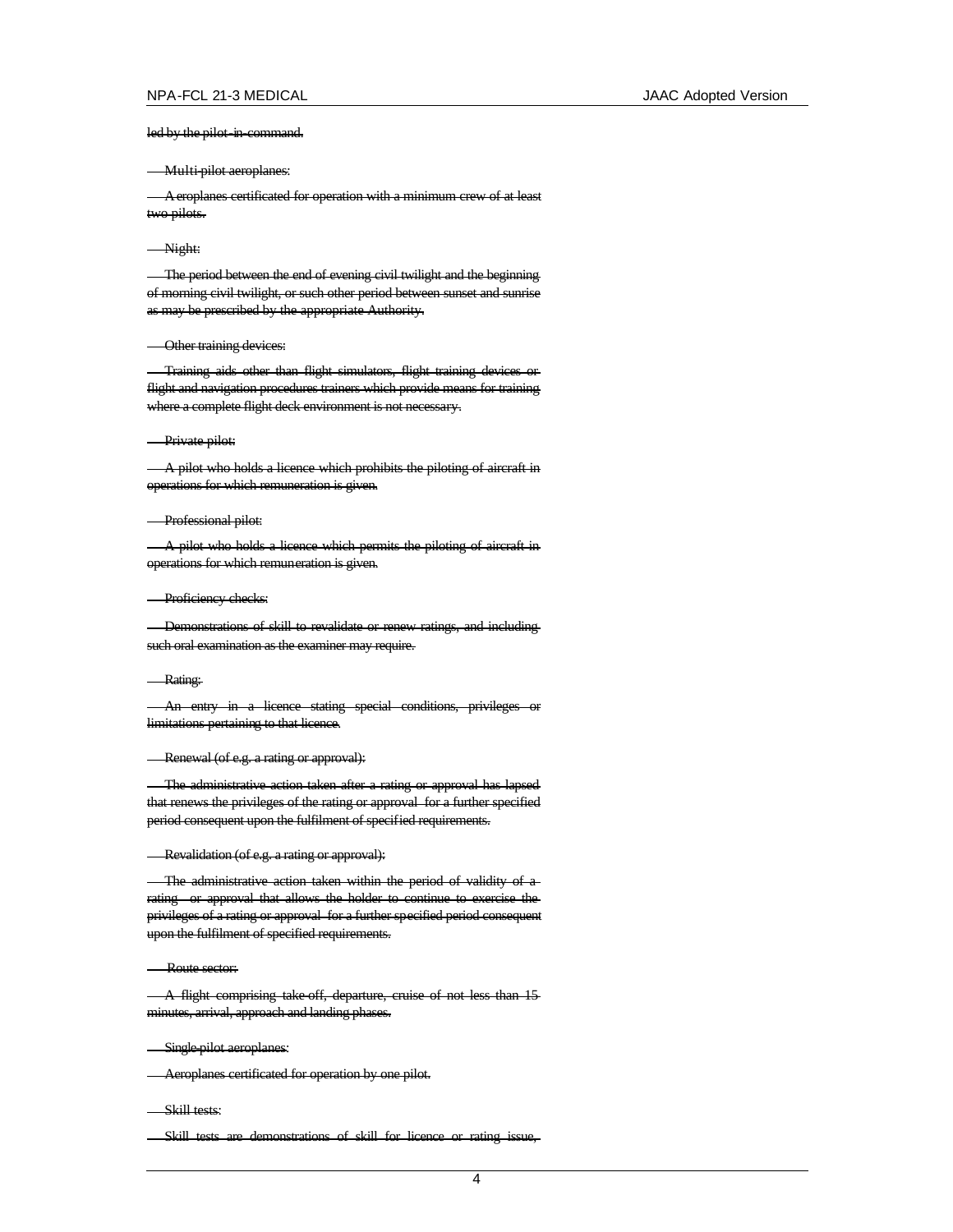including such oral examination as the examiner may require.

Solo flight time:

Flight time during which a student pilot is the sole occupant of an aircraft.

Student pilot-in-command (SPIC):

Flight time during which the flight instructor will only observe the student acting as pilot-in-command and shall not influence or control the flight of the aircraft.

# Touring Motor Glider (TMG):

A motor glider having a certificate of airworthiness issued or accepted by a JAA Member State having an integrally mounted, non-retractable engine and a non-retractable propeller plus those listed in Appendix 1 to JAR-FCL 1.215**.**

It shall be capable of taking off and climbing under its own power according to its flight manual.

Type (of aircraft):

All aircraft of the same basic design, including all modifications except those modifications which result in a change of handling, flight characteristics or flight crew complement.

For abbreviations see IEM FCL 3.001

[Amdt.1, 01.12.00; Amdt. 2, 01.06.02]

**JAR–FCL 3.005 Applicability**

(See Appendix 1 to JAR–FCL 1.005) (See AMC FCL 1.005 & 1.015)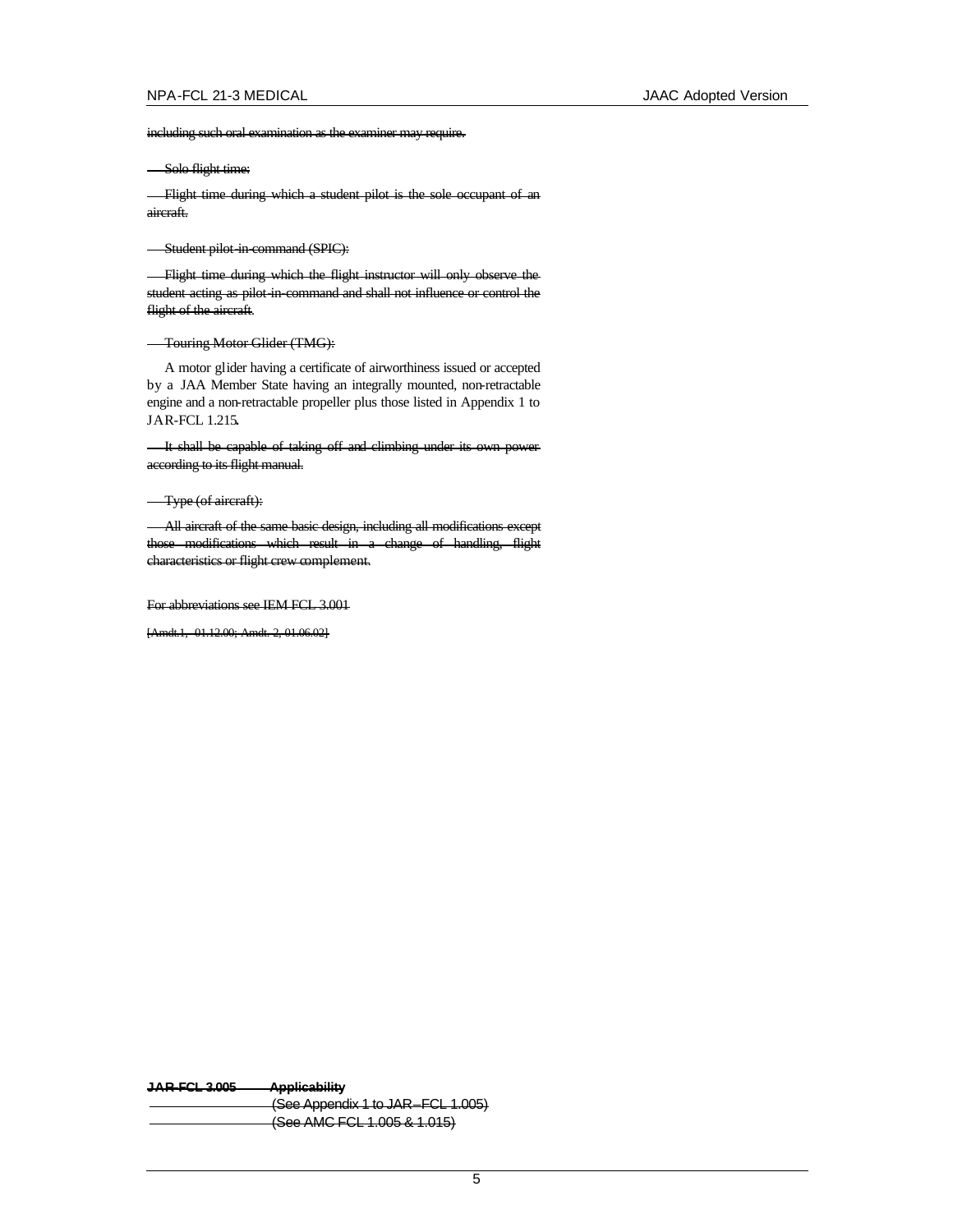*Deletion of the whole paragraph.*

#### (a) *General*

(1) The requirements set out in JAR–FCL shall apply to all arrangements made for training, testing and applications for the issue of licences, ratings, authorisations, approvals or certificates received by the Authority from 1 July 1999.

(2) Whenever licences, ratings, authorisations, approvals or certificates are mentioned in JAR–FCL, these are meant to be licences, ratings, authorisations, approvals or certificates issued in accordance with JAR–FCL. In all other cases these documents are specified as e.g. ICAO or national licences.

(3) Whenever a reference is made to JAA Member State for the purpose of mutual recognition of licences, ratings, authorisations, approvals or certificates, this means JAA full Member State.

(4) All synthetic training devices mentioned in JAR–FCL substituting an aircraft for training purposes are to be device qualified in accordance with JAR-STD and user approved in accordance with JAR-FCL by the Authority for the exercises to be conducted.

(5) Whenever a reference is made to aeroplanes this does not include microlights as defined nationally, unless otherwise specified.

(6) A licence issued on the basis of training performed outside a JAA Member State, except training done according to JAR-FCL 1.055(a)(1), shall have an entry to limit the privileges to aircraft registered in the State of licence issue.

(7) Rating(s) issued on the basis of training performed outside a JAA Member State, except training performed according to JAR-FCL 1.055(a)(1), shall be limited to aircraft registered in the State of licence issue.

## (b) *Transitional arrangements*

(1) Training commenced prior to 1 July 1999 according to national regulations will be acceptable for the issue of licences or ratings under national regulations provided that training and testing is completed before 30th June 2002 for the applicable licence or rating.

(2) Licences and ratings, authorisations, approvals or medical certificates issued in accordance with the national regulations of JAA Member States before 1 July 1999 or issued in accordance with paragraph (1) above, shall continue to be valid with the same privileges, ratings and limitations, if any, provided that after 1 January 2000 all requirements for revalidation or renewal of such licences or ratings, authorisations, approvals or medical certificates shall be in accordance with the requirements of JAR–FCL, except as specified in sub paragraph (4).

(3) Holders of a licence issued in accordance with the national regulations of a JAA Member State before 1 July 1999 or in accordance with (b)(1) above, may apply to the State of licence issue for the issue of the equivalent licence specified in JAR–FCL 1 (Aeroplane) which extends the privileges to other States as set out in JAR–FCL 3.015(a)(1). For the issue of such licences, the holder shall meet the requirements set out in Appendix 1 to JAR–FCL 1.005.

(4) Holders of a licence issued in accordance with the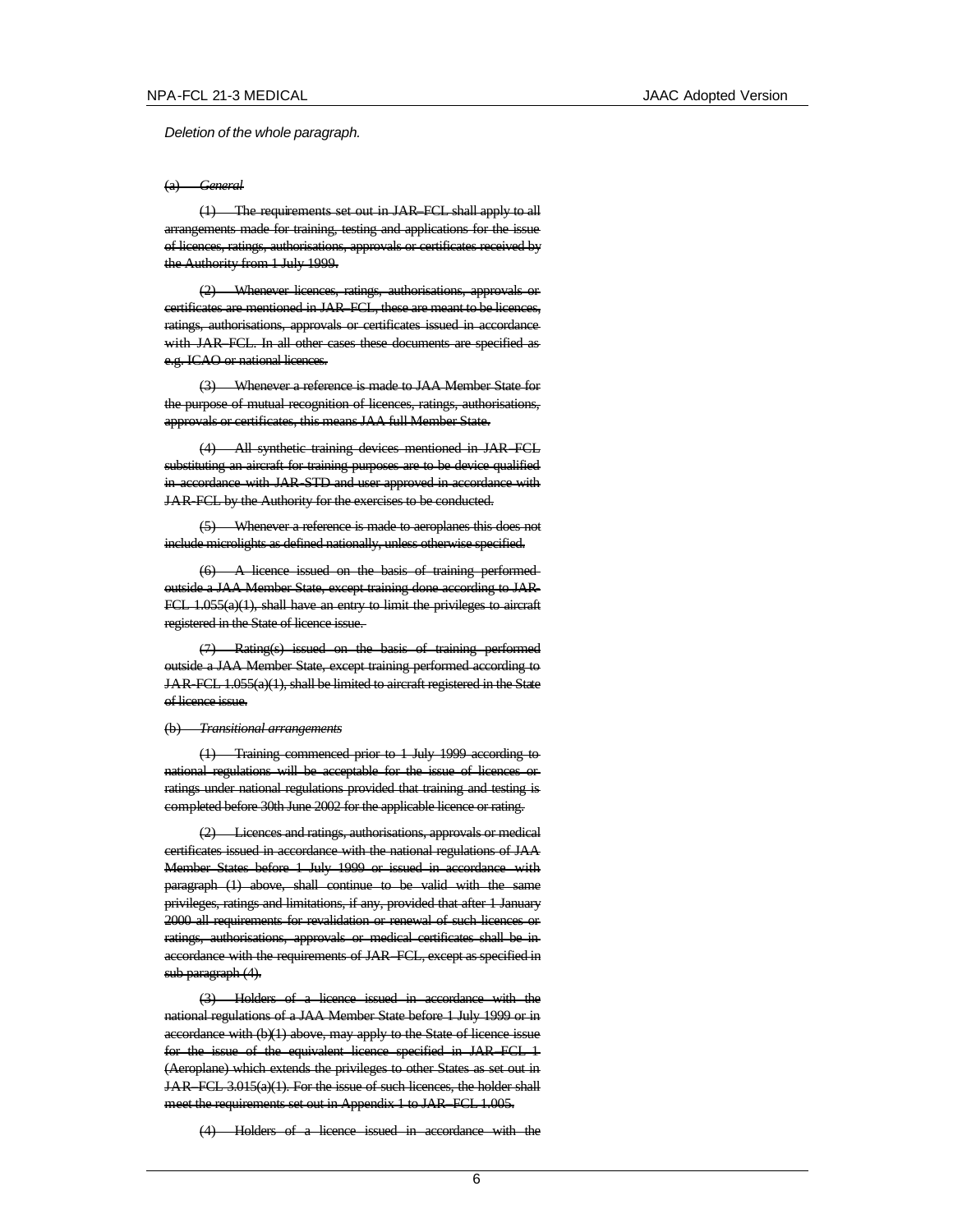national regulations of a JAA Member State who do not fully meet the Section 1 requirements of JAR–FCL Part 3 (Medical) shall be permitted to continue to exercise the privileges of the national licence held.

(c) *Continuation of examiners holding national authorisations.* Examiners holding national authorisations prior to implementation date, may be authorised as JAR–FCL examiner provided that they have demonstrated a knowledge of JAR–FCL and JAR–OPS to the Authority. The authorisation will be for a maximum of 3 years. Thereafter re-authorisation will be subject to completion of the requirements set out in JAR–FCL 1.425(a) and (b).

[Amdt.1, 01.12.00; Amdt. 2, 01.06.02]

## **JAR–FCL 3.010 Basic authority to act as a flight crew member**

*Deletion of the whole paragraph.*

### (a) *Licence and rating*

(1) A person shall not act as a flight crew member of a civil aeroplane registered in a JAA Member State unless that person holds a valid licence and rating complying with the requirements of JAR– FCL and appropriate to the duties being performed, or an authorisation as set out in JAR–FCL 1.085 and/or 1.230. The licence shall have been issued by:

(i) a JAA Member State; or

(ii) another ICAO Contracting State and rendered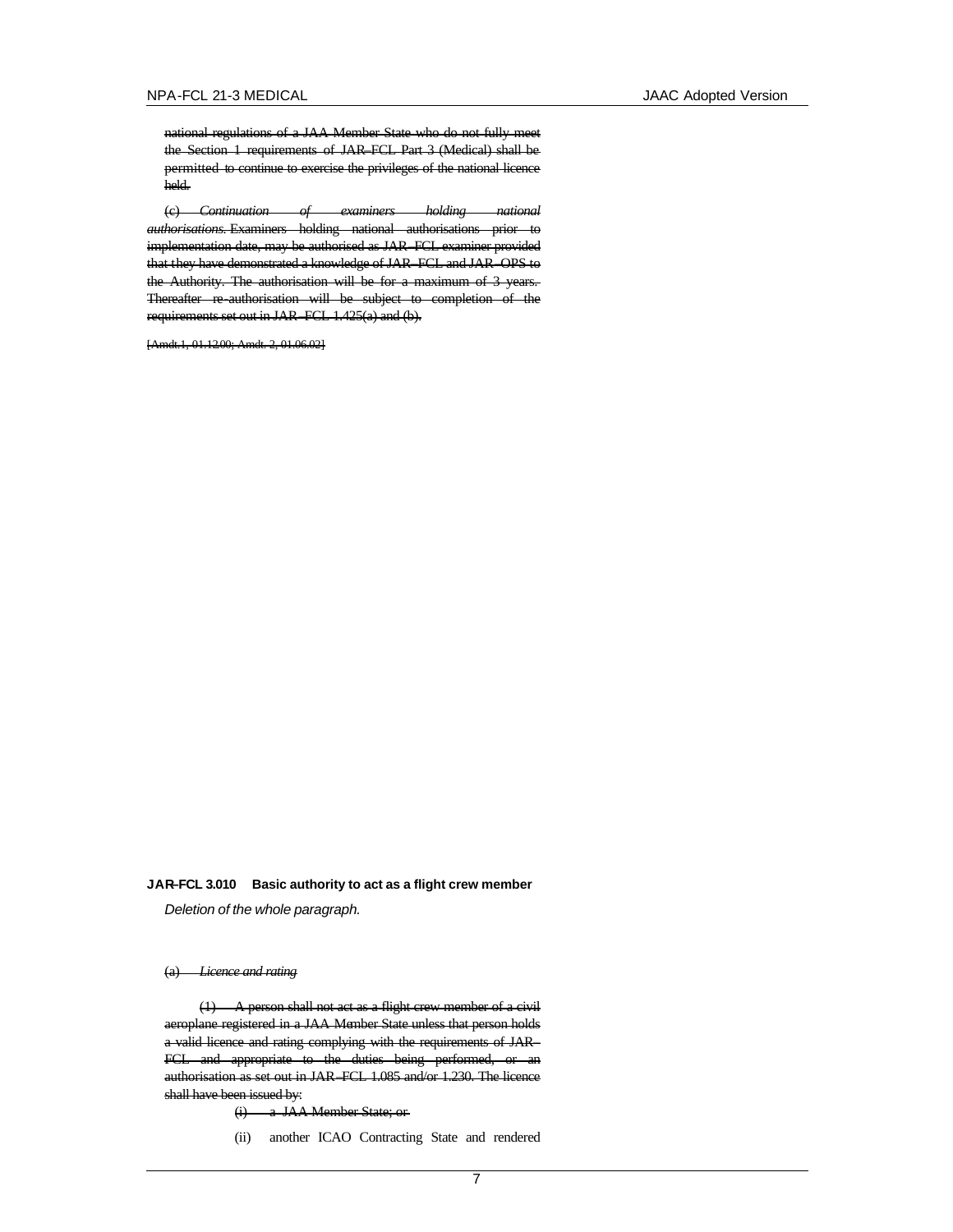valid in accordance with JAR–FCL 3.015(b) or (c).

(2) Pilots holding national motor gliders licences/ratings/authorisations are also permitted to operate touring motor gliders under national regulations.

(3) Pilots holding a restricted national private pilot's licence are permitted, under national regulations to operate aeroplanes registered in the State of licence issue within that State's airspace.

(b) *Exercise of privileges.* The holder of a licence, rating or authorisation shall not exercise privileges other than those granted by that licence, rating or authorisation.

(c) *Appeals, Enforcement*

(1) A JAA Member State may at any time in accordance with its national procedures act on appeals, limit privileges, or suspend or revoke any licence, rating, authorisation, approval or certificate it has issued in accordance with the requirements of JAR– FCL if it is established that an applicant or a licence holder has not met, or no longer meets, the requirements of JAR–FCL or relevant national law of the State of licence issue.

(2) If a JAA Member State establishes that an applicant or licence holder of a JAR–FCL licence issued by another JAA Member State has not met, or no longer meets, the requirements of JAR–FCL or relevant national law of the State in which an aircraft is being flown, the JAA Member State shall inform the State of licence issue and the Licensing Division of the JAA Headquarters. In accordance with its national law, a JAA Member State may direct that in the interest of safety an applicant or licence holder it has duly reported to the State of licence issue and the JAA for the above reason may not pilot aircraft registered in that State or pilot any aircraft in that State's airspace.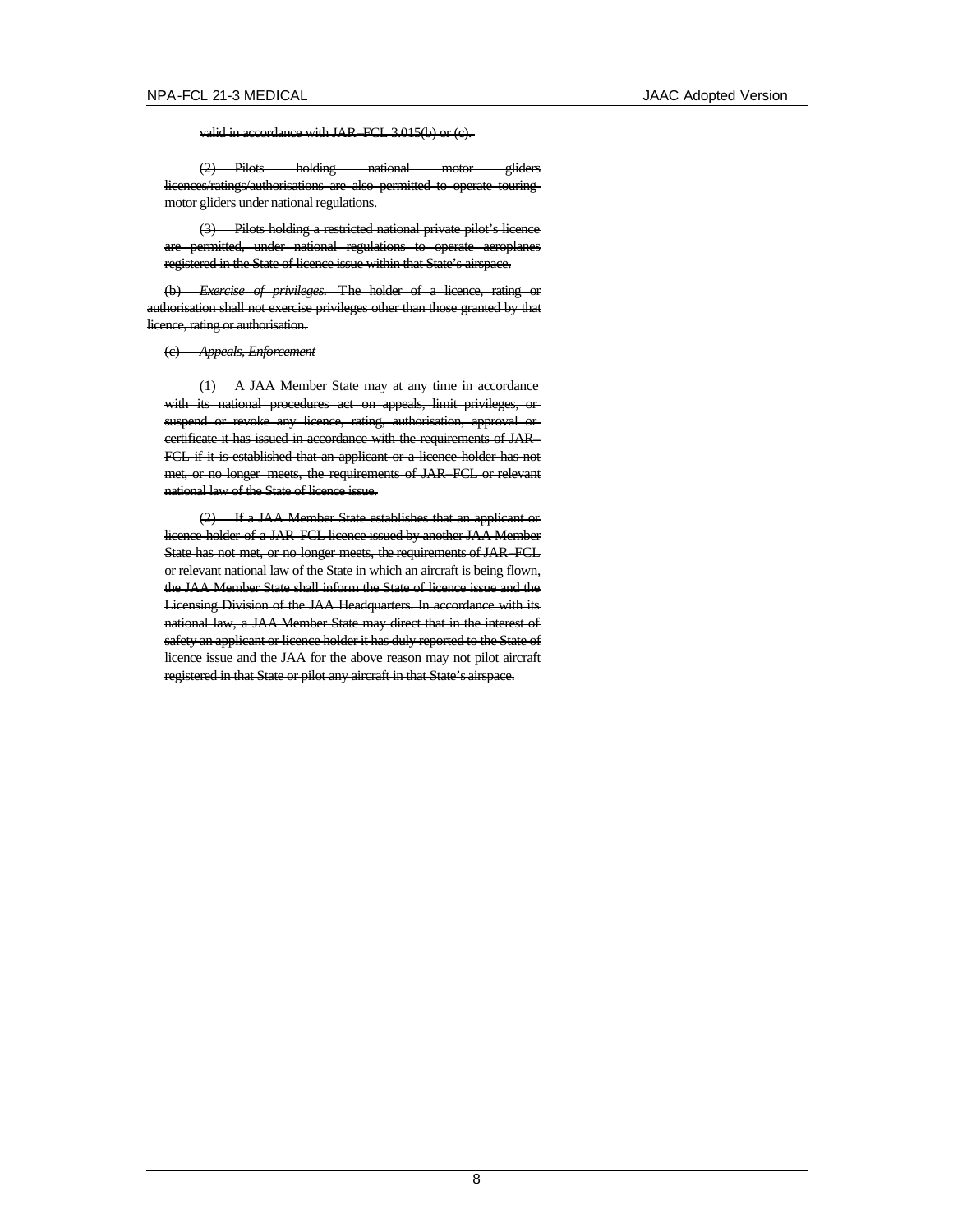# **JAR–FCL 3.015 Acceptance of licences, ratings, authorisations, approvals or certificates** (See Appendix 1 to JAR–FCL 1.015) (See AMC FCL 1.005 & 1.015)

*Deletion of subparagraphs (a) (2), (b), (c), (d).*

(a) *Licences, ratings, authorisations, approvals or certificates issued by JAA Member States*

(1) Where a person, an organisation or a service has been licensed, issued with a rating, authorisation, approval or certificated by the Authority of a JAA Member State in accordance with the requirements of JAR–FCL and associated procedures, such licences, ratings, authorisations, approvals or certificates shall be accepted without formality by other JAA Member States.

Training performed after 8 October 1996 and in accordance with all the requirements of JAR–FCL and associated procedures shall be accepted for the issuance of JAR–FCL licence and ratings, provided that licences in accordance with JAR–FCL shall not be issued until after 30 June 1999.

(b) *Licences issued by non-JAA States*

(1) A licence issued by a non-JAA State may be rendered valid at the discretion of the Authority of a JAA Member State for use on aircraft registered in that JAA Member State in accordance with Appendix 1 to JAR-FCL 1.015.

(2) Validation of a professional pilot's licence and a private pilot licence with instrument rating shall not exceed one year from the date of validation, provided that the basic licence remains valid. Any further validation for use on aircraft registered in any JAA Member State is subject to agreement by the JAA Member States and to any conditions seen fit within the JAA. The user of a licence validated by a JAA Member State shall comply with the requirements stated in JAR–FCL.

(3) The requirements stated in (1) and (2) above shall not apply where aircraft registered in a JAA Member State are leased to an operator in a non-JAA State, provided that the State of the operator has accepted for the period of lease the responsibility for the technical and/or operational supervision in accordance with JAR–OPS 1.165. The licences of the flight crews of the non-JAA State operator may be validated at the discretion of the Authority of the JAA Member State concerned, provided that the privileges of the flight crew licence validation are restricted for use during the lease period only on nominated aircraft in specified operations not involving a JAA operator, directly or indirectly, through a wet lease or other commercial arrangement.

(c) *Conversion of a licence issued by a non-JAA State.*

(1) A professional pilot licence and/or IR issued by a non-JAA State may be converted to a JAR–FCL licence provided that an arrangement exists between the JAA and the non-JAA State. This arrangement shall be established on the basis of reciprocity of licence acceptance and shall ensure that an equivalent level of safety exists between the training and testing requirements of the JAA and the non-JAA State. Any arrangement entered into will be reviewed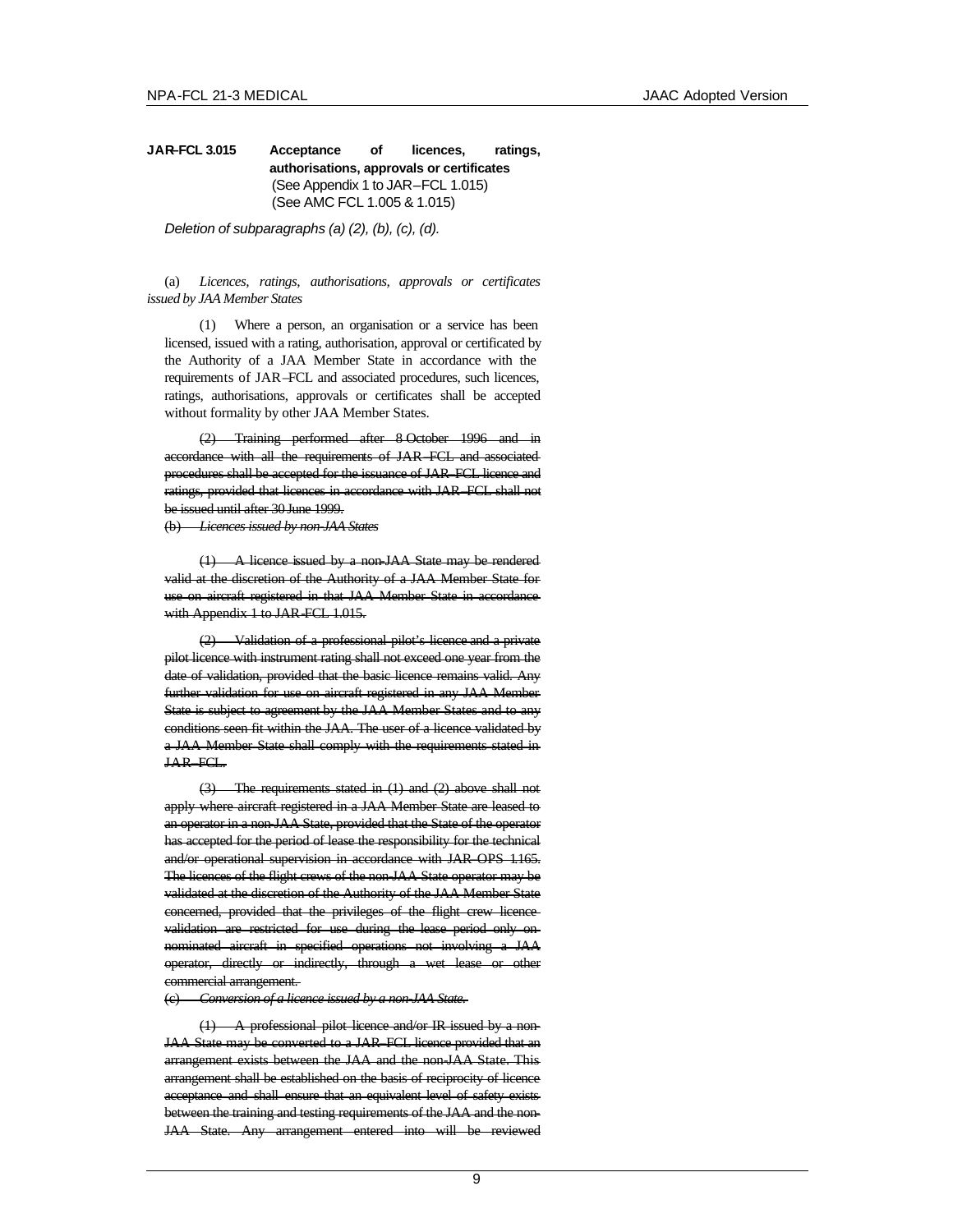periodically, as agreed by the non-JAA State and the JAA. A licence converted according to such an arrangement shall have an entry indicating the non-JAA State upon which the conversion is based. Other Member States shall not be obliged to accept any such licence.

(2) A private pilot licence issued by a non-JAA State may be converted to a JAR-FCL licence with single-pilot aeroplane class/type ratings by complying with the requirements shown in Appendix 2 to JAR-FCL 1.015.

**[**(d) When an Authority issues a licence which deviates from JAR-FCL, an endorsement shall be made on the licence, under item XIII.**]**

[Amdt. 2, 01.06.02; Amdt. 3, 01.06.03]

**JAR–FCL 3.025 Validity of licences and ratings** *Deletion of subparagraphs (a), (c). New paragraph (b)(2) and new title to align with JAR-FCL 1.*

(a) A licence holder shall not exercise the privileges granted by any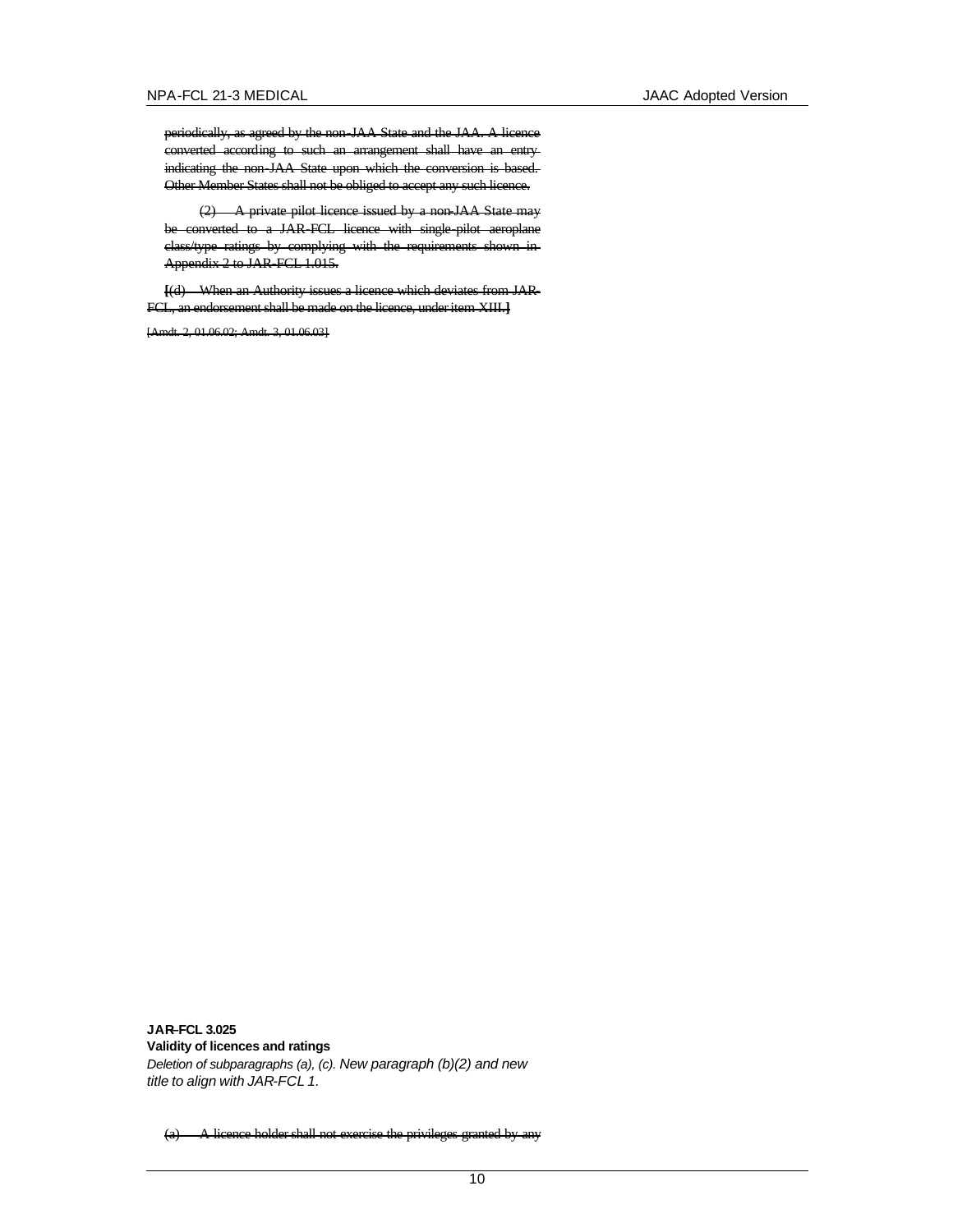licence or rating issued by a JAA Member State unless the holder maintains competency by meeting the relevant requirements of JAR– FCL.

(b) The validity of the licence is determined by the validity of the ratings contained therein and the medical certificate.

(c) The licence will be issued for a maximum period of 5 years. Within this period of 5 years the licence will be re-issued by the Authority:

(1) after initial issue or renewal of a rating;

(2) when paragraph XII in the licence is completed and no further spaces remain;

(3) for any administrative reason;

(4) at the discretion of the Authority when a rating is revalidated.

Valid ratings will be transferred to the new licence document by the Authority.

The licence holder shall apply to the Authority for the re-issue of the licence.

The application shall include the necessary documentation.

## *(b) Validity of the licence and revalidation of a rating*

*(1)* The validity of the licence is determined by the validity of the ratings contained therein and the medical certificate.

*(2) When issuing, revalidating or renewing a rating, the Authority may extend the validity period of the rating until the end of the month in which the validity would otherwise expire, that date remains the expiry date of the rating.*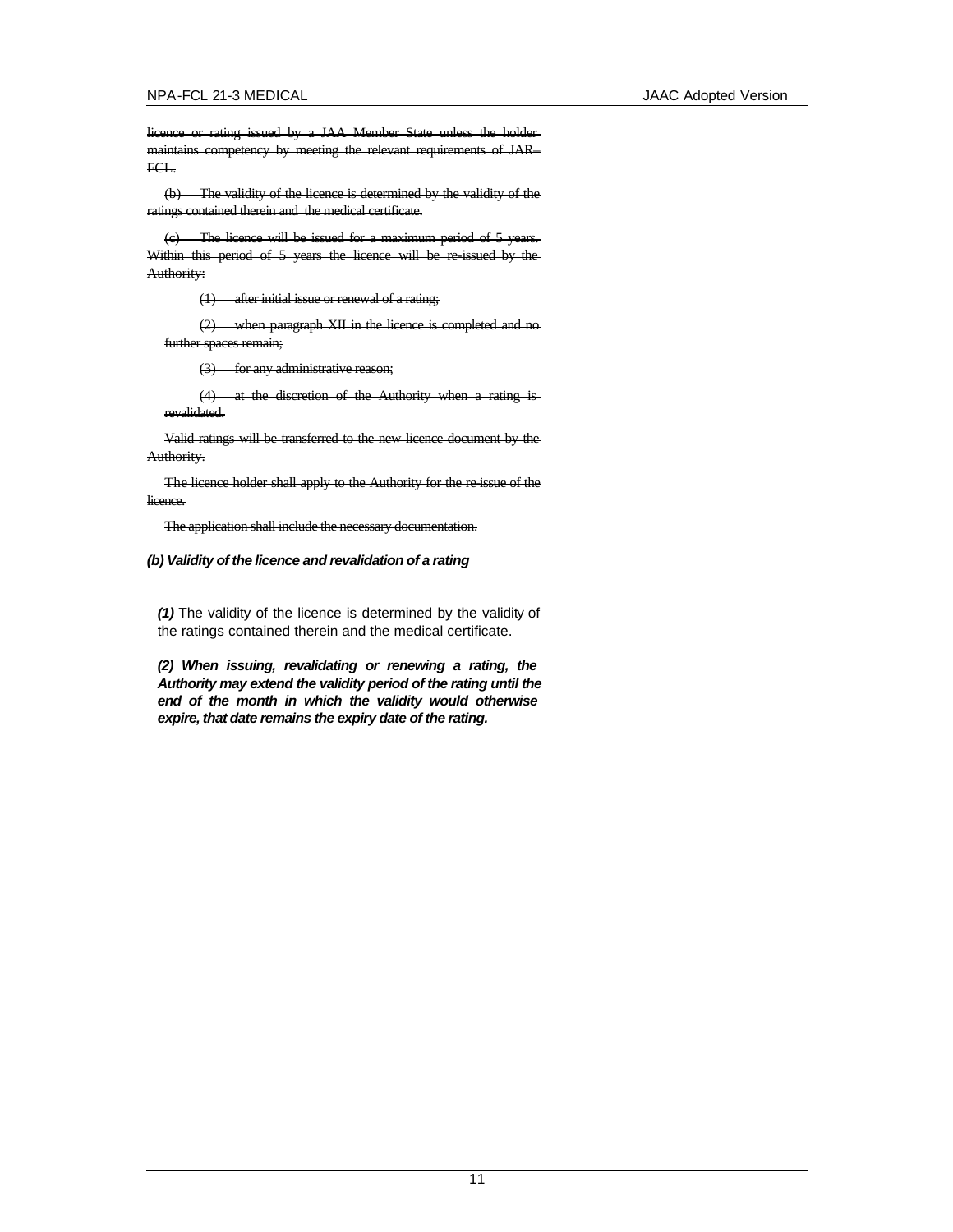# **JAR-FCL 3.065 State of Licence Issue**

*(For NPA and Long Term Exemption)*

*Amendment to paragraph (a), new paragraph (b) and renumbering of old paragraphs (b),(c) and (d).*

(a) An applicant shall demonstrate the satisfactory completion of all requirements for licence issue to the Authority of the State under whose authority the initial medical examination and assessment and the training and testing for the licence were carried out. Following licence issue, this State shall thereafter be referred to as the 'State of licence issue' (see JAR–FCL 3.010(c)).

*(b) In circumstances agreed by both Authorities, an applicant who has commenced training under the responsibility of one Authority may be permitted to complete the requirements under the responsibility of the other Authority.* 

*The agreement shall allow for :*

- *(1) theoretical knowledge training and examinations;*
- *(2) medical examination and assessment;*
- *(3) flight training and testing,*

*The Authorities shall agree on the 'State of licence issue'.*

*Renumbering thereafter.*

**[**(c)**]** Further ratings may be obtained under JAR–FCL requirements in any JAA Member State and will be entered into the licence by the State of licence issue.

**[**(d)**]** For administrative convenience, e.g. revalidation, the licence holder may subsequently transfer a licence issued by the State of licence issue to another JAA Member State, provided that employment or normal residency is established in that State (see JAR–FCL 1.070). That State would thereafter become the State of licence issue and would assume the responsibility for licence issue referred to in (a) above.

**[**(e)**]** An applicant shall hold only one JAR–FCL licence (aeroplane) and only one medical certificate at any time.

[Amdt. 1, 01.06.00; Amdt. 2, 01.08.02; Amdt. 3, 01.07.03]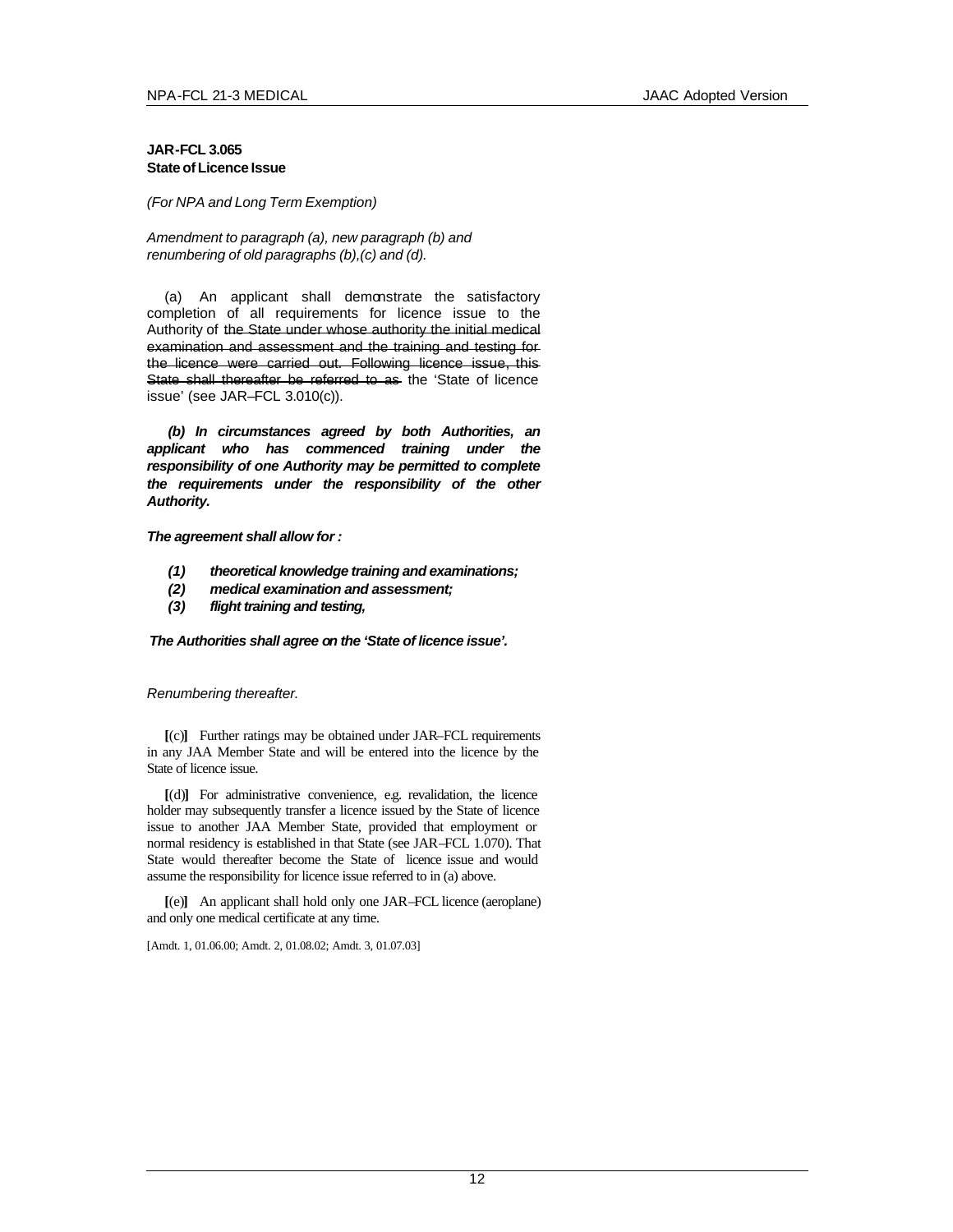# **JAR-FCL 3.090 Authorised Medical Examiners (AMEs)**

*Adjustment to paragraph. New subparagraph (f)* 

(e) Authorisation. An AME will be authorised for a period not exceeding three years. Authorisation to perform medical examinations may be for Class 1 or Class 2 or both at the discretion of the Authority. To maintain proficiency and retain authorisation an AME should complete at least ten aeromedical examinations each year. For re-authorisation the AME shall have completed an adequate number of aeromedical examinations to the satisfaction of the AMS and shall also have undertaken relevant training during the period of authorisation (see AMC FCL 3.090). Authorisation is invalid after the AME reaches 70 years of age.

**(f) Enforcement. A JAA Member State may at any time in accordance with its national procedures revoke any Authorisation it has issued in accordance with the requirements of JAR-FCL if it is established that an AME has not met, or no longer meets, the requirements of JAR-FCL or relevant national law of the State of license issue.**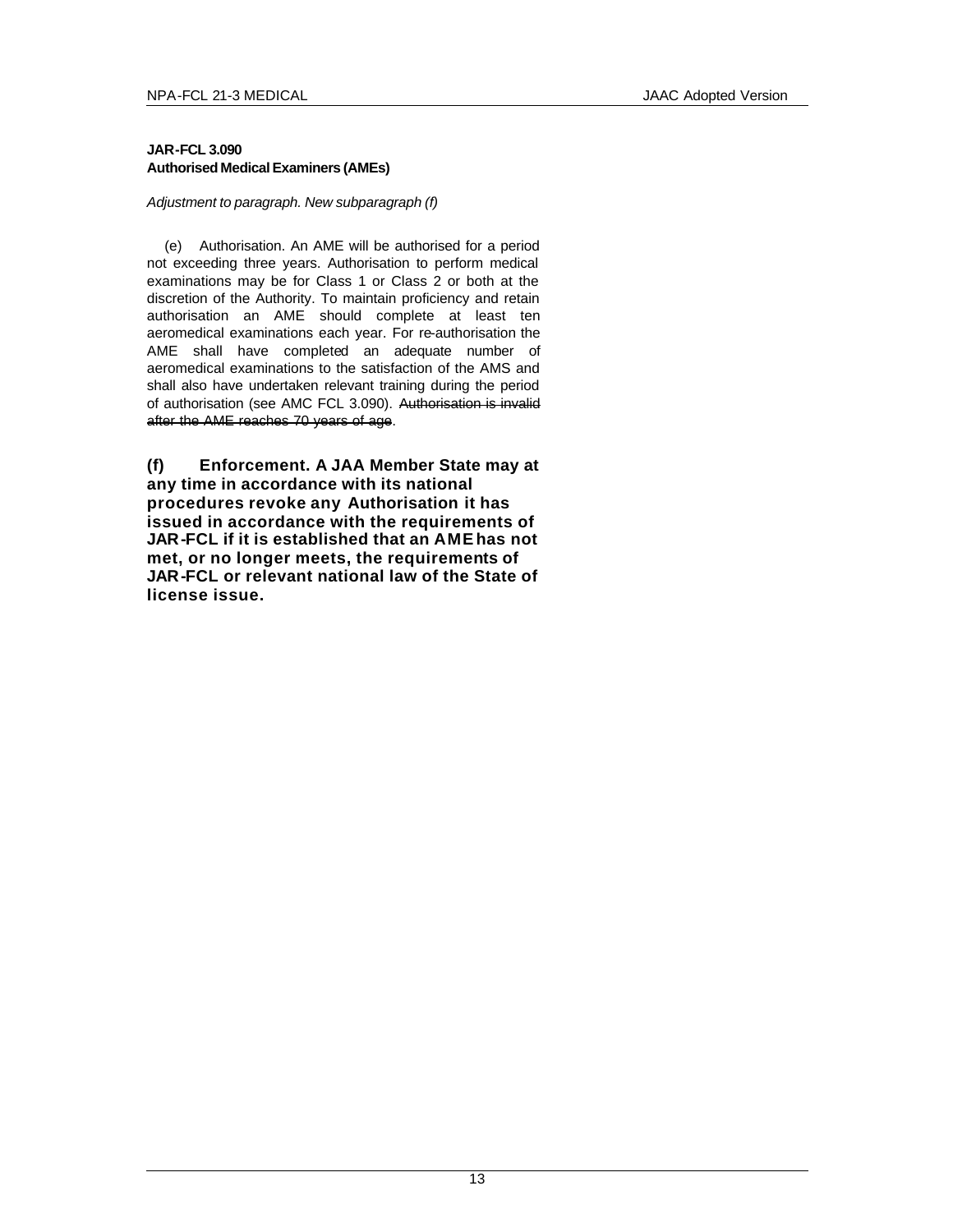# **JAR-FCL 3.105 Period of Validity of medical certificates**

*Adjustment to paragraph (a)(1)*

(a) A medical certificate shall be valid from the date of the initial general medical examination and for:

> *(1)* Class 1 medical certificates, 12 months, except that for holders who have passed their  $40<sup>h</sup>$  birthday the interval is reduced to six months. *This increase in frequency after the 40th birthday does not apply to flight engineers.*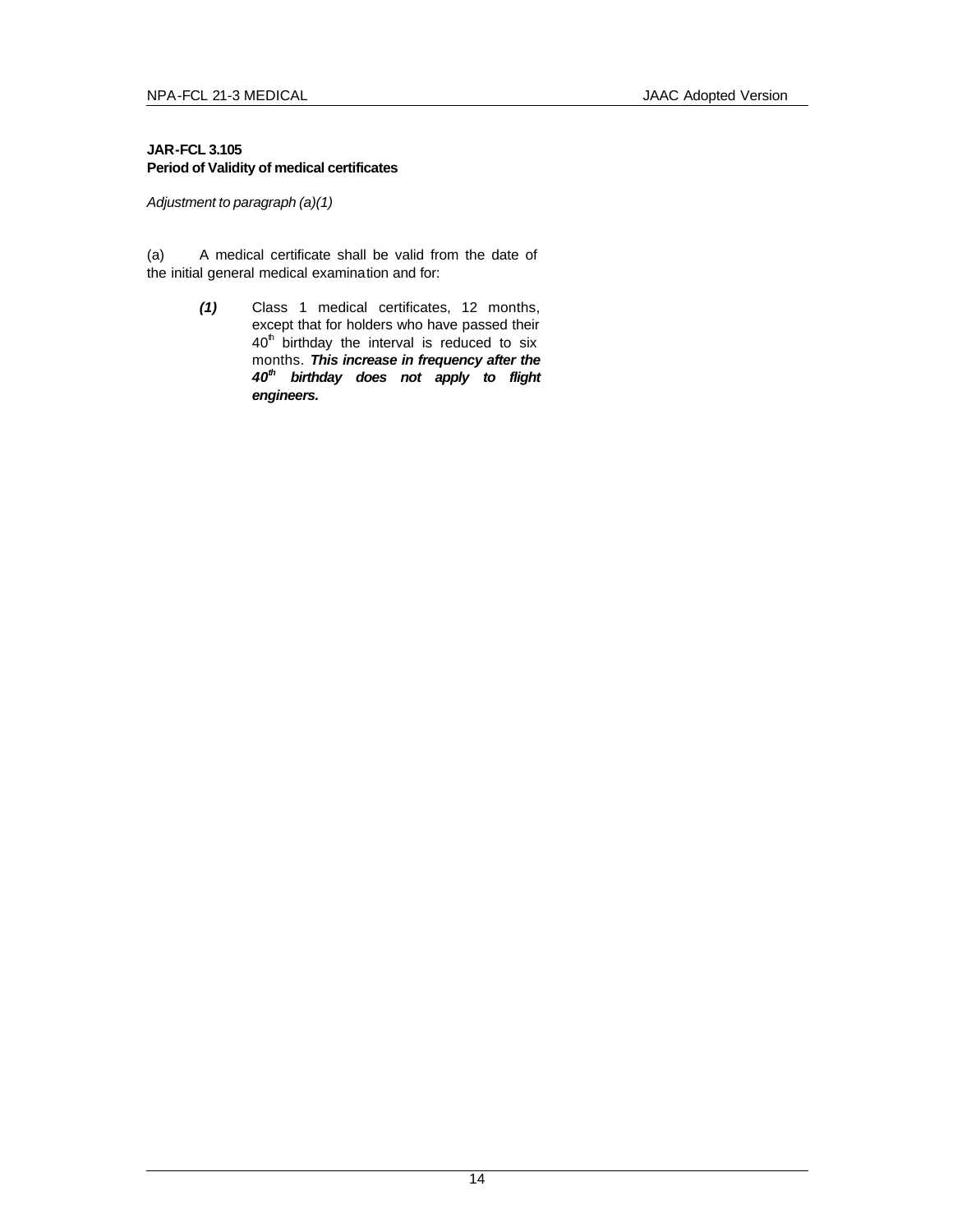# **Appendix 1 to JAR–FCL 3.105 Validity** *period/transfer* **of medical certificates** *records for Class 1 and Class 2 renewal* (See JAR–FCL 3.105)

# *Adjustment to the Appendix*

# **1 Class 1**

(b) If a licence holder allows his Medical Certificate to expire by more than five years, renewal shall require an initial or extended, at AMS discretion, aeromedical examination, performed at an AMC which has obtained his *relevant* medical records. (*For example, the* EEG may be omitted unless clinically indicated.)

(c) If a licence holder allows his Medical Certificate to expire by more than two years but less than five years, renewal shall require the prescribed standard or extended examination to be performed at an AMC which has obtained his *relevant* medical *records* file, or by an AME at the discretion of the AMS, subject to the records of medical examinations for flight crew licences being made available to the medical examiners.

(d) If a licence holder allows his certificate to expire by more than 90 days but less than two years, renewal shall require the prescribed standard or extended examination to be performed at an AMC, or by an AME at the discretion of the AMS.

# **2 Class 2**

(b) If a licence holder allows his Medical Certificate to expire by more than five years, renewal shall require an initial aeromedical examination. Prior to the *certificate issue* examination the *relevant*  medical *records* file shall be obtained by the AME.

(c) If a licence holder allows his Medical Certificate to expire by more than one *two* year*s* but less than five years, renewal shall require the prescribed examination to be performed. Prior to the examination the *relevant* medical *records* file shall be obtained by the AME.

(d) If a licence holder allows his certificate to expire by less than *two* one year**s**, renewal shall require the prescribed examination to be performed.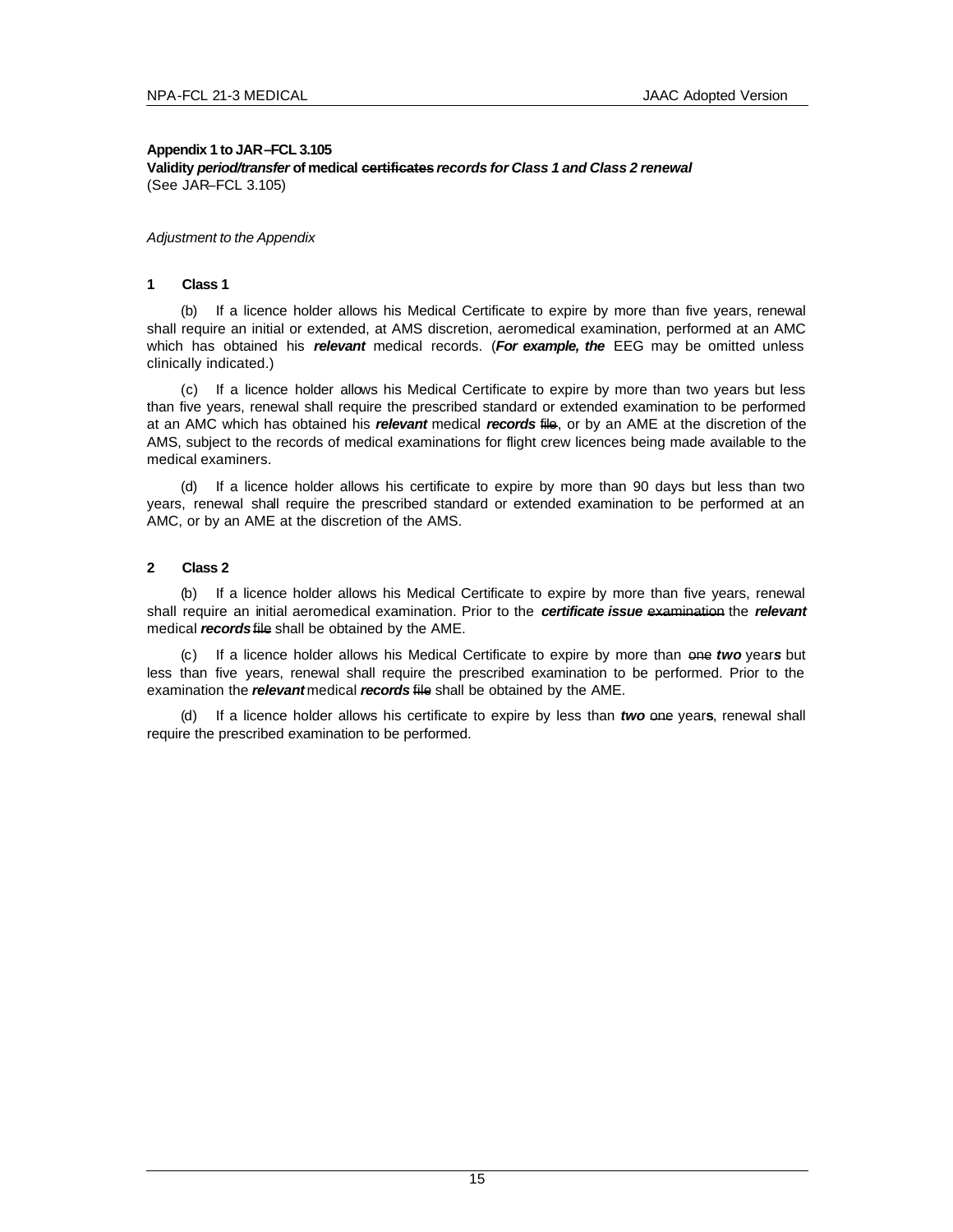# **JAR–FCL 3.130 Cardiovascular system – Examination**

# *Adjustment to the paragraph*

(e) Estimation of serum/plasma lipids, including cholesterol, is required to facilitate risk assessment at the examination for first issue of a medical certificate, and at the first examination after age 40 (see paragraph 2 Appendix 1 to Subpart B).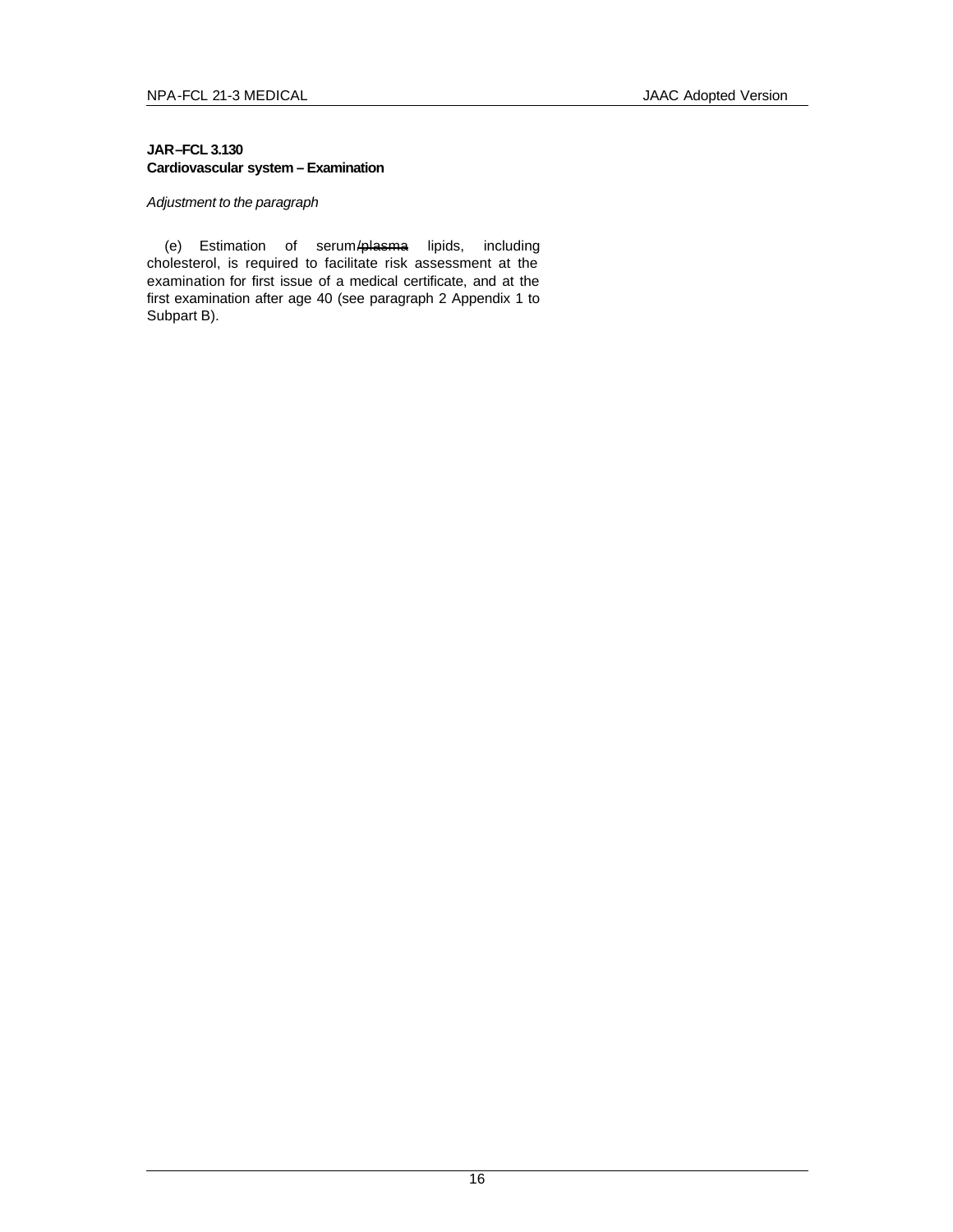# **JAR–FCL 3.140 Cardiovascular system – Coronary artery disease**

# *Adjustments to the paragraph*

(a) Applicants with suspected coronary artery disease *cardiac ischaemia* shall be investigated. Applicants *Those*  with asymptomatic minor coronary artery disease, requiring no treatment may only be considered fit by the AMS subject to compliance with *if the investigations in* paragraph 5 Appendix 1 to Subpart B *are completed satisfactorily*.

(b) Applicants with symptomatic coronary artery disease*, or with cardiac symptoms controlled by medication,* shall be assessed as unfit.

(c) **[**Applicants following myocardial infarction shall be assessed as unfit at the initial examination. A fit assessment may be considered by the AMS at renewal and revalidation examinations subject to compliance with paragraph 6 Appendix 1 to Subpart B**]**.

(c) *After an ischaemic cardiac event (defined as a myocardial infarction, angina, significant arrhythmia or heart failure due to ischaemia, or any type of cardiac revascularisation) initial Class 1 certification is not possible. Renewal or revalidation may be considered by the AMS if the investigations in paragraph 6 Appendix 1 to Subpart B are completed satisfactorily.*

(d) **[**Applicants following coronary by-pass surgery or coronary angioplasty/stenting shall be assessed as unfit at the initial examination. A fit assessment may be considered by the AMS at renewal and revalidation examinations subject to compliance with paragraph 7 Appendix 1 to Subpart B.**]**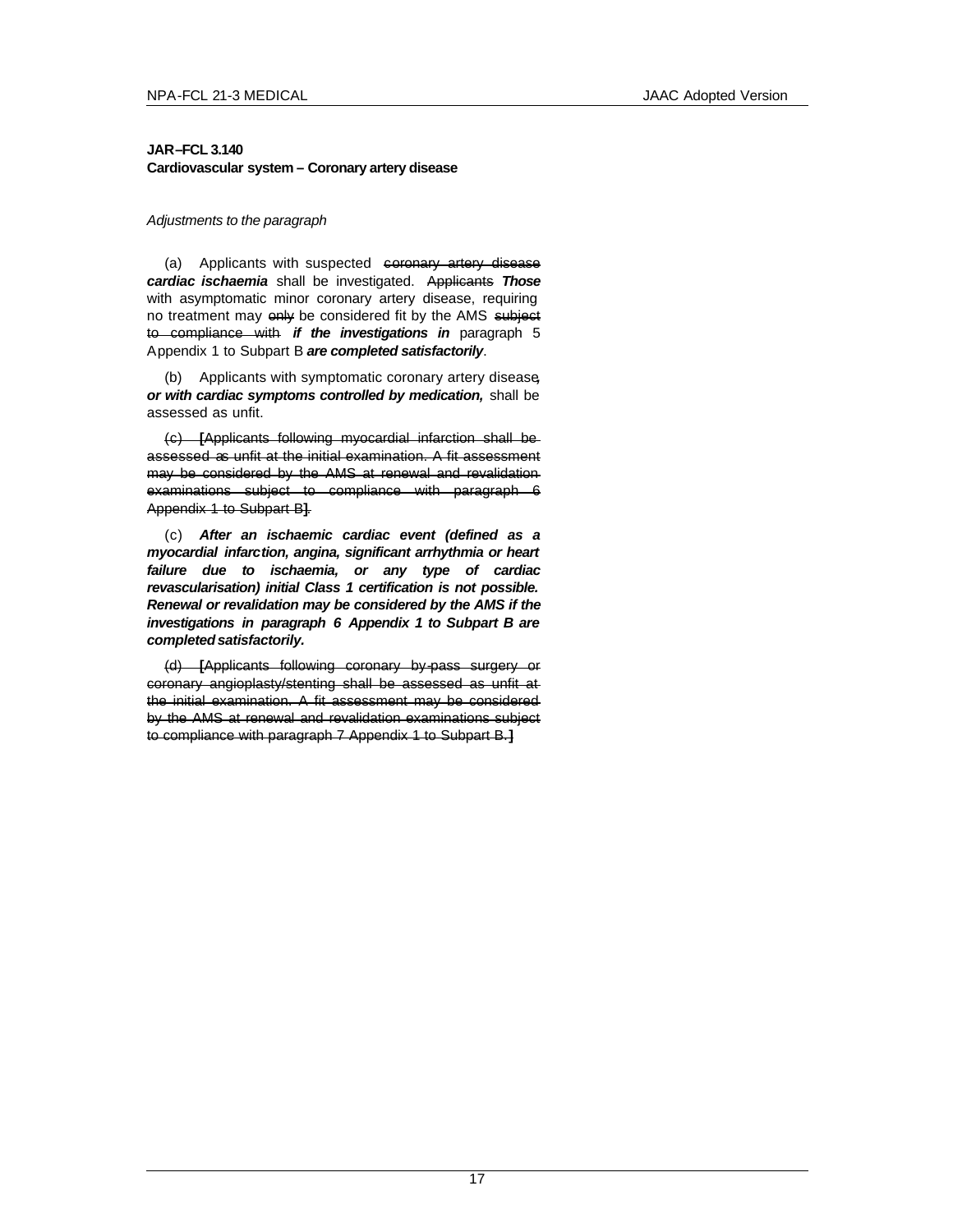# **JAR–FCL 3.145 Cardiovascular system – Rhythm/conduction disturbances**

*Adjustment to the paragraph*

(a) Applicants with significant disturbance of supraventricular rhythm, including sinoatrial dysfunction, whether intermittent or established, shall be assessed as unfit. A fit assessment may be considered by the AMS in compliance with paragraph 8 *7* Appendix 1 to Subpart B.

(b) Applicants with asymptomatic sinus bradycardia or sinus tachycardia may be assessed as fit in the absence of underlying abnormality.

(c) Applicants with asymptomatic isolated uniform atrial or *supra-*ventricular *or ventricular* ectopic complexes need not be assessed as unfit. Frequent or complex forms require full cardiological evaluation in compliance with paragraph 8 *7* Appendix 1 to Subpart B.

(d) In the absence of any other abnormality, applicants with incomplete bundle branch block or stable left axis deviation may be assessed as fit.

(e) Applicants with complete right or left bundle branch block require cardiological evaluation on first presentation and subsequently in compliance with *appropriate items in* paragraph 8 *7* Appendix 1 to Subpart B.

*(f) Applicants with complete left bundle branch block shall be assessed as unfit. A fit assessment may be considered by the AMS in compliance with paragraph 7 Appendix 1 to Subpart B.*

*(g) Applicants with first degree and Mobitz type 1 A-V block may be assessed as fit in the absence of underlying abnormality. Applicants with Mobitz type 2 or complete A-V block shall be assessed as unfit. A fit assessment may be considered by the AMS in compliance with paragraph 7 Appendix 1 to Subpart B.*

(f) *(h)*Applicants with broad and/or narrow complex tachycardias shall be asses sed as unfit. A fit assessment may be considered by the AMS subject to compliance with paragraph 8 *7* Appendix 1 to Subpart B.

*(i) Applicants with ventricular pre-excitation shall be assessed as unfit. A fit assessment may be considered by the AMS subject to compliance with paragraph 7 Appendix 1 to Subpart B.*

(g) *(j)* Applicants with an endocardial pacemaker shall be assessed as unfit. A fit assessment may be considered by the AMS subject to compliance with paragraph 8 *7* Appendix 1 to Subpart B.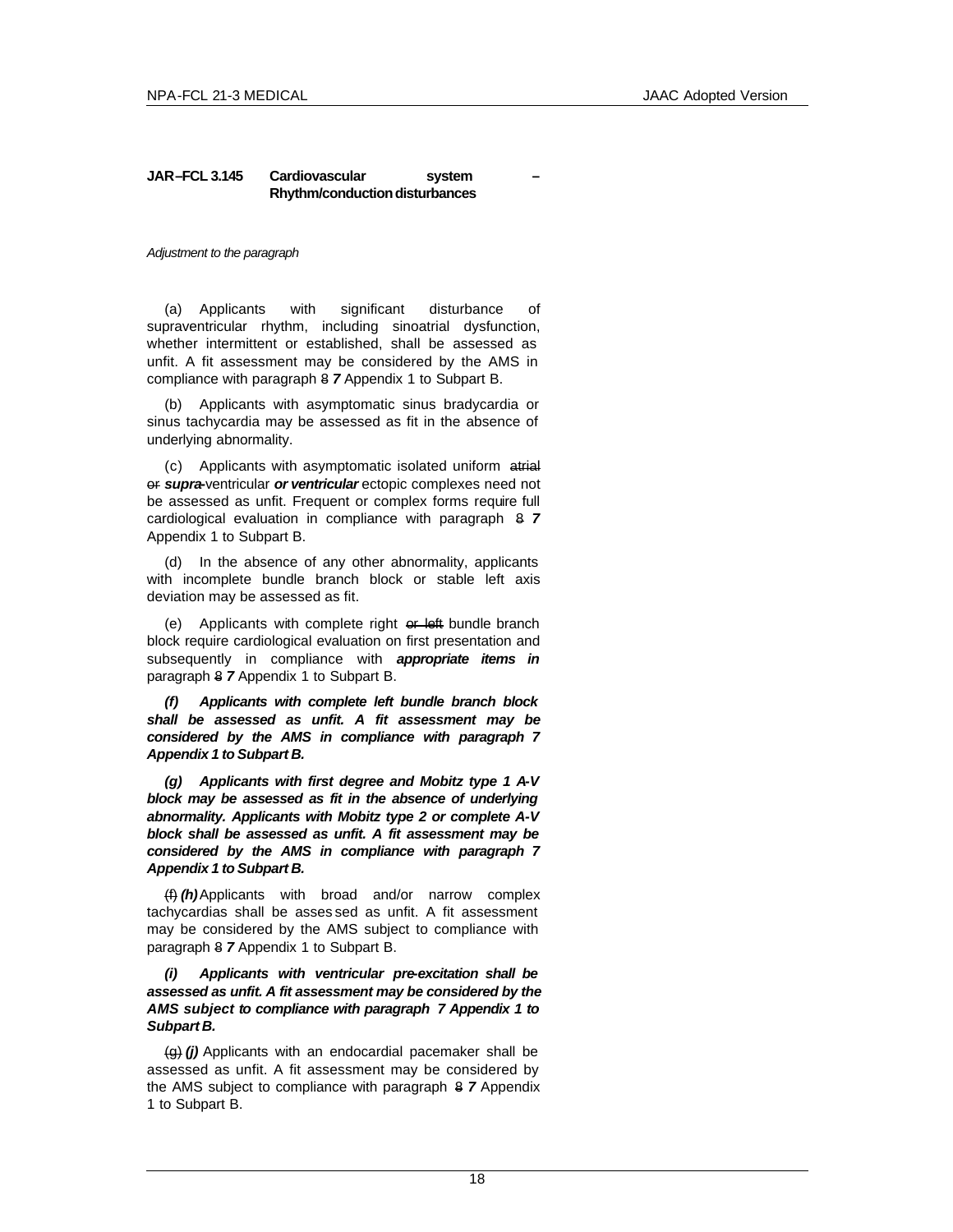*(k) Applicants who have received ablation therapy shall be assessed as unfit. A fit assessment may be considered by the AMS in compliance with paragraph 7 Appendix 1 to Subpart B.*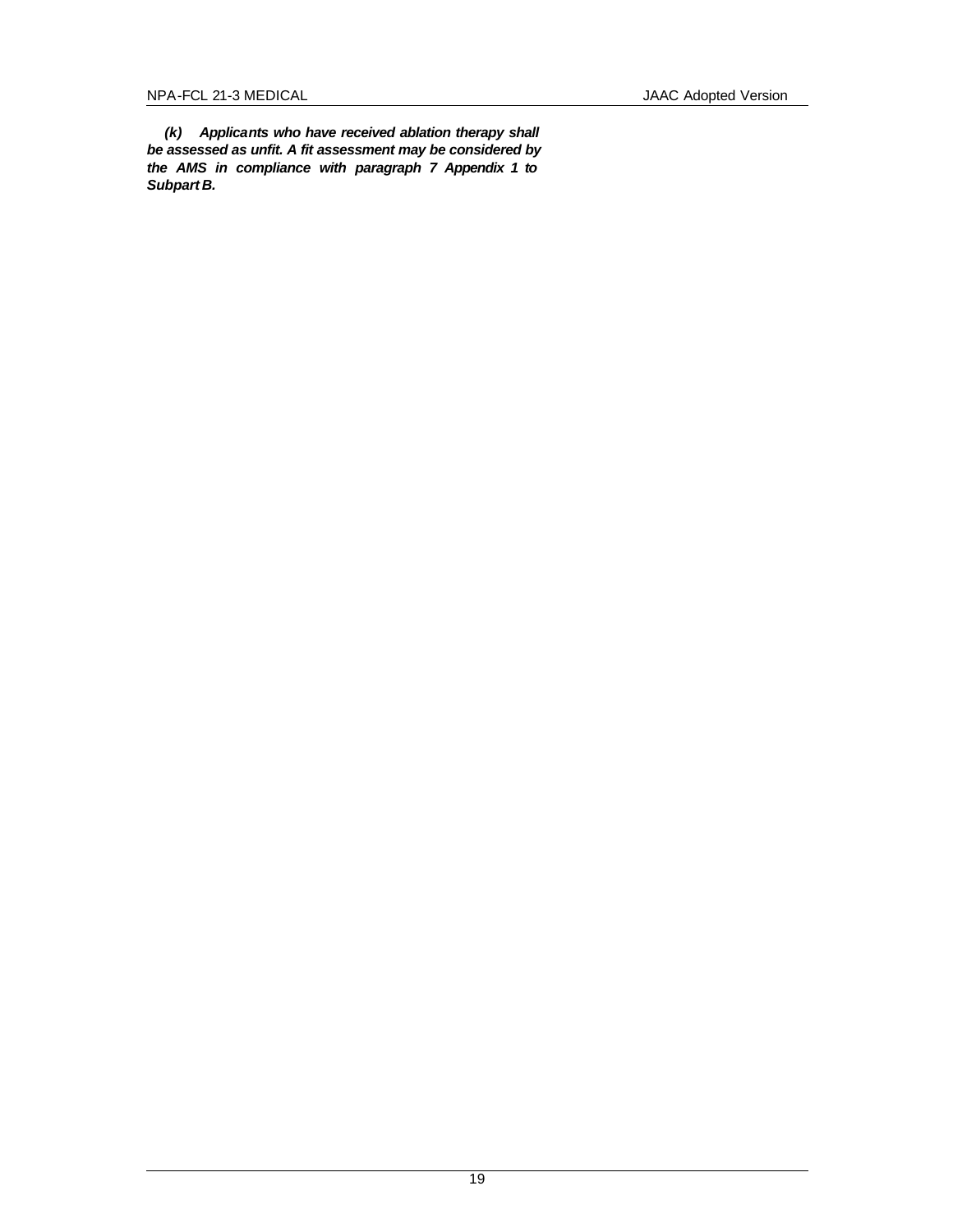# **JAR FCL 3.170 Digestive system - Disorders**

*Deletion of a word*

(c) Applicants with an established diagnosis or history of chronic inflammatory bowel disease shall normally be assessed as unfit (see paragraph 3 Appendix 3 to Subpart B).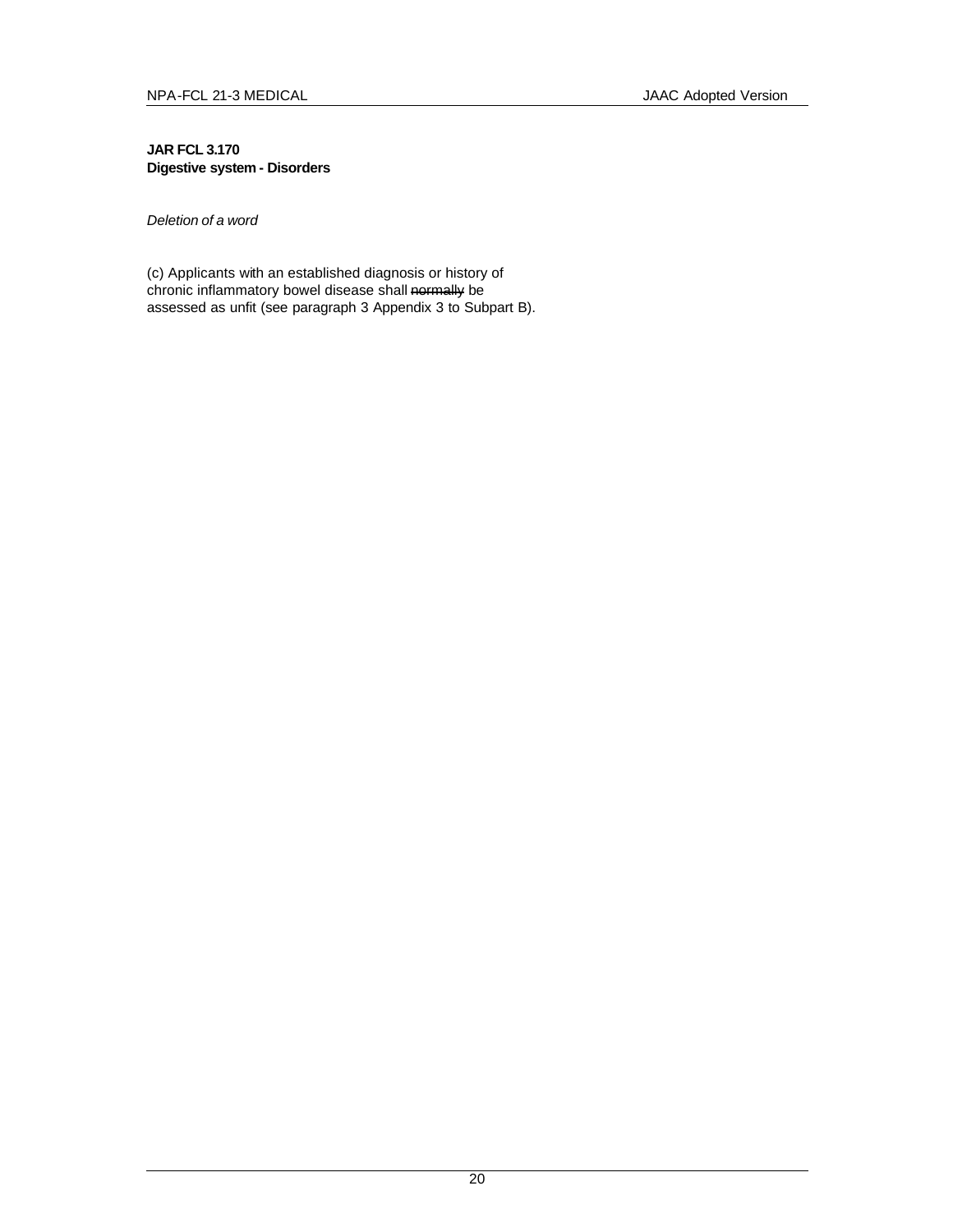# **JAR–FCL 3.235 Hearing requirements**

## *Adjustments to the paragraph*

(a) Hearing shall be tested at all examinations. The applicant shall understand correctly conversational speech when tested with each ear at a distance of 2 metres from and with his back turned towards the AME.

(b) Hearing shall be tested with pure tone audiometry at the initial examination and at subsequent revalidation or renewal examinations every five years up to the 40th birthday and every two years thereafter (see paragraph 1 Appendix 16 to Subpart B).

(c) At the initial examination for a Class 1 medical certificate there shall be no hearing loss in either ear, when tested separately, of more than 20 dB(HL) at any of the frequencies 500, 1 000 and 2 000 Hz, or of more than 35 dB(HL) at 3 000 Hz. An applicant whose hearing loss is within 5 dB(HL) of these limits in two or more of the frequencies tested, shall undergo pure tone audiometry at least annually.

(d) At revalidation or renewal examinations, there shall be no hearing loss in either ear, when tested separately, of more than 35dB(HL) at any of the frequencies 500, 1 000, and 2 000 Hz, or of more than 50 dB(HL) at 3000 Hz. An applicant whose hearing loss is within 5 dB(HL) of these limits in two or more of the frequencies tested, shall undergo pure tone audiometry at least annually.

(e) At revalidation or renewal, applicants with hypoacusis may be assessed as fit by the AMS if a speech discrimination test demonstrates a satisfactory hearing ability (see paragraph 2 Appendix 16 to Subpart B).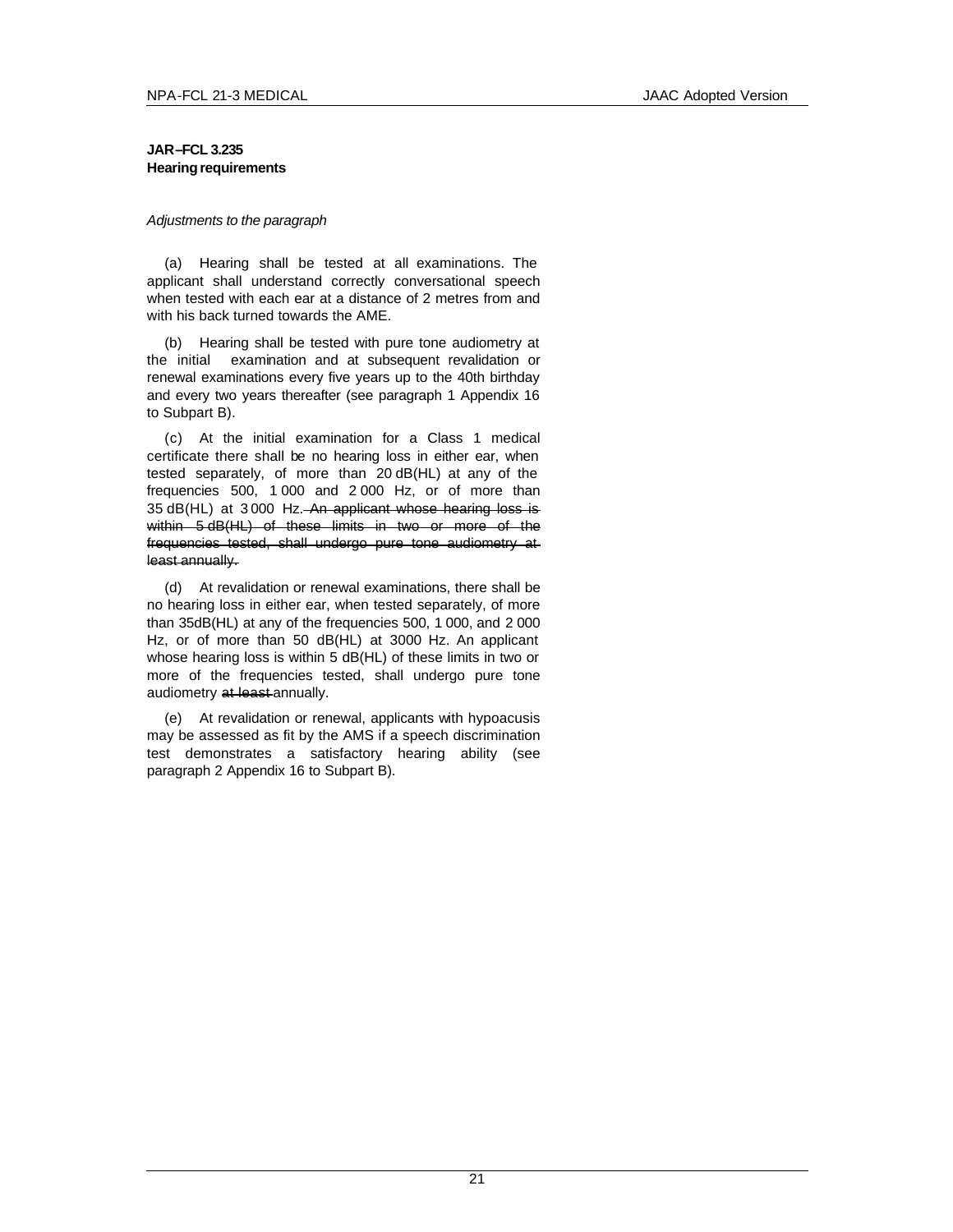# **JAR–FCL 3.250 Cardiovascular system – Examination**

*Adjustments to the paragraph*

(a) An applicant for or holder of a Class 2 medical certificate shall not possess any abnormality of the cardiovascular system, congenital or acquired, which is likely to interfere with the safe exercise of the privileges of the applicable licence(s).

(b) A standard 12-lead resting electrocardiogram (ECG) and report are required at the examination for first issue of a medical certificate, at the first examination after the 40th birthday and at each aeromedical examination thereafter.

(c) Exercise electrocardiography is required only when clinically indicated in compliance with paragraph 1 Appendix 1 to Subpart C.

(d) Reporting of resting and exercise electrocardiograms shall be by specialists acceptable to the AMS.

(e) If two or more major risk factors (smoking, hypertension, diabetes mellitus, obesity, etc) are present in an applicant, estimation of plasma *serum* lipids and serum cholesterol is required at the examination for first issue of a medical certificate and at the first examination after age 40.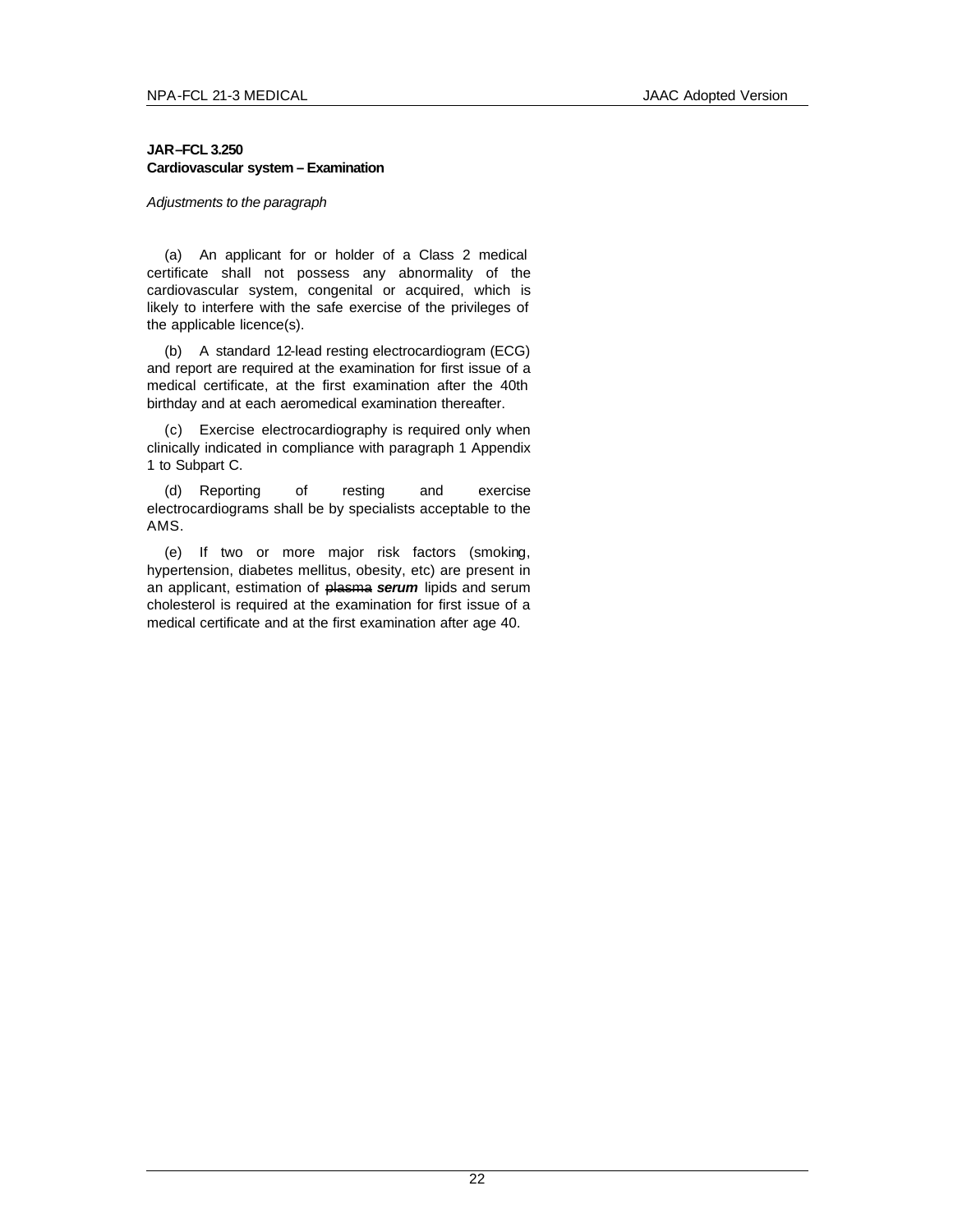# **JAR–FCL 3.260 Cardiovascular system – Coronary artery disease**

*Adjustments to the paragraph*

(a) Applicants with *suspected cardiac ischaemia shall be investigated. Those with* asymptomatic, minor, coronary artery disease*, requiring no treatment,* may be considered fit by the AMS subject to compliance with *if the investigations in* paragraph 5 Appendix 1 to Subpart C *are completed satisfactorily*.

(b) Applicants with symptomatic coronary artery disease*, or with cardiac symptoms controlled by medication,* shall be assessed as unfit.

(c) Applicants following myocardial infarction shall be assessed as unfit. A fit assessment may be considered by the AMS subject to compliance with paragraph 6 Appendix 1 to Subpart C.

(c) *After an ischaemic cardiac event (defined as a myocardial infarction, angina, significant arrhythmia or heart failure due to ischaemia, or any type of cardiac revascularisation) Class 2 certification may be considered by the AMS if the investigations in paragraph 6 Appendix 1 to Subpart C are completed satisfactorily.*

**[**(d) Applicants following coronary bypass surgery or coronary angioplasty/stenting shall be assessed as unfit. A fit assessment may be considered by the AMS subject to compliance with paragraph 7 Appendix 1 to Subpart C.**]**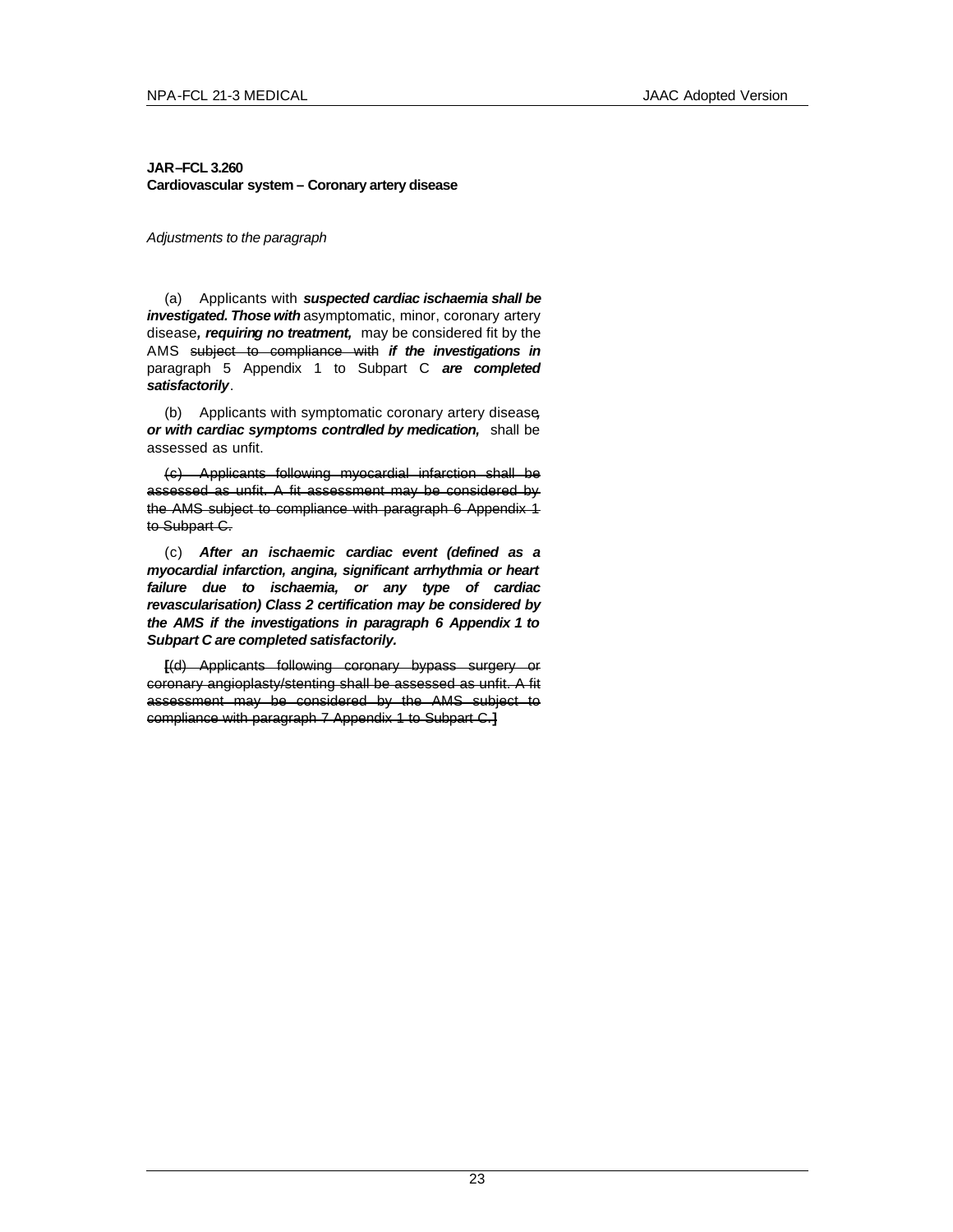# **JAR–FCL 3.265 Cardiovascular system – Rhythm/conduction disturbances**

*Adjustment to the paragraph*

(a) Applicants with significant disturbance of supraventricular rhythm, including sinoatrial dysfunction, whether intermittent or established, shall be assessed as unfit. A fit assessment may be considered by the AMS in compliance with paragraph 8 *7* Appendix 1 to Subpart C.

(b) Applicants with asymptomatic sinus bradycardia or sinus tachycardia may be assessed as fit in the absence of underlying abnormality.

(c) Applicants with asymptomatic isolated uniform atrial or *supra-*ventricular *or ventricular* ectopic complexes need not be assessed as unfit. Frequent or complex forms require full cardiological evaluation in compliance with paragraph 8 *7* Appendix 1 to Subpart C.

(d) In the absence of any other abnormality, applicants with incomplete bundle branch block or stable left axis deviation may be assessed as fit.

(e) Applicants with complete right or left bundle branch block require cardiological evaluation on first presentation and subsequently in compliance with *appropriate items in* paragraph 8 *7* Appendix 1 to Subpart C.

*(f) Applicants with complete left bundle branch block shall be assessed as unfit. A fit assessment may be considered by the AMS in compliance with paragraph 7 Appendix 1 to Subpart C.*

*(g) Applicants with first degree and Mobitz type 1 A-V block may be assessed as fit in the absence of underlying abnormality. Applicants with Mobitz type 2 or complete A-V block shall be assessed as unfit. A fit assessment may be considered by the AMS in compliance with paragraph 7 Appendix 1 to Subpart C.*

(f) *(h)*Applicants with broad and/or narrow complex tachycardias shall be assessed as unfit. A fit assessment may be considered by the AMS subject to compliance with paragraph 8 *7* Appendix 1 to Subpart C.

*(i) Applicants with ventricular pre-excitation shall be assessed as unfit. A fit assessment may be considered by the AMS subject to compliance with paragraph 7 Appendix 1 to Subpart C.*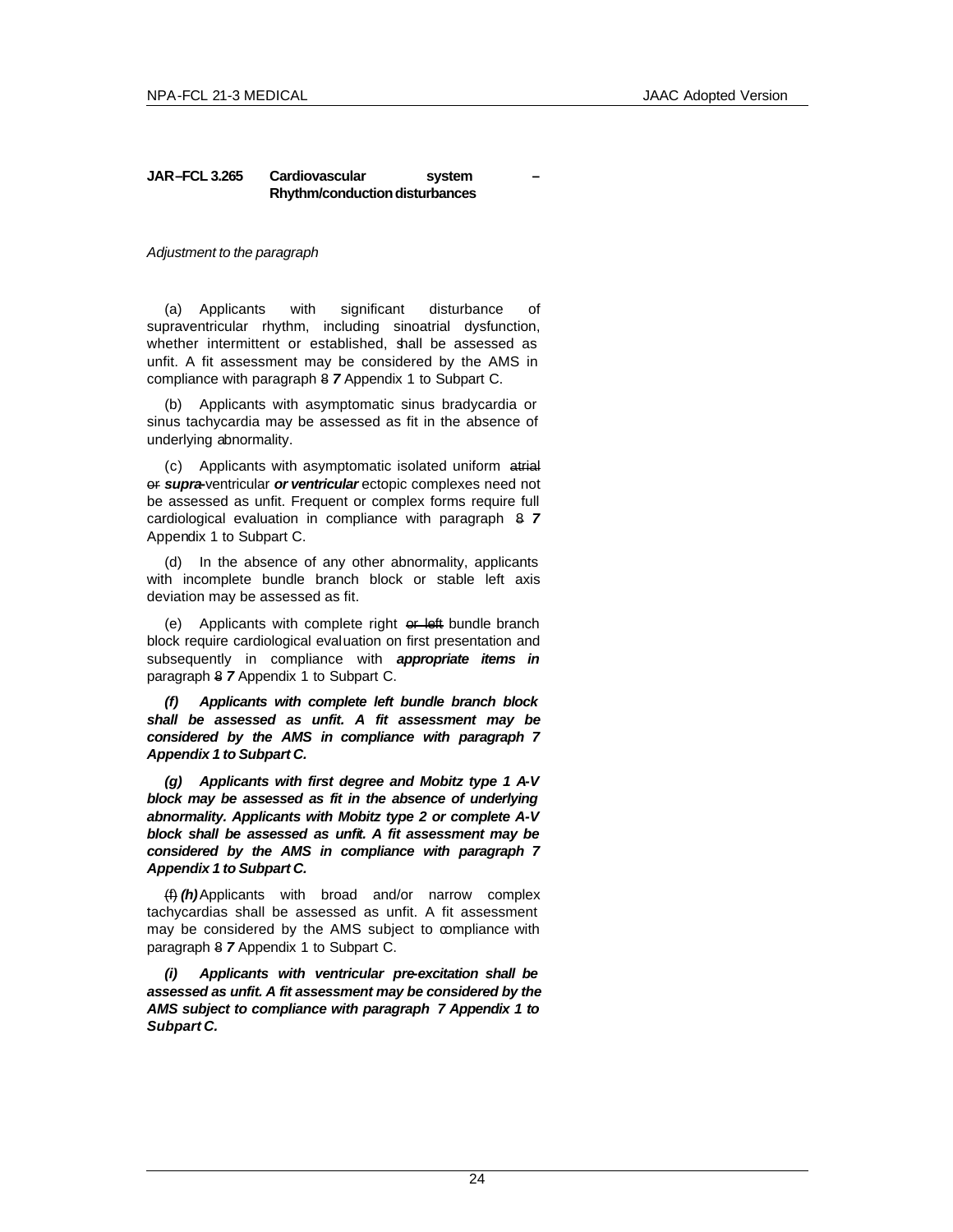(g) *(j)* Applicants with an endocardial pacemaker shall be assessed as unfit. A fit assessment may be considered by the AMS subject to compliance with paragraph 8 *7* Appendix 1 to Subpart C.

*(k) Applicants who have received ablation therapy shall be assessed as unfit. A fit assessment may be considered by the AMS in compliance with paragraph 7 Appendix 1 to Subpart C.*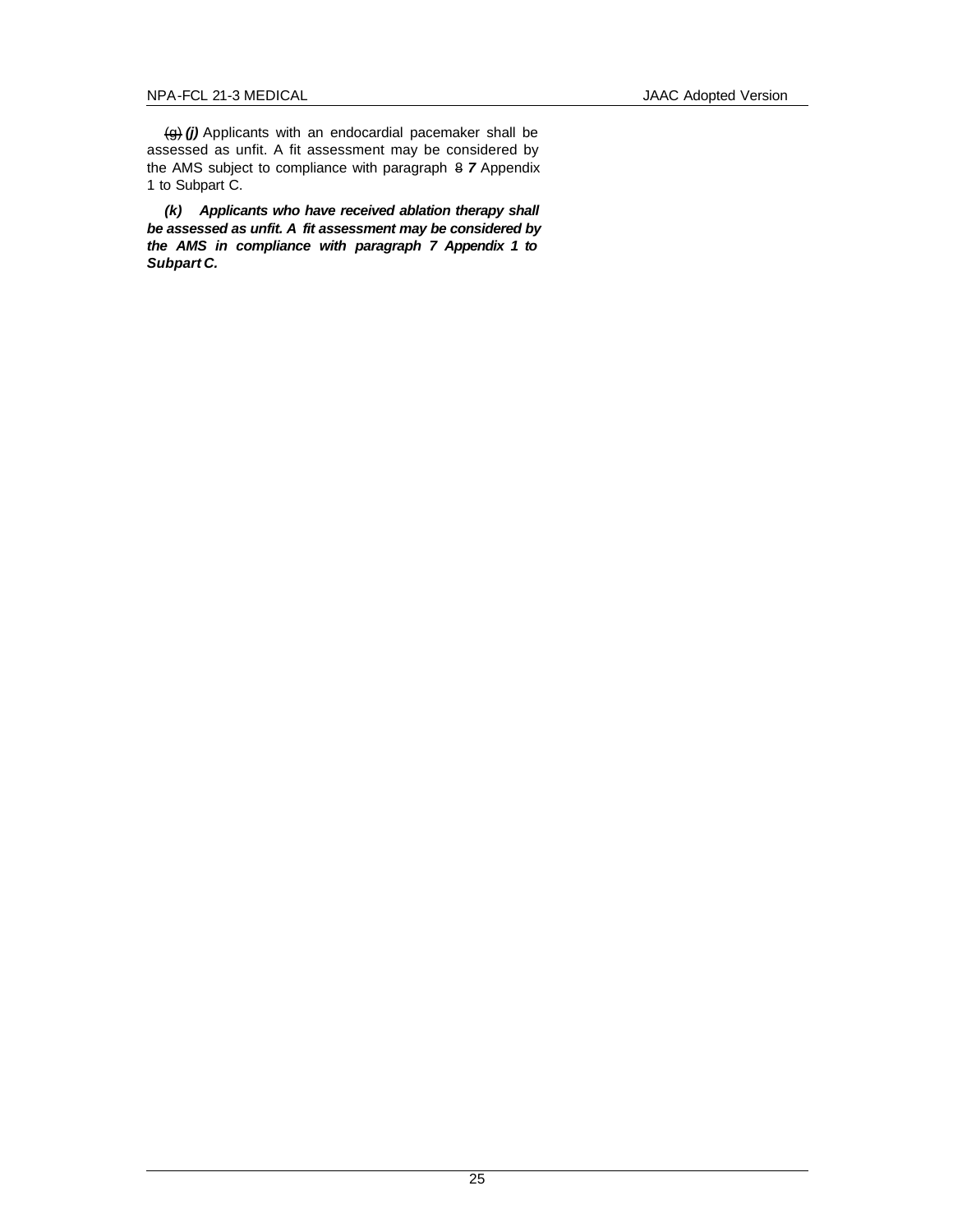# **JAR-FCL 3.290 Digestive system - Disorders**

*Deletion of a word*

(c) Applicants with an established diagnosis or history of chronic inflammatory bowel disease shall normally be assessed as unfit (see paragraph 3 Appendix 3 to Subpart C).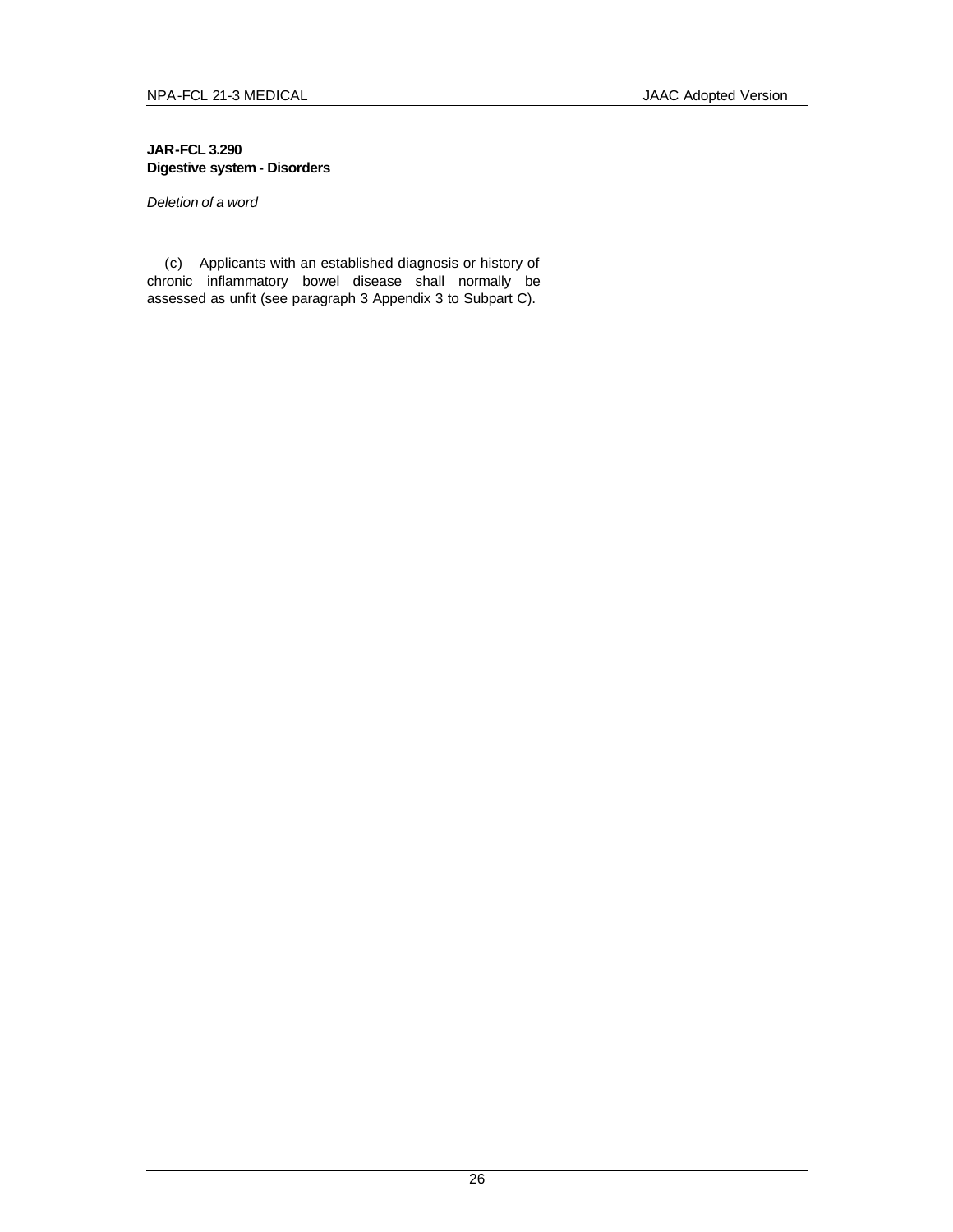# **JAR–FCL 3.355 Hearing requirements**

## *Adjustments to the paragraph*

(a) Hearing shall be tested at all examinations. The applicant shall be able to understand correctly ordinary conversational speech when at a distance of 2 metres from and with his back turned towards the AME.

(b) If an instrument rating is to be added to the applicable licence(s), a hearing test with pure tone audiometry (see paragraph 1 Appendix 16 to Subpart C) is required at the first examination for the rating and shall be repeated every 5 years up to the 40th birthday and every 2 years thereafter.

(1) **[**At the initial examination for Class 2 Medical Certificate with instrument ratings**]** there shall be no hearing loss in either ear, when tested separately, of more than 20 dB(HL) at any of the frequencies 500, 1 000 and 2 000 Hz, or of more than 35 dB(HL) at 3 000 Hz. **[**An applicant whose hearing loss is within 5 dB(HL) of these limits in two or more of the frequencies tested shall undergo pure tone audiometry at least annually.**]**

(2) **[**At revalidation or renewal examinations, there shall be no hearing loss in either ear, when tested separately, of more than 35 dB(HL) at any of the frequencies 500, 1000 and 2000 Hz, and of more than 50 dB(HL) at 3000 Hz. An applicant whose hearing loss is within 5 dB(HL) of these limits in two or more of the frequencies tested, shall undergo pure tone audiometry at least annually.**]**

(3) At revalidation or renewal examinations, applicants with hypoacusis **[**may**]** be assessed as fit if **[**by the AMS**]** if a speech discrimination test demonstrates a satisfactory hearing ability in accordance with paragraph 2 Appendix 16 to Subpart C.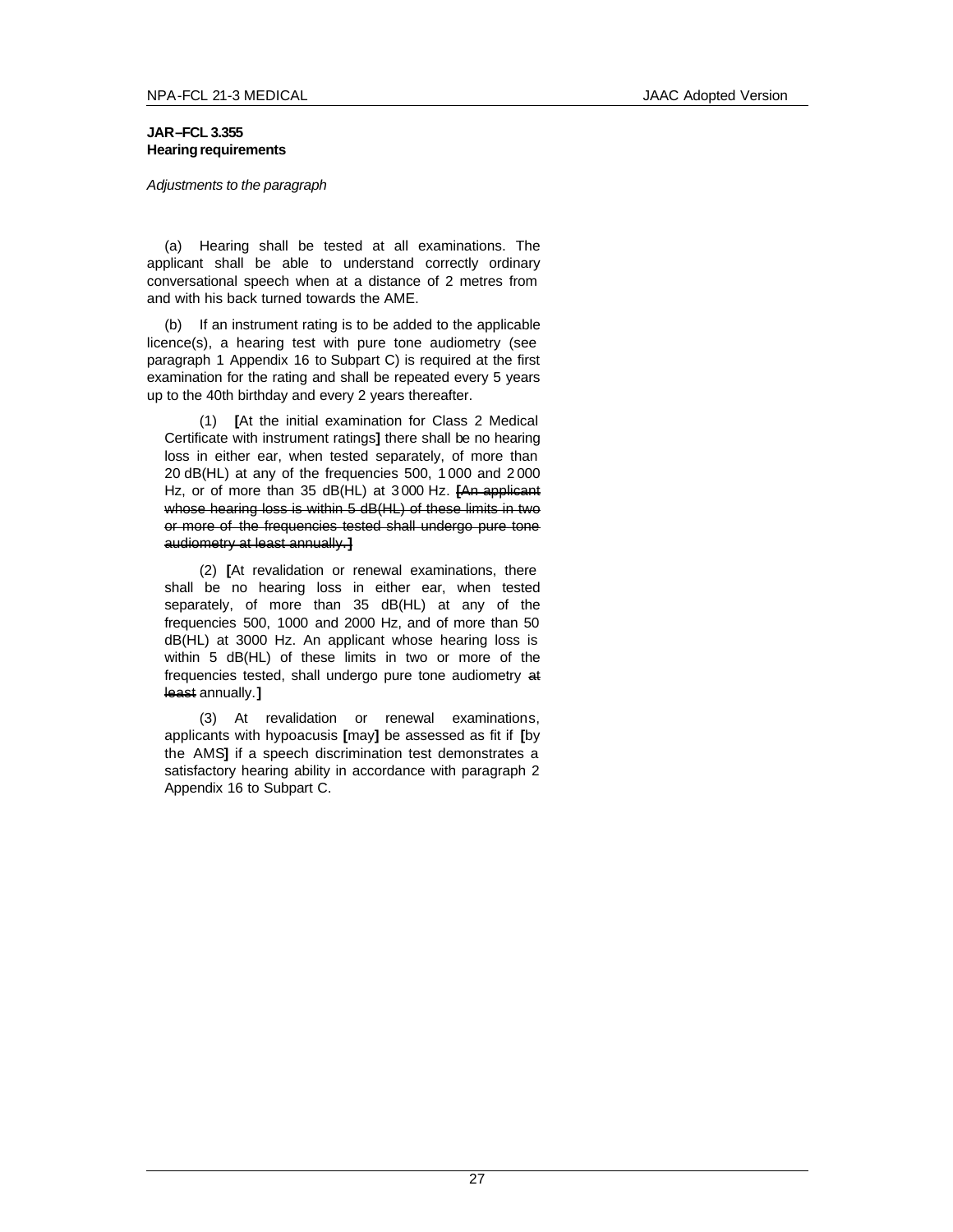# **JAR-FCL 3 Appendices to Subparts B & C**

# **CONTENTS:**

- 1. Appendix 1 to Subparts B & C Cardiovascular System
- 2. Appendix 3 to Subparts B & C Digestive System
- 3. Appendix 16 to Subparts B & C Hearing Requirements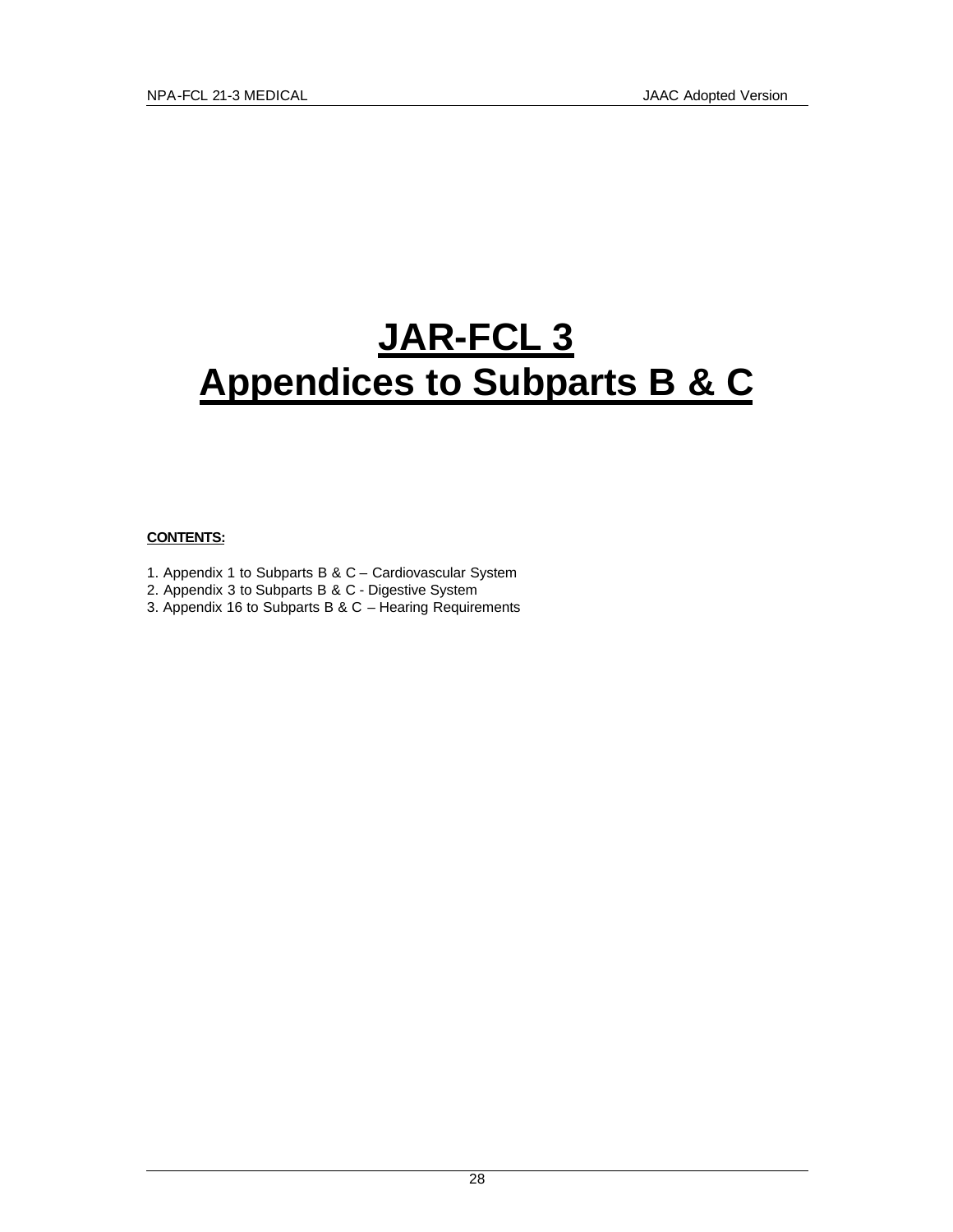**Appendix 1 to Subparts B & C Cardiovascular system** (See JAR–FCL 3.130 through 3.150 and 3.250 through 3.270)

# *Adjustment to the Appendix; renumbering of paragraphs; adjustment to paragraphs 5-10*

5 In suspected asymptomatic coronary artery disease, exercise electrocardiography shall be required **[**and, *followed,* if necessary, *by further tests (myocardial perfusion scanning, stress echocardiography, coronary angiography or equivalent investigations acceptable to the AMS) which*  shall show no evidence of myocardial ischaemia or significant coronary artery stenosis. followed by scintigraphy or stress echocardiography and/or coronary angiography.**]**

**[**6 Asymtomatic applicants who have satisfactorily reduced vascular risk factors present following myocardial infarction or other myocardial ischaemic event, and who require no medication for ischaemic heart pain shall, at least 6 months following the index event have completed investigations, demonstrating:

6 *After an ischaemic cardiac event, including revascularisation, applicants without symptoms shall have reduced any vascular risk factors to an appropriate level. Drugs, when used only to control cardiac symptoms, are not acceptable. All applicants should be on acceptable secondary prevention treatment.*

*A coronary angiogram obtained around the time of, or during, the ischaemic cardiac event shall be available. A complete and detailed clinical report of the ischaemic event, the angiogram and any operative procedures shall be available to the AMS.*

*There shall be no stenosis more than 50% in any major untreated vessel, in any vein or artery graft or at the site of an angioplasty/stent, except in a vessel leading to an infarct. More than two stenoses between 30% and 50% within the vascular tree should not be acceptable.*

*The whole coronary vascular tree shall be assessed as satisfactory by a cardiologist acceptable to the AMS, and particular attention should be paid to multiple stenoses and/or multiple revascularisations.* 

*An untreated stenosis greater than 30% in the left main or proximal left anterior descending coronary artery should not be acceptable.*

*At least 6 months from the ischaemic cardiac event, including revascularisation, the following investigations shall be completed:*

(a) a*n* symptom limited 12 lead exercise ECG *(symptom limited* to Bruce Stage IV, or equivalent*)*, which a cardiologist acceptable to the AMS interprets as showing no evidence of myocardial ischaemia *nor rhythm disturbance*; Scintigraphy and/or stress echocardiography may be required if the ECG is abnormal at rest;**]**

(b) a left ventricular ejection fraction of ? 0·50 without significant abnormality of wall motion such as dyskinesia, hypokinesia or akinesia and a normal right ventricular ejection fraction;

*an echocardiogram (or equivalent test acceptable to the AMS) showing satisfactory left ventricular function with no important abnormality of wall motion (such as dyskinesia or akinesia) and a left ventricular ejection fraction of 50% or more;*

**[**(c) a 24-hour ambulatory ECG, showing no significant conduction disturbance, nor complex, nor sustained rhythm disturbance;**]**

*in cases of angioplasty/stenting, a myocardial perfusion scan or stress echocardiography (or equivalent test acceptable to the AMS) which shall show no evidence of reversible myocardial ischaemia. If there is any doubt about myocardial perfusion in other cases (infarction or bypass grafting) a perfusion scan will also be required;*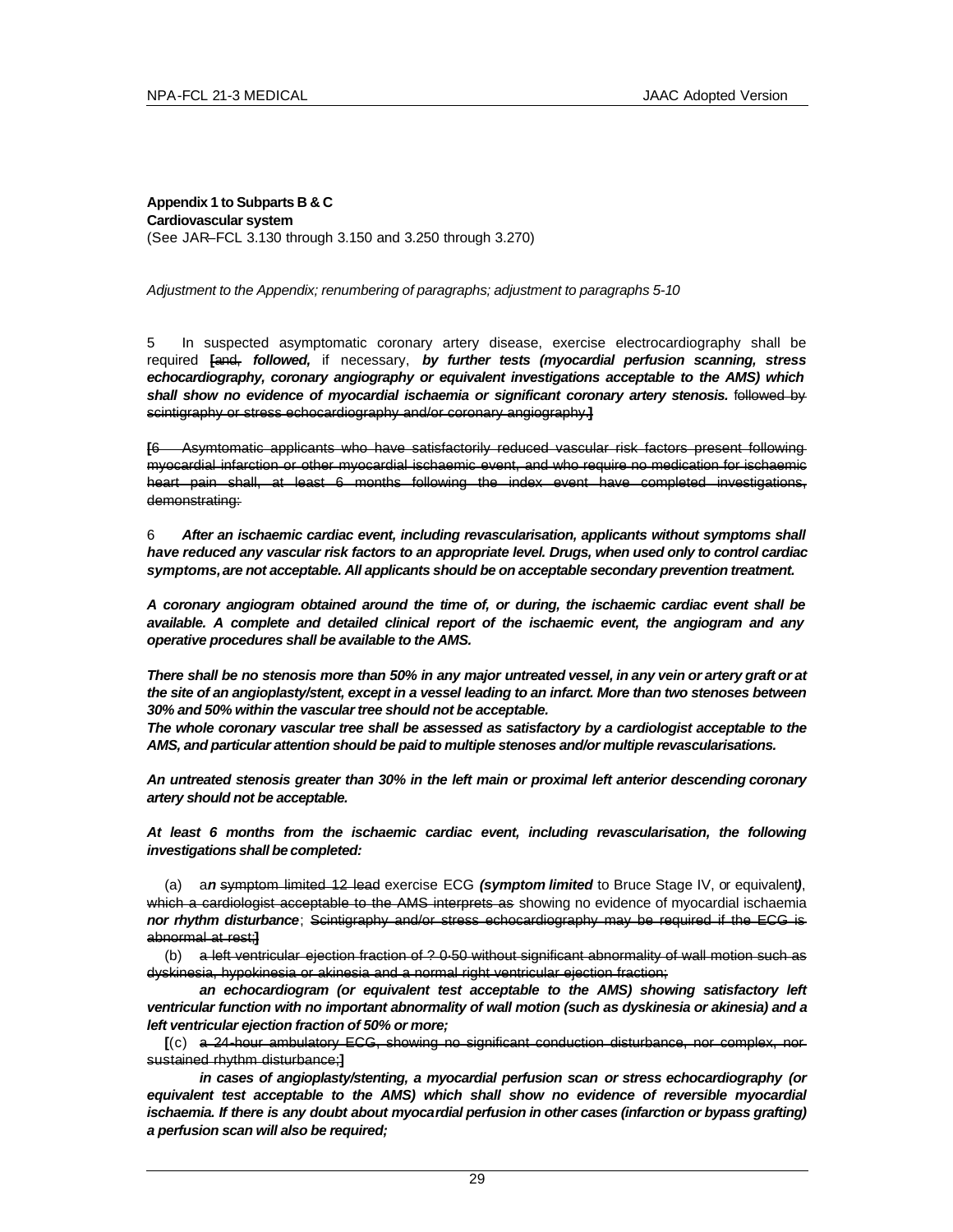(d) a coronary angiogram shall show <30% stenosis in any vessel remote from any myocardial infarction and no functional impairment of myocardium subtended by any such vessel.

*Further investigations, such as a 24 hour ECG, may be necessary to assess the risk of any significant rhythm disturbance.*

**[**(e) Follow up with annual cardiological review by a cardiologist acceptable to the AMS, including an exercise ECG or exercise scintigraphy/stress echocardiography if the resting ECG is abnormal.**]**

**[**(f) Five yearly coronary angiography shall be considered, but may not be necessary if the exercise ECG shows no deterioration and is acceptable to the AMS.**]**

*Follow-up shall be yearly (or more frequently if necessary) to ensure that there is no deterioration of cardiovascular status. It shall include a review by a specialist acceptable to the AMS, exercise ECG and cardiovascular risk assessment. Additional investigations may be required by the AMS.*

*After coronary artery vein bypass grafting, a myocardial perfusion scan (or equivalent test acceptable to the AMS) shall be performed if there is any indication, and in all cases within five years from the procedure.*

*In all cases coronary angiography, or an equivalent test acceptable to the AMS, shall be considered at any time if symptoms, signs or non-invasive tests indicate cardiac ischaemia. AMS assessment*

Class 1 applicants successfully completing this review shall be limited to multi-pilot operation only. Class 2 applicants successfully completing the items in paragraph 6(a), (b) and (c) of the review may be assessed as fit with safety pilot restriction.

*Successful completion of the six month review will allow Class 1 applicants to fly multi-pilot (OML).* Class 2 applicants successfully completing paragraph 6(d) of the review may be assessed as fit without restriction.

*Class 2 applicants having fulfilled the criteria mentioned in paragraph (6) may fly unrestricted, but the AMS may require a period of flying with a safety pilot before solo flying is authorised. Class 2 applicants (for renewal/revalidation) can fly, at the discretion of the AMS, with a safety pilot limitation (OSL) having completed at least only an exercise ECG to the standards in 6 (a) above.*

An asymptomatic applicant having satisfactorily reduced his/her vascular risk factors present, who requires no medication for ischaemic heart pain shall, at least 6 months after coronary artery by -pass surgery or angioplasty/stenting have completed investigations demonstrating:**]**

**[**(a) a symptom limited 12 lead exercise ECG to Bruce Stage IV, or equivalent, which a cardiologist acceptable to the AMS interprets as showing no evidence of myocardial ischaemia. Scintigraphy and/or stress echocardiography may be required if the ECG is abnormal at rest;**]**

(b) a left ventricular ejection fraction of ?0·50 without significant abnormality of wall motion such as dyskinesia, hypokinesia or akinesia and a normal right ventricular ejection fraction;

**[**(c) a 24-hour ambulatory ECG shall show no significant conduction disturbance, nor complex, nor sustained rhythm disturbance, nor evidence of myocardial ischaemia;**]**

**[**(d) a coronary angiogram which shall show <30% stenosis in any major epicardial vessel (or its graft(s)) which has not been subjected to revascularisation (i.e. arterial or saphenous vein graft, coronary angioplasty, or stenting). Furthermore, there shall be no lesion(s) >30% stenosis in any angioplasted/stented vessel. No functional impairment of the myocardium is permitted, the single exception being in the territory of a vessel which has substended a demonstrably completed myocardial infarction (see para 6 to Appendix 1 to Subpart B & C above). In such a circumstance the overall left ventricular ejection must exceed 0·50. Multiple angioplasty dilatations/stenting in the same or more than one vessel shall require very close supervision/denial.**]**

**[**(e) Follow up with annual cardiological review by a cardiologist acceptable to the AMS, including exercise ECG or exercise scintigraphy/stress echocardiography if the resting ECG is abnormal.**]**

**[**(f) Five yearly coronary angiography shall be considered, but may not be necessary if the exercise ECG shows no deterioration and is acceptable to the AMS.**]**

*AMS assessment*

Class 1 applicants successfully completing this review shall be limited to multi-pilot operations only. Class 2 applicants successfully completing the items in paragraphs (a), (b) and (c) of this review may be assessed as fit with safety pilot restriction.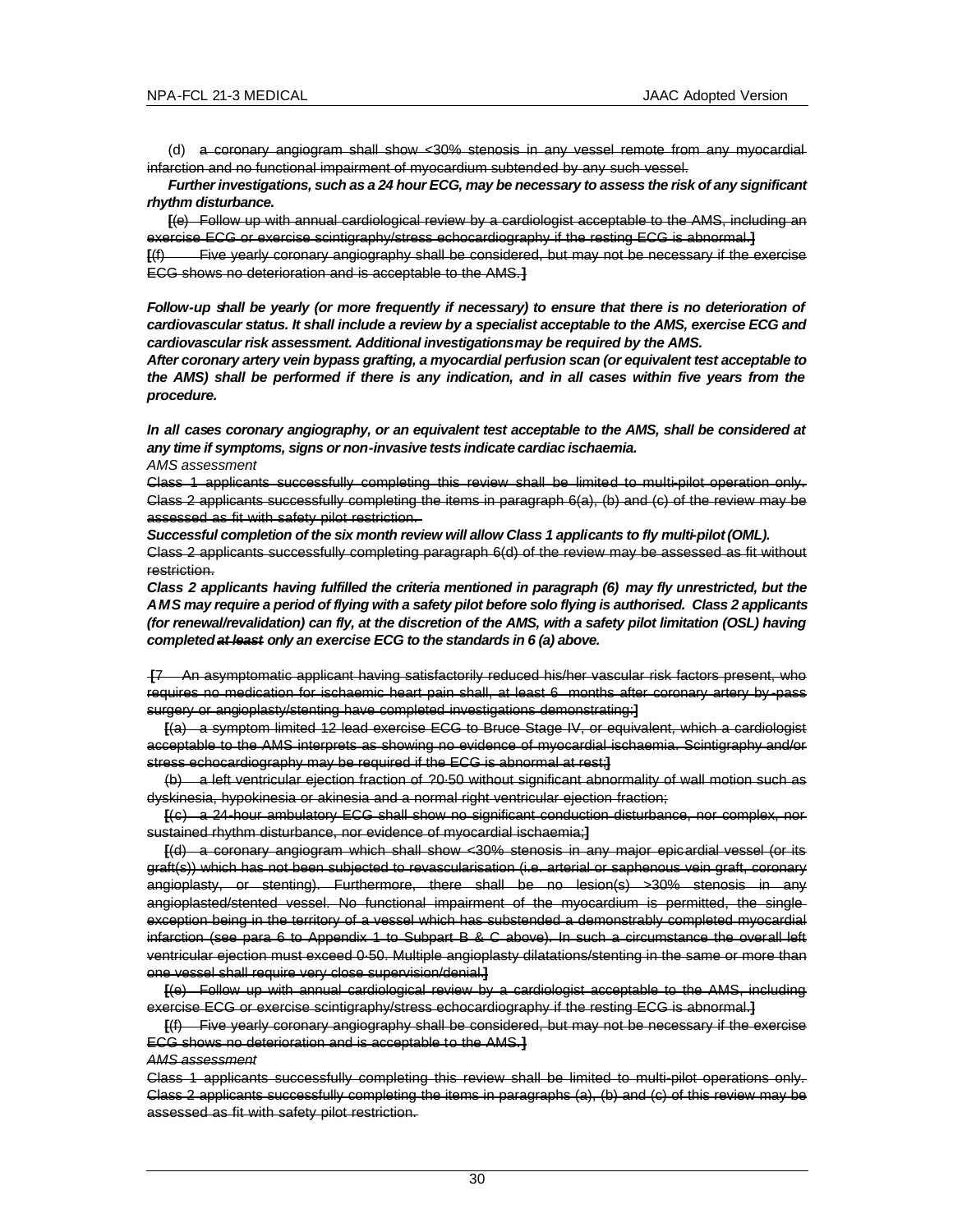Class 2 applicants successfully completing paragraph 7(d) of this review may be assessed without restriction.

8 *7* (a)Any significant disorder of rhythm or conduction *disturbance* requires evaluation by a cardiologist acceptable to the AMS *and appropriate follow -up in the case of a fit assessment*.

*(a)* Such evaluation shall include:

a resting and exercise ECG to Bruce Stage IV, or equivalent, which a cardiologist acceptable to the AMS interprets as showing no significant myoc ardial ischaemia. Myocardial scintigraphy/stress echocardiography may be required if the ECG is abnormal at rest;

(1) *Exercise ECG to the Bruce protocol or equivalent. The test should be to maximum effort or symptom limited. Bruce stage 4 shall be achieved and no significant abnormality of rhythm or conduction, nor evidence of myocardial ischaemia shall be demonstrated. Withdrawal of cardioactive medication prior to the test should be considered.*

(2) a 24-hour ambulatory ECG showing no *which shall demonstrate no* significant *rhythm or* conduction disturbance*;* nor complex, nor sustained rhythm disturbance, nor evidence of myocardial ischaemia. (See guidance material for limits of tolerance);

(3) a 2D Doppler echocardiogram *which shall* showing no significant selective chamber enlargement, nor *o***r significant** structural, nor *or* functional abnormality, *and a left ventricular ejection fraction of at least 50%*. of the heart valves nor the myocardium and may include

(4) a coronary angiogram which shall show no significant coronary artery disease as defined in paragraphs 5, 6 and 7 of Appendix 1 to Subparts B & C;

## *(b) Further evaluation may include:*

## *(1) Repeat 24-hour ECG recording;*

(5) *(2)* electrophysiological *study;* investigation which a cardiologist acceptable to the AMS shall interpret as failing to demonstrate features which might predispose the applicant to incapacitation.

*(3) myocardial perfusion scanning, or equivalent test;*

- *(4) cardiac MRI or equivalent test;*
- *(5) coronary angiogram or equivalent test (see Appendix 1 paragraph 6).*

(b) In cases as described in JAR–FCL 3.145 and 3.265(a), (e), (f) and (g) any fit assessment by the AMS shall be restricted to multi-pilot operation (Class 1 'OML') or safety pilot limitation (Class 2 'OSL'), noting that:

(1) one atrial or junctional ectopic complex per minute on a resting ECG may require no further evaluation; and

(2) one ventricular ectopic complex per minute on a resting ECG may require no further evaluation.

(3) after one year following the first appearance of complete right bundle branch block or three years for left bundle branch block the OML/OSL limitation may be lifted provided repeat evaluation in accordance with 8(a) (1-3) above reveals no change.

## *(c) AMS Assessment Class 1*

*(1) Atrial fibrillation/flutter*

*(i) Initial Class 1 certification shall be limited to applicants with a single episode of arrhythmia which is considered by the AMS to be unlikely to recur.*

*(ii) Revalidation/renewal Class 1 shall be determined by the AMS.*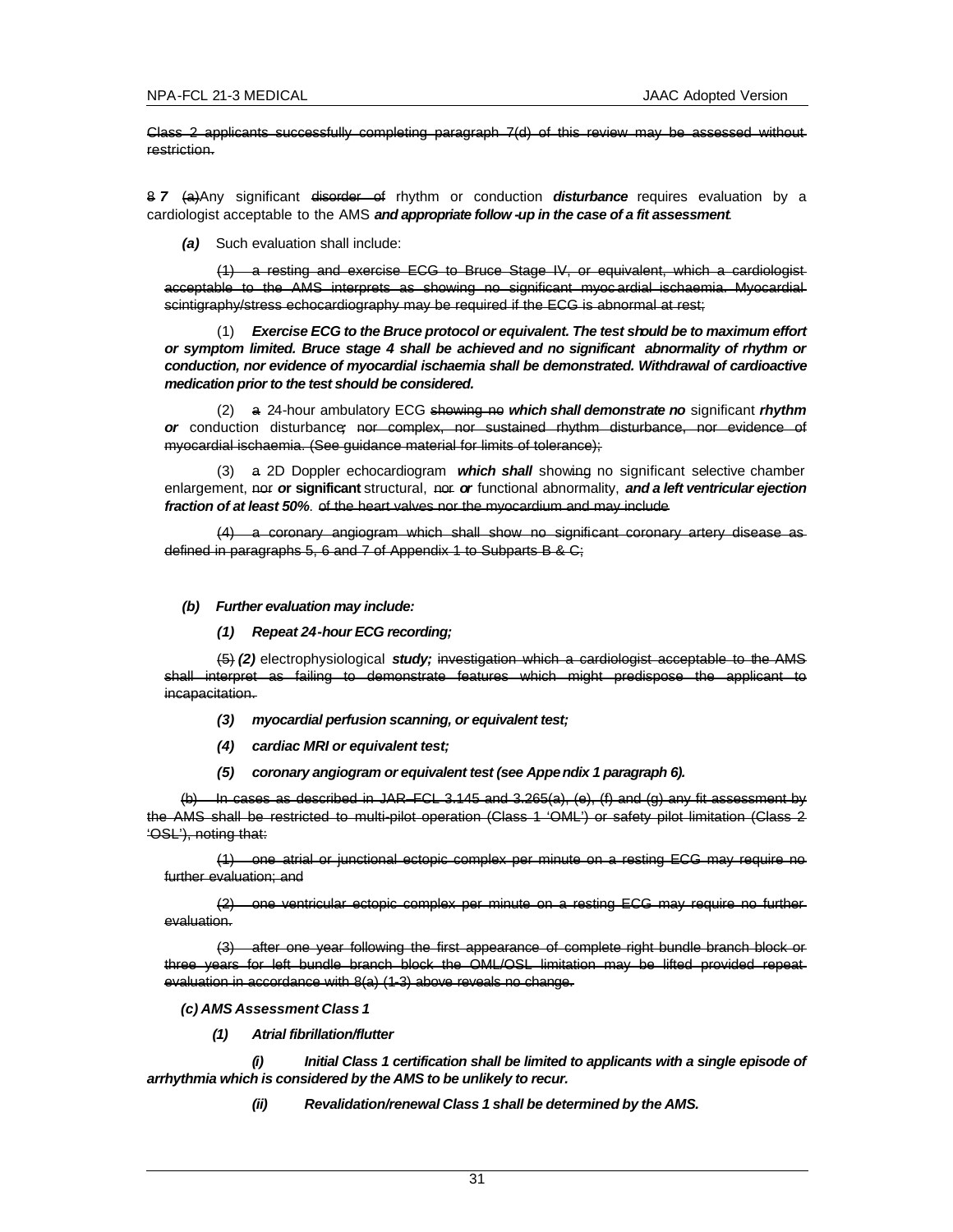*(2) Complete right bundle branch block*

*(i) Initial Class 1 certification may be considered by the AMS if the applicant is under age 40 years. If over age 40 years, initial Class 1 applicants should demonstrate a period of stability, normally 12 months.*

*(ii) Unrestricted Class 1 revalidation/renewal may be considered if the applicant is under age 40 years. An OML should be applied for 12 months for those over 40 years of age.*

## *(3) Complete left bundle branch block*

*Investigation of the coronary arteries is necessary in applicants over age 40.*

*(i) Initial Class 1 applicants should demonstrate a 3 year period of stability.*

*(ii) Unrestricted Class 1 revalidation/renewal may be considered after a 3 year period with an OML applied.*

## *(4) Ventricular pre-excitation*

*(i) Asymptomatic Class 1 applicants with pre-excitation may be considered by the AMS for revalidation/renewal with OML.*

*(ii) Asymptomatic initial Class 1 applicants with pre-exitation may be considered by the AMS if an electrophysiological study, including adequate drug-induced autonomic stimulation reveals no inducible re-entry tachycardia and the existence of multiple pathways is excluded.* 

## *(5) Pacemaker*

(c) Following permanent implantation of a subendocardial pacemaker a fit assessment *which shall be no sooner than* may be considered by the AMS three months after insertion provided *shall require*:

- (1) there is no other disqualifying disorder *condition*;
- (2) a bipolar lead system has been used;
- (3) *that* the applicant is not pacemaker dependent;

(4) a symptom limited 12 lead exercise ECG to Bruce Stage IV, or equivalent, reviewed by a cardiologist acceptable to the AMS, shows no abnormality inappropriate to the indication for which the pacemaker was inserted. Myocardial scintigraphy/stress echocardiography may be required.

(5) a 2D Doppler echocardiogram shows no significant selective chamber enlargement, nor structural, nor functional abnormality of any heart valve or of the myocardium;

(6) a Holter recording shall demonstrate no symptomatic or asymptomatic paroxysmal tachyarrhythmia;

(7) a six monthly follow up by a cardiologist acceptable to the AMS with a pacemaker check and Holter monitoring is completed;

# *(4) regular follow -up including a pacemaker check; and*

(8) *(5)* recertification *Revalidation/renewal* is restricted to multi-crew operation (Class 1 'OML'). Class 2 certification without restriction may be applicable according to AMS assessment.

*(6) Ablation*

*Class 1 applicants having undergone successful catheter ablation shall be restricted to OML operations for at least one year, unless an electrophysiological study, undertaken at a minimum of two months after the ablation, demonstrates satisfactory results. For those in whom the long term outcome cannot be assured by invasive or non-invasive testing, an additional period of restriction and / or observation may be necesssary.*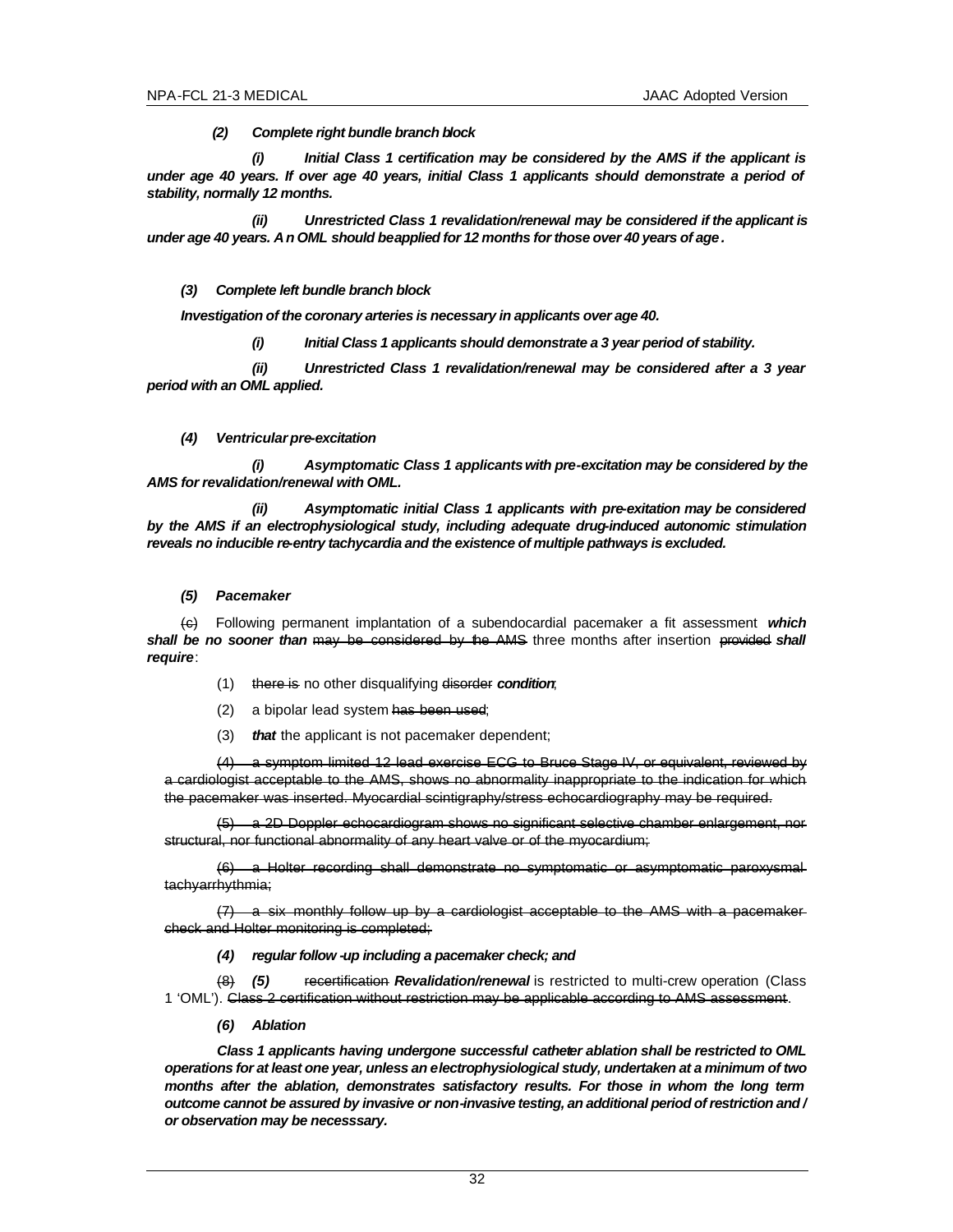# *(d) AMS assessment Class 2*

*The AMS assessment Class 2 should follow the Class 1 assessment procedures. An OSL or OPL restriction may be considered.*

*Renumbering thereafter*

10 *9* (a) ....

(b) *Valvular Abnormalities*

(1)

.....

(5) Mitral leaflet prolapse/mitral regurgitation. Asymptomatic applicants with isolated midsystolic click may need no restriction. Applicants with uncomplicated minor regurgitation shall *may need to* be restricted to multi-pilot operations *as determined by the AMS*. Applicants with evidence of volume overloading of the left ventricle demonstrated by increased left ventricular end-diastolic diameter shall be assessed as unfit. Annual *Periodic* review by a cardiologist acceptable to the AMS and assessment *as determined* by the AMS is required.

 $(c)$  .....

*Renumbering of remaining paragraphs thereafter*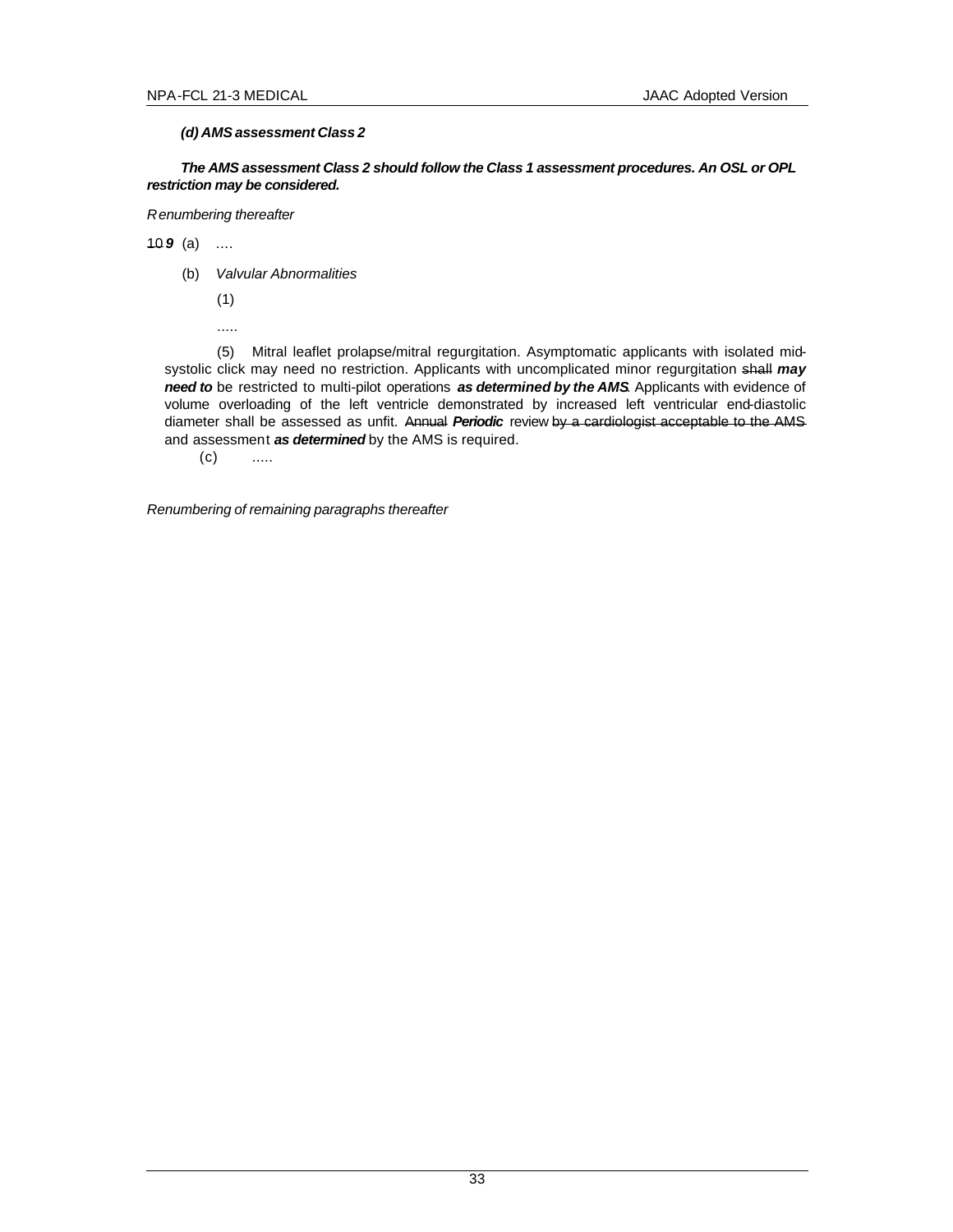# **Appendix 3 to Subparts B and C Digestive System** (See JAR-FCL 3.165, 3.170, 3.285 and 3.290)

*Adjustment to paragraph 3*

*Established*C**c**hronic inflammatory bowel disease (regional ileitis, *Crohn's Disease,*ulcerative colitis, diverticulitis) is disqualifying. *In cases of ulcerative colitis* Re-certification (Class 1 and 2) and initialcertification (Class 2) may be considered by the AMS if there is full remission *(minimum of one year)*  and, *for Class 1,* minimal, if any, *minimum* medication *only* is *required*being taken. *Systemic steroids are not acceptable*. *In Cases of Crohn's disease, certification (Class 1 and Class 2) may be considered by the AMS if there is full remission (minimum of one year, without medication) and, for Class 1, disease*  was minimal and has completely excised surgically, and medication is not required. Regular follow up isrequired and multi-pilot (*A* Class 1 'OML') or safety pilot (Class 2 'OSL') restriction may be appropriate.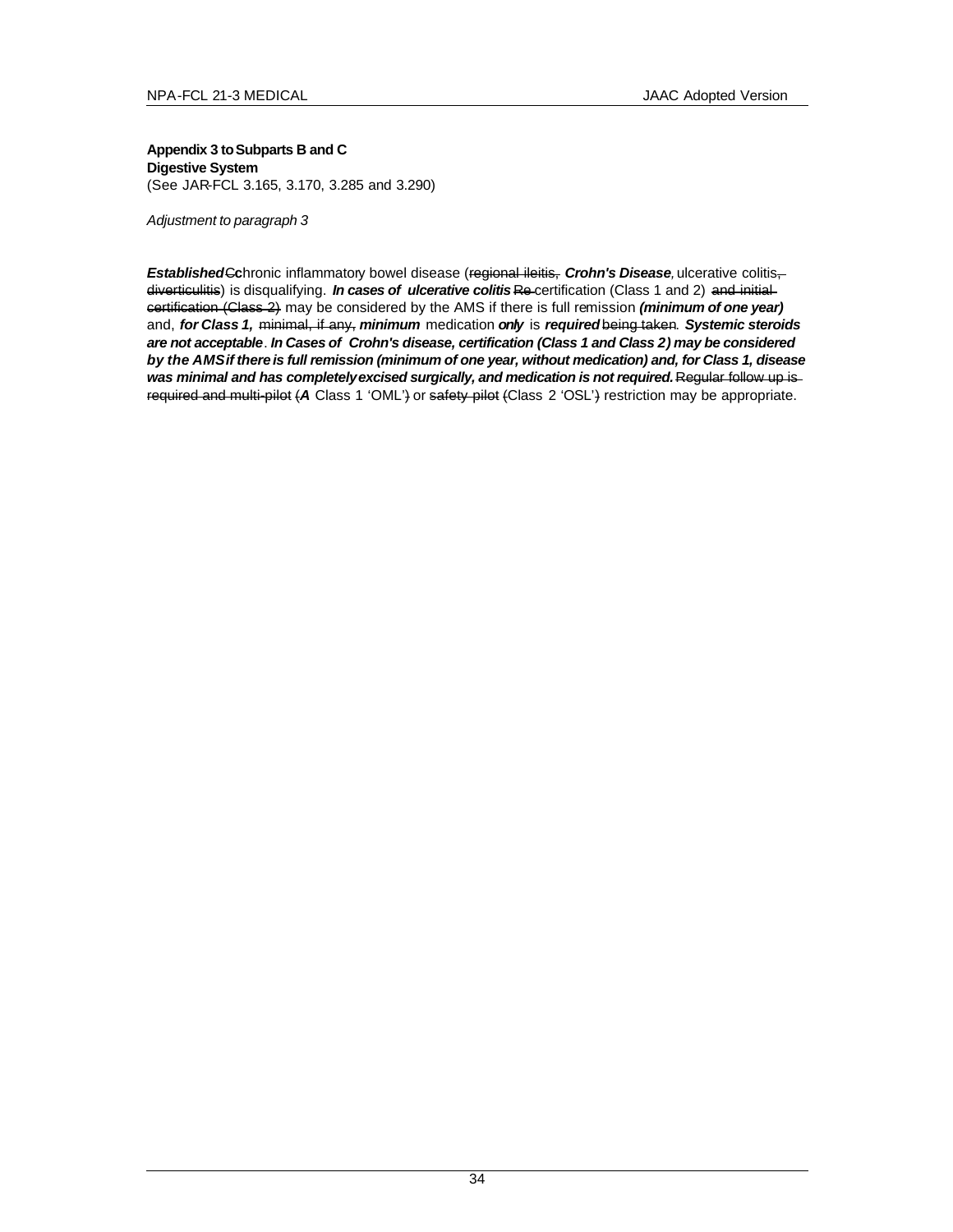**Appendix 16 to Subparts B and C Hearing requirements** (See JAR–FCL 3.235 and 3.355)

*Adjustment to the Appendix*

1 The pure tone audiogram shall cover at least the frequencies from *500 to 3000*–8 000 Hz. Frequency thresholds shall be determined as follows: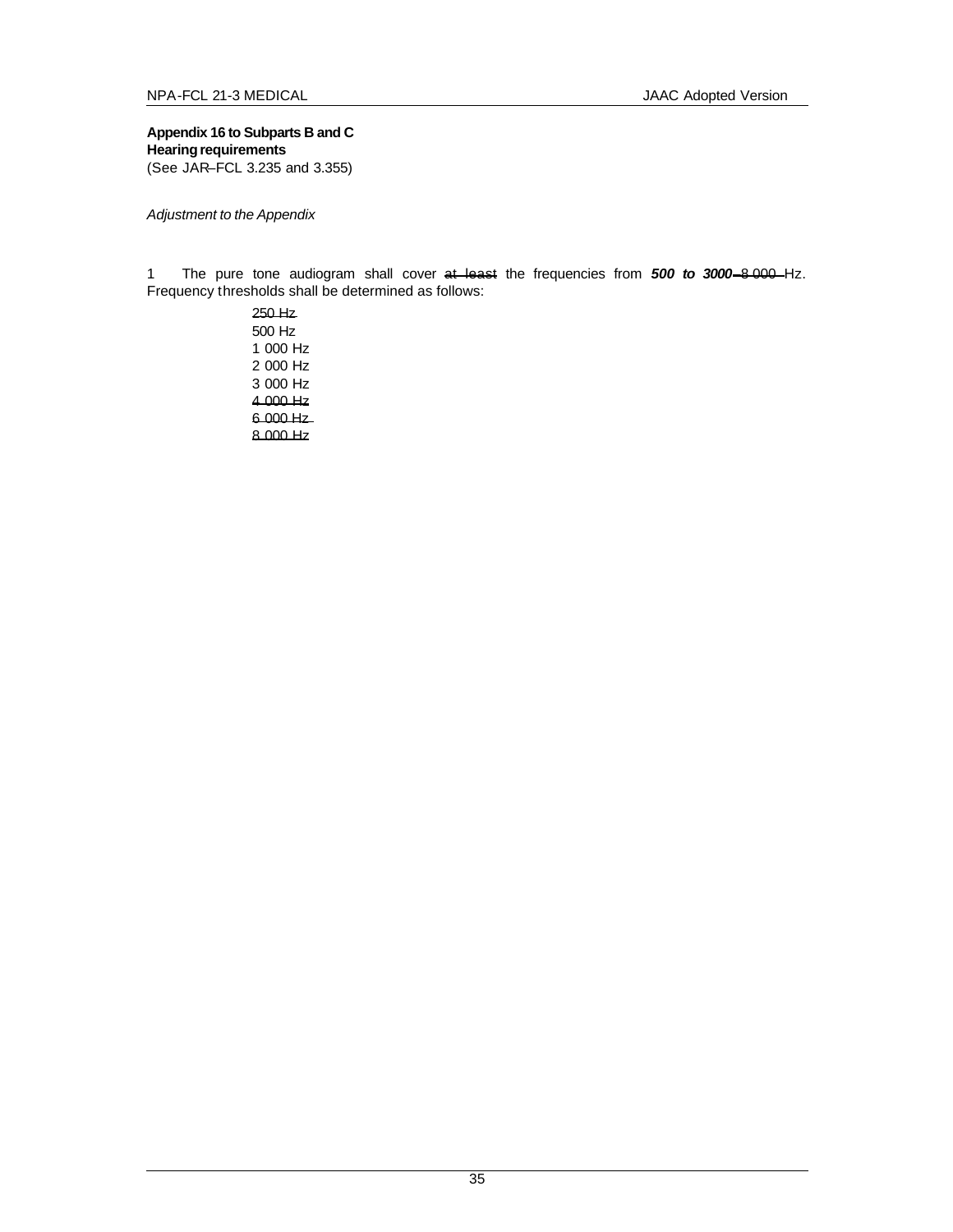# **IEM FCL 3.095(a) & (b) Summary of minimum periodic requirements**

# *Adjustment to the table*

|                                                                                                      | <b>CLASS 1</b>                                                                                                                                           | <b>CLASS 2</b>                                                                                      |
|------------------------------------------------------------------------------------------------------|----------------------------------------------------------------------------------------------------------------------------------------------------------|-----------------------------------------------------------------------------------------------------|
| <b>LICENCE</b>                                                                                       | <b>COMMERCIAL PILOT</b><br><b>AIRLINE TRANSPORT PILOT</b>                                                                                                | <b>STUDENT PILOT</b><br><b>PRIVATE PILOT</b>                                                        |
| <b>INITIAL EXAMINATION</b><br>(Reference JAR-FCL 3.100)                                              | AMC                                                                                                                                                      | AMC OR AME *                                                                                        |
| <b>ISSUE OF MEDICAL CERTIFICATE</b><br>(JAR-FCL 3.100)                                               | AMS<br>Initial:<br>Renewal: AMC or AME                                                                                                                   | AMC or AME                                                                                          |
| <b>VALIDITY OF CERTIFICATE</b><br><b>ROUTINE MEDICAL</b><br><b>EXAMINATION</b><br>(3.105)            | Under 40<br>1 year<br>6 monthly<br>40 and over<br>$\overline{\phantom{0}}$<br>1 year<br><b>Flight engineers:</b>                                         | Under 30<br>5 years<br>Under 50<br>2 years<br>$30 - 49$<br>2 years<br>50 and over<br>1 year         |
| <b>CHEST X-RAY</b><br>$(3.155$ and $3.275)$                                                          | At initial                                                                                                                                               | If indicated                                                                                        |
| <b>ELECTROENCEPHALOGRAM</b><br>$(3.210$ and $3.330)$                                                 | At initial                                                                                                                                               | If indicated                                                                                        |
| <b>HAEMOGLOBIN</b><br>$(3.180$ and $3.300)$                                                          | At initial then<br>every examination                                                                                                                     | At initial                                                                                          |
| <b>ELECTROCARDIOGRAM</b><br>$(3.130$ and $3.250)$                                                    | At initial then<br>under 30<br>5 yearly<br>$30 - 39$<br>2 yearly<br>$40 - 49$<br>annually<br>$\equiv$<br>50 and over<br>6 monthly                        | At initial then<br>$ace 40 - 49$<br>2 yearly<br>$\overline{\phantom{m}}$<br>50 and over<br>annually |
| <b>AUDIOGRAM</b><br>$(3.235$ and $3.355)$                                                            | At initial then<br>under 40<br>5 yearly<br>40 and over<br>2 yearly                                                                                       | At initial issue of instrument<br>rating then<br>under 40<br>5 yearly<br>40 and over<br>2 yearly    |
| <b>COMPREHENSIVE</b><br><b>OTORHINOLARYNGOLOGICAL</b><br><b>EXAMINATION</b><br>$(3.230$ and $3.350)$ | At initial then<br>under 40<br>5 yearly<br>40 and over<br>2 yearly                                                                                       | At initial by AME                                                                                   |
| <b>COMPREHENSIVE</b><br><b>OPHTHALMOLOGICAL</b><br><b>EXAMINATION</b><br>$(3.215$ and $3.335)$       | At initial then<br>under 40<br>5 yearly<br>40 and over<br>$2$ -yearly<br>every 2 years if refractive correction<br>is required for medical certification | At initial by AME then<br>every 5 years if refractive error is over<br>$+$ 5 dioptres               |
| <b>LIPID PROFILE</b><br>$(3.130$ and $3.250)$                                                        | At initial then<br>age 40                                                                                                                                | If two or more coronary risk<br>factors are identified<br>at initial then age 40                    |
| <b>PULMONARY FUNCTION</b><br><b>TESTS</b><br>$(3.155$ and $3.275)$                                   | At initial then<br>peak flow<br>at age 30, 35, 40 then 4 yearly                                                                                          | Peak flow at initial then<br>at age 40<br>Then 4-yearly                                             |
| <b>URINALYSIS</b><br>$(3.185$ and $3.305)$                                                           | At initial then<br>every examination                                                                                                                     | At initial then<br>every examination                                                                |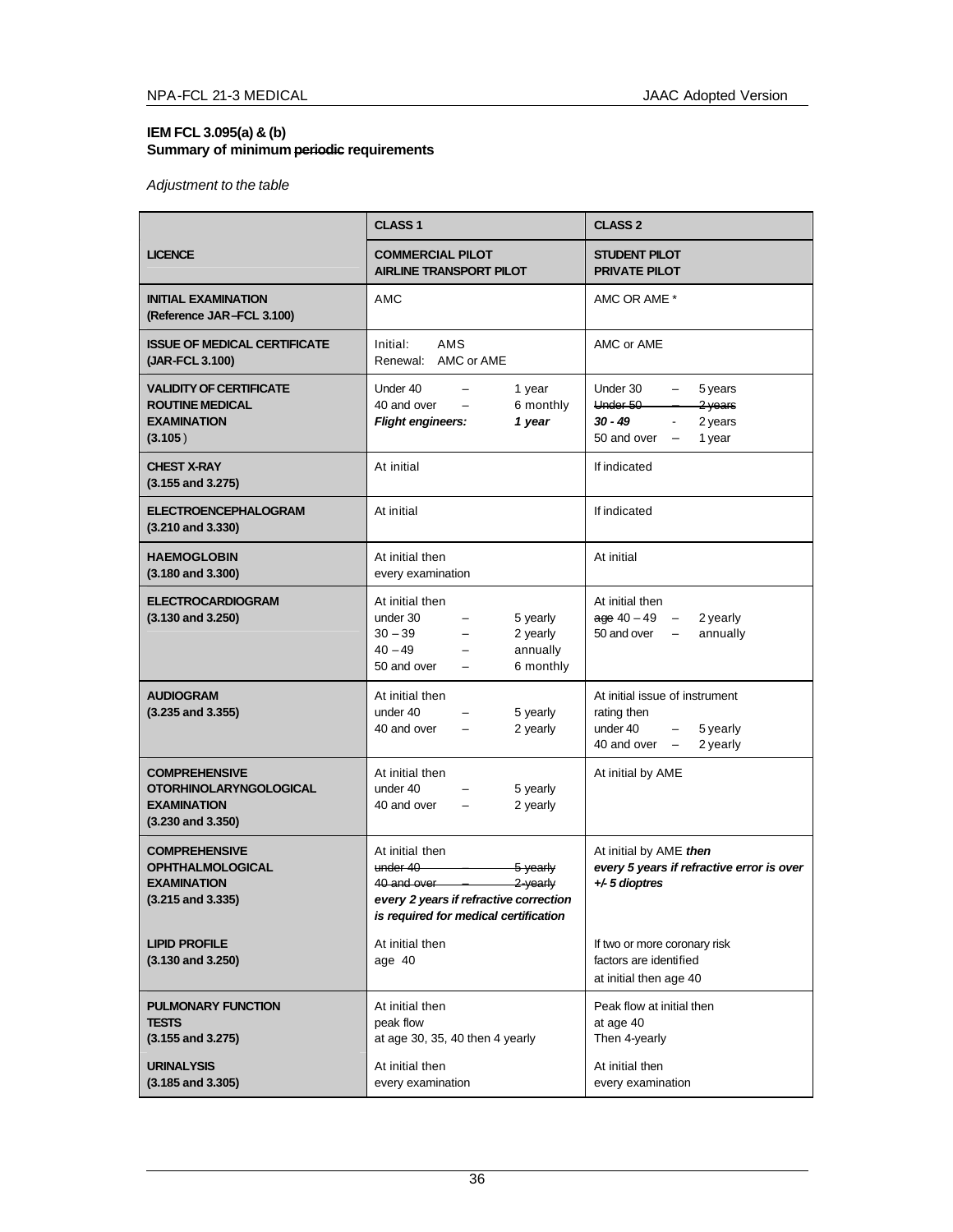# **IEM FCL 3.095 (c)**

*Adjustment to box 234 (Audiometry)*

|                                                                                                 |                  |                   |                      |                |                    | <b>MEDICAL EXAMINATION REPORT</b>       |                                                           |              |                         |          |                |
|-------------------------------------------------------------------------------------------------|------------------|-------------------|----------------------|----------------|--------------------|-----------------------------------------|-----------------------------------------------------------|--------------|-------------------------|----------|----------------|
| (201) Examination                                                                               | $(202)$ Height   |                   | $(203)$ Weight       |                | $(204)$ Eye        | $(205)$ Hair                            | (206) Blood Pressure-seated                               |              | $(207)$ Pulse - resting |          |                |
| Category<br>$\mathsf{L}$                                                                        |                  |                   |                      |                | Colour             | Colour                                  | mmHg                                                      |              |                         |          |                |
| Initial<br>$\Box$                                                                               |                  |                   |                      |                |                    |                                         | Systolic                                                  | Diastolic    | Rate                    | Rhythm   |                |
| <b>Extended</b><br>П<br>Renewal/Reval                                                           |                  |                   |                      |                |                    |                                         |                                                           |              |                         |          |                |
| Special referral                                                                                |                  | cm                |                      |                |                    |                                         |                                                           |              |                         |          |                |
|                                                                                                 |                  |                   | kg                   |                |                    |                                         |                                                           |              |                         |          |                |
| Clinical exam: Check each item                                                                  |                  |                   |                      |                | Normal<br>Abnormal |                                         |                                                           |              |                         | Normal   |                |
| Abnormal<br>(208) Head, face, neck, scalp                                                       |                  |                   |                      |                |                    |                                         | (218) Abdomen, hernia, liver, spleen                      |              |                         |          |                |
| (209) Mouth, throat, teeth                                                                      |                  |                   |                      |                |                    | $(219)$ Anus, rectum                    |                                                           |              |                         |          |                |
| (210) Nose, sinuses                                                                             |                  |                   |                      |                |                    |                                         | (220) Genito - urinary system                             |              |                         |          |                |
| (211) Ears, drums, eardrum motility                                                             |                  |                   |                      |                |                    | (221) Endocrine system                  |                                                           |              |                         |          |                |
| (212) Eyes - orbit & adnexa; visual fields                                                      |                  |                   |                      |                |                    |                                         | $(222)$ Upper & lower limbs, joints                       |              |                         |          |                |
| (213) Eyes - pupils and optic fundi                                                             |                  |                   |                      |                |                    |                                         | (223) Spine, other musculoskeletal                        |              |                         |          |                |
| (214) Eyes - ocular motility; nystagmus                                                         |                  |                   |                      |                |                    |                                         | (224) Neurologic - reflexes, etc.                         |              |                         |          |                |
| (215) Lungs, chest, breasts                                                                     |                  |                   |                      |                |                    | (225) Psychiatric                       |                                                           |              |                         |          |                |
| $(216)$ Heart                                                                                   |                  |                   |                      |                |                    |                                         | (226) Skin, identifying marks and lymphatics              |              |                         |          |                |
| (217) Vascular system                                                                           |                  |                   |                      |                |                    |                                         | (227) General systemic                                    |              |                         |          |                |
| (228) Notes: Describe every abnormal finding. Enter applicable item number before each comment. |                  |                   |                      |                |                    |                                         |                                                           |              |                         |          |                |
|                                                                                                 |                  |                   |                      |                |                    |                                         |                                                           |              |                         |          |                |
|                                                                                                 |                  |                   |                      |                |                    |                                         |                                                           |              |                         |          |                |
| <b>Visual acuity</b>                                                                            |                  |                   |                      |                | Contact            |                                         |                                                           |              |                         |          |                |
| (229) Distant vision at 5m/6m                                                                   |                  |                   |                      | Glasses lenses |                    | (236) Pulmonary function                |                                                           |              | (237) Haemoglobin       |          |                |
| Right eye, uncorr.                                                                              |                  | Corrected to      |                      |                |                    | Peak Expiratory Flow                    |                                                           | l/min        |                         |          | g/dl           |
| Left eye, uncorr.                                                                               |                  | Corrected to      |                      |                |                    |                                         |                                                           |              |                         |          |                |
| Both eyes, uncorr.                                                                              |                  | Corrected to      |                      |                |                    | $\mathbf{L}$<br>Normal                  | Abnormal                                                  | $\mathbf{I}$ | Normal                  | Abnormal | П              |
| (230) Intermediate vision                                                                       |                  |                   |                      |                |                    | <b>Accompanying Reports</b>             |                                                           |              | Not performed           | Normal   | Abnormal       |
|                                                                                                 |                  | Uncorrected       | Corrected            |                |                    |                                         |                                                           |              |                         |          |                |
| N14 at 100 cm                                                                                   |                  | Yes               | No                   | Yes            | N <sub>0</sub>     | (238) ECG                               |                                                           |              |                         |          |                |
| Right eye                                                                                       |                  |                   |                      |                |                    | (239) Audiogram                         |                                                           |              |                         |          |                |
| $\overline{\text{Left}}$ eye                                                                    |                  |                   |                      |                |                    | (240) Ophthalmology                     |                                                           |              |                         |          |                |
| Both eyes                                                                                       |                  |                   |                      |                |                    | (241) ORL (ENT)                         |                                                           |              |                         |          |                |
| (231) Near vision<br>N5 at 30-50 cm                                                             | Yes              | Uncorrected<br>No | Yes                  | Corrected      | No                 | (242) Chest X-ray<br>(243) Blood lipids |                                                           |              |                         |          |                |
| Right eye                                                                                       |                  |                   |                      |                |                    | (244) Pulmonary function                |                                                           |              |                         |          |                |
| Left eye                                                                                        |                  |                   |                      |                |                    | $(245)$ EEG                             |                                                           |              |                         |          |                |
| Both eyes                                                                                       |                  |                   |                      |                |                    | Other                                   |                                                           |              |                         |          |                |
|                                                                                                 |                  |                   |                      |                |                    |                                         |                                                           |              |                         |          |                |
| (232) Glasses                                                                                   |                  |                   | (233) Contact lenses |                |                    | (246) Colour perception                 |                                                           |              |                         |          |                |
| Yes                                                                                             | $\overline{N_0}$ | Yes               | $\Box$               | No             | $\perp$            | Pseudo-isochromatic plates              |                                                           |              | Type:                   |          |                |
| Type:                                                                                           |                  |                   | Type:                |                |                    |                                         |                                                           |              |                         |          |                |
| <b>Refraction</b>                                                                               | Sph              | Cyl               | Axis                 |                | Add                | No of plates:                           |                                                           |              | No of errors:           |          |                |
| Right eye                                                                                       |                  |                   |                      |                |                    |                                         |                                                           |              |                         |          |                |
| Left eye                                                                                        |                  |                   |                      |                |                    |                                         | (247) Aviation medical examiner's recommendation          |              |                         |          |                |
|                                                                                                 |                  |                   |                      |                |                    | Name of applicant:                      |                                                           |              |                         |          | Date of birth: |
| $(234)$ Hearing<br>(when 241 not performed)                                                     |                  |                   | Right ear            | Left ear       |                    |                                         |                                                           |              |                         |          |                |
| Conversional voice test at 2 m                                                                  |                  |                   | Yes $\Box$           | Yes            |                    |                                         |                                                           |              |                         |          |                |
| back turned to examiner                                                                         |                  | No                |                      | No             | ⊟                  | Fit Class $\_$                          |                                                           |              |                         |          |                |
| Audiometry                                                                                      |                  |                   |                      |                |                    |                                         | Medical certificate issued class                          |              |                         |          |                |
| Hz<br>500                                                                                       | 1000             |                   | 2000                 |                | 3000               |                                         |                                                           |              |                         |          |                |
|                                                                                                 |                  |                   |                      |                |                    |                                         |                                                           |              |                         |          |                |
| Right                                                                                           |                  |                   |                      |                |                    |                                         | Unfit class (JAR - FCL para                               |              |                         |          |                |
| Left                                                                                            |                  |                   |                      |                |                    |                                         |                                                           |              |                         |          |                |
|                                                                                                 |                  |                   |                      | $\mathsf{L}$   |                    |                                         | Deferred for further evaluation. If yes, why and to whom? |              |                         |          |                |
| (235) Urinanalysis                                                                              | Normal           |                   | Abnormal             |                |                    |                                         |                                                           |              |                         |          |                |
| Glucose                                                                                         | Protein          |                   | <b>Blood</b>         | Other          |                    |                                         |                                                           |              |                         |          |                |
| (248) Comments, restrictions, limitations:                                                      |                  |                   |                      |                |                    |                                         |                                                           |              |                         |          |                |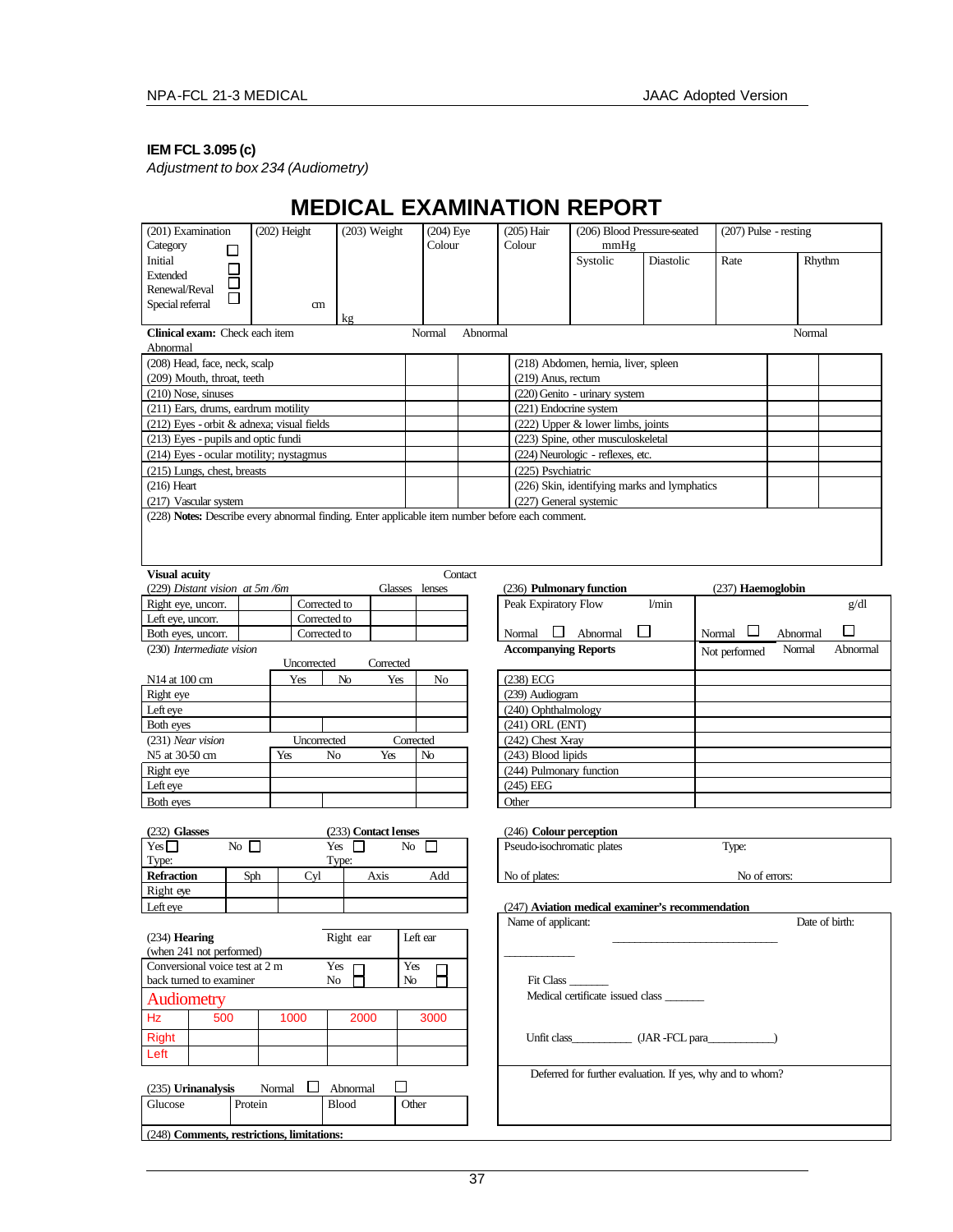| (249) Medical examiner's declaration:                                                                                                                                                                           |                                               |                         |  |  |  |  |
|-----------------------------------------------------------------------------------------------------------------------------------------------------------------------------------------------------------------|-----------------------------------------------|-------------------------|--|--|--|--|
| I hereby certify that I/my AME group have personally examined the applicant named on this medical examination report and that this report with any attachment<br>embodies my findings completely and correctly. |                                               |                         |  |  |  |  |
| (250) Place and date:                                                                                                                                                                                           | Examiner's Name and Address: (Block Capitals) | AME Stamp with AME No.: |  |  |  |  |
| Authorised Medical Examiners Signature:                                                                                                                                                                         |                                               |                         |  |  |  |  |
|                                                                                                                                                                                                                 | Telephone No.:<br>Telefax No.:                |                         |  |  |  |  |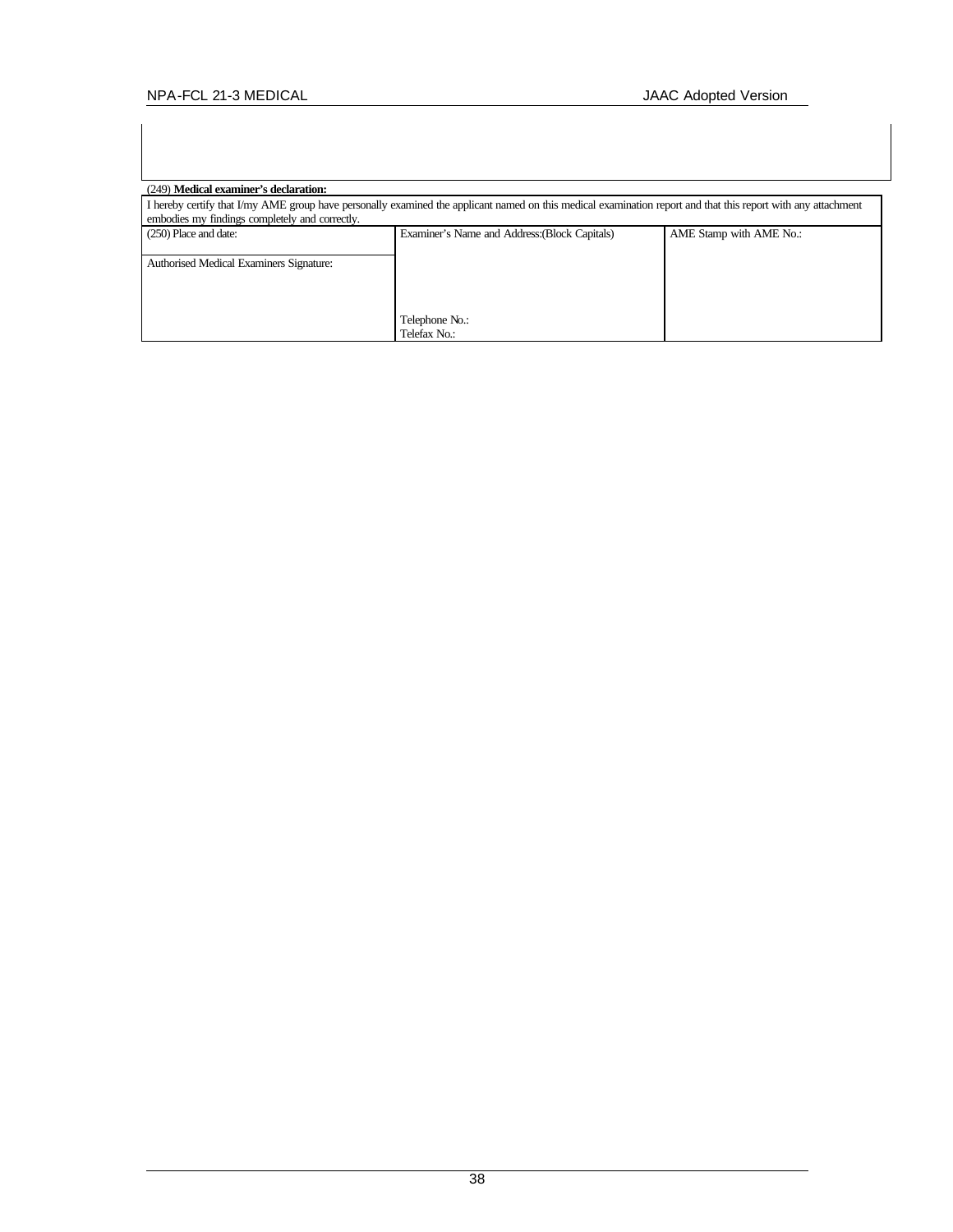# **IEM FCL 3.100***(1)* **Medical certificates**

*Changes to the medical certificates*

|                                                                                 |                                               |                                | <b>MEDICALCERTIFICATION</b>                   |                                                     |                                                   |
|---------------------------------------------------------------------------------|-----------------------------------------------|--------------------------------|-----------------------------------------------|-----------------------------------------------------|---------------------------------------------------|
| <b>MINIMUM PERIODIC REQUIREMENTS</b>                                            |                                               |                                |                                               |                                                     |                                                   |
|                                                                                 |                                               |                                | <b>ABBREVIATED TEXT</b>                       |                                                     |                                                   |
| Full text refer to JAR - FCL 3.105, Subpart B and C and Appendices 1 to 18      |                                               |                                |                                               |                                                     |                                                   |
|                                                                                 |                                               | CLASS <sub>1</sub><br>CPL ATPL |                                               |                                                     | CLASS <sub>2</sub><br>PPL                         |
| <b>INITIAL EXAMINATION</b>                                                      |                                               | <b>AMC</b>                     |                                               |                                                     | <b>AMC or AME</b>                                 |
| Max. medical certificate<br>validity (45 days for re-<br>exam)<br>No extensions | Under 40<br>40 plus -                         |                                | $-12$ months<br>6 months                      | Under 30<br>$30 - 49$<br>$\overrightarrow{50}$ plus | $-60$ months<br>- 24 months<br>- 12 months        |
| Haemoglobin                                                                     |                                               |                                | Every examination                             |                                                     | If indicated                                      |
| Electrocardiogram                                                               | Under 30<br>$30 - 39$<br>$40 - 49$<br>50 plus |                                | 5 yearly<br>2 yearly<br>Annually<br>6 monthly | $40 - 49$<br>50 plus                                | 2 yearly<br>2 yea<br>Annually                     |
| Audiogram                                                                       | Under 40<br>40 plus                           | ٠<br>٠                         | 5 yearly<br>2 yearly                          | Under 40<br>40 plus                                 | Initial Instrument Rating<br>5 yearly<br>2 vearly |
| Extended otorhinolarvng                                                         | Under 40<br>40 plus                           |                                | 5 yearly<br>2 vearly                          | If indicated                                        |                                                   |
| Extended ophthalmology                                                          | Under 40<br>40 plus                           | $\sim$                         | 5 yearly<br>2 vearly                          | Initial then if indicated                           |                                                   |
| Lipid profile                                                                   | Age 40                                        |                                |                                               | and at age 40                                       | If 2 or more risk factors initial                 |
| Pulmonary Peak Flow                                                             | Ages 30, 35, 40,<br>then 4 yearly             |                                |                                               | Age 40, then 4 yearly                               |                                                   |
| Urinanalysis                                                                    | Every examination                             |                                |                                               | Every examination                                   |                                                   |



**LOGO** 

**NAME OF NATIONAL AUTHORITY**

NAME OF NATIONAL AUTHORITY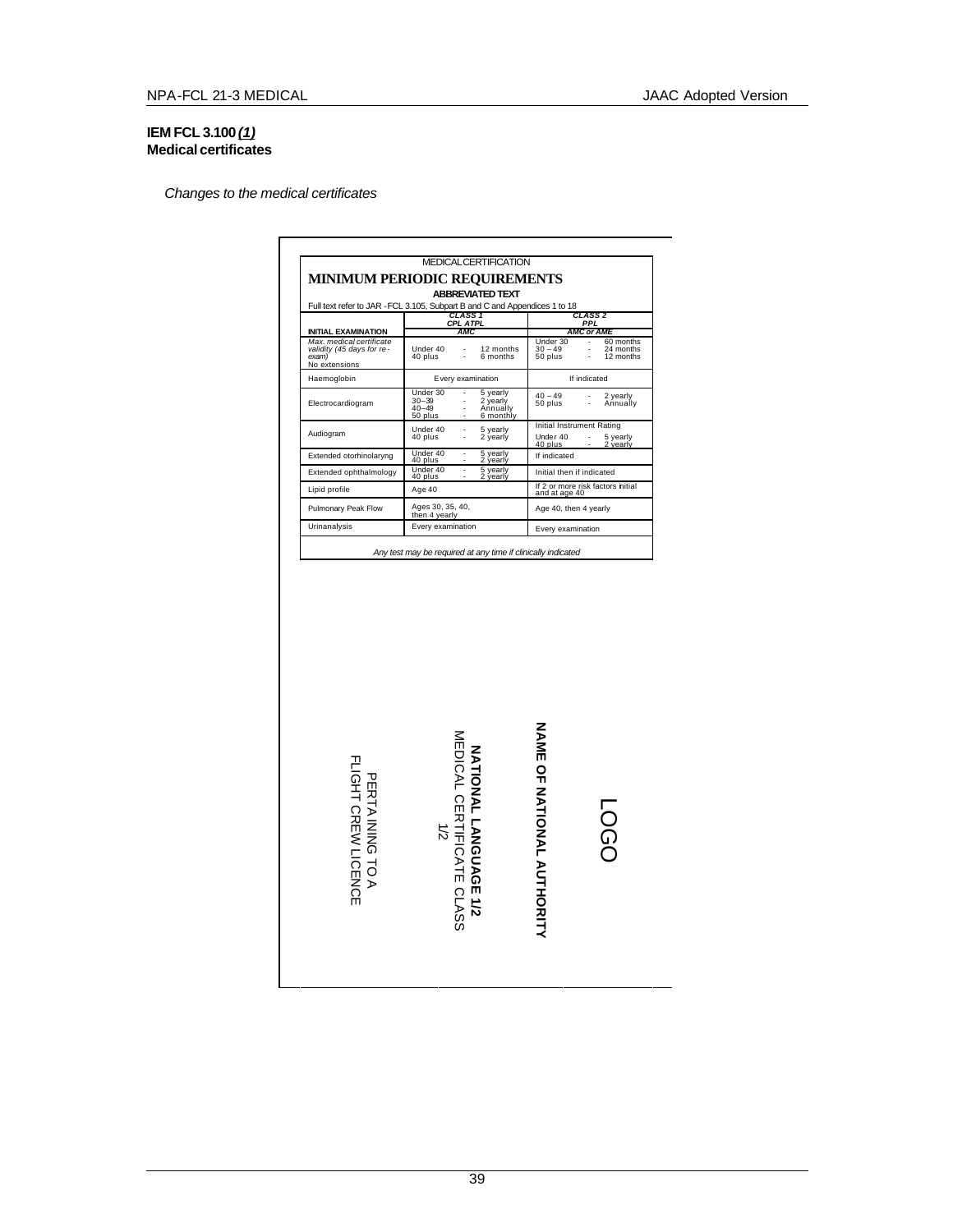|   |                      |                                                |                                          |                       | $\leq$                                        | $\leq$                     | $\leq$                                      | ⋜                                                     | Ξ                                                                                                |                                                                     |
|---|----------------------|------------------------------------------------|------------------------------------------|-----------------------|-----------------------------------------------|----------------------------|---------------------------------------------|-------------------------------------------------------|--------------------------------------------------------------------------------------------------|---------------------------------------------------------------------|
| N |                      |                                                |                                          |                       | Signature of holder:<br>National language/    | Nationallang./Nationality: | National lang.:/Date of birth: (dd/mm/yyyy) | National language:/<br>Last and first name of holder: | applicable):<br>Nat. lang:/JAA Licence No(s) (if<br>Held) and/or NAA licence/reference No(s) (if | Nat.lang./State of Issue                                            |
|   |                      |                                                |                                          | $\geq$                |                                               |                            | $\times$                                    | $\leq$                                                | $\mathbf{\overline{z}}$                                                                          |                                                                     |
| ω |                      |                                                |                                          | National lang./Stamp: | Signature of issuing officer:                 | (AVYVVV)                   | Nat. lang./**** Date of issue:              | *** Code. Description:<br>National lang./Limitations: | Class 2 (dd/mm/yyyy):<br>Class 1 (dd/mm/yyyy):<br>National lang./** Expiry date:                 | Nat. LangJ* Medical Certificate Class 1/2<br>(Class of certificate) |
|   | Nat. lang./Peak flow | Ophtalmology (when<br>required)<br>Nat. lang./ | Audiogram/<br>extended ENT<br>Nat.lang./ | Nat. lang/ECG         | <b>Advisory</b><br>Information<br>Nat. lang./ | Medical Certificate        | Nat. lang./Expiry date of previous          | Nat. lang/ Examination date:<br>(AKKA/uuu/pb)         | certificate<br>(AAAJuuu/AAA)                                                                     | Expiry date of this<br>IX. Nat. lang/                               |
| 4 |                      |                                                |                                          |                       | S<br>(dd/mm/yyy<br>Most recent                |                            |                                             |                                                       | Class 2 (dd/mm/yyyy)                                                                             | Class 1 (dd/mm/yyyy)                                                |
|   |                      |                                                |                                          |                       | S<br>Next<br>(dd/mm/yyy                       |                            |                                             |                                                       |                                                                                                  |                                                                     |

\* Need not be included here if already on front page

\*\* If the Class 1 expiry date is included in the table at the end of the certificate,<br>along with the other dates, it needs not be included here<br>\*\*\* Either the code plus the written description is placed in this section, or

the code. If just the code, a written description (in English) of what the code means<br>needs to be included elsewhere on the certificate<br>\*\*\*\* Date of issue is date the certificate is issued and signed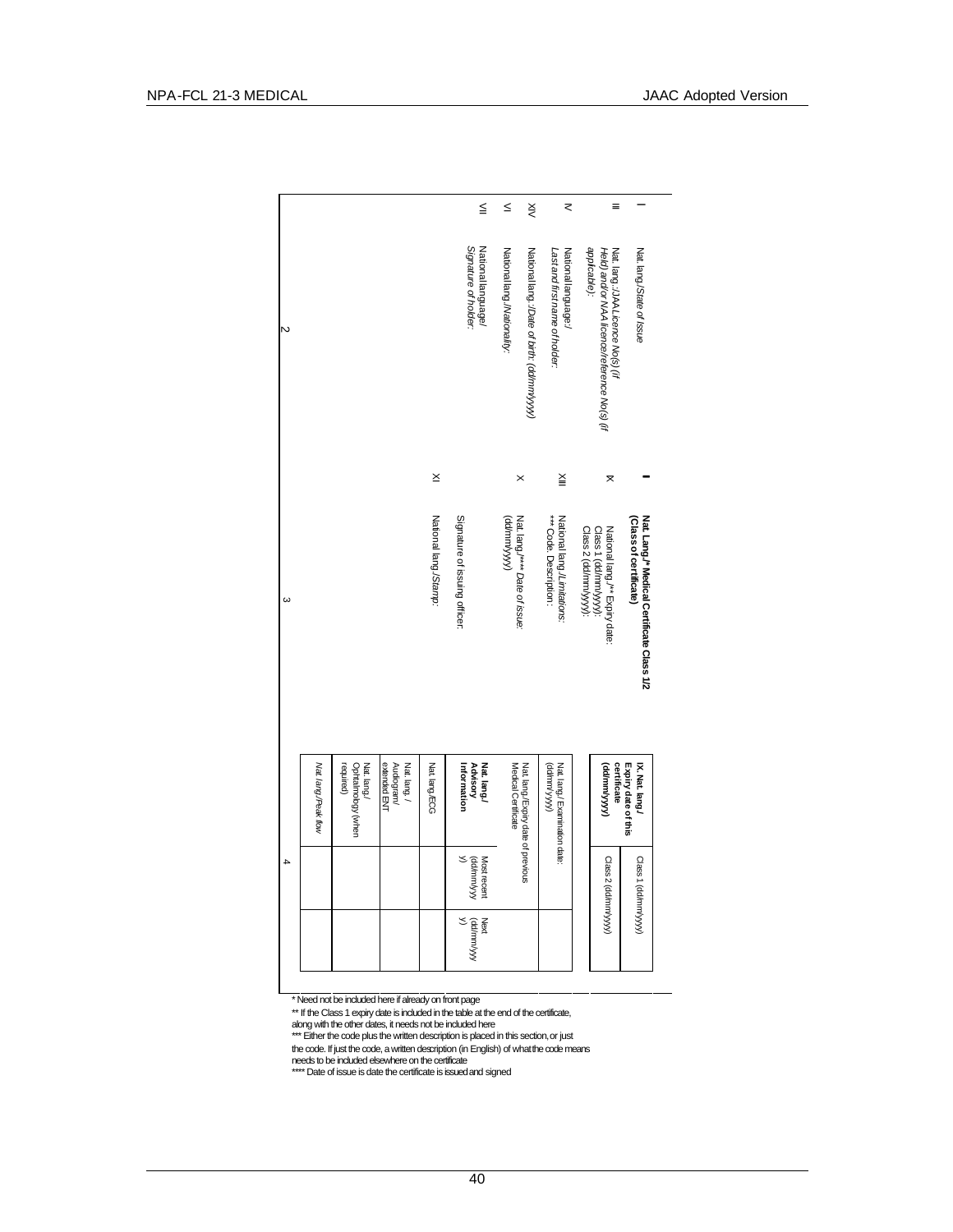$\Gamma$ 

| Full text referto JAR - FCL 3.105, Subpart B and C and Appendices 1 to 18       |                                                                                   |                       |                                                                                               |              |                                   |  |
|---------------------------------------------------------------------------------|-----------------------------------------------------------------------------------|-----------------------|-----------------------------------------------------------------------------------------------|--------------|-----------------------------------|--|
| <b>INITIAL EXAMINATION</b>                                                      | <b>CLASS 1</b><br>CPL ATPL<br><b>AMC</b>                                          |                       | CLASS <sub>2</sub>                                                                            |              |                                   |  |
| Max. medical certificate<br>validity (45 days for re-<br>exam)<br>No extensions | Under 40<br>40 plus<br>Ĩ.                                                         | 12 months<br>6 months | AMC or AME<br>Under 30<br>60 months<br>24 months<br>$30 - 49$<br>$50$ plus<br>12 months<br>Ĭ. |              |                                   |  |
| Haemoglobin                                                                     | Every examination                                                                 |                       |                                                                                               | If indicated |                                   |  |
| Electrocardiogram                                                               | Under 30<br>5 yearly<br>2 yearly<br>$30 - 39$<br>$40 - 49$<br>50 plus             | Annually<br>6 monthly | $40 - 49$<br>50 plus                                                                          |              | 2 yearly<br>Annually              |  |
| Audiogram                                                                       | Under 40<br>5 yearly<br>40 plus<br>2 yearly                                       |                       | Initial Instrument Rating<br>Under 40<br>40 plus                                              |              | 5 yearly<br>2 yearly              |  |
| Extended otorhinolaryng                                                         | Under 40<br>5 yearly<br>40 plus<br>2 yearly                                       |                       | If indicated                                                                                  |              |                                   |  |
| Extended ophthalmology                                                          | Under 40<br>5 yearly<br>40 plus<br>2 yearly                                       |                       | Initial then if indicated                                                                     |              |                                   |  |
| Lipid profile                                                                   | Age 40                                                                            |                       | and at age 40                                                                                 |              | If 2 or more risk factors initial |  |
| Pulmonary Peak Flow                                                             | Ages 30, 35, 40,<br>then 4 yearly                                                 |                       | Age 40, then 4 yearly                                                                         |              |                                   |  |
|                                                                                 |                                                                                   |                       | Every examination                                                                             |              |                                   |  |
|                                                                                 | Every examination<br>Any test may be required at any time if clinically indicated |                       |                                                                                               |              |                                   |  |
| Urinanalysis                                                                    |                                                                                   |                       |                                                                                               |              |                                   |  |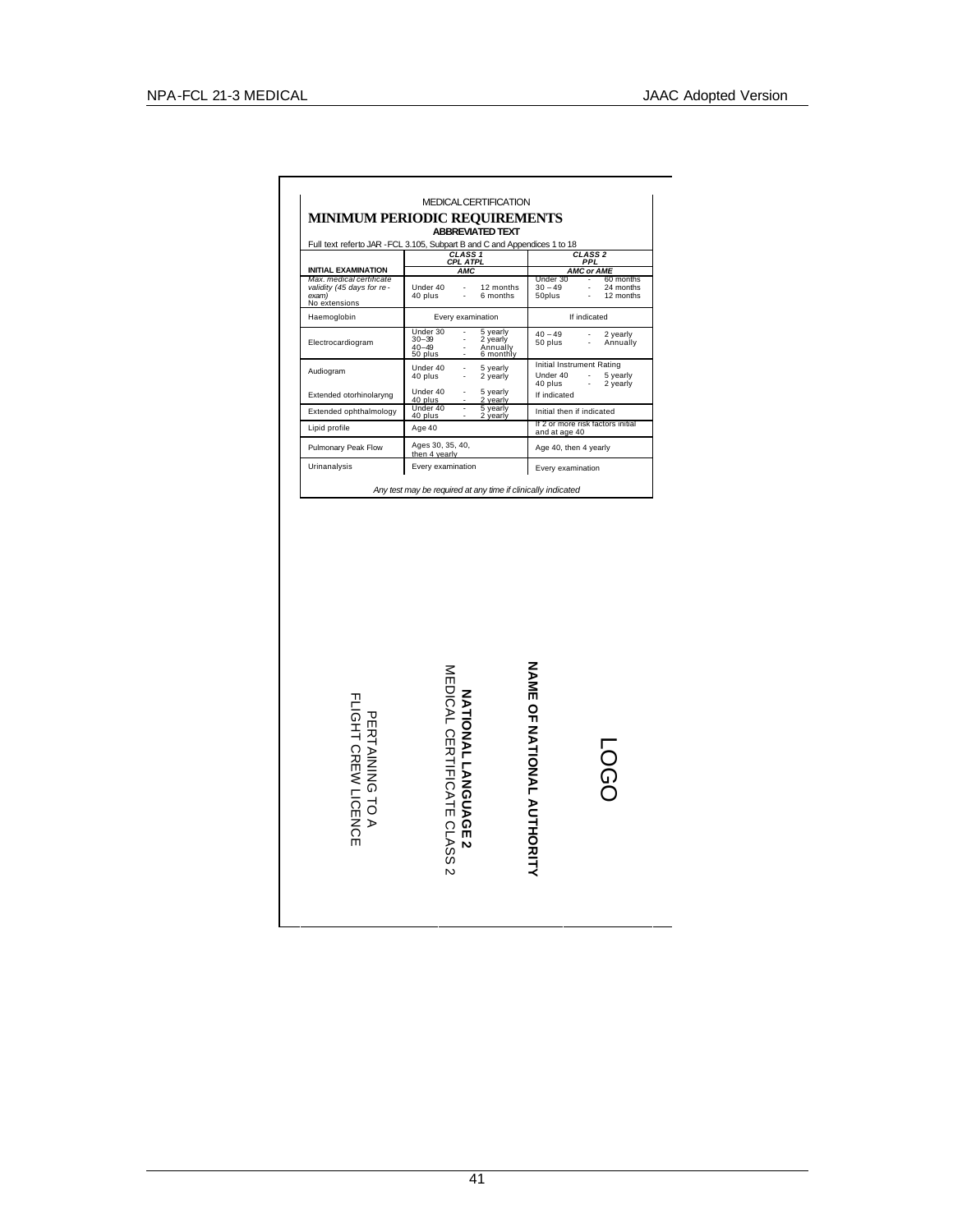|   |                     |                                                 |                                          |               | $\leq$                                                | $\leq$                     |                                  | $\leq$                                    | ₹                                                     | $\equiv$                                                                                        |                                                                    |
|---|---------------------|-------------------------------------------------|------------------------------------------|---------------|-------------------------------------------------------|----------------------------|----------------------------------|-------------------------------------------|-------------------------------------------------------|-------------------------------------------------------------------------------------------------|--------------------------------------------------------------------|
| Z |                     |                                                 |                                          |               | Nationallanguage/<br>Signature of holder:             | Nationallang./Nationality: |                                  | National lang∴/Date of birth ©dd/mm/yyyy) | National language:/<br>Last and first name of holder: | and/or NAA licence/reference No(s) (if<br>applicable):<br>Nat. lang:/JAA Licence No(s)(if held) | Nat.lang./State of Issue                                           |
|   |                     |                                                 |                                          |               | ×                                                     |                            |                                  | $\times$                                  | $\leq$                                                | ×                                                                                               |                                                                    |
| ω |                     |                                                 |                                          |               | National lang./Stamp:<br>signatureof issuing officer: |                            | (KNyww)                          | Nat. lang./*** Date of issue              | *** Code. Description:<br>National lang./Limitations: | National lang./** Expiry date Class 2<br>(dd/mm/yyyy):                                          | Nat. Lang./* Medical certificate Class 2<br>(Class of certificate) |
|   | Nat lang./Peak flow | required)<br>Ophthalmology (when<br>Nat. lang./ | extended ENT<br>Audiogram/<br>Nat. lang/ | Nat. lang/ECG | Information<br>Nat. lang./ Advisory                   | Medical Certificate        | Nat lang/Expiry date of previous | (AAAnuu/pp)                               | Nat. lang./Examination date:                          | (AAAAuuu/pp)                                                                                    | date of this certificate Class 2:<br>IX. National language /Expiry |
| 4 |                     |                                                 |                                          |               | Most recent<br>(dd/mm/yyy                             |                            |                                  |                                           |                                                       |                                                                                                 |                                                                    |
|   |                     |                                                 |                                          |               | (dd/mm/yyy<br>$\leq$<br>Next                          |                            |                                  |                                           |                                                       |                                                                                                 |                                                                    |

\* Need not be included here if already on front page

\*\* If the Class 1 expiry date is included in the table at the end of the certificate,<br>along with the other dates, it needs not be included here<br>\*\*\* Either the code plus the written description is placed in this section, or

the code. If just the code, a written description (in English) of what the code means<br>needs to be included elsewhere on the certificate<br>\*\*\*\* Date of issue is date the certificate is issued and signed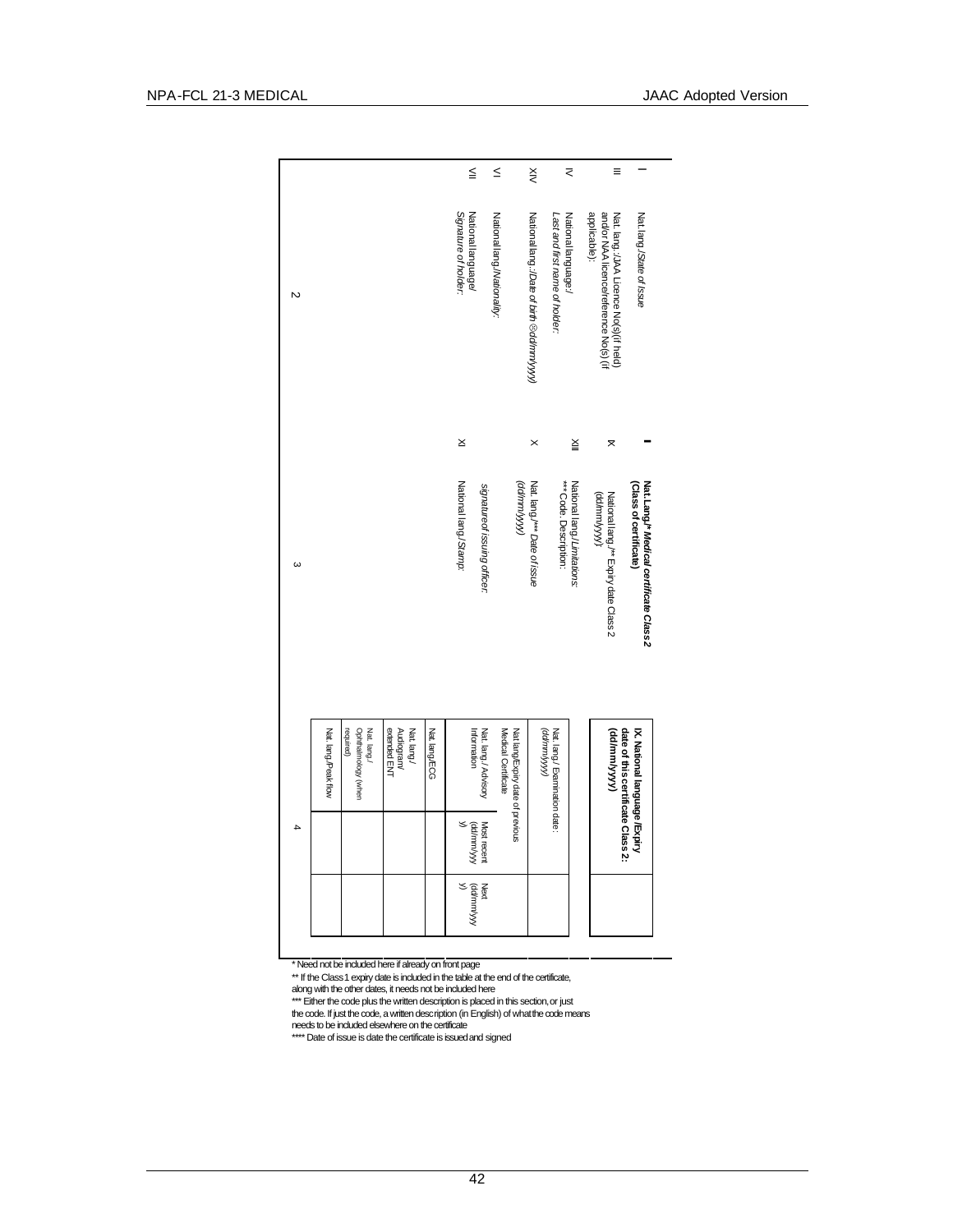*Deletion of the form: Notification of denial of medical certificate (2-A-33)*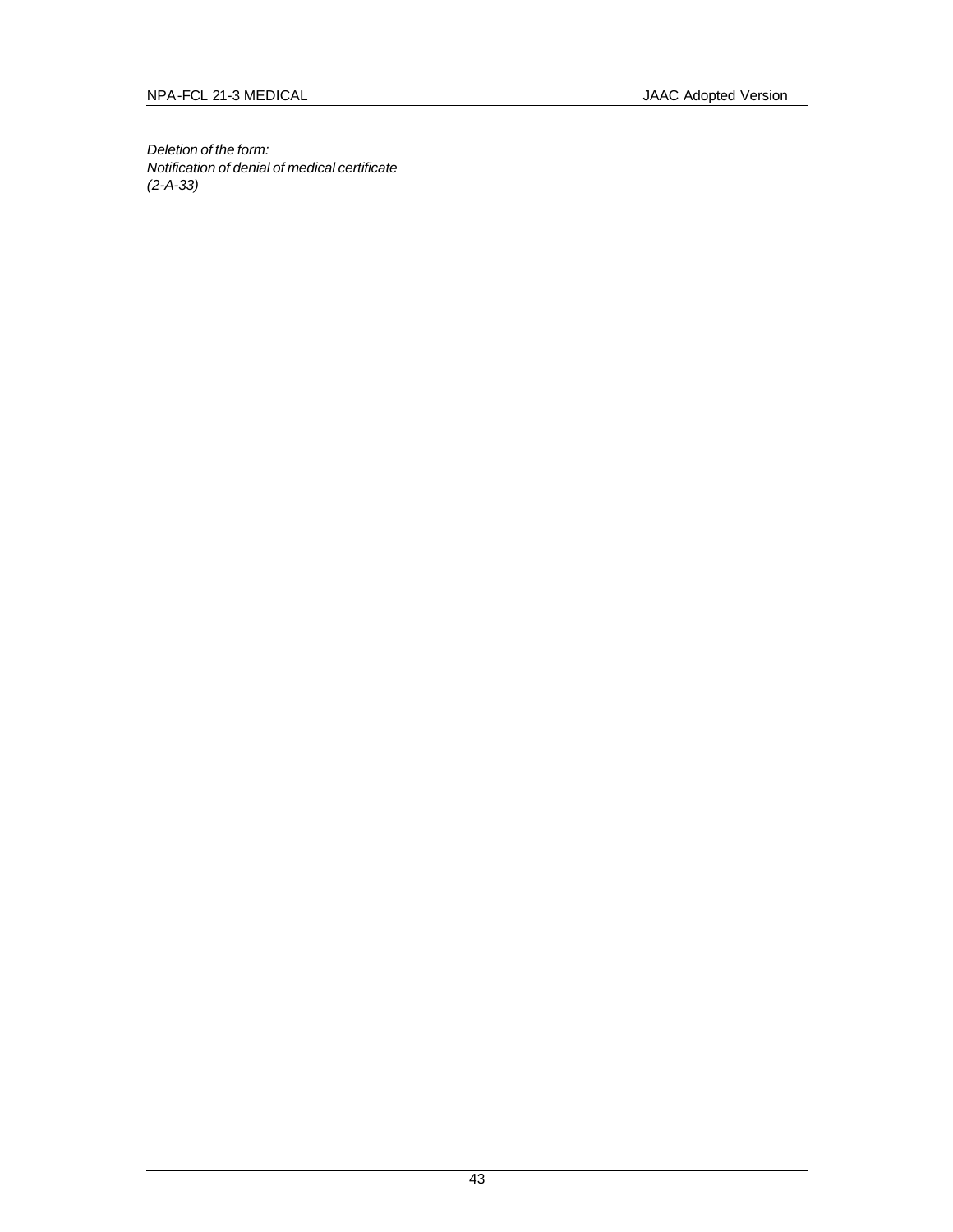# **IEM FCL 3.100** *(2)*

*New Subnumber*

| <b>CODE</b> | LIMITATION, CONDITION, VARIATION                                                                                                     | <b>IMPOSED BY</b>    | <b>REMOVED BY</b> |
|-------------|--------------------------------------------------------------------------------------------------------------------------------------|----------------------|-------------------|
| <b>TML</b>  | VALID ONLY FOR  MONTHS                                                                                                               | AME/AMC/AMS          | AMS               |
| <b>VDL</b>  | SHALL WEAR CORRECTIVE LENSES<br><b>TAND</b><br>CARRY A SPARE SET OF SPECTACLES 1                                                     | AME/AMC/AMS          | <b>AMS</b>        |
| <b>VML</b>  | SHALL WEAR MULTIFOCAL LENSES<br><b>TAND</b><br>CARRY A SPARE SET OF SPECTICLEST                                                      | AME/AMC/AMS          | <b>AMS</b>        |
| <b>VNL</b>  | SHALL<br><b>HAVE</b><br>AVAILABLE<br><b>CORRECTIVE</b><br><b>ISPECTACLES FOR NEAR VISION AND CARRY A</b><br>SPARE SET OF SPECTACLESI | AME/AMC/AMS          | <b>AMS</b>        |
| <b>VCL</b>  | <b>[VALID] BY DAY ONLY</b>                                                                                                           | <b>AMS</b>           | <b>AMS</b>        |
| <b>OML</b>  | VALID ONLY AS OR WITH QUALIFIED CO-PILOT                                                                                             | <b>AMS</b>           | <b>AMS</b>        |
| OCL         | VALID ONLY AS CO-PILOT                                                                                                               | <b>AMS</b>           | <b>AMS</b>        |
| OSL         | VALID ONLY WITH SAFETY PILOT AND IN<br>AIRCRAFT WITH DUAL CONTROLS                                                                   | AMS                  | AMS               |
| OAL         | RESTRICTED TO DEMONSTRATED AIRCRAFT<br><b>TYPE</b>                                                                                   | AMS                  | AMS               |
| OPL         | <b>VALID ONLY WITHOUT PASSENGERS</b>                                                                                                 | AMS                  | AMS               |
| APL         | VALID ONLY WITH APPROVED PROSTHESIS                                                                                                  | <b>AMS</b>           | <b>AMS</b>        |
| <b>AHL</b>  | VALID<br>ONLY<br>WITH<br>APPROVED<br><b>HAND</b><br><b>CONTROLS</b>                                                                  | <b>AMS</b>           | <b>AMS</b>        |
| AGL         | VALID ONLY WITH APPROVED EYE PROTECTION                                                                                              | <b>AMS</b>           | <b>AMS</b>        |
| <b>SSL</b>  | (SPECIAL RESTRICTIONS AS SPECIFIED)                                                                                                  | AMS                  | AMS               |
| <b>SIC</b>  | SPECIAL INSTRUCTIONS - CONTACT AMS                                                                                                   | <b>AMS</b>           | <b>AMS</b>        |
| <b>AMS</b>  | <b>IRECERTIFICATION OR RENEWAL ONLY1 BY</b><br><b>AMS</b>                                                                            | <b>AMS</b>           | AMS               |
| [RXO]       | <b>IREQUIRES SPECIALIST OPHTHALMOLOGICAL</b><br><b>EXAMINATIONS1</b>                                                                 | <b>IAME/AMC/AMSI</b> | <b>TAMS1</b>      |

**LIMITATIONS, CONDITIONS AND VARIATIONS**

#### **LIMITATION [TML]**

**• TML 'VALID ONLY FOR \_\_\_\_\_\_\_ MONTHS'**

## **EXPLANATION:**

The period of validity of your medical certificate has been limited to the duration as shown above for the reasons explained to you by your Authorised Medical Examiner. This period of validity commences on the date of your medical examination. Any period of validity remaining on your previous medical certificate is now no longer valid. You should present for reexamination when advised and follow any medical recommendations. **[**(Reference JAR-FCL 3.105(e)).**]**

# **CHAPTER 1 - GENERAL**

# **THE AEROMEDICAL HEALTH EXAMINATION**

*Editorial Change in 7th paragraph*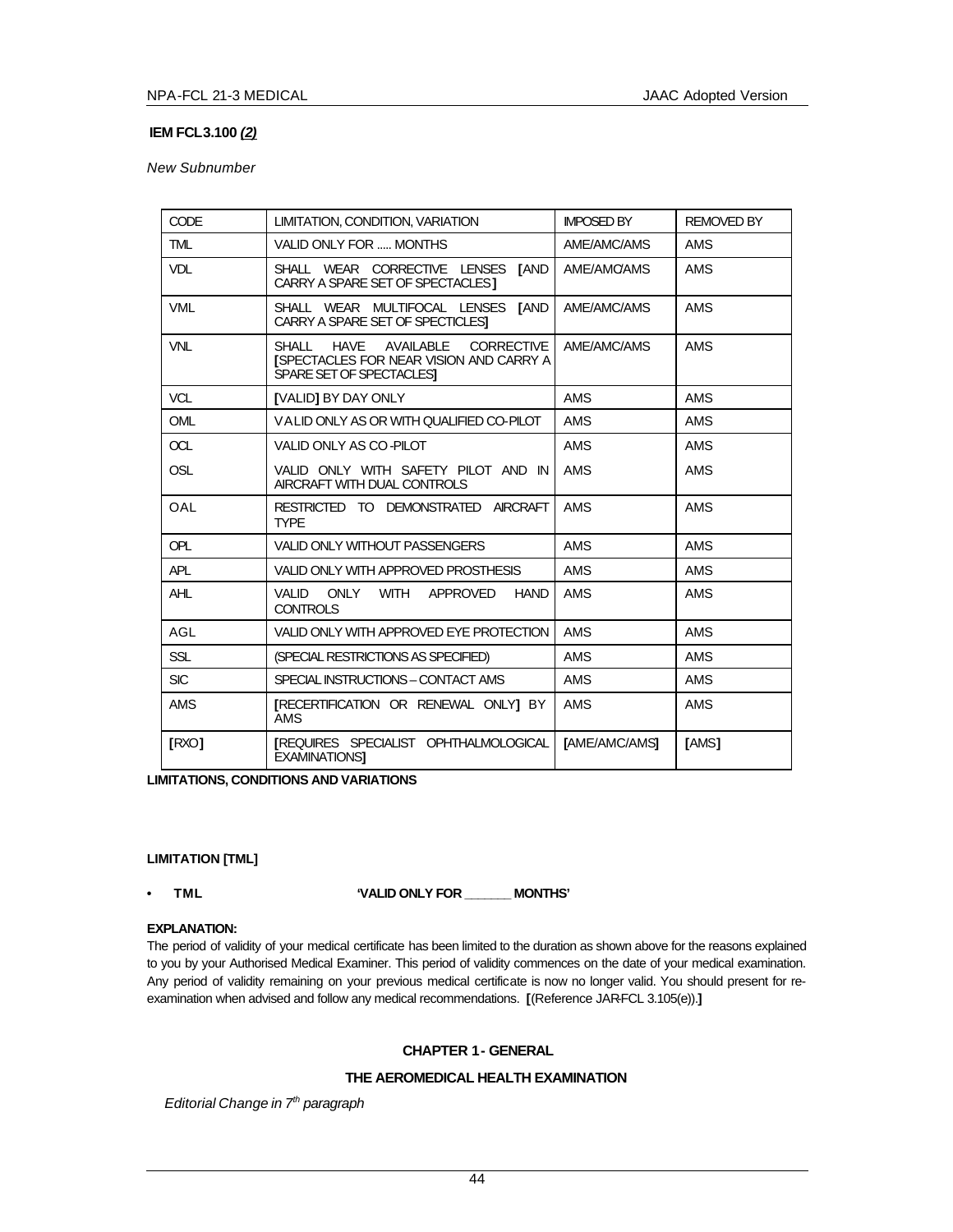Examining a healthy person may seem an easy task but also a rather futile thing to do, for what can you expect to find where nothing is wrong? In reality the periodic examination of airmen is both difficult and demanding, but may also be quite rewarding when performed with interest, care and thoroughness.

A licence holder is legally obliged to undergo regular health examinations, performed by either an Authorised Medical Examiner (AME) or an Aeromedical Centre (AMC) – and he may resent the cost or the inconvenience of complying with the regulations. The airman may appear to be in perfect health, and more often than not will he himself believe this to be the case. At the same time he may reasonably fear that if something is wrong after all then this might cost him his medical certificate, i.e. his livelihood. This situation may lead the airman to feel nervous and tense at the examination, but almost invariably he will try to present himself as perfectly healthy. Fortunately most examinations will confirm that he is indeed in good health and fit for flying. But even if he is experiencing a mental or physical problem he may – consciously or subconsciously – repress it and in either case the AME may not receive the usual help from his examinee to guide him towards the site of any problem. To find a sign of early disease or malfunction under these circumstances takes skill, experience and the utmost thoroughness.

It is important that the aeromedical examination is performed in a way that encourages the airman to discuss freely and openly whatever problems – medical or otherwise – he may have, but the situation is not ideal for developing the usual doctor-patient relationship between AME and airman. An airman is not a patient and so has little encouragement to confide more than is required by the regulations. On the other hand, the AME gains little without the airman's confidence as most information of value is voluntary.

There is no specific route for the AME to follow in order to ensure an aeromedical examination of quality, but some important factors are:

1 Professional competence – as highly trained technical professionals all airmen appreciate professionalism in others.

2 Thoroughness – the airman himself may be unaware of the significance of minor signs and symptoms. It is of vital importance to review all systems at each examination and the airman's statement of 'unchanged since last examination' should only be the start rather than the end of any history. Often the airman will not be aware of anything wrong or that his minor symptoms are significant. In this latter situation only a very careful and thorough examination will reveal the problem. An unknown intestinal cancer may be suspected from a declining haemoglobin, still within normal range, and early diagnosis and intervention will most certainly improve the prognosis. Decreased visual acuity, reduced hearing, reflex anomalies, changes in blood picture or ECG are all signs and symptoms that may go unnoticed by the airman himself but which can be the first indication of serious underlying pathology. Further, there must be ample time to discuss the airman's employment (if professional air crew), or flying interest (if a private pilot) as information thus obtained is frequently as productive as the physical examination itself.

During the health examination detail is essential *care should be taken* so that minor progressive changes can be noted at the earliest stages, often before symptoms become evident.

#### **THE CONCEPT OF AEROMEDICAL RISK ASSESSMENT**

*2 editorial changes*

# **Professional Pilots**

...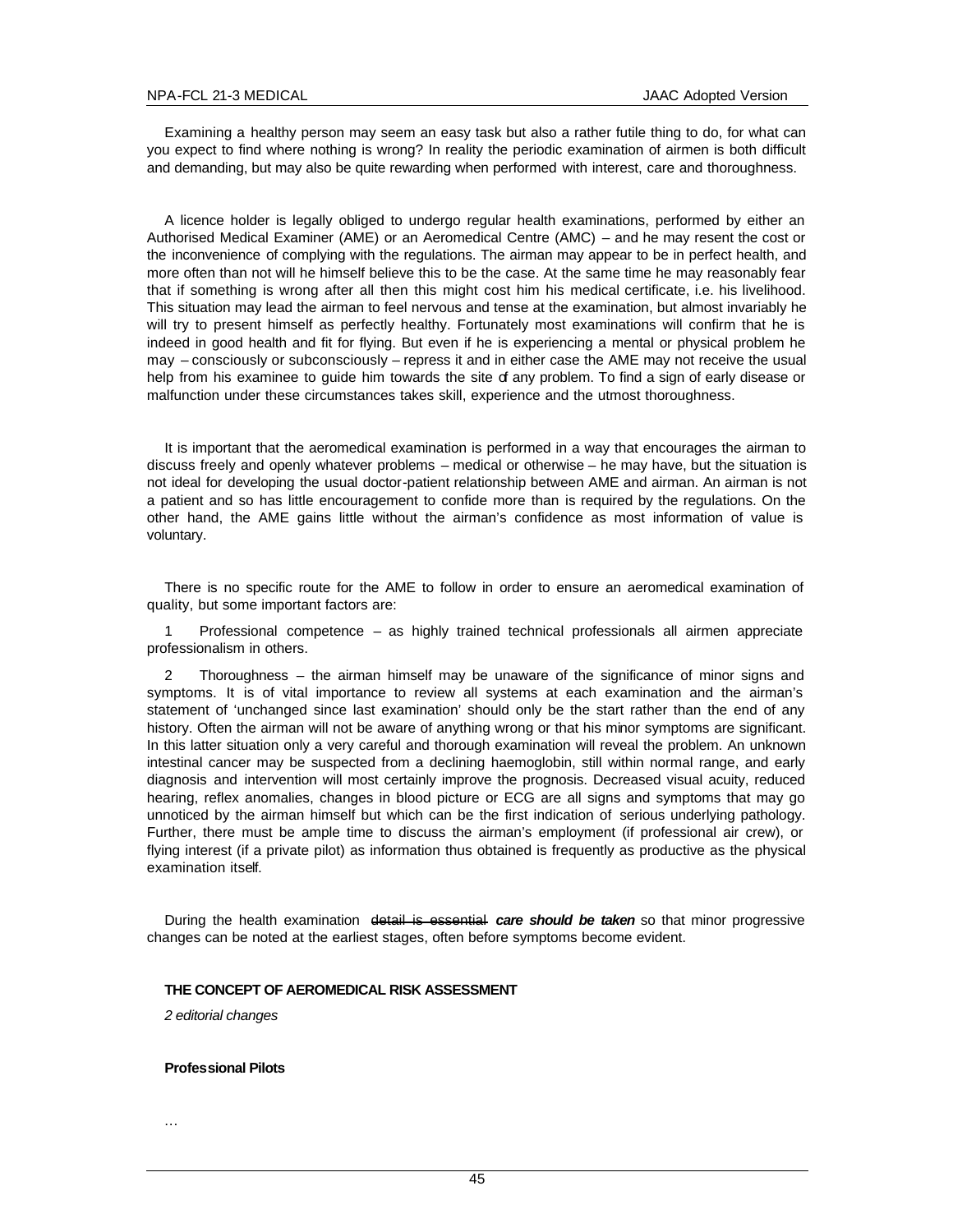# **Private Pilots**

There are no world wide figures for fatal accidents to private pilots. Those North American and European statistics available would indicate a fatal accident rate one hundred times greater than that of large jet passenger aircraft. It would therefore seem reasonable to set a target accident rate for private flying a hundred times greater than that of public transport flights i.e. 1 per 107 x 100 or 1 per 105 flying hours.

If one again considers the pilot is part of the operating system and his health only a part of the risk to that system, then the target for medical cause for accidents in private aviation should be less than 1 per 106<sup>6</sup> flying hours i.e.  $10^{-6}$  to  $10^{-7}$ .

#### The concept of aeromedical risk assessment (continued)

In general, private pilots do not fly with another qualified pilot and so acute incapacitation poses an immediate threat to the safety of the flight, throughout its duration. The risk of fatality arising from incapacitation in flight must therefore be that of the incapacitation (10<sup>-6</sup> to 10<sup>-7</sup>).

# **CHAPTER 11 - AVIATION PSYCHIATRY**

*Various changes to this section of the Manual*

# **1 INTRODUCTION**

*Adjustments to paragraph c*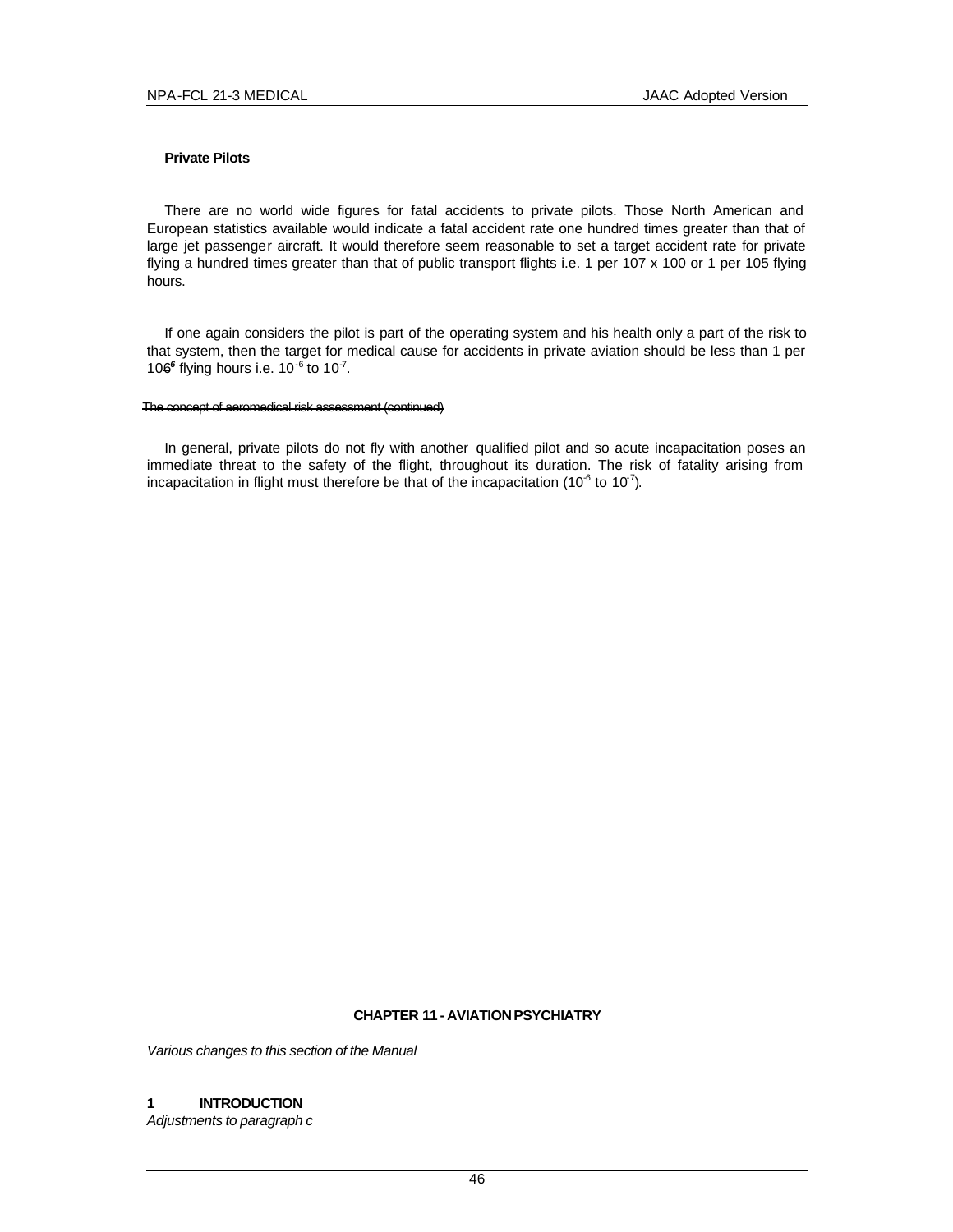This chapter will outline the major categories of psychiatric diagnoses and consider how those more commonly seen in aviators may influence the assessment of fitness for entry into a career in aviation, or for the continuation of flying duties in the established airman.

In the aviation community, psychiatric disorders, including alcoholism, represent the second most common medical reason for the loss of flying licences.

About 80% of all accidents and 60% of fatal accidents are due to human failure, a high proportion through some error of judgement.

Information processing and the capacity to make decisions and initiate a suitable response may be disturbed by psychiatric illness, organic mental illness resulting from brain injury or damage, infectious illnesses or the influence of drugs. Such disorders may be the cause of both acute or subtle incapacitation in flight. It is of paramount importance therefore that any condition which might lead to such error is identified and investigated before air crew licensing is agreed.

Medical requirements for fitness of any given role are decided by the tasks to be performed in that role. The aviator needs:

- a To be aware of his position in space this requires an adequate sensory input, visual, auditory, proprioceptive etc.
- b The mental capacity to process this sensory information and to initiate the appropriate action to control the aircraft safely.
- c The necessary physical capacity to carry out the course of action decided upon.

These psychiatric requirements form the basis of the physical, visual, hearing and other sensory requimerents. The second forms the basis of the mental fitness required for air crew licensing.

*The psychiatric requirements for fitness are determined largely by the second of these tasks.*

# **2 GENERAL PSYCHIATRIC REQUIREMENTS**

*Adjustments to paragraphs c, d, and e*

Medical standards of mental fitness for all categories of air crew require that particular attention should be paid to the following:

- a psychosis;
- b personality disorders, especially if severe enough to have resulted in overt acts;
- c mental abnormality and neurosis , **neurotic disorders**;
- d alcoholism **or alcohol misuse;**
- e use or abuse *misuse* of psychotropic drugs or other substances with or without dependency.

The applicant should have no established medical history or clinical diagnosis of any psychiatric disease or disability, condition or disorder, acute  $\sigma$  chronic, congenital or acquired, which is likely to interfere with the safe exercise of the privileges of the applicable licence(s).

# **3 CLINICAL PSYCHIATRY IN AVIATION MEDICINE**

*Adjustments to the table and correction of ICD classifications*

There are several systems of classification used in psychiatry. While differing from one another in important ways all of them share similar principles. For detailed information on current classification of psychiatric illness, such as that of the International Classifi cation of Disease (ICD10-R) and the American Psychiatric Association Diagnostic and Statistical Manual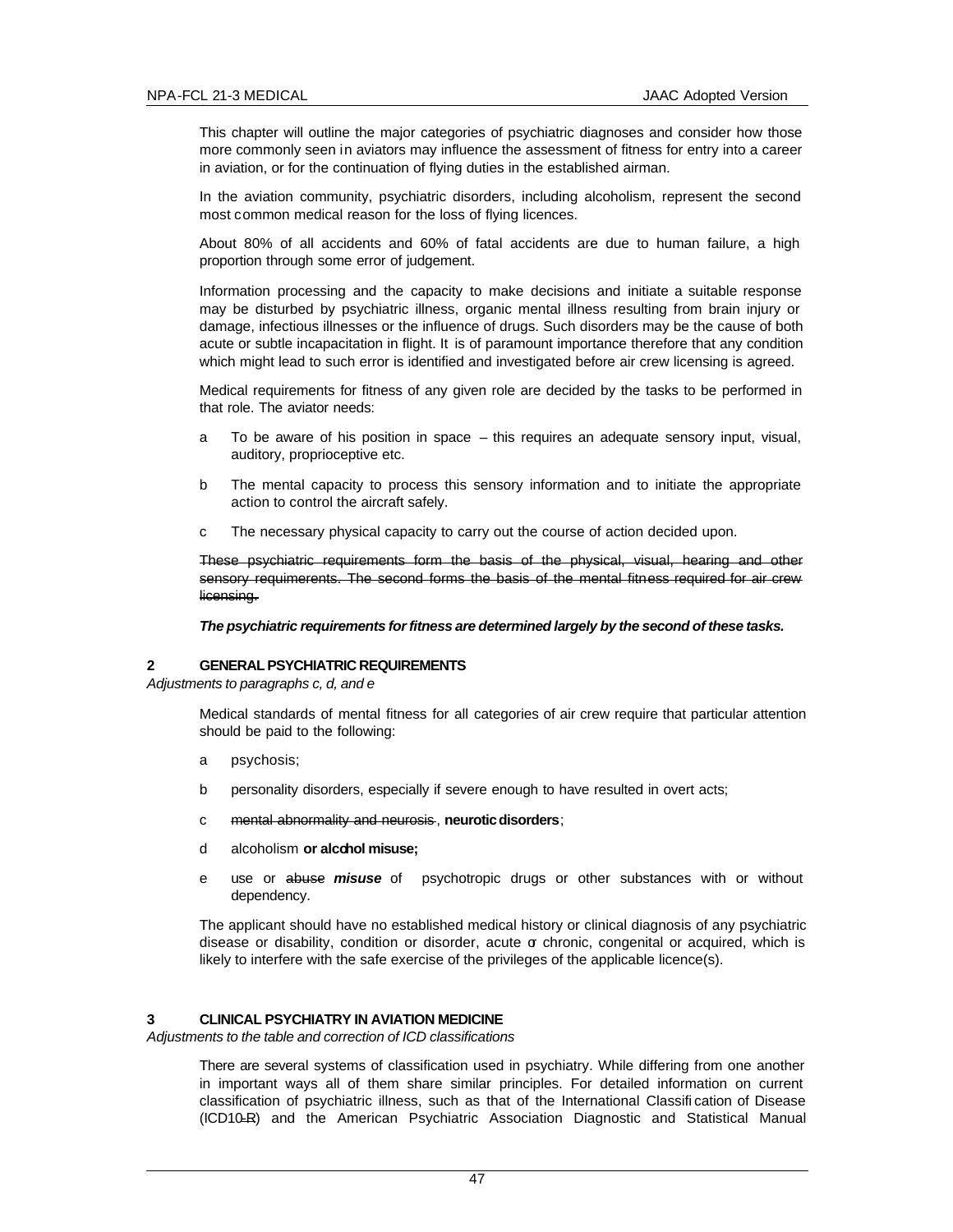Classification (DSM IIIR 1987 *DSM IV*) reference should be made to standard psychiatric text books.

For the purpose of this chapter a simplified but practical basic classification of mental disorder*s* will be used and where classification indices are shown these are from ICD10-R.

| <b>Basic Classification of Mental Disorder</b>                           |
|--------------------------------------------------------------------------|
| Personality disorder                                                     |
| Mental retardation                                                       |
| Neuroses Acute/Chronic Neurotic, stress-related and somatoform disorders |
| Organic psychoses                                                        |
| Functional psychoses, schizophrenia, affective psychoses                 |
| <b>Mood disorders</b>                                                    |
| Disorders of adjustment                                                  |
| Other disorders                                                          |
| Disorders specific to childhood                                          |

In the various systems of classification, mental retardation and personality disorders are separated from mental illness. Mental retardation is present continuously from very early life, personality disorders being recognised from the end of adolescence.

Mental illness arises after a period of normality in adult life.

It should be noted that psychiatric disorders likely to be met in aviation personnel are limited to adult psychiatry and because of the nature of the training required it is axiomatic that an individual with significant mental retardation would be unlikely to consider, or be considered for entry into a flying career. Mental retardation and disorders specific to childhood will, therefore not be considered further in this chapter.

The mental illnesses in this classification are sub-divided into two major groups:

- a The neuroses, being evidenced by anxiety, depression, insomnia, obsessional thoughts etc., arising in a setting of unaltered contact with reality and whose symptoms are close to normal experience.
- b The psychoses, which are major mental illnesses, are usually characterised by severe symptoms such as delusions and hallucinations and by a lack of insight. These are further divided into the organic and functional psychoses, the former presenting with a demonstrable physical abnormality, such as general paralysis of the insane, or delirium tremens. The functional psychoses have, to date, demonstrated no underlying physical cause and include schizophrenia and the affective psychoses.

# **4 DEFINITION OF SOME MENTAL AND BEHAVIOURAL DISORDERS**

*Correction of ICD classification in paragraph 4.1*

4.1 **Disorders of adult personality and behaviour (ICD F60-**F68 *F69***)**

.....

## 4.2 **Neurotic, stress-related and somatoform disorders (F40-F48)** *Adjustments and editorial changes in paragraphs c, d, e and f*

- a *Phobic anxiety disorders (F40)*
- b *Panic disorder (F41)*

*......*

c *Obsessive compulsive disorders (F42)*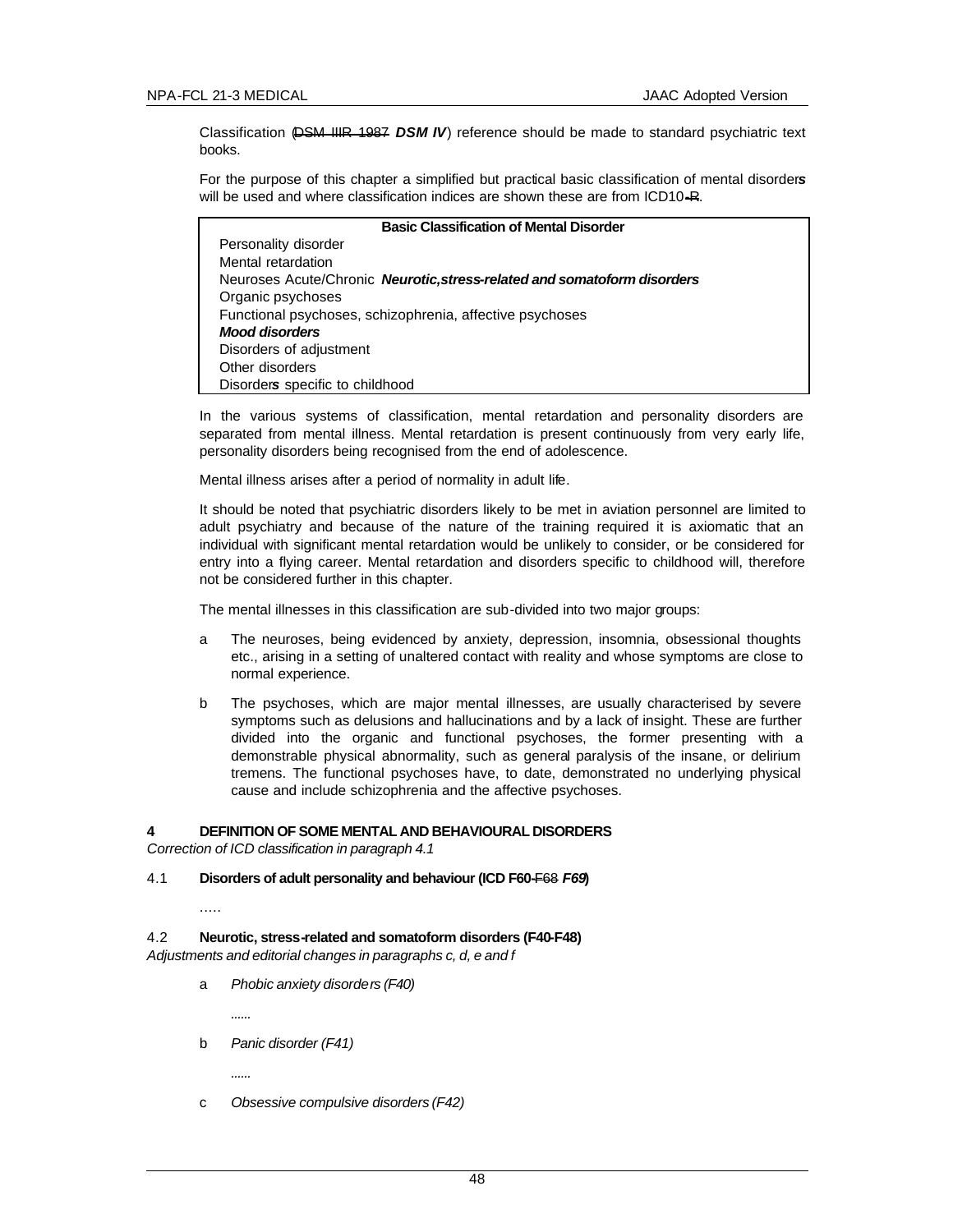The essential feature here is that of recurrent obsessional thoughts or compulsive acts. Obsessional thoughts are ideas, images or impulses and *that* enter the individual's mind again and again in a stereotype*d* form. They are almost invariably distressing and the patient often tries unsuccessfully to resist them. They are, however, recognised as his/her own thoughts, even though they are involuntary and often repugnant.

......

d *Post traumatic stress disorders (F43.1)*

......

e *Generalised anxiety disorder (neurosis) (F41.1)*

**The** Aanxiety is generalised and persistent but not restricted to, or even strongly predominating in any particular environmental circumstances. The symptoms are variable but include complaints of persisting nervousness, trembling, muscular tension, sweating, lightheadedness, palpitations, dizziness and epigastric discomfort. Fears that the individual or a relative will shortly become ill, or have an accident, are frequently expressed.

f *Mixed anxiety and depressive disorders* (F41.2)

Anxiety depression or neurotic depression should be used when symptoms of anxiety and depression are both present but neither is clearly predominant and neither type of symptom is present to the extent that justifies a diagnosis, if each is considered separately.

### 4.3 **Schizophrenia, schizotypal and delusional disorders (F20-F29)**

#### *Addition of ICD classification, editorial changes*

The schizophrenic disorders are characterised in general by fundamental and characteristic distortion*s* of thinking and perception, and affects that are inappropriate or blunted. Clear consciousness and intellectual capacity are usually maintained although certain cognitive deficits may evolve in the course of time.

The most important psychopathological features include thought echo, thought insertion or withdrawal, thought broadcasting, delusional perception and delusions of control, influence or passivity, hallucinatory voices commenting or discussing the patient in the third person, thought disorder*s* and negative symptoms. The course of the disorder can be either continuous or episodic with progressive or stable deficit, or there can be one or more episodes with complete or incomplete remission.

Such a diagnosis should not be made in the presence of extensive depressive or manic symptoms unless it is clear that the schizophrenic symptoms antedate the disturbance of affect.

Schizophrenia should not be diagnosed in the presence of overt brain disease or during states of drug intoxication or withdrawal. *(F06.2 and F10-F19).*

# 4.4 **Mood (affective) disorders** *(F30-F39)*

*Adjustments to paragraph 4.4, renumbering, addition of new paragraph 4 b*

.....

# a *Manic Disorders Hypomania Manic episodes (F30)*

# a *1 Hypomania (F30.0)*

A disorder characterised by persistent mild elevation of mood with increased energy *and* activity and usually marked feelings of well-being and both physical and mental efficiency. Increased sociability, talkativeness, over-familiarity, increased sexual energy and a decreased need for sleep are often present but not to the extent that they lead to severe disruption of work or result in social rejection. Conversely, irritability, conceit and boorish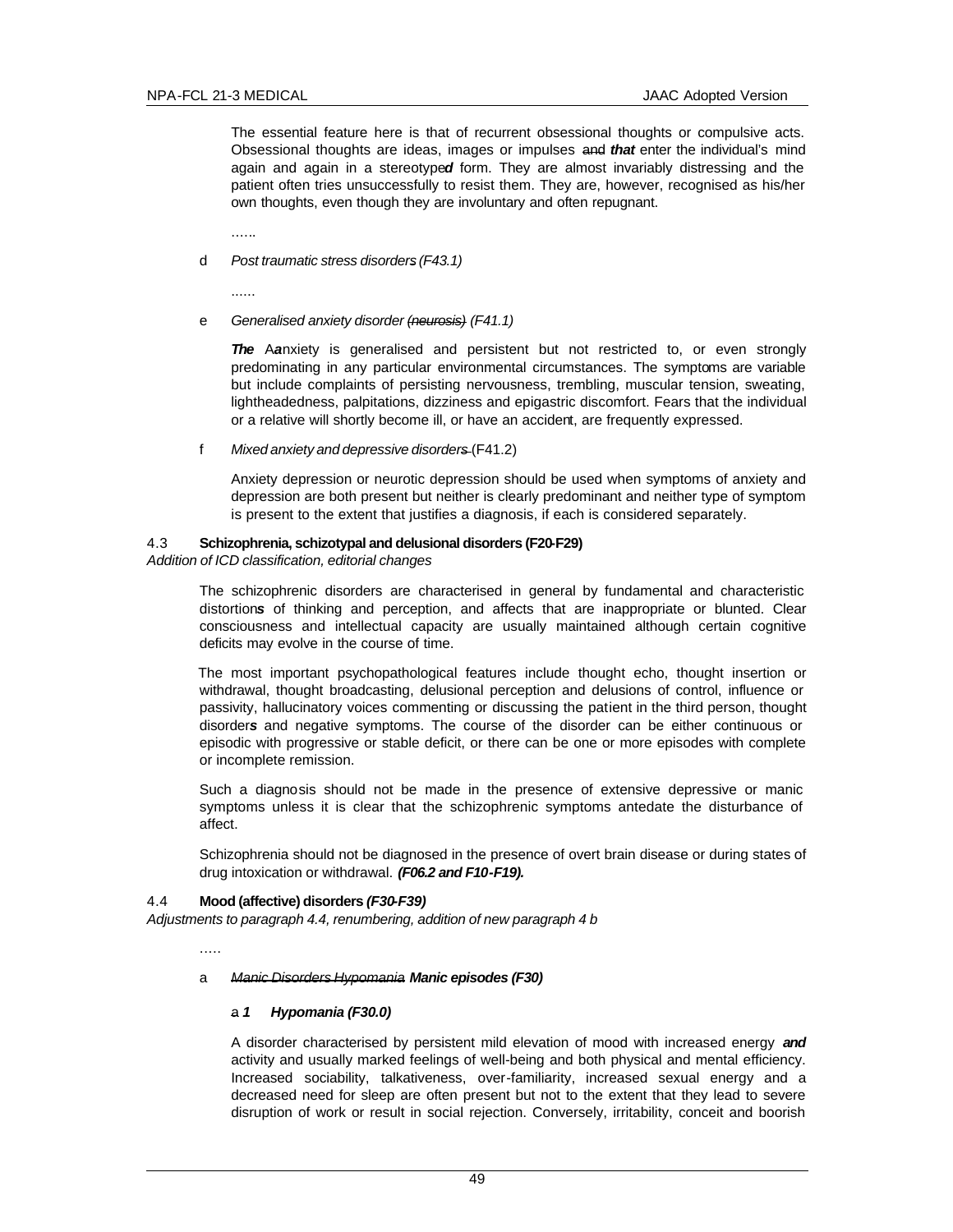behaviour may take the place of the more usual euphoric sociability. These disturbances of mood and behaviour are not accompanied by hallucinations or delusions.

# b *2 Mania without psychotic symptoms (F30.1) and Mania with psychotic symptoms (F30.2)*

Here, mood is elevated out of keeping with the patient's circumstances and may vary from carefree, jovial to almost uncontrollable excitement. This elation is accompanied by increased energy, over-activity, pressure of speech and a decreased need for sleep. Attention cannot be sustained and there is often marked distractibility. Self esteem is inflated with grandiose ideas and over confidence. Loss of normal social inhibitions may result in reckless, foolhardy and inappropriate behaviour.

In addition to the clinical picture described, delusions *(usually grandiose)* or halluc inations *(usually voices speaking directly to the pacient)* may be super-added or the excitement, excessive motor activity and flights of ideas, become so extreme that the subject is incomprehensible or inaccessible to ordinary communication.

# c *3 Bipolar affective disorders (cyclothymia) (F31)*

This disorder is characterised by two or more episodes in which the patient's mood and activity levels are significantly disturbed, this disturbance consisting on some occasions of an elevation of mood and increased energy and activity (hypermania *hypomania* or mania) and on others of a lowering of mood and decreased energy and activity (depression).

# *b Depressive episodes (F32)*

*In typical mild, moderate or severe depressive episodes the patient suffers from lowering of mood, reduction of energy and decrease in activity. Capacity for enjoyment, interest and concentration is reduced, and marked tiredness after even minimum effort is common. Sleep is usually disturbed and appetite diminished. Self-esteem and self-confidence are almost always reduced and, even in the mild form, some ideas of guilt or worthlessness are often present. The lowered mood varies little from day to day, is unresponsible to circumstances and may be accompanied by so-called 'somatic' symptoms, such as loss of interest and pleasurable feelings, waking in the morning several hours before the usual time, depression worst in the morning, marked psychomotor retardation, agitation, loss of appetite, weight loss and loss of libido. Depending upon the number and severity of the symptoms, a depressive episode may be specified as mild, moderate or severe.*

4.5 **Organic, including symptomatic, mental disorders (F00-F09)** *No changes*

# **5 NORMAL MENTAL DEVELOPMENT**

*Editorial change in paragraph a, addition of one sentence to the last paragraph of this subchapter*

There are three ways of dealing with anxiety:

- a The normal, healthy adult will naturally feel anxious when his safety is under threat. This anxiety increases in proportion to the degree of danger, being reduced by action aimed at decreasing the danger and disappears when this has been resolved. Re-exposure to the same threat will cause the same amount of anxiety or less.
- b ...
- c .....

.....A personality disorder is a chronic state dating from childhood or adolescence and is often referred to as emotional immaturity. The individual tends to learn neither from experience nor punishment and cure is rare. *The prognosis is usually poor.*

# **6 PREDISPOSITION TO PSYCHIATRIC DISEASE**

*No changes*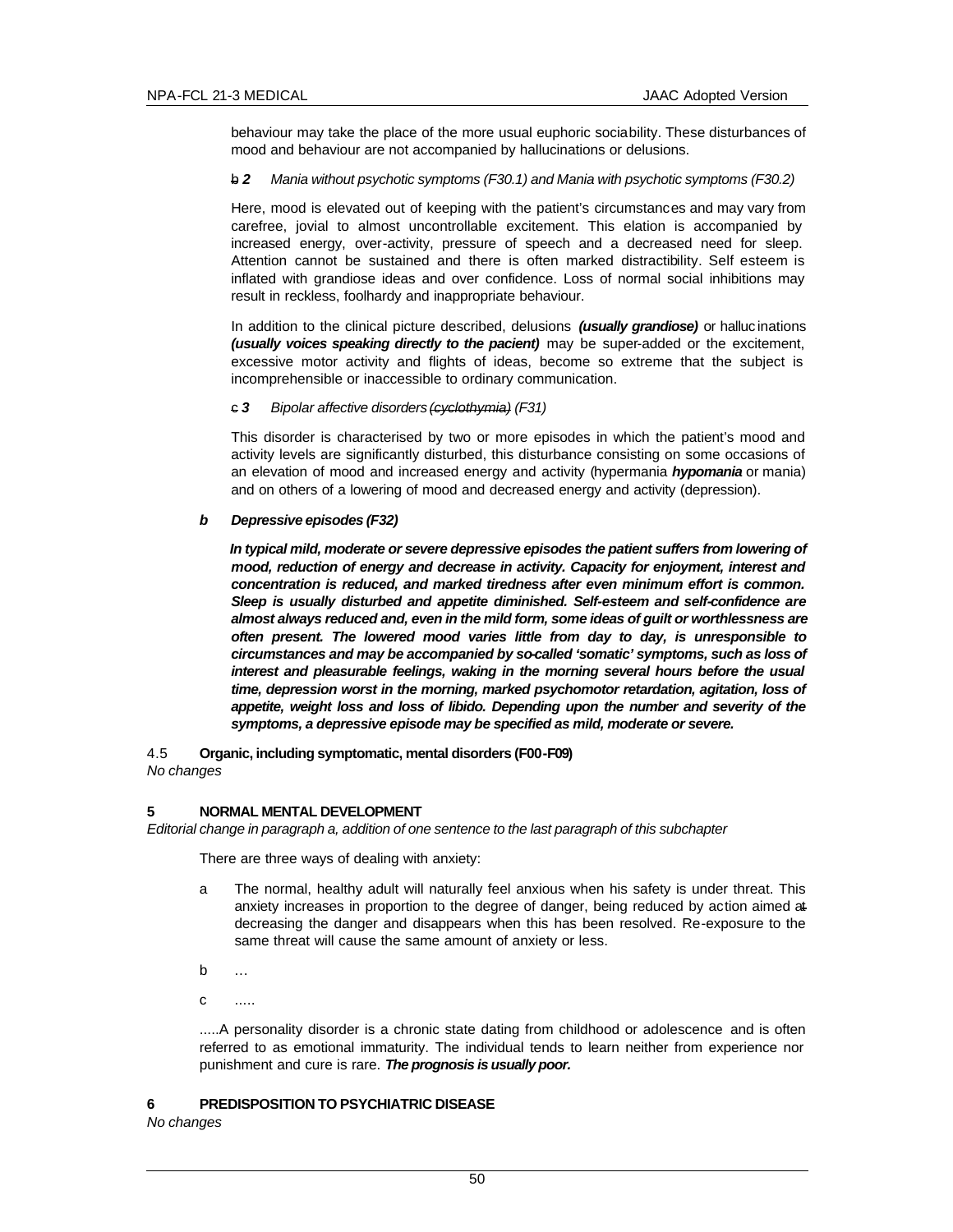# **7 PSYCHOLOGICAL TESTING OF INTELLIGENCE**

*No changes*

### **8 PSYCHOLOGICAL TESTING OF PERSONALITY** *No changes*

# **9 PERSONALITY DISORDERS (F60-**68 *69***)**

*Correction of ICD classification in heading, one editorial change in paragraph 3*

.....

The term 'personality' refers to the enduring qualities *features* an individual shows in his way of behaving in a wide variety of circumstances. ....

# 9.1 **Sociopathic personality disorders**

*Adjustments to paragraphs a, b and c*

# *a Antisocial Dissocial personality disorder (F60.2)*

Persons with this disorder show a bewildering variety of abnormal features. Basically four features are usefully recognised. A failure to make loving relationships, lack of guilt, impulsive actions and a failure to learn from past experience. The individual is self-centred and heartless. This lack of feeling is in marked contrast to a usually superficial charm. Marriage is marked by a lack of concern for the partner, sometimes violence, and many end in separation or divorce.

Impulsive behaviour patterns are reflected by an unstable work record, often with frequent dismissal, the whole pattern of the individual's life lacks any plan or goal. Offences against the law often commence in adolescence with petty acts of larceny, lying, truancy and vandalism. Some violent, dangerous and incorrigible criminals are representative of this group. *This diagnosis includes sociopathic personality disorder, associal or antisocial personality disorder.*

Alcohol and drug abuse makes such behaviour patterns more extreme.

# *b Explosive Emotionally unstable personality disorder(F60.3)*

People with this disorder cannot adequately control their emotions and are subject to sudden and unrestrained outpourings of anger. These outbursts may also include physical violence leading at times to serious injury. Unlike the antisocial *dissocial* personality this group do*es* not have other difficulties in their relationships. *This personality disorder includes explosive personality disorder*. *There are two types: impulsive type (F60.30) and borderline type (F60.31).*

# *c Asthenic Dependent personality disorder (F60.7)*

People with this disorder appear weak -willed and unduly compliant, passively falling in with others wishes. They avoid responsibility and lack self reliance. Some are more determined but achieve their aims by relying upon other people's assistance while protesting their own helplessness. Some drift down the social scale, others may be found among the long term unemployed and the homeless.

# 9.2 **Sociopathic personality disorders and fitness for aviation duties**

*Adjustments to the first sub-paragraph*

From the preceding brief description of a representative group of sociopathic personality disorders it should be abundantly clear than *that* an individual with such a disorder must be assessed as unfit for any class of flying licence or ATCO duties. ....

# **10 ANXIETY BASED DISORDERS (THE NEUROSES)**

*Revision of paragraph 10.1*

# **10** *NEUROTIC, STRESS RELATED AND SOMATOFORM DISORDERS (F40-48)*

10.1 **Anxiety disorders(F40-43)**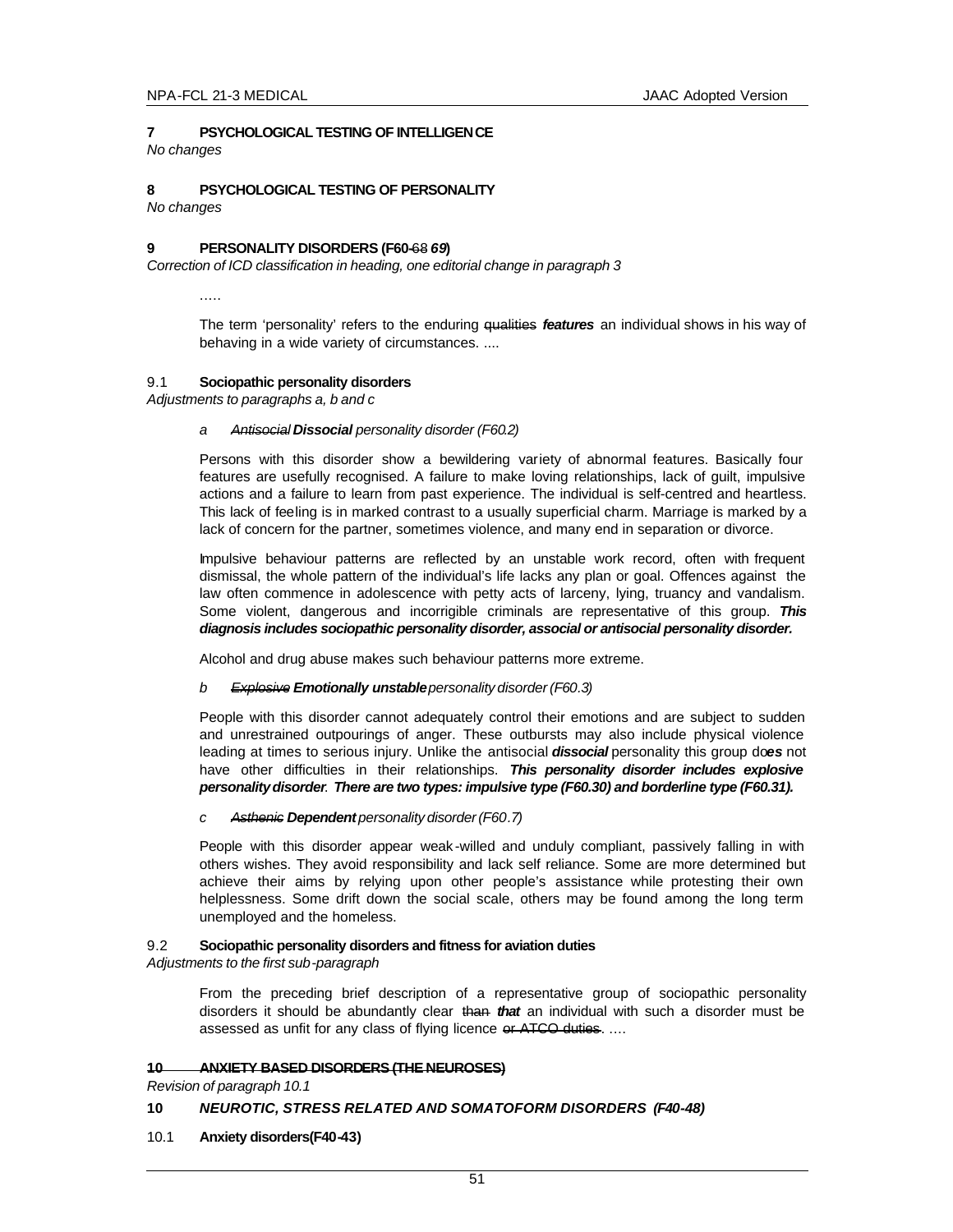Anxiety disorders include phobias, panic attacks, obsessive -comulsive disorders, post traumatic stress disorders and generalised anxiety disorders. Also included are the various forms of clinical depression, mild or moderate in degree except those with psychotic features such as delusions (seeparagraph 11 b below). Somatoform disorders include hysterical or conversation disorders, hypochondriasis and some pain disorders.

(Dissociative disorders include multiple personality, fugue, amnesia and similar conditions – these are totally incompatible with any form of flight status and will not be considered further in this chapter.)

*Neurotic, stress-related and somatoform disorders have been brought together in one large group because of their historical inter-relationships and the association of many of them with psychological stress.*

*The diagnostic categories included within this section of neurotic stress-related and somatoform disorders are the ones reffering to the phobies, panic attacks, obsessive-compulsive disorders, post traumatic stress disorder and generalized anxiety disorder.*

*There are also included the various forms of clinical depression of mild or moderate degreee excepting those with psychotic features such as delusions (see paragraph 11 b below).*

*A mixture of symptoms is common, especially the ones of depression and anxiety. In this situation it is usually best to try to decide which is the predominant symptom for diagnosis purposes.*

*Somatoform disorders include somatization disorder, hypocondrial disorder, somatoform autonomic dysfunction.*

*Dissociative (conversive) disorders include amnesia, fugues, stupor, multiple personality and other similar situations; these are totally incompatible with any form of flight status and will not be considered further in this chapter.*

Anxiety is the chief characteristic of the neuroses **neurotic disorders**. Depression, mild or moderate in degree, also occur with some neuroses.

#### a *Anxiety neurosis Generalized anxiety disorder (F41.1)*

The individual complains of increased anxiety which makes life uncomfortable. The anxiety usually covers many things such as health, money or safety. This anxiety state may be acute and short-lived, or chronic – of lower intensity and more prolonged. Anxiety leads to over-arousal causing difficulty in falling asleep and nocturnal restlessness. Because worries keep crowding into the forefront of the mind concentration becomes impaired, prevents the proper retention of information, leading to a complaint that the memory is failing. Irritability with colleagues at work especially at home after work, and associated tension headaches, worse towards the end of the day are common.

The illness can often be traced to an identifiable stress, such as money difficulties or domestic friction. The prognosis for cure may be gauged from the history.

If there has been a previous psychiatric illness, a marked predisposition to neurosis, and if the precipitating cause cannot be permanently corrected, the chance of a permanent cure is not great.

If, however, the neurosis was precipitated by maladjustment to a situation which is capable of correction, the prognosis is good.

Such anxiety states usually occur in people who are markedly prone to anxiety and are relatively rare among flight crew.

Anxiety states in flying personnel are more commonly confined to one specific aspect of flying, such as fear of flying in cloud or high altitude flying. Such a localised anxiety is called a phobic anxiety neurosis, in contrast to the general anxiety neurosis where the anxiety is much more diffuse.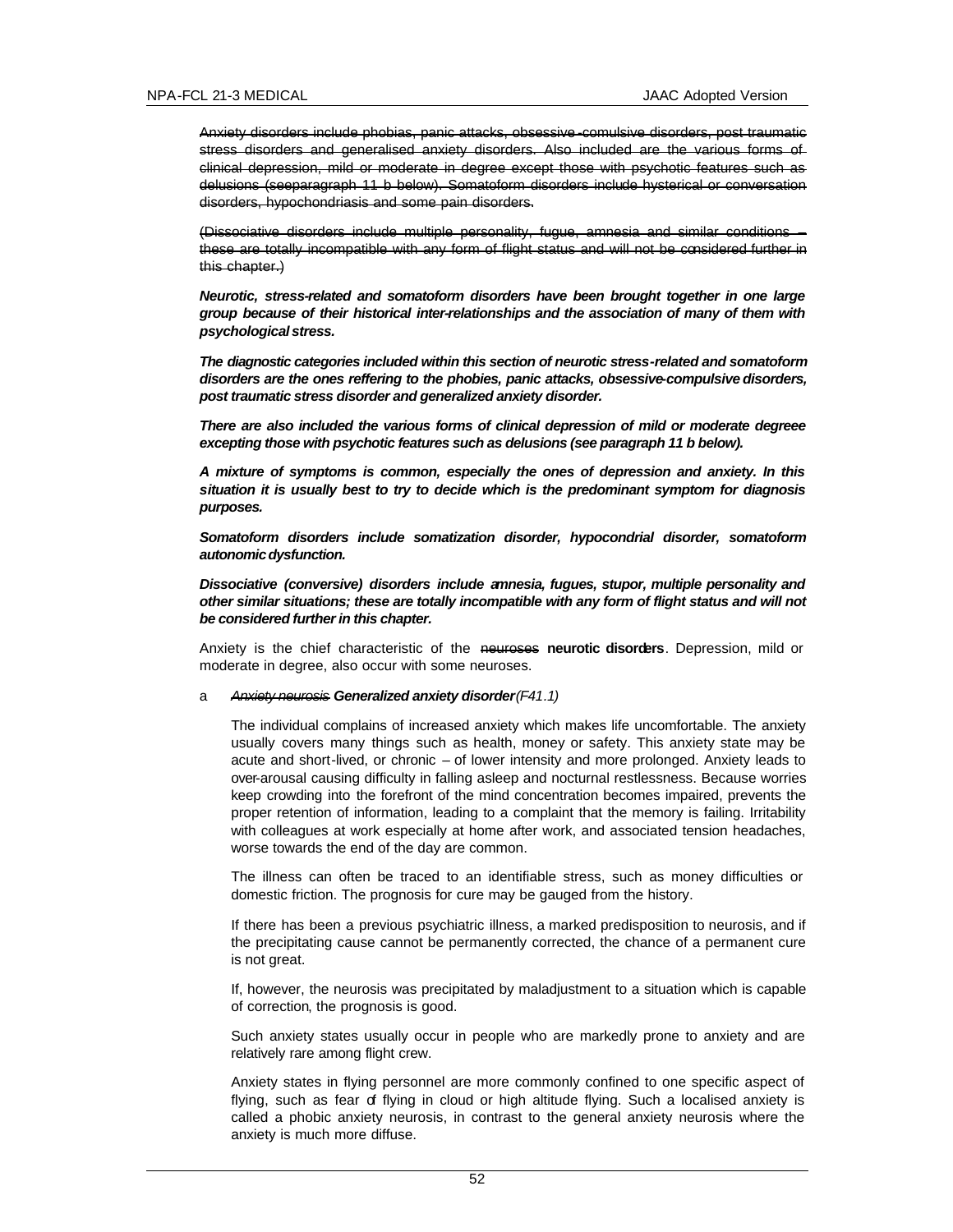### b *Phobic neuroses anxiety disorders (F40)*

Many normal people have aversions to certain objects, notably snakes and spiders, which date from childhood and have not been caused by any actual frightening experience. Other than avoidance, these illogical fears cause little interference with the individual's life. They have usually been present since early life and become less intense with age.

A phobic neurosis *disorder* is a much more intense and incapacitating fear, again frequently illogical, which interferes with the individual's life to such an extent that medical aid is often sought. A common example is claustrophobia *(a specific phobia)*, or a fear of entering enclosed space, the act of so doing or even the though*t* of so doing, causing apprehension, faints, palpitations, sweating, nausea, tremor and panic.

The phobic neurosis *disorder* is an acquired anxiety neurosis confined to one specific situation and is relatively common among flight crew. Early experiences in flying training or the stress of flying training may sometimes caused a generalised anxiety state in individuals with a low threshold for anxiety. Trained and experienced flight crew with a high anxiety threshold, occasionally develop significant anxiety about a single aspect of flying. There are potentially many experiences which may precipitate such a phobic neurosis *disorder* and if of sufficient intensity may, in a vulnerable individual, require that his career is terminated.

### *A special form of phobic anxiety disorders is flying phobia***.**

*c Panic disorder (episodic paroxismal anxiety) (F41.0)*

*The essential feature is recurrent attacks of severe anxiety (panic), which are not restricted to any particular situation or set of circumstances and the attacks are therefore impredictable. The dominant symptoms include a sudden onset of palpitations, chest pain, choking sensations, dizziness and feelings of unreality (depersonalizations or derealization).*

*c d Obsessive-compulsive neurosis disorder (F42)*

An obsession is a thought or urge to undertake a specific action which recurs repetitively and insistently in the mind. When this type of symptom becomes so persistent that it interferes with normal mental life and activities the illness is an obsessive neurosis. These obsessions may take many forms. Some sufferers must dress according to a strict ritual which, if broken, demands that it is started again from the beginning. If the basis is a fear of dirt or contagion the individual may feel compelled to wash the hands each time anything is touched. In the extreme form can waste so much time that normal work becomes impossible. Such symptoms are most often seen in those individuals with a meticulous perfectionist or rigid personality. Because such symptoms often date from early life and are usually resistant to treatment this disorder can usually be identified at the initial medical examination and the individual excluded from training.

# d *Hysterical neurosis (F44)*

*revised text in sub-paragraph f* 

e *Hypochondriasis*

In this form of neurotic illness the dominant symptom is the worry that disease is present in one bodily system or another. The basis of this fear may be as a result of excessive awareness of the sensations, such as the heart beat. Throughout life vast numbers of sensations from the skin, viscera, muscles and joints are streamed into the brain but do not normally reach awareness unless attention is specifically directed towards them. The hypochondriac patient may for example be continuously conscious of his heart beat and with its changes in rate and force become convinced that he suffers from a serious cardiac disorder. The anxiety produced causes an increase in tachycardia and adds to the conviction that he suffers from disease. This brings with it excess anxiety and depression with an associated irritability, tension, headaches, difficulty in sleep and pre-occupation with the symptom, thus reducing working efficiency.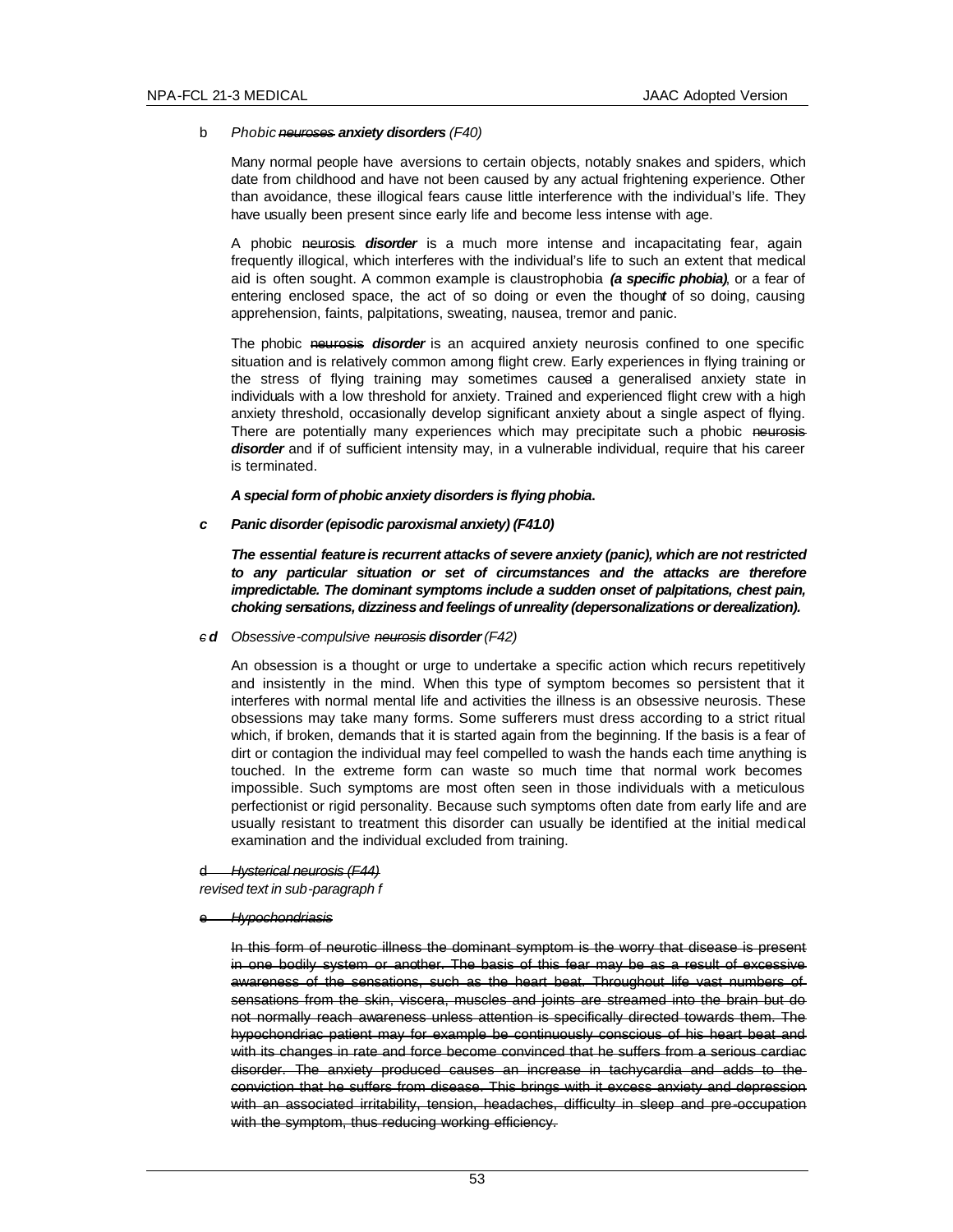#### f *De-personalisation neurosis (F48)*

This syndrome is characterised by feelings of unreality and de-personalisation as though the individual were an observer of his own life situation rather than an active participant in it. Emotions become dulled and actions mechanical. Most cases are secondary to an anxiety neurosis, personality disorder, or form part of an organic or functional psychosis.

#### g *Depressive neurosis (reactive depresion) (F48-1) (F31)*

The depressive illness is characterised by an excessive sadness. Depression because of bereavement or failure, like anxiety in the present of a threat, is a normal everyday experience. Such depression with a clear cause usually lifts in a short period of time. When it persists for months with an intensity sufficient to prevent an individual from continuing with his normal life and work a depressive reaction has developed. In this illness depression is the presenting symptom and the sufferer can clearly identify its cause. The intensity of the depression may remain constant or if it varies throughout the day rarely reaches suicidal level and it is usually possible to distract the individual's attention from his gloom. Reason is not affected and delusions of guilt and sinfulness do not occur while good contact with reality is maintained (Cf Para 11(b) Affective Disorders). If sleep is affected it is usually manifested by difficulty in falling asleep and may also be accompanied by symptoms indicated above under anxiety neuroses.

The individual's history may indicate that he has always reacted badly to adversity and, if so, may well develop further similar illnesses of this nature in the future.

#### *e Reaction to severe stress and adjustment disorders (F43.0, F43.1, F43.2)*

# *1 Acute stress reaction (F43.0)*

*That is a transient disorder that develops in an individual without any other apparent mental disorder in response to exceptional physical and mental stress and which usually subsides within hours or days.*

# h *2 Posttraumatic stress disorder (F43.1)*

As the name implies this neurosis arises in response to an overwhelming event outside of normal human experience. Emotional and psychiatric adjustment to such a mishap can be significantly disturbed in a variety of groups of individuals directly or indirectly involved in the event:

- i Those directly involved in aircraft accidents/incidents the crew, cabin staff, passengers and those involved immediately on the ground;
- ii professional disaster workers police, ambulance personnel, fire fighters, hospital staff etc.;
- iii relatives and friends of those involved;
- iv the community witnessing or involved in the incidents and also supervisors, leaders and co-workers who may feel some responsibility or guilt;
- the emotionally unstable who over-identify.

Symptoms may arise at any time after the event, sometimes many years afterwards. There is always a vivid memory of the event with flashbacks continually intruding into consciousness.

Psychological avoidance may produce numbing of affect or depressive symptoms. Conversely, signs of hyper-arousal may be evident with hyper-vigilance manifest by jumpiness, irritability, sleep disturbances etc. A frank depressive disorder may be the first presentation. Panic disorders may also be a presenting symptom.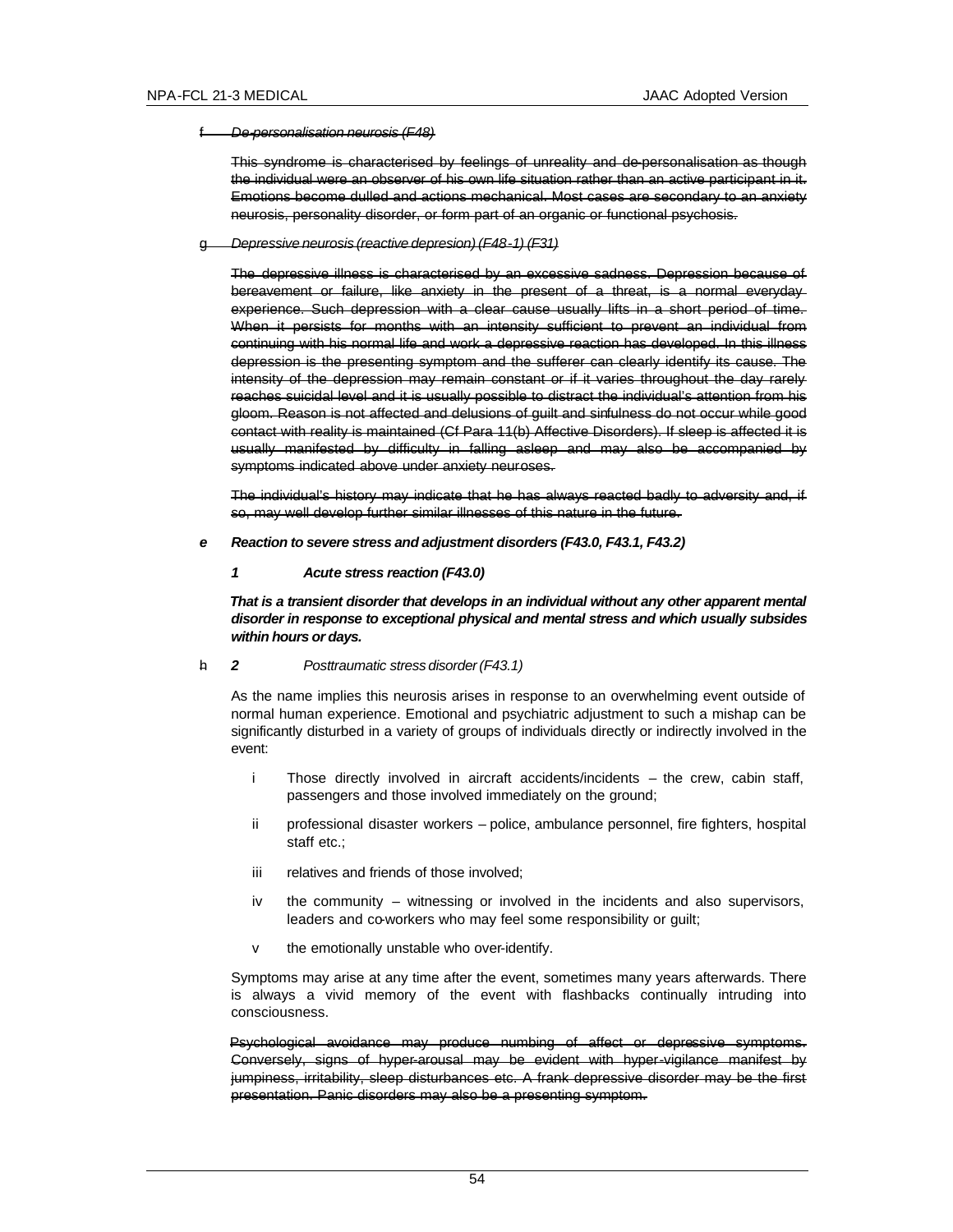*The disorders in this section are thought to arise always as a direct consequence of acute severe stress or continued trauma. These disorders can be regarded as maladaptive responses to severe or continued stress, in that they interfere with successful coping mechanisms and therefore lead to problems of social functioning.*

*Predisposing factors, such as personality traits (e.g. compulsive, asthenic) or previous history of neurotic illness may lower the threshold for the development of the syndrome or aggravate its course but they are neither necessary nor sufficient to explain its occurrence. Typical features include episodes of repeated reliving of the trauma in intrusive memories ("flashbacks"), dreams or nightmares, occuring against the persisting background of a sense of "numbness" and emotional blunting, detachment from other people, unresponsiveness to surroundings, anhedonia and avoidance of activities and situations reminiscent of the trauma. There is usually a startle of autonomic hiperarousal with hipervigilence and enhanced startal reaction and insomnia. Anxiety and depression are commonly associated with the above symptoms and signs, and suicidal ideation is not infrequent. The onset follows the trauma with a latency period that may range from a few weeks to months. The course is fluctuating but recovery can be expected in the majority of cases. In a small proportion of cases the condition may follow a chronic course over many years with eventual transition to an enduring personality change (F62.0).*

Alcohol and substance abuse may occur as a secondary phenomenon in a misguided attempt to lessen the symptomatology.

Risk factors for the development of a disorder include the nature and intensity of the stressors, the nature of the involvement (direct or indirectly as a witness). There is no sex difference but older age groups would appear to report an increased incidence of anxiety symptoms. Previous exposure to disaster, such as the case of ambulance/medical staff, may help to avoid the development of symptoms, but this is not invariably so.

The goal of intervention must be to limit symptoms and return individuals to normality as quickly as possible by attending to these emotional reactions. Education into the normal emotional reaction to physically and emotionally traumatic experiences is very important. Victims should be made aware of the range of reactions which may occur and should be clearly warned about the risk of increasing drug and alcohol use, of memory and cognitive disturbances and of intrusive thoughts. Encouragement to ventilate their experiences by 'talking through' seems important.

Most victims respond well to these simple measures but a proportion not responding will need formal psychiatric counselling and possibly chemotherapy.

The use of beta blockade and anti-depressive medications, together with psychotherapy offers considerable hope of alleviation of symptoms.

The importance of this stress reaction in aviators lies not only in the symptomatic disorders described above but the very real potential for the development of loss of confidence in, and a fear of flying. Such a development would almost certainly lead to disqualification from continuing certification in a high proportion of such individuals. The role of the airline medical officer, the authorised medical examiner and the psychiatric services, is paramount in such situations.

# *3 Adjustment disorders (F43.2)*

*The manifestations vary and include depressed mood, anxiety or worry in a mixture of this, a feeling of inability to cope, as well as some degree of disability in the performance of daily routine.*

*f Hysterical neurosis Dissociative (conversive) disorders (F44)*

In hysteria there is a loss of function without organic cause. The symptom is such that it usually solves a problem for the sufferer. The form of symptoms is usually a loss of neurological function, such as numbness or paresis, and the sufferer's attitude to such symptoms is characteristic, always attributing it to a cause or causes beyond his control, the onus for cure being put upon the physician. The hysterical symptoms may be divided into two groups: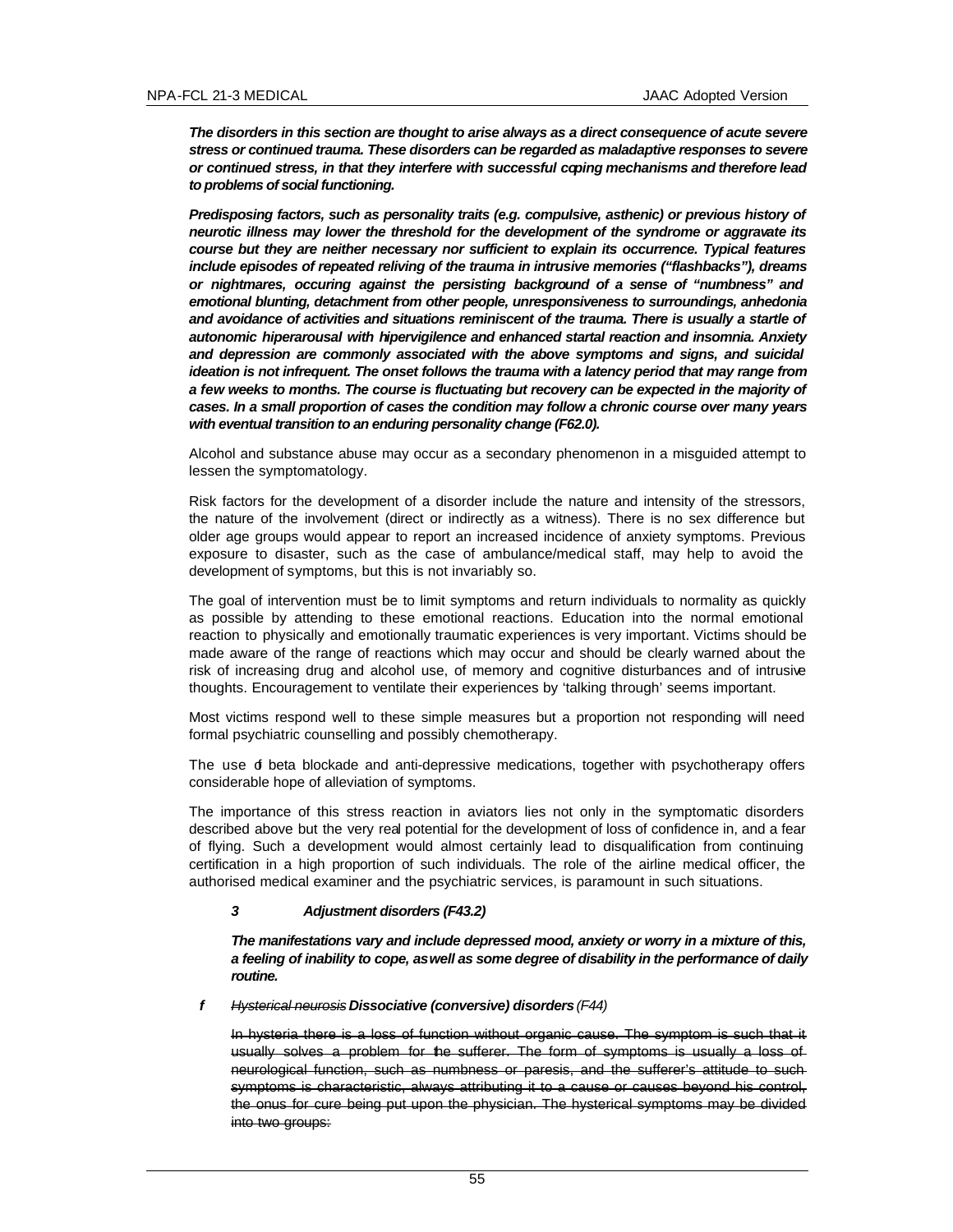*These disorders have previously been classified as various types of "conversion hysteria" but nowadays it is found more appropriate to avoid the term "hysteria" because of its various meanings.* 

*The common themes that are shared by dissociative or conversion disorders are a partial or complete loss of the normal integration between memories of the past, awareness of identify and immediate sensations and control of bodily movements, as well.*

*They are presumed to be psychogenic in origin, being associated closely in time with traumatic events, insoluble and intolerable problems or disturbed relationships. The symptoms often represent the patient's concept of how a physical illness would manifest. Medical examination and investigation do not reveal the presence of any known physical or neurological disorder. In addition there is evidence that the loss of function is an expression of emotional conflicts or needs. The symptoms may develop in close relationship to psychological stress, and they often appear suddenly. These symptoms can be classified in two groups:*

- i conversion symptoms a loss of bodily function solving the pacient's dilemma*. There are dissociative motor disorders including afonia, disfonia; dissociative convulsions, dissociative anesthesia and sensory loss;*
- ii dissociative reactions as an alteration of consciousness such as loss of memory $<sub>7</sub>$ </sub> coma, fugue etc. again resolving a specific conflict*. usually of important recent events (dissociative amnesia) or dissociative fugue, dissociative stupor, a.s.o.*

Hysteria is rare in sophisticated sicieties but does **These dissorders** occur in highly emotional, over-drammatic individuals**.**

*g Somatoform disorders (F45)*

*The main feature is a repeated claim of some presentation assumed physical symptoms together with persistent requests for medical investigations, inspite of repeated negative findings and reassurances by doctors that the symptoms have no physical basis. The individual shows a refusal to discuss the possibility of a psychological cause, even if the symptoms onset and evolution prove a close relationship to unhappy life events or hardships and conflicts.*

*With this kind of disorders there is a behaviour or focusing on catching the attention of the people around; and that behaviour is common with the individuals having an acute feeling of the incapacity to persuade the physicians about the somatic nature of their illness and the need of a new investigation.*

*Somatoform disorders include:*

*1 Somatization disorder (F45.0)*

*The main features are multiple, recurrent and frequently changing physical symptoms that have persisted many years before the individual's coming to the psychiatrist.*

*The symptoms can affect each of the body parts nevertheless most of the common sensations are the gastrointestinal ones (pain, feeling bloated and full of gas, regurgitation of food, nausea, vomiting) and also the skin symptoms (unpleasant numbness or tinkling, burning sensations, itching) the sexual andmenstrual complains are also common.* 

*The course of the disorder is chronic and fluctuating and is often associated with disruption of social, interpersonal and family behaviour.*

*2 Hypochondriacal disorder (F45.2)*

*The essential feature is a persistent preocupation with the possibility of having one or more serious and progressive physical disorders. The individuals manifest persistent somatic complaints or a persistent preocupation with their physical appearance.*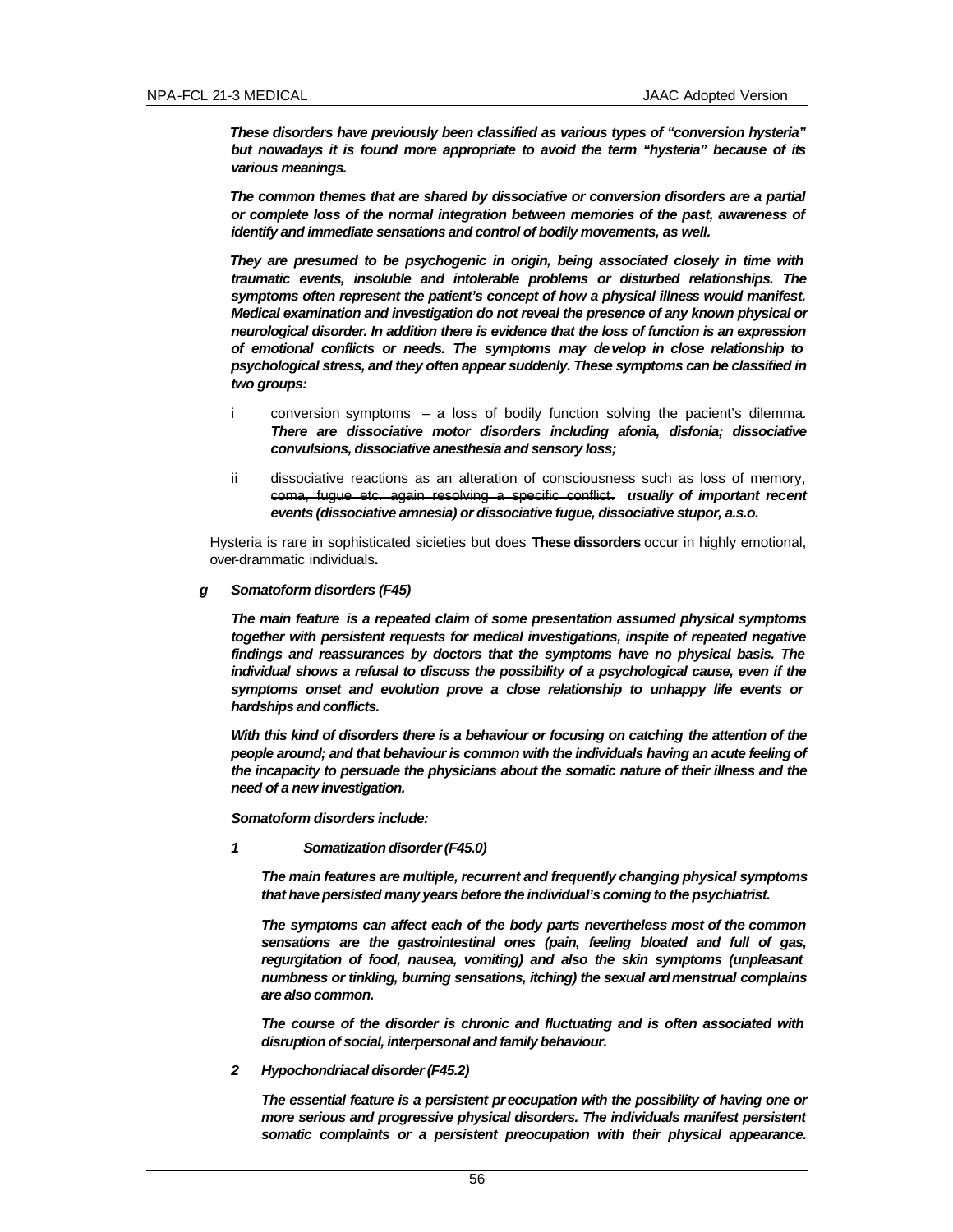*Normal or commonplace sensations are often considered by these individuals as normal and distressing, and attention is usually focuses upon only one or two organs or systems of the body. Marked depression and anxiety are often present and may justify additional diagnosis.*

*There is persistent refusal to accept medical reassurance that there is no real physical cause for the symptoms in discussion.*

*3 Somatoform autonomic dysfunction (F45.3)*

*Symptoms are presented by the individual as if they were due to a physical disorder of a system or organ that is largely or completely under autonomic innervation and control, i.e. the cardiovascular, gastrointestinal, respiratory and urogenital systems.* 

*The most common and significant complains are the ones referring to the cardiovascular system (cardiac neurosis or Da Costa's syndrome or neurocirculatory asthenia), to the respiratory system (hyperventilation, psychogenic cough), to the gastrointestinal system (gastric neurosis, neurotic diarrhoea, irritable bowel syndrome, flatulence) and also to the urogenital system (dysuria and increased frequency of micturition).*

*The symptoms are usually of two types neither of which indicates a physical disorder or the organ or system concerned. Firstly there are complains based upon objective signs of autonomic arousal, such as palpitations, sweating, flushing, tremor and expression of fear and distress about the possibility of a physical disorder. Secondly there are subjective complains of a non-specific or changing nature, such as fleeting aches and pains, sensations of burning, heaviness, tightness and feelings of being bloated and distended, which are referred by the individual to a specific organ or system.*

*h Neurasthenia (F48.0)*

*In many countries neurasthenia is not generally used as a diagnostic category. Many of the cases so diagnosed in countries where this diagnostic is in use would probably meet the current criteria for depressive disorder or anxiety disorder. They are however, individuals whose symptoms fit the description of neurasthenia better than that of any other syndrom, and such cases seem to be more frequent in some cultures than in others.*

*With neurasthenia there is a variety of unpleasant physical feelings such as: dizziness, tension headaches, feeling of a general instability, irritability, anhedonia, sleep disturbance, worry about decreasing mental or bodily wellbeing.*

*i Dysthymia (F34.1)*

*In this form of a chronic depression, lasting at least several years, there is much in common with the concepts of depressive neurosis and neurotic depression.*

*What is characteristic for dysthymia is that the depressive mood episodes do not have a long enough duration to justify a diagnostic of severe, moderate or mild recurrent depressive disorder (F33). Periods of normal mood rarely last for longer than a few weeks.*

### 10.2 **Assessment of neurotic disorders** *No changes*

### **11 THE PSYCHOSES**

*Revision of paragraph 11.1*

The psychotic disorders are those presenting with gross impairment of the individual's ability to perceive reality and are usually characterised by severe symptoms of delusions, hallucinations and total lack of insight.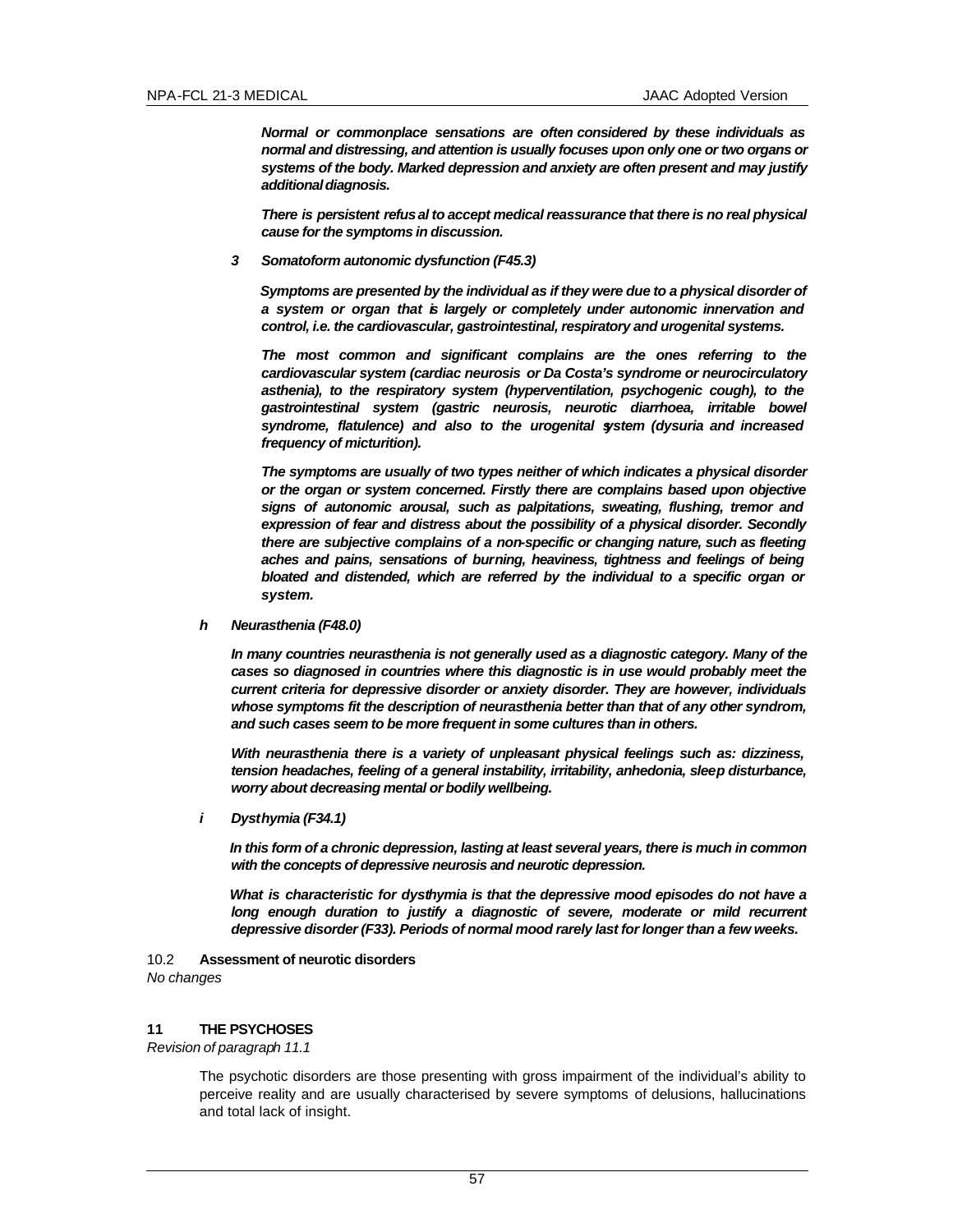### 11.1 **Functional psychotic disorders**

Include such disorders as schizophrenia, manic depressive (bipolar mood) disorders, major depression, *delusional disorder, acute and transient psychotic disorders, mood disorders, bipolar affective disorder (manic-depressive psychosis*), paranoid disorders and others. A history of, or the occurrence of, such disorders should be considered permanently disqualifying for any class of flying licence, unless in certain rare cases a cause can be unequivocally identified as one which is transient, has ceased and will never recur. While such judgement may be difficult at times the decision should always err on the side of caution. Some psychoses permanently change the personality so that following recovery or remission the individual remains unfit for flying by reason of the personality damage. The functional psychoses may also recur without warning and for this reason a history of even a single attack must be permanently disbarring.

#### a The schizophrenic *Schizophrenia, schizotypal and delusional disorders(F20-F29)*

# *1 Schizophrenia (F20)*

Schizophrenia is characterised by a loosening of the bonds between the different aspects of mental life. Mood, memory, perception, motor activity, reality, language and thinking cease to be co-ordinated. There is a severe interference with thought processes and eventual disorganisation of the personality.

The symptoms that occur in schizophrenia are numerous and include delusions, auditory and visual hallucinations, thought blocking, feelings of being controlled by outside influences (radio, television, telepathy etc.) and blunting of emotion, all arising in a setting of clear consciousness.

More important than the individual symptom, or symptom-complex, is the change in personality of which the patient is often aware, with a loss of emotional warmth, an air of secrecy or unexplained mood fluctuations. When fully developed it is no longer possible to establish a close rapport with the patient who usually prefers to remain in isolation. Others may be restless with inappropriate affect, with smiling or grimacing, or assume odd and long sustained poses **posturings,** such as occur in the catatonic variant.

Schizophrenia is the most frequent cause of admission of the young adult to psychiatric hospitals and its highest incidence is the age group 25-35 years. *between 17 - 25 years for the young men and 25–35 years for females.* In recent years treatment with phenothiazines and other psychotrophic drugs has greatly improved the prognosis and the florid may remit with treatment. Nevertheless such a diagnosis, once made, must, as stated above, be a permanent bar to the holding or acquisition of any class of flying licence or ATCO licence.

# *2 Schizotypal disorder (F21)*

*A disorder characterized by eccentric behaviour and anomalies of thinking and affect which resemble those in schizophrenia, although no definite and characteristic schizophrenic anormalies occur at any stage.*

# *3 Persistent delusional disorders (F22)*

The major symptom in this group is a conviction of persecution and unlike the paranoid reaction in schizophrenia, where reason is clearly affected, the paranoid reaction occurs in a setting of clear sanity. The paranoid reaction is elaborate and frequently starts with a belief that some inner personal secret has been discovered and made public so that passing strangers and acquaintances know of it, or the individual may become convinced that his failure to attain promotion is due to victimisation by his superiors. The key symptomatology is that of an over-valued idea in an otherwise rational being. Logical argument does not enable them to see that their views are wrong and much time and money can be wasted on repeated lawsuits in an effort to prove the correctnes s of their viewpoint. *This includes: paranoia,*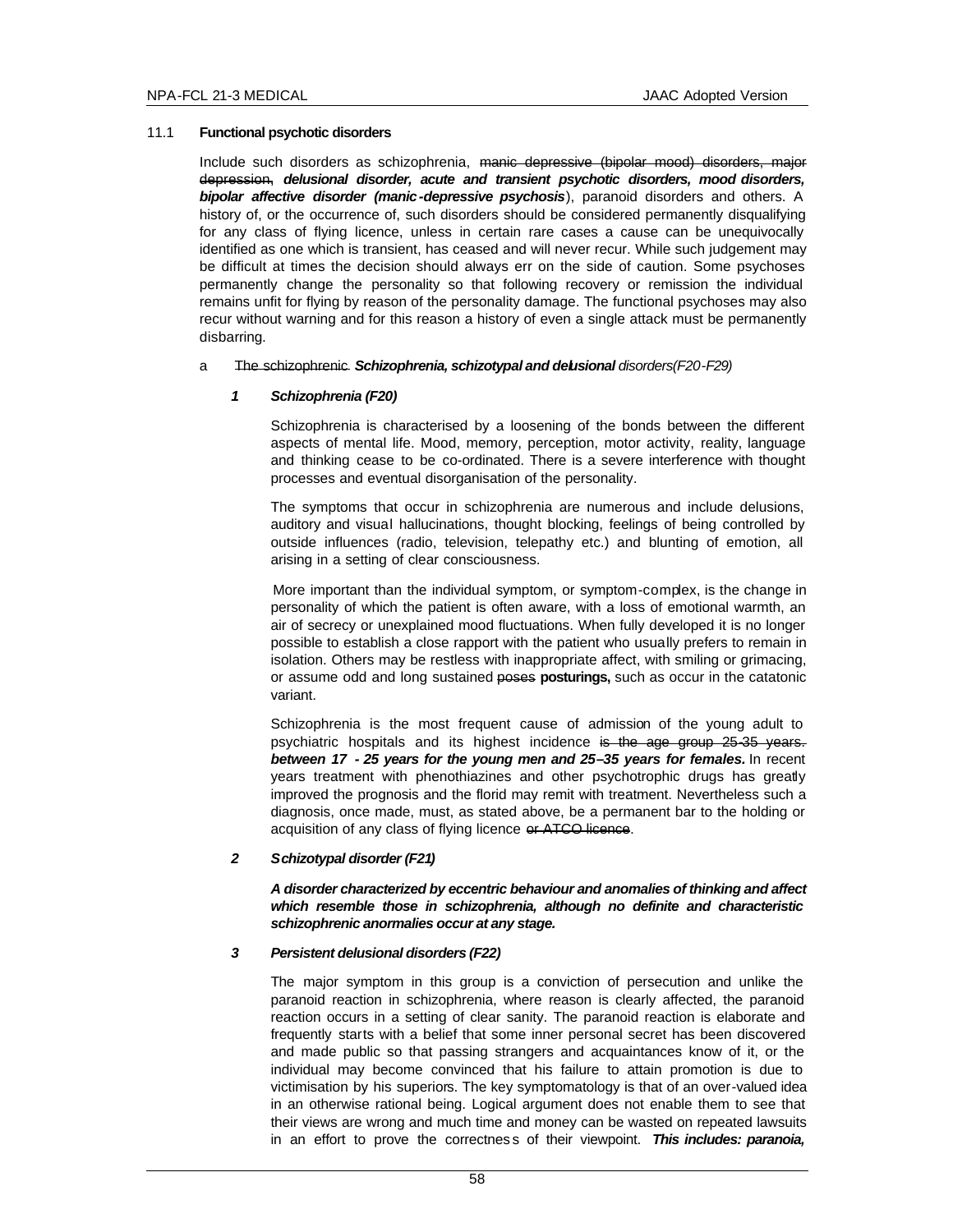*paranoid psychosis, paranoid state, paraphrenia and Sensitiver Beziehungswahn***.** Such a condition is very resistant to treatment and the individual who develops such a psychosis is most unlikely ever to be considered as fit to hold any class of flying or ATCO licence.

# *4 Acute and transient psychotic disorders (F23)*

*There are a heterogenous group of disorders characterized by the acute concept of psychotic symptoms such as delusions, hallucinations and perceptual disturbances and by the severe disruption of behaviour. Acute onset is defined as a crescendo development of a clearly normal clinical picture in about 2 weeks or less. There is possible an abrupt concept (onset within 48 hours).*

# b *Affective disorders (affective psychoses) Mood (affective) disorders (F30-F39)*

These disorders are severe illnesses in which the primary symptoms are excess of sadness or joy. These illnesses tend to recur, often periodically, but with a complete return to normality between the attacks.

In manic-depressive illness (depressed type (F32)) energy is reduced and gloom is profound. Sleep may be significantly impaired and early morning waking and rumination is common. Delusional symptoms, usually of guilt or impending doom, may occur and suicidal intentions may arise in the most severely affected. Reason is otherwise not impaired although the stream of thought may be significantly slowed. *(This text is moved to b 3)*

In manic-depressive illness (manic type (F30)) which is much more rare, the patient becomes over active and joyful. There is a bounding self confidence and a feeling that any task could be capably tackled, even those well outside of the individual's normal province. The increase in energy and drive leads to reduction in sleep and judgement is very severely impaired by a complete loss of self critical faculties. *(This text is moved to b 1)*

In manic-depressive psychoses (cyclothymia (F31)) attacks of depression and elation alternate. The affective psychoses are more common in patients who normally have periods of elation marked by ambition, enthusiasm and optimism and periods of depression with pessimism and a sense of futility.

Some individuals will have no more than a single depressive illness in their life, from which a complete recovery may be made. The dilemma facing the AMS is to identify those who will make a full recovery and never relapse.

When the patient has hitherto been free of excessive mood swings and then the depression follows a non-recurring stress, such as death of a close relative etc. the prognosis for freedom from further attacks is good.

The occurrence of even a single attack of a hypomanic or manic illness must lead to a denial of any form of flying status, whether or not the condition has been controlled by lithium or any other medication.

# *1 Manic episodes (F30)*

In manic-depressive illness (manic type (F30)) which is much more rare, the patient becomes over active and joyful. There is a bounding self confidence and a feeling that any task could be capably tackled, even those well outside of the individual's normal province. The increase in energy and drive leads to reduction in sleep and judgement is very severely impaired by a complete loss of self critical faculties.

# *2 Bipolar affective disorder (F31)*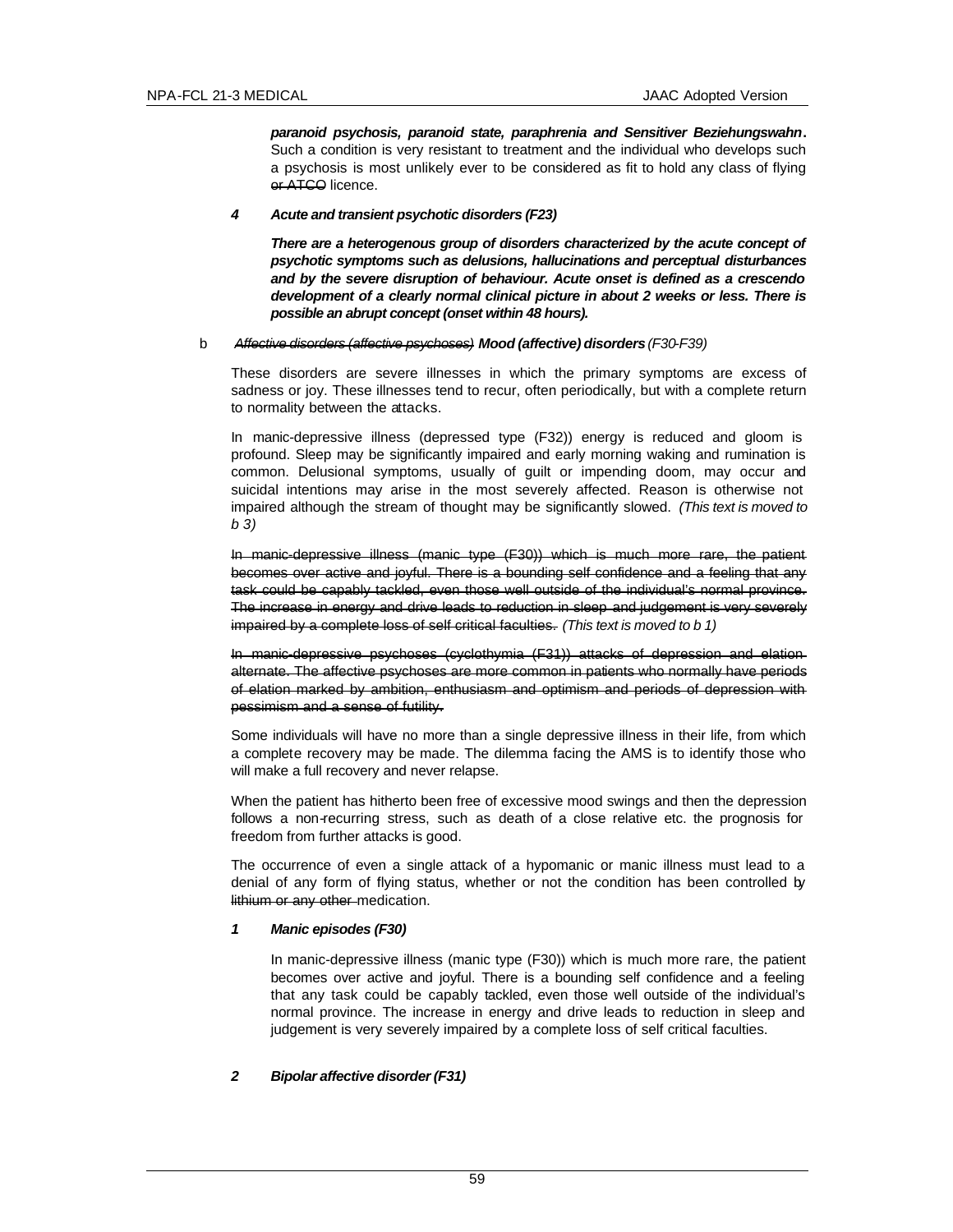*This is the manic-depressive illness or the manic-depressive psychosis. There are 2 or more episodes in which the patient's mood and activity levels are significantly disturbed (hypomanic, manic, depressed or mixed).* 

*3 Depressive episode (F32)*

In manic-depressive illness (depressed type (F32)) energy is reduced and gloom is profound. Sleep may be significantly impaired and early morning waking and rumination is common. Delusional symptoms, usually of guilt or impending doom, may occur and suicidal intentions may arise in the most severely affected. Reason is otherwise not impaired although the stream of thought may be significantly slowed.

#### *4 Recurrent depressive disorder (F33)*

*This disorder is characterized by repeated episodes of depression as described for depressive episode (F32) without any history of independent episodes of mood elevation and increased energy (mania).*

*5 Cyclothymia (F34.0)*

*Cyclothymic disorder is symptomatically a mild form of bipolar disorder, characterized by episodes of hypomania and mild depression.*

*A persistent instability of mood involving numerous periods of depression and mild elation, none of which is sufficiently severe or prolonged to justify a diagnosis of bipolar affective disorder (F31) or recurrent depressive disorder (F33).*

#### c *Paranoid states (F22)*

*This text is moved to a 3*

The major symptom in this group is a conviction of persecution and unlike the paranoid reaction in schizophrenia, where reason is clearly affected, the paranoid reaction occurs in a setting of clear sanity. The paranoid reaction is elaborate and frequently starts with a belief that some inner personal secret has been discovered and made public so that passing strangers and acquaintances know of it, or the individual may become convinced that his failure to atain promotion is due to victimisation by his superiors. The keysymptomatology is that of an over-valued idea in an otherwise rational being. Logical argument does not enable them to see that their views are wrong and much time and money can be wasted on repeated lawsuits in an effort to prove the correctness of their viewpoint. Such a condition is very resistant to treatment and the individual who develops such a psychosis is most unlikely ever to be considered as fit to hold any class of flying or ATCO licence.

11.2 **12 Organic psychotic** *(including symptomatic) mental* **disorders (F00-F09)**

*Adjustment to title of paragraph 11.2 and change of number*

11.3 **13 Post traumatic psychiatric disorders**

*No changes except change of number*

## 11.4 **14 Immunological disorders**

*No changes except change of number*

#### 11.5 **15 HIV disease (B22-0)**

*Adjustments to last paragraph and change of number*

It would seem reasonable to suggest that with such regular surveillance, informed psychiatric**/**psychometric *psychologic* assessment and monitoring of disease markers, that restricted medical certification could safely be sustained in stages 1 and 2. Further progression of the infection would not permit continued medical certification (See also the Chapter on sexually transmitted diseases).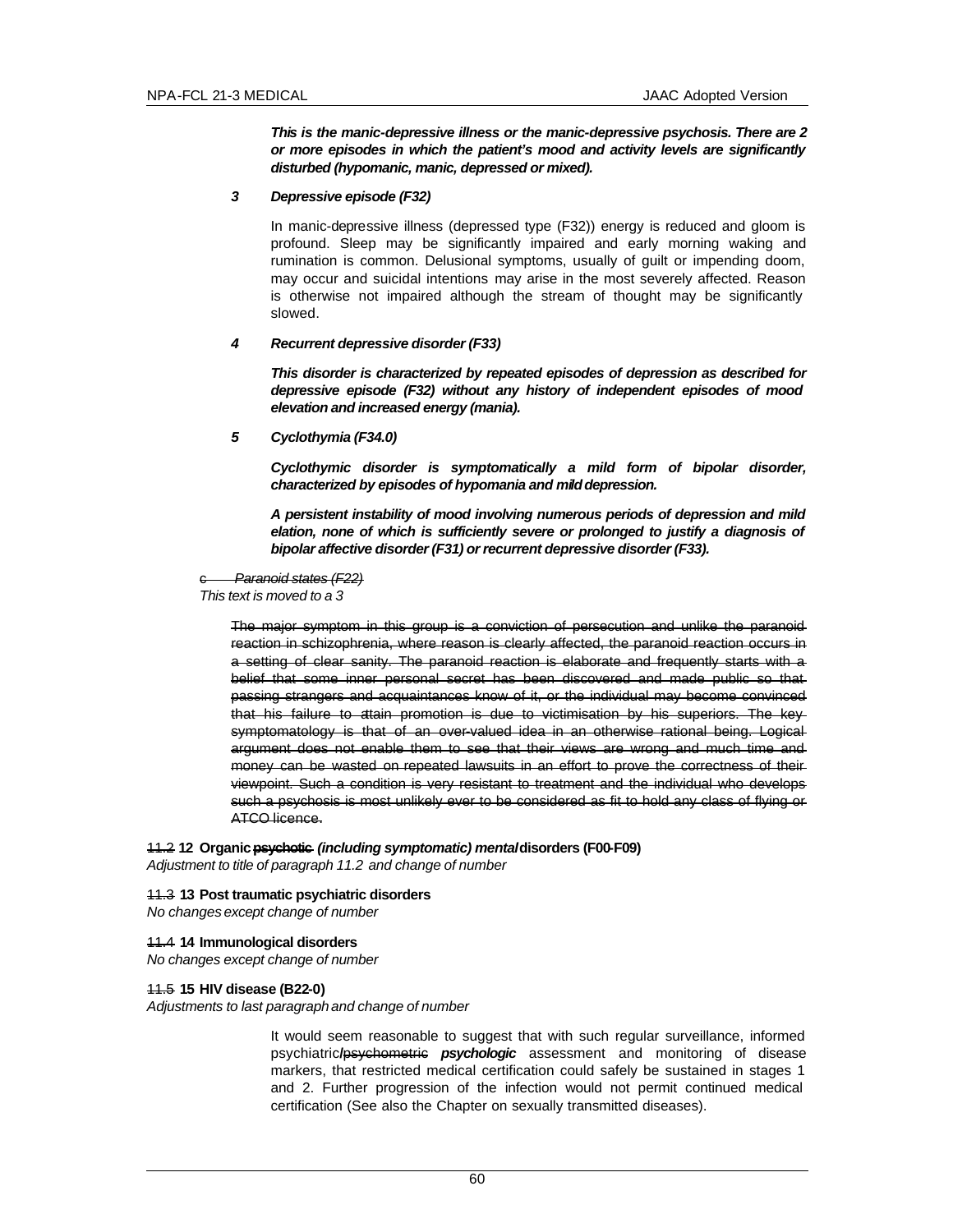# **12 16 THE AGEING PILOT**

*No changes except change of number*

## **13 17 SUICIDE**

*No changes except change of number*

# **14 18 DRUG,ALCOHOL OR OTHER SUBSTANCE USE, ABUSE AND DEPENDENCE**

*MENTAL AND BEHAVIOURAL DISORDERS DUE TO PSYCHOACTIVE SUBSTANCE USE (F10-F19)*

*New paragraph 18.1*

*In ICD-10, mental and behavioural disorders due to use of psychoactive substances are classified by the third-character of the code according to substance, and by the fourth and fifth character according to clinical condition. Amongst licensed personnel in the aviation workplace, mental and behavioural disorders due to the use of alcohol (F10) are far more common than those due to any other psychoactive drugs (F11-F19), with the possible exception of nicotine (F17). Most attention will therefore be given here to alcohol, but some additional comments will be made regarding other drugs.*

#### 18.1 **Drug independence og substance type**

*Mental and behavioural disorders due to the use of alcohol (F10)*

Drug use is the ingestion, injection, inhalation or absorption into the body by any other means, of any substance with psychotropic effects, whether socially acceptable or not.

Drug abuse is defined as persistent or excessive use of pharmacological agents unrelated to, or consistent with, acceptable medical practice.

Drug dependence may be defined as a state, psychological – and sometimes also physical – which is characterised by behavioural and other responses. These always include a compulsion to take a drug on a periodic or continuous basis, in order to experience its psychoactive effects. Sometimes this is done to avoid the physical and psychological discomforts of its absence.

Drug use and abuse is related to social acceptance. The social use of drugs other than alcohol has become more accepted since the 1960s with widespread use of prescribed psychotropic medication as well as illicit substances such as Cannabis, L.S.D., 'speed' (amphetamines) etc.

Prescribed medication must be aeromedically reviewed prior to resuming flying (JAR–FCL 3.115). All other substances, whether naturally occurring or manufactured, are unacceptable in aviation – their effects are variable and unpredictable. Some have subtle, long-term effects, Cannabis alters time relationships and L.S.D. produces 'flash-back'. Statistical data concerning drug abuse is scarce and inaccurate however, all sources indicate ever increasing consumption. Many are unaware of the risks involved and respond well to education. Drugs alter the mental state, interfere with judgement, alertness, vision and co-ordination and where abuse or dependence upon any such psychoactive substances is suspected the airman should be immediately assessed as temporarily unfit and individually assessed under supervision of the AMS. If dependence on such drugs is confirmed a temporarily unfit assessment should continue until treatment has been shown to be completed successfully, the individual is on no medication and fully rehabilitated. The management protocol for alcohol dependence is a useful model to follow or adjust according to AMS advice.

Drugs of dependence may be classified according to their pharmacological action as narcotic analgesics, central nervous system depressants, stimulants and hallucinogens. Physical dependence may occur and is characterised by specific withdrawal syndromes when consumption is abruptly stopped or substantially reduced. This dependence is common with morphine, alcohol, barbiturates and amphetamine dependence. Other drugs produce only psychological dependence.

Little is known for certain about the prevalence of different types of drug dependence. The information from sources such as criminal statistics, facts from pharmacies, hospital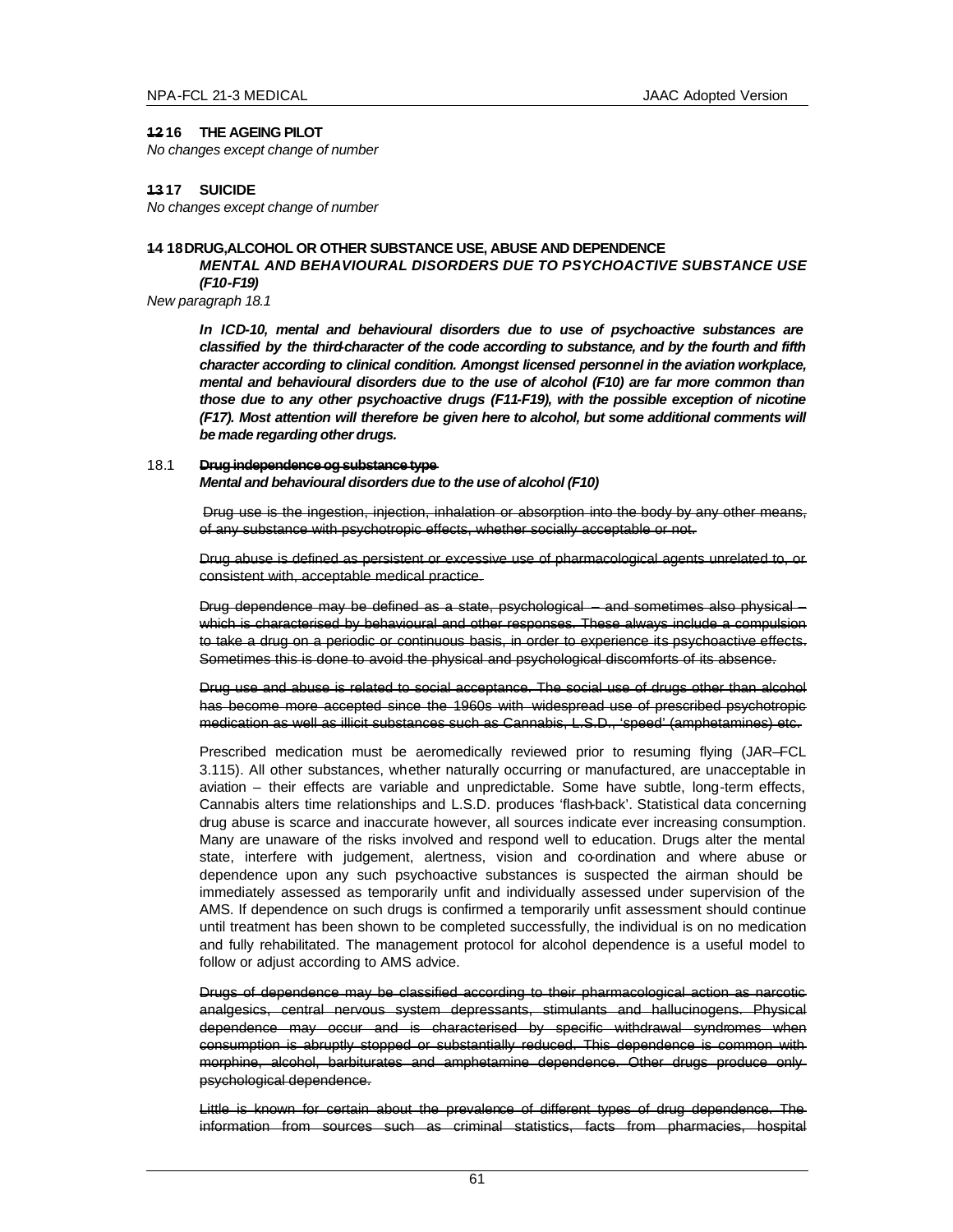admissions, police statistics and special surveys, is unreliable since the majority of drug abuse goes entirely undetected.

There is no single cause of drug dependence. It is generally agreed that three factors are important, availability of drugs, a vulnerable personality and social pressures. Once regular usage is established, pharmacological factors become important in determining dependence. Drug dependence is essentially a psychological rather than a physiological phenomenon where drugs are used to reduce anxiety or alter mood in a way which is a pleasurable or desirable experience. Drug effects are greatly influenced by the social setting in which they are taken and such influences are especially significant in initiating drug use in a non-medical context, the commonest examples being smoking and drinking.

The use of alcohol as a customary antidote to the stresses of life in the Western culture has long been hallowed by tradition. The problems which it may present are discussed in the next section.

#### *a Acute intoxication with alcohol (F10.0)*

*This is a concern in the aviation workplace, even when it is otherwise uncomplicated (F10.00), by virtue of the way in which it impairs psychomotor performance. This may potentially lead to accidents and injury (F10.01) of a minor or catastrophic form. These potential complication arguably render it impossible by definition to consider any episode*  **of acute intoxication in a pilot on duty as "uncomplicated". (ie F10.00 is a category which is effectively excluded on principle in this population).**

*b Harmful use of alcohol (F10.1)*

*That is associated with damage to the physical (e.g. hepatities) or mental health of the individual (e.g. depressive episodes), but in the absence of a diagnosis of the alcohol dependence syndrome (F10.2). Certain specific and severe consequences of alcohol misuse may also be diagnosed separately – notably alcoholic hallucinosis (F10.52), Korsakokoff´s psychosis (F10.6), and alcoholic dementia (F10.73).*

#### *c The alcohol dependence syndrome (F10.2)*

*This is a cluster of biological, psychological and social phenomena that may be diagnosed where three or more of the following features may be identified during the preceding year:*

- *i A strong desire/compulsion to drink;*
- *ii difficulties in controlling drinking;*
- *iii a physiological withdrawal syndrome associated with abstinence (F10.3);*
- *iv increased tolerance to alcohol;*
- *v neglect of other activities due to drinking;*
- *vi persistence of drinking despite harmful consequences.*
- *d Alcohol withdrawal (F10.3)*

*That is associated with mild to severe symptoms, including sweating, nausea, tremor and anxiety. However, it may be associated with serious complications, including convulsions (F10.31), or delirium ("Delirium tremens", F10.4).*

*A variety of screening tests are available to assist in the detection of alcohol use/misuse:*

*i Breathalyser*

*The breath alcohol meter is easy to use and provides immediate results. It is useful in screening for intoxication, but does not detect harmful use, dependence or other complications of alcohol use.*

- *ii Gamma glutamyl transpeptidase (GGT) GGT is raised in about 80% of heavy drinkers, but is not a completely specific marker for harmful use of alcohol.*
- *iii Mean corpuscular volume (MCV)*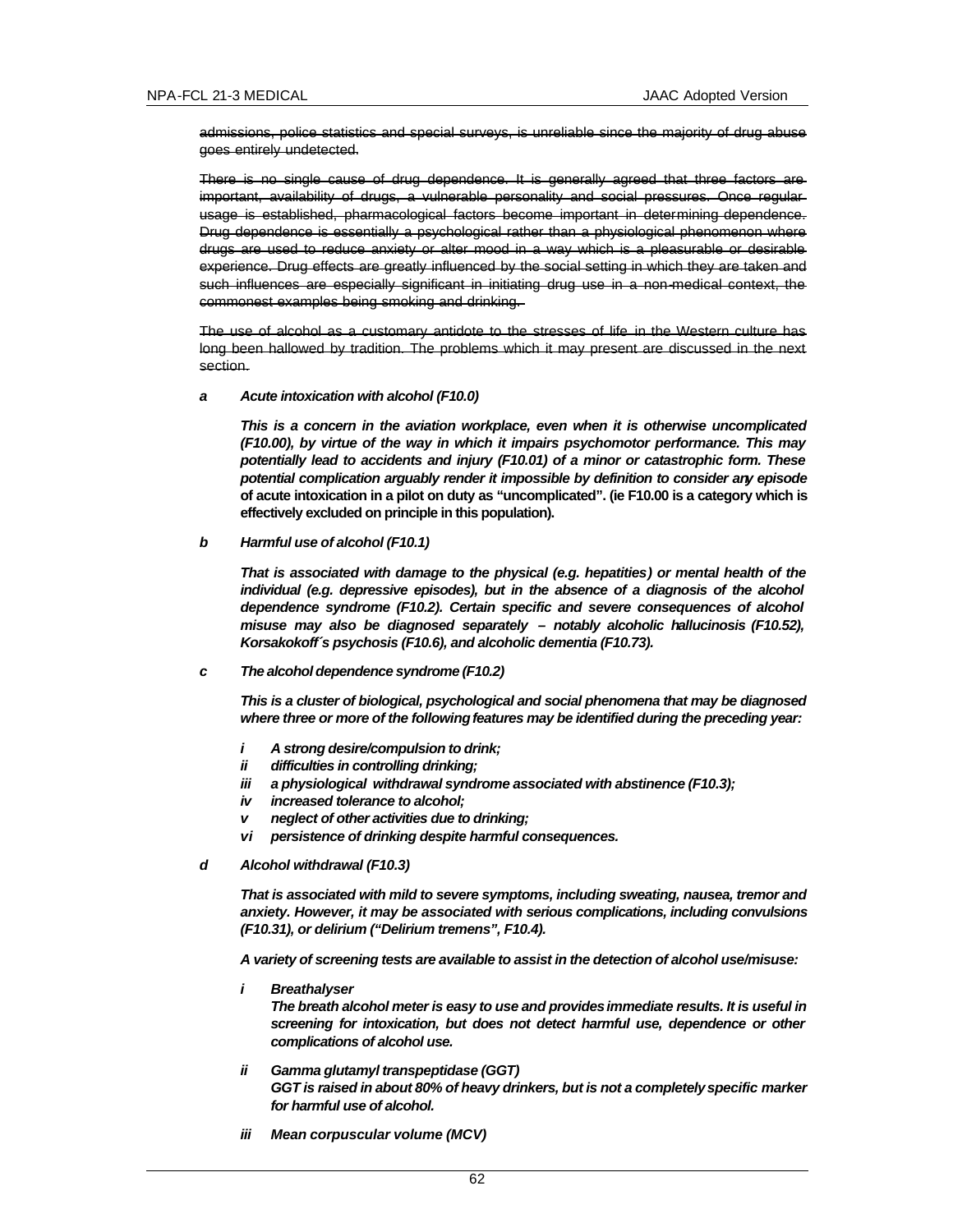*The MCV is raised above normal values in about 60% of alcohol dependant people and, like GGT, is not a completely specific marker. The values takes several weeks to return to normal during abstinence.*

*iv Carbohydrate deficient transferrin (CDT)*

*CDT has similar properties to GGT in so far its use as a screening test is concerned. It is more specific to heavy drinking than GGT, but perhaps less sensitive to intermittent "binge" drinking.*

*All of these tests may also be useful to confirm and monitor abstinence during follow-up of a person who has been previously identified as have a drinking problem. However, the usefulness of GGT, MCV & CDT for this purpose is confined primarily to those cases*  where it has been demonstrated that the test has been abnormal during periods of *drinking. Where it is known that the test has remained normal during a period of heavy drinking, it is clearly unlikely to be useful in the monitoring process (unless subsequent heavier drinking produces an abnormality, where previous "less heavy" drinking has not*  to do so). In some cases, particularly where a patient presents following successful *treatment, test results obtained during a period of heavy drinking may not be available. In such cases, all 3 tests should be conducted at regular intervals ( usually by the AP - see*  below) in support of the monitoring process. However, an awareness of the limitation of *the value of these tests must then be maintained, since there can be certainty that any of them will become abnormal if drinking is resumed.*

### *18.2 Medical Validation*

*New paragraph*

*The experience of certain major and airlines authorities is that success in rehabilitation of the alcohol dependent pilot can be achieved by early intervention and treatment, adhering to the strict protocol outline below. By using this programme it has been possible to return air crew to active flying with three to four months.*

*a Immediate action*

*The individual must be assessed as temporarily unfit on reasonable suspicion of intoxication whilst on duty, harmful use of alcohol, alcohol dependence, or other alcohol related problems. This action may be taken by airline´s own medical officer or by the AME.*

In support of the ensuing assessment process, it is essential that information is obtained from all possible sources. In addition to taking the individual's history the medical *examiner/AP may find it helpful to see a close relative, usually the partner, to develop the history further nd to obtain some idea of the domestic picture. However, partners/relative should not normally be put under any pressure to provide such assistance. A report should also be obtained from the patient´s family doctor who should be involved and kept informed of progress throughout the programme. The opinion of the pilot´s training captain is often invaluable if this can be discreetly obtained without pre-judging the issue or suggesting to the employer that such a problem must exist. The individual must be seen*  by an AP. If the opinion given is that the problem is not related to alcohol, or other *psychiatric disorder, the report should be available to, and reviewed by, the AS of the licensing Authority before the individual may be considered fit to return to flying. There may occasionally be information on file that is unknown to the airline or family doctor. Before divulging/obtaining the above reports, it is important to obtain written consent from the individual concerned.*

*Where a pilot is thought to be intoxicated whilst on duty, particular care and sensitivity are required on the part of the OP. The action taken will depend in part upon the Company drug and alcohol policy. However, where possible, it is important to obtain na objective assessment of the alleged intoxication at the earliest opportunity. This might involve use of a breath alcohol meter, a blood alcohol analysis or urinary drug testing. Such procedures may only be conducted with the patient´s consent. However, a smell of alcohol is rather subjective physical sign, and such tests offer the opportunity to confirm objectively that a*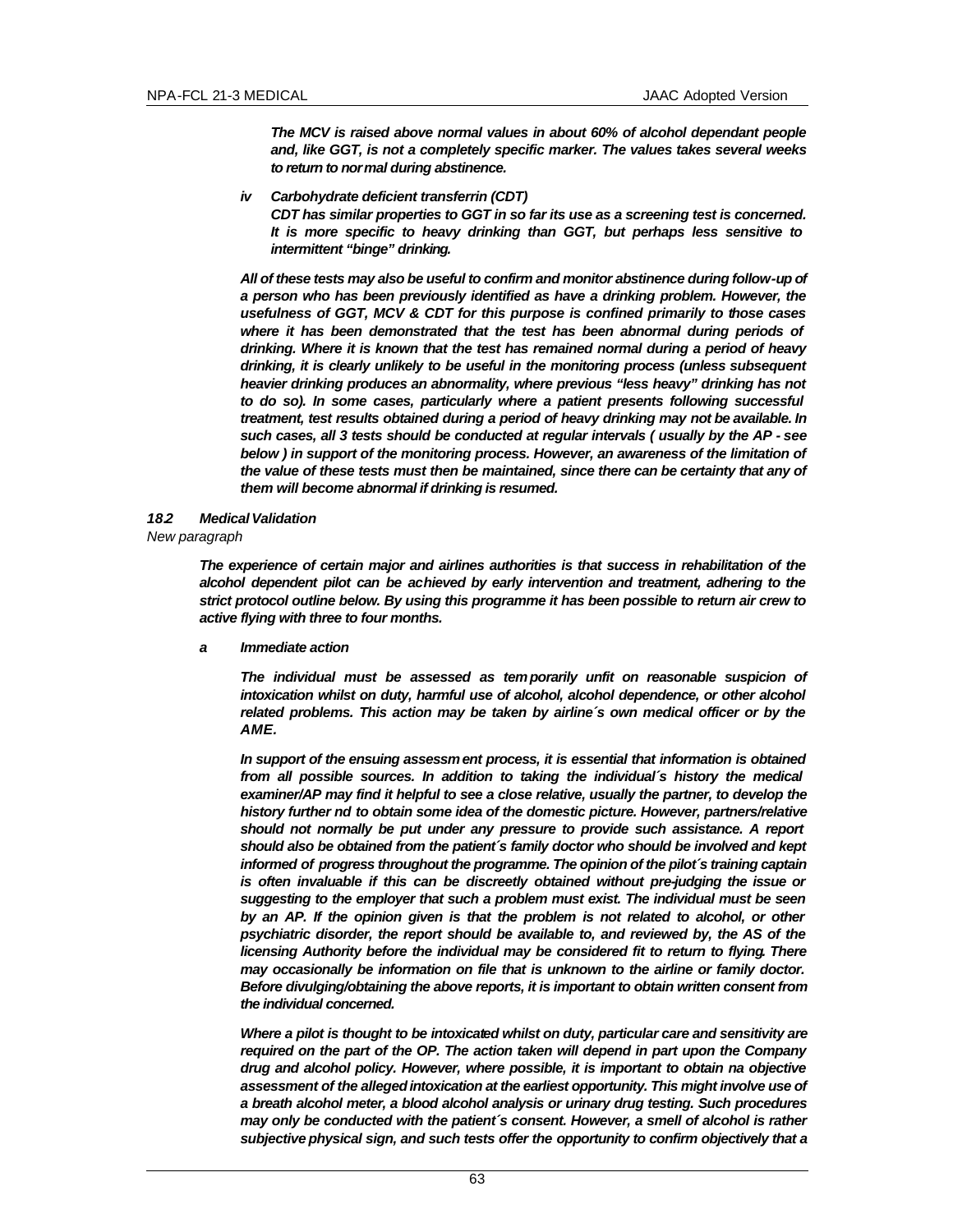*person was or was not intoxicated. Given that blood alcohol concentration falls rapidly with abstinence, such testing should be conducted as soon as possible. Obviously refusal of testing, and any reasons given for this, should also be recorded carefully.*

#### *b Treatment and rehabilitation*

*If psychiatric opinion and examination confirm "alcohol, psychotropic drug or substance abuse with or without dependency" then a rehabilitation programme can be considered, including, if necessary, an in-patient treatment. The treatment programme undertaken should be entirely at the discretion of the treating psychiatrist and may or may not include pharmacotherapy with disulfuram and/or acamprosate. If dependency is not confirmed a treatment programme including a four weeks inpatient can be considered.*

*The JAR requirement is a stringent one, and constitutes more than would normally be clinically indicated in many cases. Where the diagnosis is considered by the AP not to constitute "alcohol, psychotropic drug or substance abuse with or without dependency" ( and it will be noted that this terminology does not conform to ICD 10 diagnostic terminology ), but where there is still a degree of concern regarding an alcohol related matter, then the AP and AS, but an unambiguous diagnosis of "alcohol abuse" clearly requires a four week residential treatment programme under current regulations. Arguably, heavy drinking as a cause of an elevated GGT or hypertension, but without any other complications or problems, might be an example of such circumstances.*

*An isolated offence of driving under the influence of alcohol does not fulfil ICD-10 criteria for harmful use of alcohol (notably the threshold breath/blood alcohol concentration) vary from one member state to another. However, such offences do indicate an increased probability that other alcohol related problems might be identified, and this probability increases still further where there have been multiple drink-driving offences committed. Depending upon the number of such offences identified, it might be considered appropriate to arrange for a pilot to receive a 4 week residential treatment programme. In isolated cases, out-patient or day-patient treatment might be recommended by the AS/AP as being sufficient. It might be noted that de FAA now prohibits the licensing of pilots who are convicted of 2 or more drink-driving offences within a 3 year period.*

*c Follow -up and monitoring*

*The Aeromedical Section of the Authority should be advised as soon as treatment is considered necessary so that follow-up review may be arranged to commence immediately following discharge from in-patient care.*

*The AP should review the patient after discharge from in-patient care and again immediately before or after revalidation. On-going review should be at 3 monthly intervals (or more frequently if indicated ) for at least 2 years, and less frequently thereafter. Overall monitoring should be for not less than 3 years and in most cases will continue virtually indefinitely, or until the pilots retires. This is because of the significant risk of*  relapse, which continues for many years following treatment. Review will require *supportive, confirmative evidence of continuing abstention from the family, the family doctor and from others in close contact at home or in the workplace. At each review blood tests should be repeated in support of the monitoring process ( see above ).*

*Continued attendance at Alcoholics Anonymous or an equivalent organisation, or followup by the treatment programme after discharge, should be required in most cases. It should also be required that a peer group member on the same aircraft fleet should act as a "buddy" to supervise the individual´s progress and report to the relevant authority at intervals.*

#### *d Treatment goals*

*In most cases, total abstinence will be the only acceptable treatment goal. For less serious cases (eg an elevated GGT with no other evidence of problems arising from alcohol consumption ), an attempt at controlling drinking may be allowed, and in such*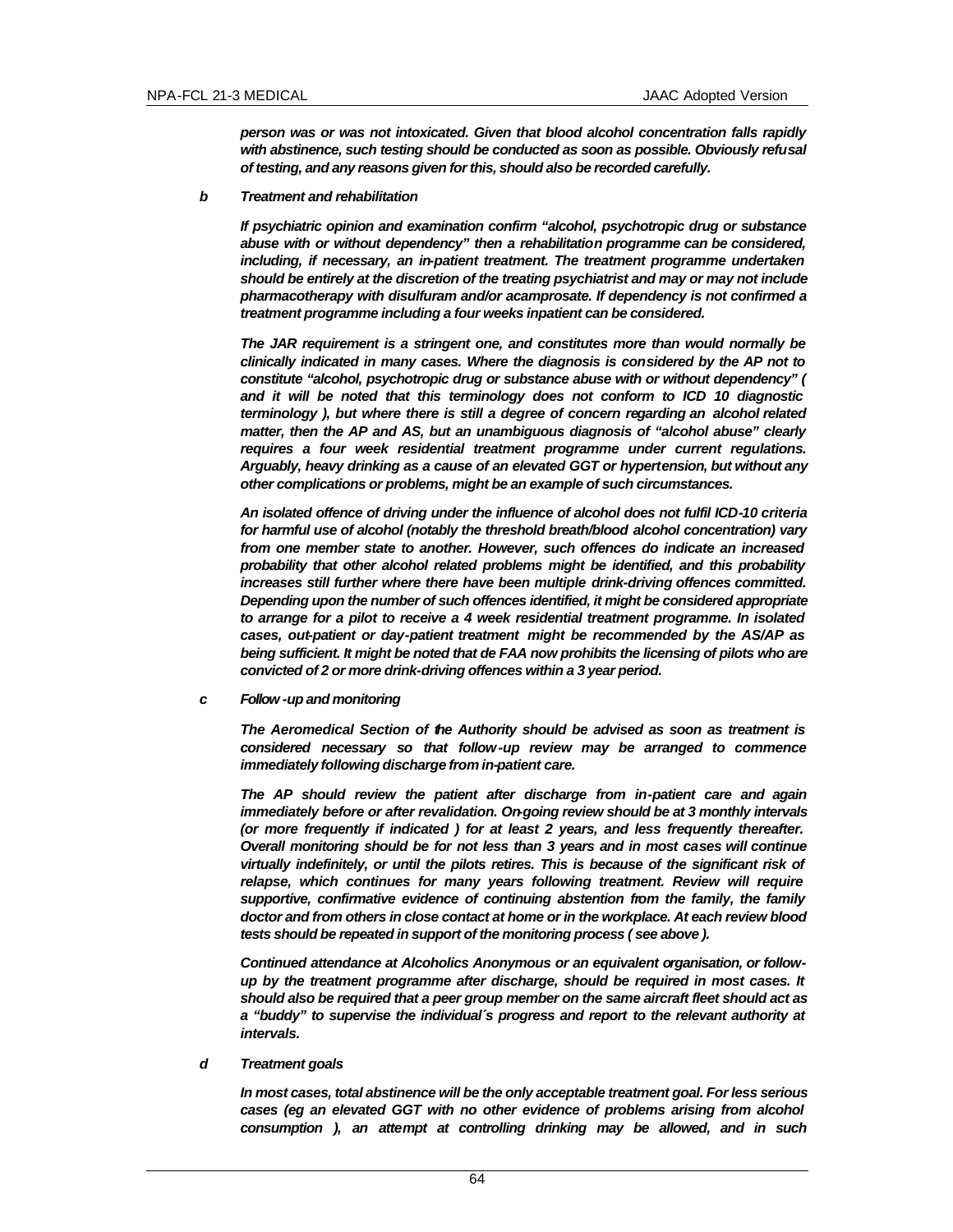*circumstances in-patients treatment will not be required. However, this will be the exception rather than the rule and, in cases of doubt, in-patient treatment and abstinence should both be considered mandatory.*

*e Revalidation*

*At the end of the twelve weeks, provided that abstention is secure, the pilot may be allowed to resume his/her flying role but only in a multicrew capacity. A period of at least two years multicrew limitation (Class 1 "OML" or Class 2 "OSL") is required, assuming good progress. Failure to enter the programme or to maintain the protocol must lead to continued suspension of the licence.*

*f Relapse*

*Following treatment, relapse may lead to permanent withdrawal of the aviation licence. However, the definition of a relapse is sometimes not clear cut, and each case should be assessed carefully by an aviation psychiatrist.*

14.2 **Drug dependence of alcohol type (problem drinking or alcohol dependence)**

Unlike other drugs of addiction alcohol is widely available and can be purchased legally in most countries. Alcohol dependence is a vast and increasing problem in the Western Hemisphere and only a small proportion of problem drinkers within the community at large are known to specialised agencies . Problem drinking often goes undetected because excessive drinkers go to great lengths to conceal their drinking.

Drug dependence of the alcohol type should be diagnosed if the individual's consumption of alcohol regularly exceeds the amount culturally permitted. Dependence is very difficult to cure and represents a hazard to flight safety since judgement is impaired by alcohol and reaction time is slowed during the hangover phase. For these reasons a diagnosis of alcohol dependence is a bar to holding a flying licence. The individual should be assessed as medically unfit and the resumption of flying status should be permitted only when the applicant has undergone a course of treatment, abstains completely and only then if the prognosis for continuing abstinence is good. The diagnosis is often difficult as the great majority have no insight into their illness and rarely ask for help.

A wide spectrum of alcohol related disabilities may arise from excessive consumption of alcohol. It may lead to physical damage in several ways. It can have a direct toxic effect on certain tissues, notably the liver, brain and heart. It is often accompanied by a poor diet which may lead to protein and B-vitamin deficiency. Excessive drinkers are also prone to accidents, particularly head injury, and the general neglect of health can lead to increased susceptibility to infection. A clue to the diagnosis might be provided by the smell of alcohol on the applicant's breath during routine medical examination. Tremor of the outstretched hands, chronic conjunctivitis, liver enlargement, absence of deep reflexes or other findings should prompt the medical examiner to look more closely for evidence of alcohol abuse. Alimentary disorders are common and gastritis and peptic ulceration, cirrhosis of the liver, oesophageal varices and acute and chronic pancreatitis are all recognised as complications of excessive alcohol intake. Nervous system involvement includes peripheral neuropathies, cerebellar degeneration and epilepsy. Frequently the first indication may be a major epileptic fit resulting from alcohol withdrawal. Other physical complications are too numerous to detail but include anaemia, cardiomyopathy, episodic hypoglycaemia, vitamin deficiencies etc.

Where the index of suspicion is high there are several laboratory tests which can be used to detect the heavy drinker, though none gives an unequivocal answer. The more sensitive tests can give 'false positives' when there is disease of the liver, heart, lung, kidneys or blood or if certain inducing drugs have been taken such as anticonvulsants, steroids or allopurinol. However, abnormal values in the pilot population are strong pointers to the possibility of alcohol abuse. The three most useful being:

a *Gamma glutamyl transpeptidase (GGT)*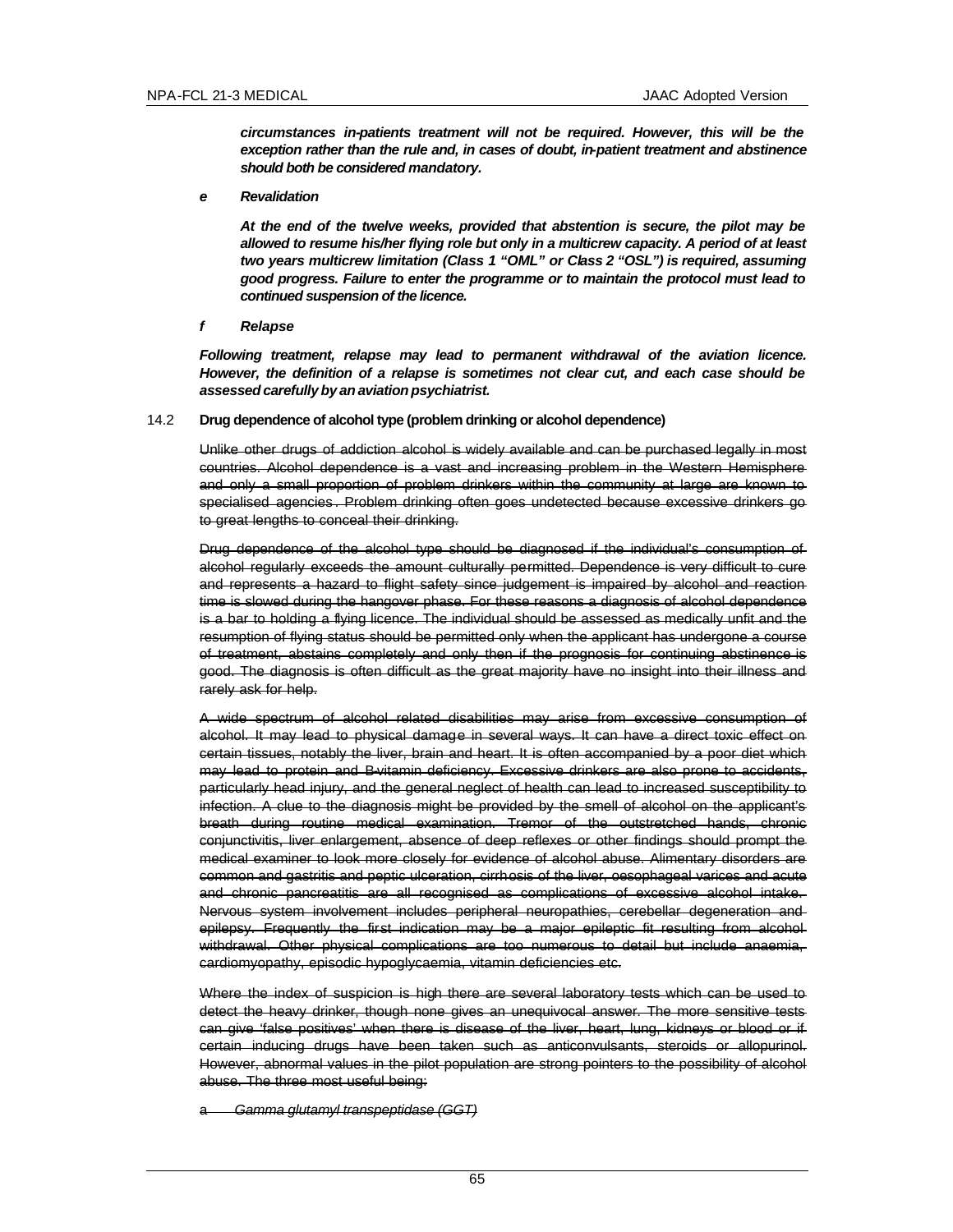- The level is raised in about 80% of problem drinkers, both men and women, whether or not there is demonstrable liver damage. The greater the intake, the greater the rise in GGT.
- b *Mean corpuscular volume (MCV)*
	- The MCV is raised above normal values in about 60% of alcohol dependant people and more commonly in women than men. If other causes are excluded a raised MCV is a strong pointer to excess drinking. The value takes several weeks to return to normal after abstinence.
- c *Blood alcohol concentration*

A high level does not distinguish between an isolated drinking episode and chronic abuse. But in practical terms, if someone does not appear intoxicated with blood levels about 80 mg/100 mls, he is likely to be a regular heavy drinker. Similarly, a candidate arriving for a pre-arranged medical appointment with a blood-alcohol level > 20 mg% has a drinking problem.

# *18.3 Mental and behavioural disorders due to the use of other psychoactive drugs (F11-F19)*

*Intoxication, harmful use, dependence, psychotic disorders and disorders associated with psychoactive drugs other than alcohol are much less common against aircrew. However, when they are identified they are potentially a very serious concern and should always de be assessed*  by an AP. The ICD-10 classification specifies diagnosis according to the following groups of *substances:*

*Opioids (F11) Cannabinoids (F12) Sedatives or hypnotics (F13) Cocaine (F14) Caffeine (F15) Hallucinogens (F16) Tobacco (F17) Volatile solvents (F18) Multiple and other substances (F19)*

*In general, illicit drug use will involve substances in categories F11, F12, F13, F14, F15, F16 and F19. The use of volatile solvents (F18), although usually associated with teenage years, and although technically not illegal, would be an equal cause for concern in the aviation environment if it should occur.*

*Socially acceptable drug use in categories F15 and F17 will not normally pose a clinical or occupational problem. However, significant problems can arise with respect to use of these substances, and this may sometimes require psychiatric or other medical assessment. Excess caffeine use can cause or exacerbate somatic symptoms of anxiety. Technically, of course, harmful use of tobacco (F17.1) includes a wide range of medical conditions all of which might render a licence holder unfit to exercise the privileges of that licence. However, psychiatric assessment would only be appropriate where problems of tobacco dependence and withdrawal were specifically the cause of concern.*

*Prescribe drug use (F13, or sometimes F11) may pose problems for licensed personnel,*  especially if the pilot and physician do not notify the occupational physician, the AME or the *aviation authority. Prescription of drugs in these categories should always be associated with suspension of the medical certificate. Dependence or other problems arising from prescribed drug use should be subject to assessment by an AP.*

#### *18.4 Medical Validation*

*Drugs alter the mental state, interfere with judgement, alertness, vision and co-ordination and where abuse or dependence upon any such psychoactive substances is suspected the airman/woman should be immediately assessed as temporarily unfit and individually assessed under supervision of the AS. If dependence on such drugs is confirmed a temporarily unfit*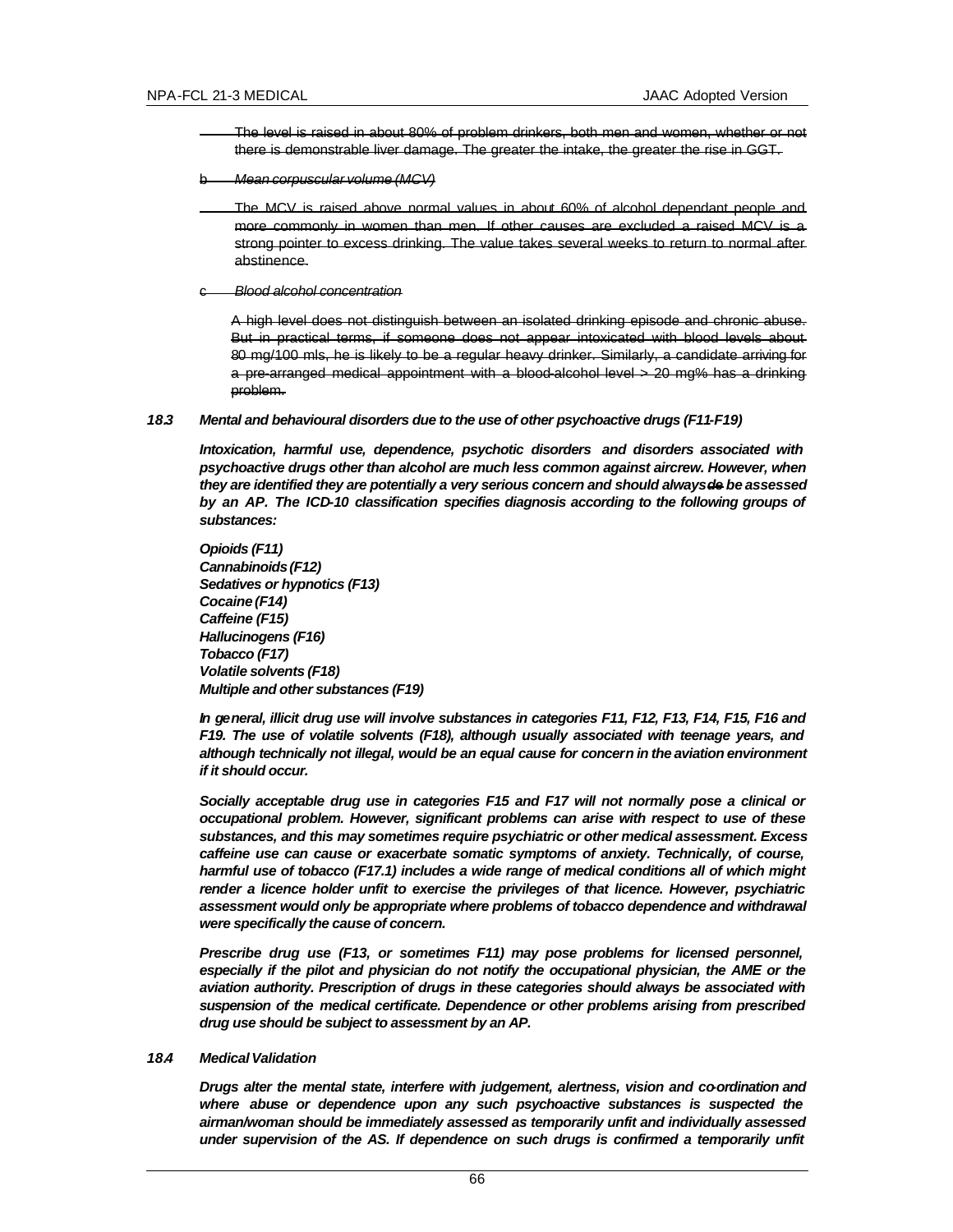*assessment should continue until treatment has been shown to be completely successfully, the individual is on no medication and fully rehabilitated. The management protocol for alcohol dependence is a useful model to follow or adjust according to AMS advice.*

#### 14.3 **Management**

The experience of certain major airlines and licensing authorities is that success in rehabilitation of the alcohol dependent pilot can best be achieved by early intervention and treatment, adhering to the strict protocol outlined below. By using this programme it has been possible to return air crew to active flying within three to four months.

- a The individual must be assessed as temporarily unfit on reasonable suspicion of alcohol or other drug abuse. This action may be taken by the airline's own medical officer or by the authorised medical examiner. In making such a diagnosis it is essential that information is obtained from all possible sources. In addition to taking the individual's history the medical examiner/psychiatrist should insist upon seeing a close relative, usually the partner, to develop the history further and to obtain some idea of the domestic picture. A report should also be obtained from the patient's family doctor who should be involved and kept informed of progress throughout the programme. The opinion of the pilot's training captain is often invaluable if this can be discreetly obtained without pre-judging the issue or suggesting to the employer that such a problem may exist. The individual must be seen by a psychiatrist experienced in dealing with air crew and familiar with the aviation environment. If the opinion given is that the problem is not related to alcohol or drug abuse the report should be available to, and reviewed by, the AMS of the licensing Authority before the individual may be considered fit to return to flying. There may occasionally be information on file which is unknown to the airline or family doctor.
- b If psychiatric opinion and examination confirm alcohol or drug abuse, then it is mandatory that a residential in-patient course of at least four weeks is completed. The treatment programme undertaken should be entirely at the discretion of the treating psychiatrist and may or may not include such therapy as aversion therapy, using disulfuram (Antabuse).
- The Aeromedical Section of the Authority should be advised as soon as treatment is considered necessary so that follow-up review may be arranged to commence immediately following discharge from in-patient care.
- A second review should be required by the psychiatrist four weeks following discharge and the overall review pattern should be at two, four, six and twelve weeks following discharge. The discharge review will require supportive, confirmative evidence of continuing abstention from the family, the family doctor and from others in close contact at home or in the workplace. At each review biochemical analysis is required to ensure that liver enzyme levels are not rising, suggesting that abstention is not complete.
- e At the end of the twelve week s, provided that abstention is secure, the pilot may be allowed to resume his flying role but only in a multicrew capacity. From this time it must be a requirement that there is continued attendance at Alcoholics Anonymous or the equivalent organisation. It should also be required that a peer group member on the same aircraft fleet is arranged and is required to supervise the individual's progress and report to the relevant authority at intervals.
- Follow up should be continued at three-monthly intervals. A period of three years is recommended, during which blood tests will continue to be required and the multicrew limitation (Class 1 'OML' or Class 2 'OSL') requirement maintained.

Failure to enter the programme or to maintain the protocol must lead to continued suspension of the licence.

Following treatment relapse may lead to permanent withdrawal of the aviation licence.

### *15 19 PSYCHIATRIC TREATMENT*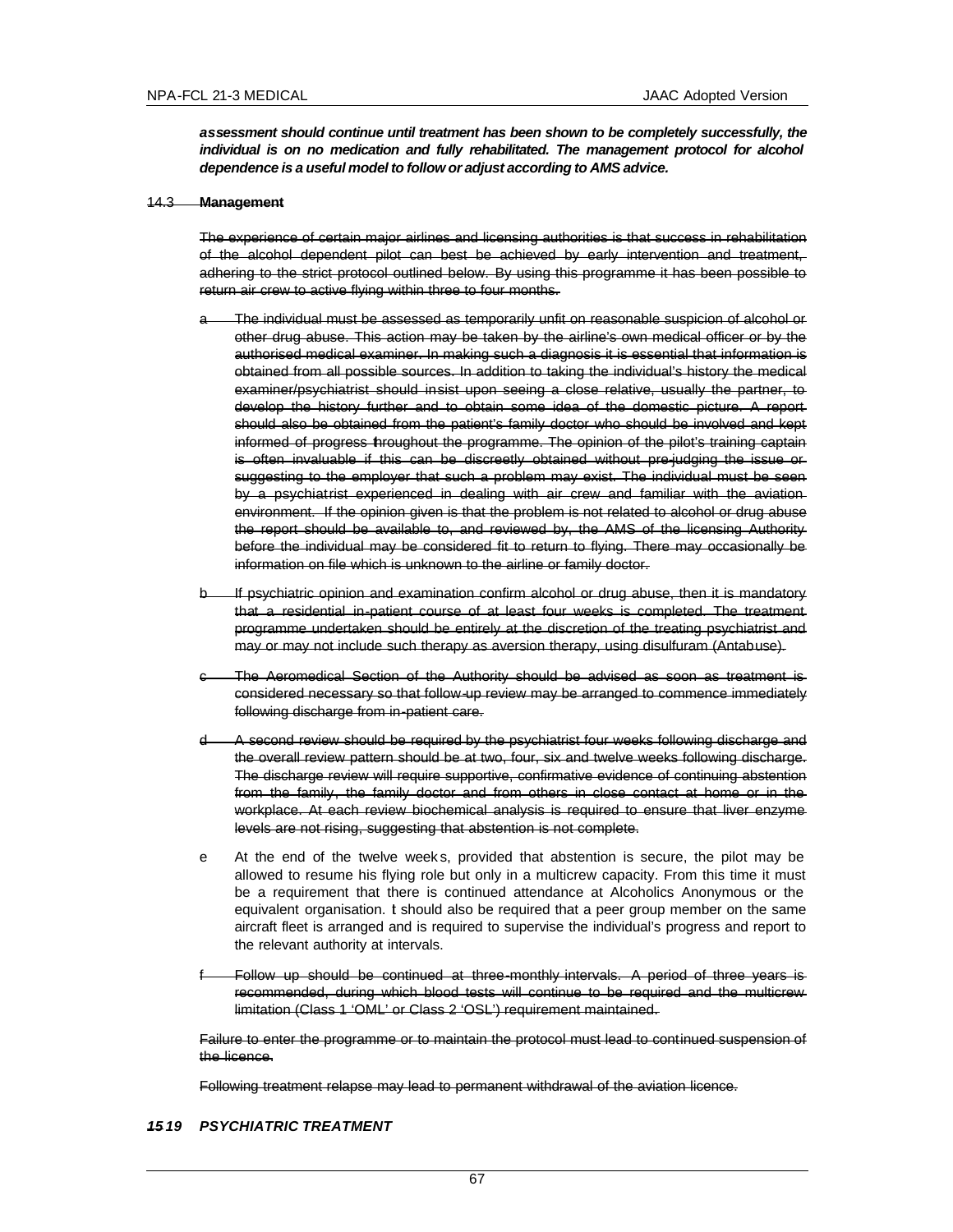*New paragraph*

# *159.1 Medication and drugs*

*According to the JAR-FCL 3.205 and 3.325 Psychiatric requirements ( class 1 and class 2 ), and according to the JAR-FCL 3.115, psychiatric disorders that need the use of medication or drugs are incompatible with flying status.*

*The use of psychiatric medication such as, neuroleptic, antidepressant, normothimic, barbiturates, anxiolitic, hypnotic and others, which may affect alertness and upper brain functions should be forbidden, even for therapeutical purposes and under medical supervision.*

*In order to preserve the quality of sleep, during stop-overs in long-hauls flights, and only for this*  purpose, the ingestion of very short half-life hypnotics, may be tolerated, but always under *medical supervision.*

*159.2 Psychotherapy*

*Different approaches of psychotherapy should be used according to different mental disorders. If pilots undergo psychoanalysis treatment, they must be considered unfit for flying during its course, due to necessary respect of unconscious defence mechanisms.*

*The most appropriate technique is known as Psychotherapy Brief, centralised in concept of the Focus, ( the symptoms which lead the pilot to the psychotherapist ).*

*The aim of psychotherapy should be helping the pilot to solve conflicts, and make decisions.*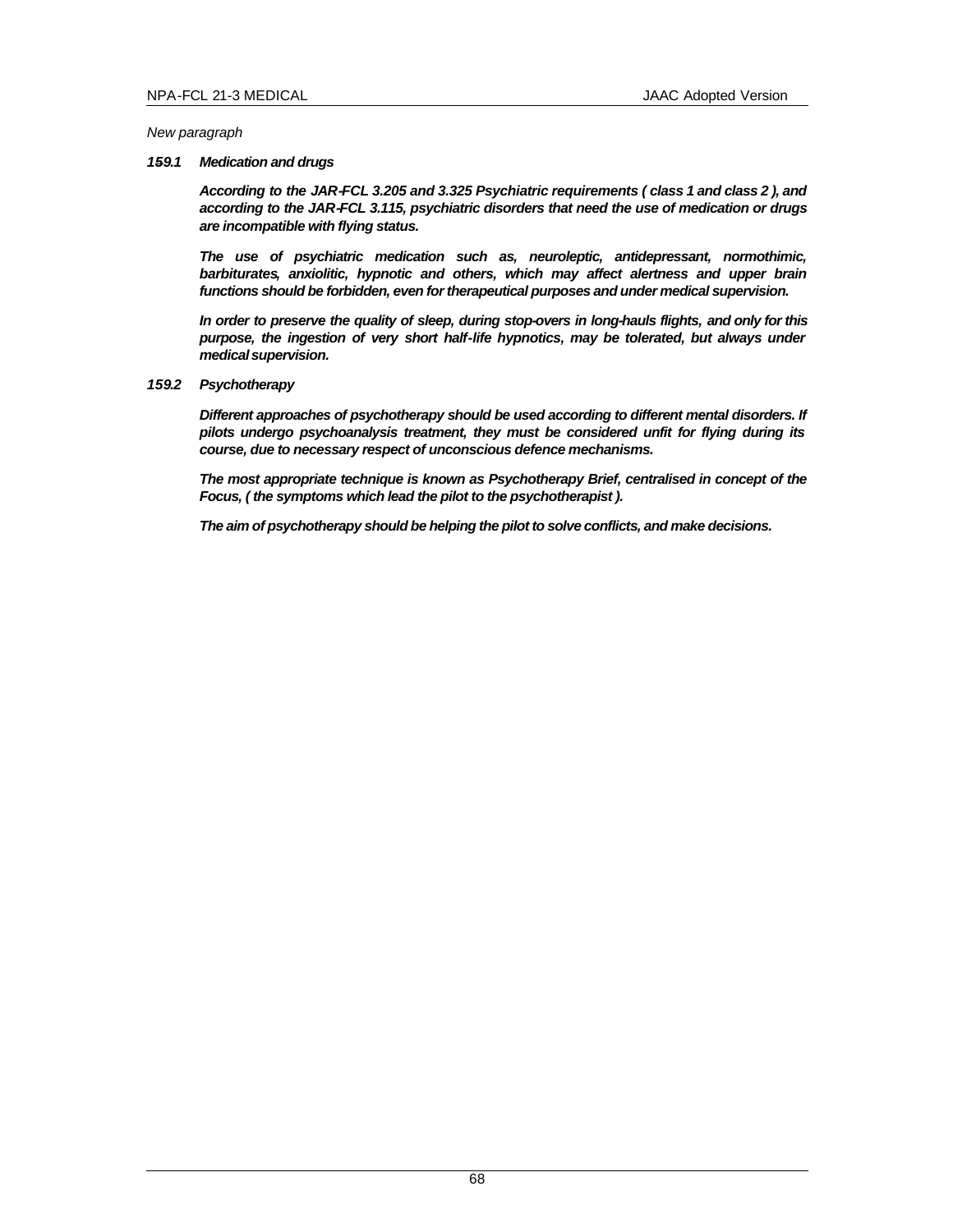# **Chapter 18 – Tropical Medicine**

*Replace with new version*

# **1 Introduction**

# **1.1 Definition of the tropics**

The Sun, spherical shape and rotation of the earth result in characteristic meteorological phenomena. Because the transmission of solar energy to the earth depends on geographical latitude (the higher the latitude the lower the transmission), air circ ulation systems build up. At the equator, air is lifted up, resulting in areas of low pressure. The humidity precipitates as heavy rain. With higher latitudes less energy reaches the ground, the dry air sinks down, and areas of high pressure are formed.

The areas of low pressure around the equator (between 23,5 ° North and 23,5 ° South) are described as the tropics, the areas of high pressure to the North and South as, Subtropics. With high solar radiation (as in summer) the continents are warmer than that of the oceans, areas of low pressure and sea wind are typical, the latter transporting humid maritime air resulting in monsoon rains. The tropical and subtropical climates result from these conditions. Where there is high temperature and high humidity, high precipitation results, giving rise to rain forests in the tropics. Very low precipitation with a dry and desert climate is typical for the subtropics. To the North and South more temperate climates result.

# **1.2 Medical stress factors in the tropics**

Not only geographic location and climate relate to possible health effects in areas outside the temperate zones. Therefore, the standard of development and life standard have to be considered as well. Regarding these facts medical advice given here is not restricted to the tropics proper but to Subtropics as well. On the other hand, some tropical countries have health systems similar to industrial countries and pose much less risk.

Medical stress factors in the tropics can be caused by the climate, factors related to travel (jet lag, means of transport etc.), and insects (because of the warm climate). These insects can act as vectors of diseases. Other factors can be the low standard of hygiene, infectious diseases, socio-economic problems and psychosocial stress.

The **climate** – a humid and hot tropical, more than a dry and hot subtropical climate – can be a significant stress factor. Sufficient fluid intake, protection against solar radiation, suitable clothing etc. should be recommended.

Because of economic constraints **the standards of hygiene** are mostly lower than in temperate climates. The means for treatment of drinking water and sewage are very often not adequate.

High humidity and warm to hot temperatures are favourable conditions for a large variety of **insects**. Theses can act as vectors of several diseases.

The unfavourable conditions caused by the environment, can result in a host of **infectious diseases** typical for, or very common in the tropics. The worldwide mortality from tropical diseases is estimated as 22 million people.

The risk of acquiring infectious disease is more likely whilst travelling abroad, but it depends on the kind of travel and activities undertaken. This also applies to the kind of disease acquired. Of the various health problems that may occur in some tropical zones, 15 - 25 %, may be caused by diseases, specific to the particular zone. Certain other types of infectious diseases are more common in the tropics than in temperate zones. The most frequent infection acquired is traveller's diarrhoea. Next come infections of respiratory tract, malaria, and Hepatitis A. Giving advice to flight crews about malaria, Hepatitis A and B, yellow fever and travellers diarrhoea, is most important.

There are a lot of **psychosocial stress** factors that can affect people who are travelling abroad. One is staying away from home for long time (e.g. flight crews stationed abroad). Other types of stress may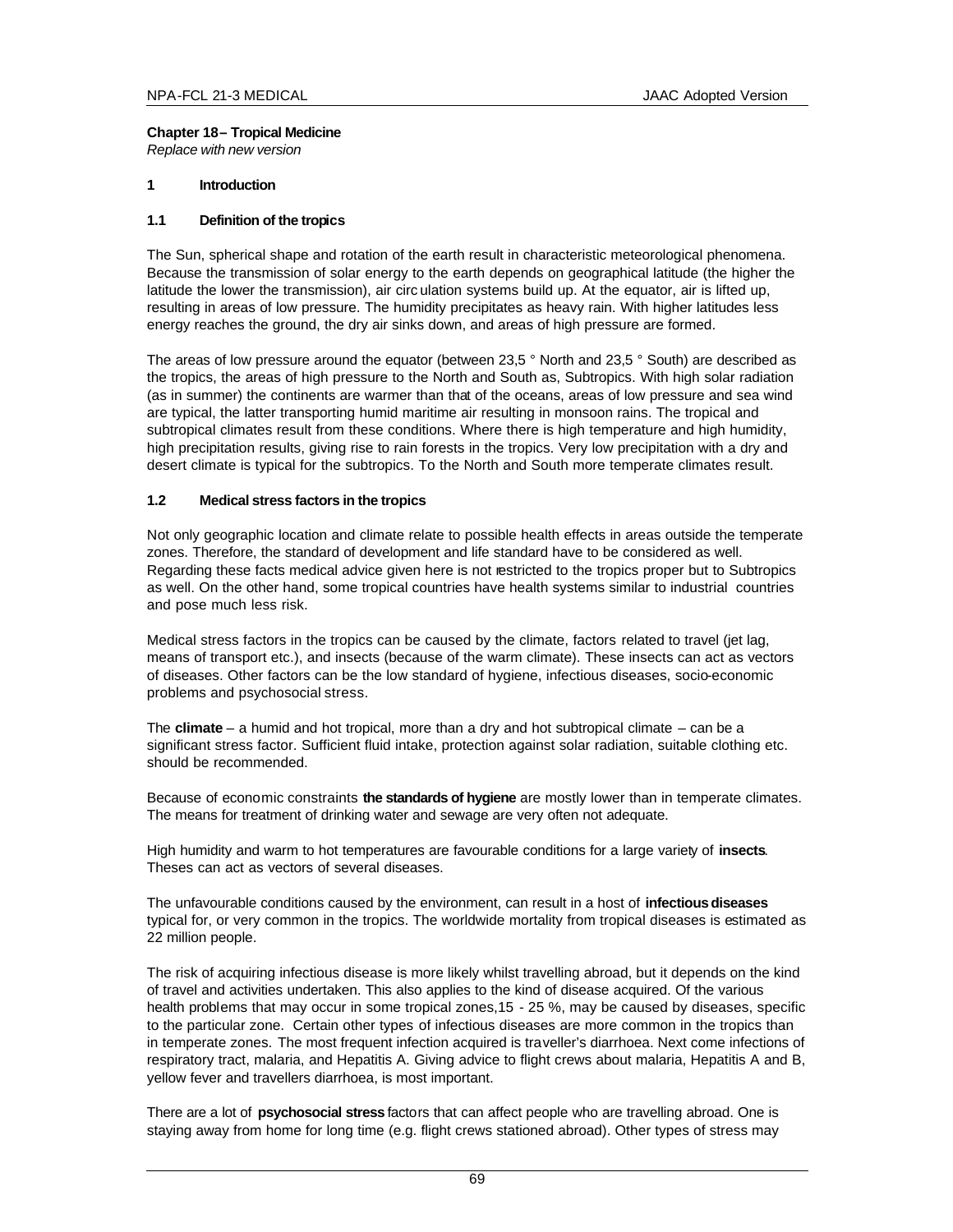result even from being away only for a short time. There may be intercultural conflicts, unfamiliar working situations, living in strange surroundings, being in the company of strangers from an unfamiliar cultural heritage (socio-cultural factors), foreign languages, a bad infrastructure plus the problems that can occur in every-day-life. These may result in anxiety and phobic disorders. Cumulative stress may result in burnout, alcohol abuse etc. Alcohol consumption is easier abroad because the normal social control is absent. Where a longer stay abroad is intended, addiction disorders, alcohol abus e, psychiatric disorders etc. should be excluded.

Psychiatric disorders have to be considered in any counselling. Up to 25 % of the population, could possibly experience, at least one relevant psychiatric disturbance in a lifetime. Being confronted with a host of stress factors, may lead to such an event being more likely to happen. Anxiety and psychotic disorders may often appear together. "Abroad" neurosis and psychosis can manifest itself as well. When a depressive disorder or psychosis is diagnosed, the side effects of Mefloquin medication (malaria chemo-prophylaxis and/or treatment) have to be excluded. In divers, a similar disorder may be caused by decompression sickness. Anoxia can also cause similar symptoms. Exogenous psychosis has to be taken into account. Alcohol abuse can also be a clinical sign of an underlying anxiety disorder.

# **2 Medical Travel Advice**

# **Medical Travel Advice for Flight Crews**

- Information about the relevant risks in the proposed area to be visited
- Information about,
	- General precautions
	- Hints for behaviour abroad
	- Malaria prophylaxis
- Information about vaccination
- Information about personal protection
	- Information about medication for self therapy

Those who are physically and mentally fit, acclimatise more easily for service in tropical climates. The traveller should abstain from visiting the tropics, if they have any existing disease, which the tropical climate may exacerbate.

The medical travel advice has to minimize the risks of staying in the tropics by informing the traveller of the problems and possible precautions. If possible, 4 to 6 weeks should be allowed to start any prophylaxis. This will allow a build up of sufficient immunization status. **Flight crew should be informed about the risks in tropical areas and have the appropriate vaccinations before starting any flight duties in these areas.**

 The medical travel advice should be individual and not schematic. It is primarily intended for flight crew and is directed to cockpit and cabin crew. It has to differentiate depending on the kind of duties and activities undertaken such as, staying in the tropics for short layovers, or for a long-time stationing, staying in crew hotels or compounds, undertaking adventure trips of short or long duration etc. Furthermore, individual factors such as intelligence, readiness for risks, general views (e.g. aversion against remedies), experience, individual disposition (age, diseases etc.) have to be taken into account. The doctor giving the advice has to find out about the persons planned activities such as cross country walking, climbing, diving, actual health state, possible allergies possible immune defects, vaccination state, previous malaria chemo-prophylaxis including tolerance, possible or even planned pregnancy etc. Epidemiological data, the time of travel (rainy or dry season), the climate at the destination, have also to be considered. The possibility of a lower standard of medical care being available at the tropical destination should also be taken into account.

Risks and prophylaxis must be objectively presented, with matter-of-fact information about the possible dangers, so that the traveller can decide. Exaggeration should be avoided. The" need to know", has to be differentiated from the" nice to know". Written information can complete, but not replace the spoken information.

#### **Medical travel advice depends on**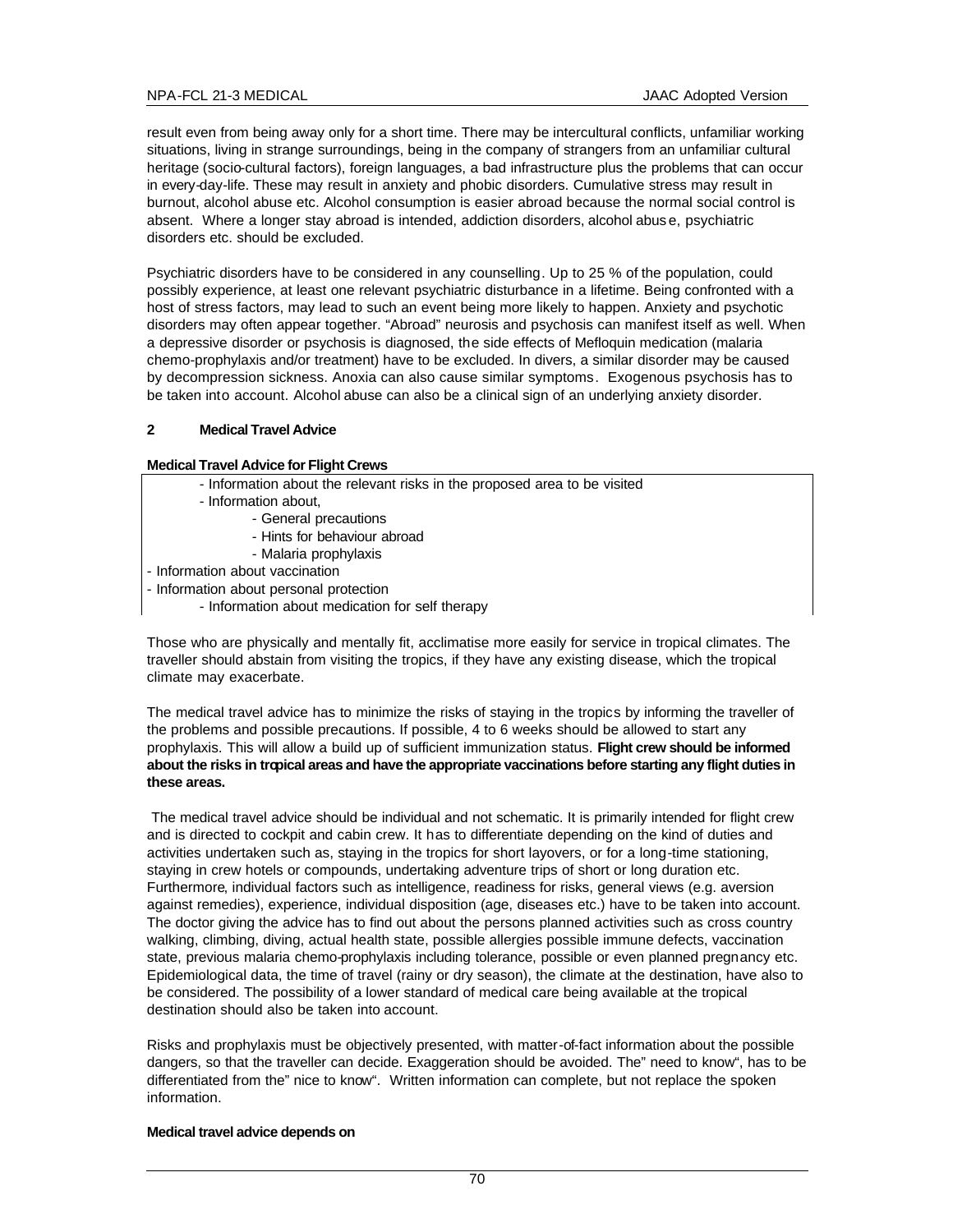### **Destination**

Time of travel Duration of travel Character of stay (short layover/long stay), short or long adventurous trips, or only staying in crew hotel, Close contact with local population) Climate Epidemiological data

# **Individual Factors in medical travel advice**

Personality, general view, intelligence, readiness for risks **Experience** Particular activities planned Age, physical and mental condition, individual disposition (previous or actual diseases, allergies, medication) Vaccination state Tolerance of previous malaria chemo-prophylaxis Actual or even planned pregnancy

# **3 Medical Travel Prophylaxis**

# **Medical Travel Precautions**:

| $\overline{1}$ . | <b>Exposure prophylaxis</b>                                 | - General recommendations                                         |
|------------------|-------------------------------------------------------------|-------------------------------------------------------------------|
|                  |                                                             | - Protection against sun and climate                              |
|                  |                                                             | - Food and beverage hygiene                                       |
|                  |                                                             | - Protection against insects                                      |
| $\overline{2}$ . | Vaccination Prophylaxis - Active (and passive) vaccinations |                                                                   |
| 3.               | <b>Medical prophylaxis</b>                                  | - Malaria chemo-prophy laxis                                      |
|                  |                                                             | - Prophylaxis against traveller's diarrhoea (only exceptionally!) |

# **3.1 Exposure prophylaxis – general recommendations**

Exposure Prophylaxis is avoiding those factors, which may cause or deterriorate health problems. It is the basis of all the precautions and prophylactic means against any disease, which can exist in the tropics and subtropics.

In the context of exposure prophylaxis, swimming and wading in tropical ponds, lakes or rivers should be discouraged (there is a danger of infection with schistosomiasis) as well as walking barefooted on beaches etc. (infection with ankylostoma). Wearing adequate footwear on the ordinary beach, or in the calm waters of exotic beaches, can protect against such infections such as ankylostoma , and the stings of maritime fauna (sea-urchin, stingray, corals). The inexperienced traveller may fear snakebites. These and bites of scorpions are extremely rare, under normal travel arrangements.

**Respiratory Tract Infections** are often underestimated. Nevertheless, they remain the second-most common health disorder contracted abroad after travel diarrhoea. The reasons can include the change of climate, moving between hot and humid conditions outside, to the cool air in rooms with air-conditioning, cool draughts in cars and public transport, as well as temporary immune suppression due to sunburn. Dust and dirt from city streets are also main contributory factors. Exposure prophylaxis can be very important, if this type of problem is to be avoided.

Intensive **solar radiation** in low latitudes and altitude, reflection from water and snow surfaces, can result in significant UV exposure to the skin and eyes (More care is required in the southern hemisphere, where there is greater UV exposure due to the ozone gap). Acute dangers are photo-dermatitis, which causes sunburn, and can lead to meningeal irritation. In extreme cases, cerebral oedema may occur, in combination with excessive heat emission. Sunstroke can occur, with keratitis, conjunctivitis, snow blindness in mountain areas, and temporary immune suppression. The chronic consequences can result in skin tumours, accelerated aging of skin (due to destruction of elastic fibres), chronic photo-dermatitis and cataract. Adequate sun protection must be afforded, especially during the strongest exposure around noon time, by using the appropriate clothing, by wearing sensible headgear and by using sun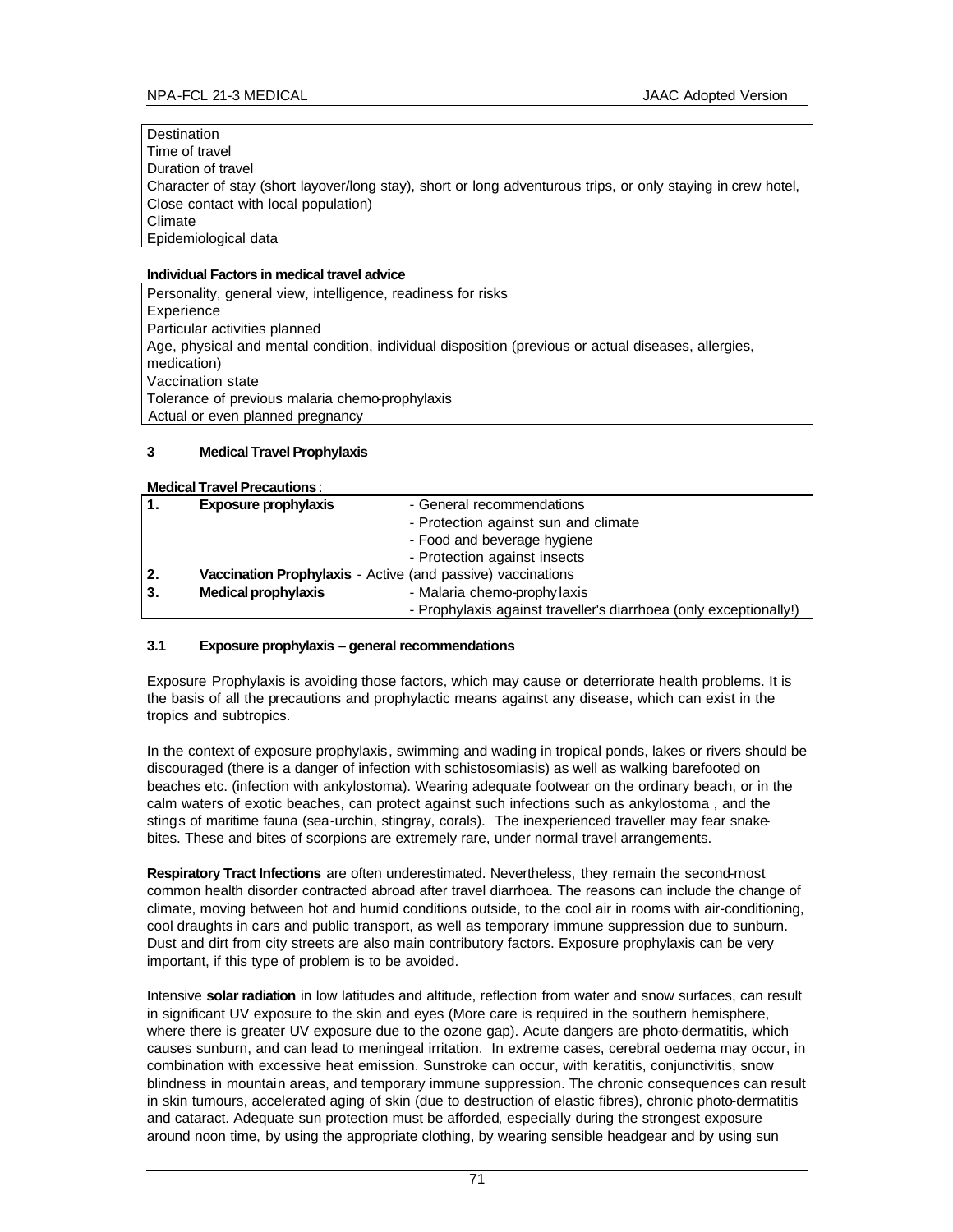cream with a high sun protection factor (at least factor 20) and minimizing the time of exposure. The socalled sun blockers should be water resistant and contain a high percentage of micro-pigments). The use of sunglasses is important.

There are many **skin disorders** that can occur abroad due to the climate. Increased sweating may result in Pityriasis versicolor, intertriginous excema and mycosis (fungal infections) of the skin. Therefore, cotton underwear and clothing, frequent cold showers and possible local therapy with anti-mycotics should be recommended. Superficial skin injuries, insect stings and bites can lead to super infec tion and inflammation etc. Ulcers can occur due to bad hygienic conditions, or contact with sea- water. Local therapy with anti-mycotics, antibiotics etc. may be helpful.

Some travellers suffer from constipation at the beginning of their stay abroad. Th is is mainly due to the fluid intake being too little or changing the nutrition. Stool consistency decreases with continued residence. The use of laxatives is not usually necessary ("Travelling can expand the mind and loosen the bowel.").

Furthermore, an appropriate **medical kit** should be recommended. The contents depend on the duration, the destination and the kind of travel, as well as on the traveller's individual situation.

After a certain time, or after termination of a longer stay abroad, or on clinical indication, a **Routine medical examination** should be carried out. This should include an examination for intestinal parasites

The **teeth** should be checked and made good, especially before longer stays abroad. On one hand dental care is not guaranteed everywhere, on the other hand, tooth pain may greatly reduce the well being of a person. Inflammation or infection of a tooth may result in barodontitis. This condition can be very painful and can occur when the pressure of the cabin changes. **Inflammation or infection of the teeth makes aircrew unfit for flying duties.**

# **General recommendations when staying in the tropics**

- Protection against solar radiation (sun blocker, sun protection factor at least 12), sunglasses, headgear/hats
- Fair coloured, light, loose fitting clothing out of natural fibres
- Appropriate fluid intake (at least 2 to 3 litres daily,) a good guide may be the colour of urine. The colour should be a pale yellow and not dark yellow.
- Air conditioning (bedrooms should be cooled down before entering, switch off A/C at night)
- No skin penetrating procedures (piercing, tattoo, chiropody)
- No swimming in freshwater (lakes, ponds, rivers) and sea- water, near settlements and sewage dumps
- No barefoot walking at beaches
- No touching of animals
- The advice of local people should be taken.
- Do not believe advisers who trivialize the potential dangers
- Care must be taken to avoid violent crime (no open valuables or money, "low profile" clothing, no jewellery or very expensive watches should be displayed
- Make enquiries from local people about safety issues. Do not go out alone. Avoid
- provocative behaviour, only small amounts of money should be carried.
	- Do not play the "hero", have a small bill at hand for possible assailants, better losing some money than your life
	- Take care with food, beverage and general hygiene
	- Ensure local protection against insects
	- **Always take care. Never relax!**

# **3.2 Special considerations for Flights on short notice**

Flights on short notice, can pose special problems. Frequently, the time until departure is too short for the appropriate preparation, because flight and destination may have been planned at the last-minute. Often, travel advice is totally ignored. Furthermore, the time for immunizations is often too short. Therefore, all prophylactic means may become disregarded.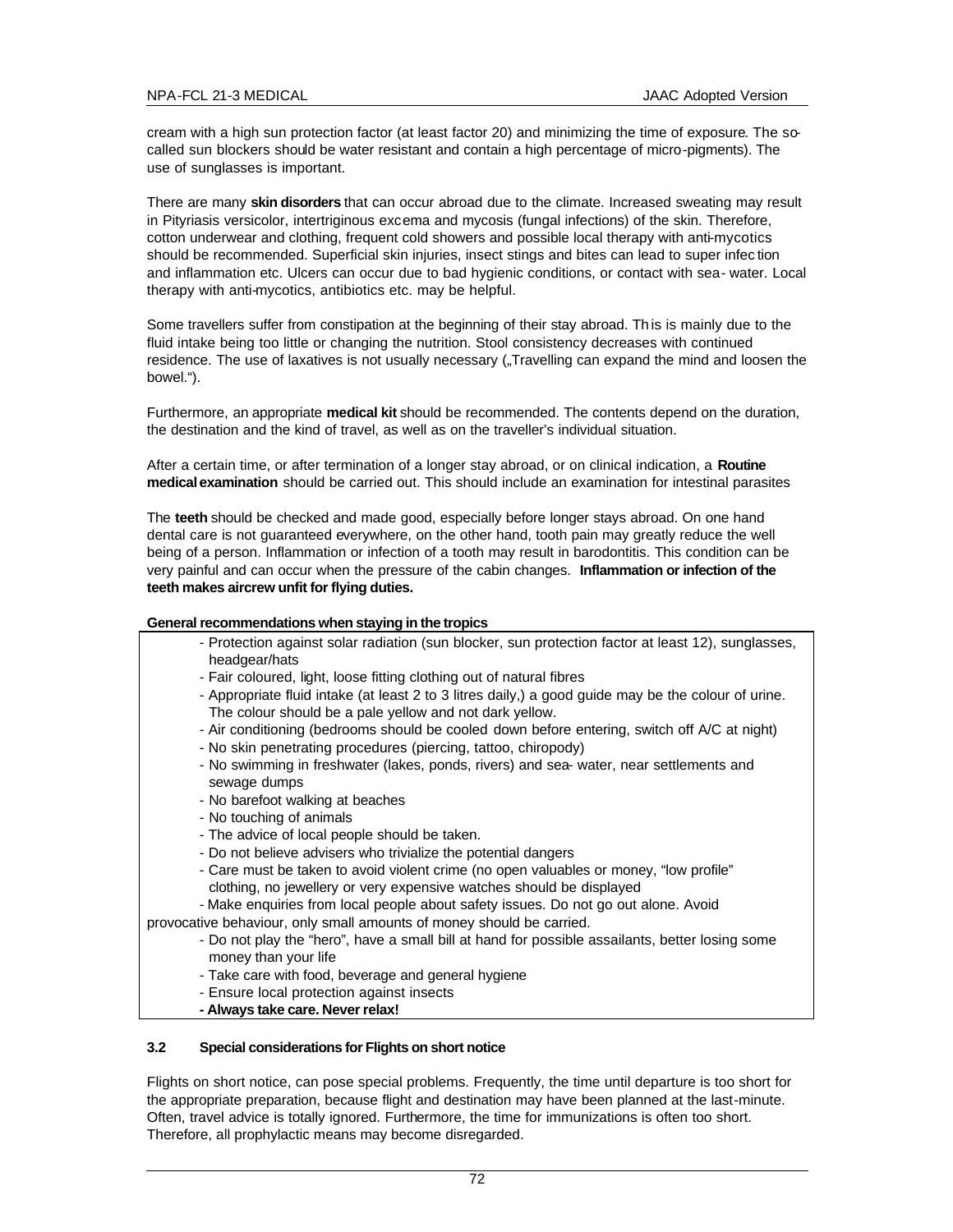This possible outcome has to be prevented. For flights on short notice a thorough briefing has to be carried out. General preventative means, food, beverage and personal hygiene as well as malaria precautions can be followed even on these kinds of flights. Boosters of most vaccinations and appropriate immunization may be possible as well.

**Where there is a possibility that flight crews may have many of such types of flight, they should be briefed and immunized before they should be engaged in flights to tropical areas. Maintaining vaccination status and carrying sufficient Chemo-prophylaxis for malaria can be delegated to crew members themselves**.

# **4 Vaccinations**

# **4.1 General Considerations**

Vaccination is the most efficient means of prophylaxis for a number of infectious diseases. Vaccination is generally effective and well tolerated. Therefore it is one of the most efficient medical measures to hand. The individual is protected and the public are protected, because the vaccinated person cannot transmit the respective disease any more.

### **Flight crews are unfit for flight duties for at least 24 hours after a vaccination.**

### **4.1.1 Information and Documentation**

Vaccination requires personal informed consent. The person to be vaccinated has to be fully informed about the vaccination in sufficient time prior to a planned vaccination. The information should include a description of the disease to be prevented, and its treatment (What kind of vaccine is it? What if any, are the benefits, both individually and collective. What are the contraindications, possible side effects and what could be the complications. What is the duration of immune protection being given by the vaccination? What boosters will be required? What is the recommended behaviour after the vaccination?). All the information given should be documented and show that written consent has been given.

After any vaccination, the date, type, manufacturers -number, stamp and signature of the vaccinating physician has to be written down on the appropriate document (The international vaccination certificate of the WHO is one recommendation.). Any missing documentation of any former vaccination, prior to a booster vaccination, should not delay or even exclude a planned vaccination. A probable booster vaccination over and above the basic scheme does not normally have any side effects.

### **4.1.2 Side effects and complications**

Slight erythema, swelling and pain are not uncommon at the site of the inoculation. There may be a slightly elevated body temperature in the first three days after vaccination. This is common and of no consequence. An antipyretic can be prescribed, where this might be anticipated.

Allergic reactions and anaphylactic shock are only rare complications. Nevertheless, these reactions should be anticipated. Emergency equipment and emergency drugs (injections such as Adrenaline injections of 1 -1000, Glucocorticoids, H1 and H2 blocking agents, Aminophylline, as well as Betaagonist aerosols) should be on hand to manage anaphylactic reactions. Those who have been vaccinated should stay under medical supervision for 30 minutes after vaccination.

# **4.1.3 Scheduling vaccinations**

The immune protection afforded by vaccinations, should be completed prior to flights into tropical areas. The onset of the effect of the respective vaccination has to be taken into account. The briefing and vaccinating physician, has to check whether a basic immunization or a booster immunization is required. For a **basic primary immunization schedule,** a certain number of inoculations have to be performed, over a certain period of time. **Booster immunizations** have to be performed at certain intervals after a basic programme, to prolong the immunization protection. Should the interval between the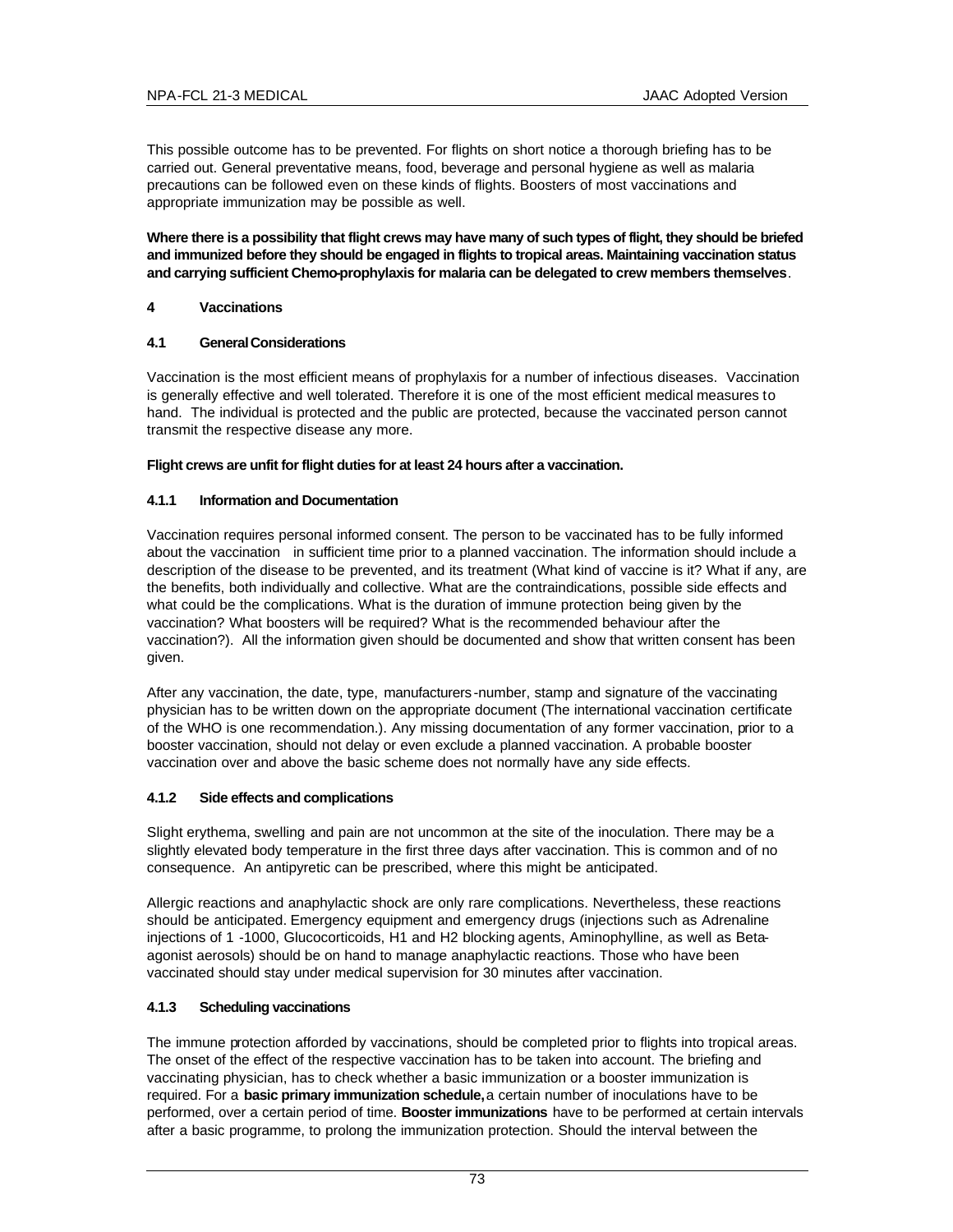inoculations of the primary schedule, or the maximal interval between basic and booster immunization be exceeded, a new basic schedule should **not** be started all over again, the required booster can be given **without any profound side effects**. There are no maximal intervals between vaccinations either. Every inoculation counts. Every tropical medicine briefing, should be used to check the immunization status for Tetanus, Diphtheria and Poliomyelitis, etc. With children, the immunization status for measles, rubella, mumps etc should also be checked.

Scheduling inoculations, of a primary immunization programme, the minimum interval, until onset of effectiveness of the respective vaccination, has to be taken into account. The immunization schedule should be completed in good time, prior to the flight to tropical area. A sufficient **protection** builds up about 10 – 14 days after last booster inoculation, or the last inoculation of a basic schedule. The vaccination programme has to be scheduled respectively. A certain minimum time for a programme, prior to the flight, has to be taken into account. This should not be misinterpreted. No vaccination should left out or missed. If there is any doubt, it is better to travel having been given a vaccination, which is not yet fully efficient, rather than not having been vaccinated at all.

### **Minimum interval between vaccination and departure into tropical areas for important vaccinations (modified after Hartmann, P. MMW 20/2000)**

| Kind of vaccination | Time interval prior to departure* |
|---------------------|-----------------------------------|
| Tetanus, Diphtheria | Possible until departure          |
| Polio               | Possible until departure          |
| Hepatitis A         | Possible until departure          |
| Hepatitis B         | $3 - 4$ weeks                     |
| Typhoid             | $1 - 2$ weeks                     |
| Yellow Fever        | 10 days                           |
|                     |                                   |

\* Flight operations should not be carried out for 24 hours after vaccination

If different vaccinations have to be given at the same time, live vaccines can interfere with one another. Therefore live vaccines should be given either on the same day or with a minimum interval of four weeks. The vaccinations for Yellow Fever, Measles, Mumps, Rubella, Oral Poliomyelitis Vaccine and the BCG, are in this group. The oral live vaccine for Typhoid does not require any minimum interval. Live vaccine status, can however be jeopardized by immuno- globulins. Therefore live vaccines should not be given before 90 days after the inoculation of immune globulins. Vice versa after live vaccines, a certain minimum interval must be allowed before an inoculation of immuno- globulins; i.e. 7-10 days after vaccination against Yellow Fever, and 14 days after vaccination against Measles, Mumps and Rubella. With inactivated vaccines no intervals are necessary when given with other vaccines either live or inactivated.

If surgical operations are necessary after vaccinations, they should not be performed in the first three days after inactivated vaccines have been given, and not in the first 14 days after live vaccines have been given, such as Yellow Fever, Measles, Mumps, Rubella, Oral Poliomyelitis Vaccine, Oral Typhoid Vaccine and BCG. Urgent operations can be done right away.

For Booster immunizations the effective period of the respective vaccination has to be taken into account.

**The effectiveness and the effective period of vaccinations (modified after Steffen, R., von Sonnenburg, F. in W. Lang, T. Löscher, Tropenmedizin in Klinik und Praxis, 3. Auflage, Thieme, 2000). This schedule is up to date as of Jun 2004, it should be checked periodically to see if there have been any changes.**

| <b>Vaccination</b>        | <b>Application</b> | Effectiveness $(\% )$ | <b>Effective</b><br>from  | <b>Effective period</b> |
|---------------------------|--------------------|-----------------------|---------------------------|-------------------------|
| <b>Cholera</b> parenteral | i.d., s.c., i.m.   | < 50                  | d 6 (first immunization), | Officially 6 m          |
|                           |                    |                       | $d1$ (booster *)          | Effective $3-6$ m       |
| <b>Cholera</b> oral       | p.o.               | $60 - 86$             | d 6 (first vaccination),  | Officially 6 m          |
| $(WC-BS)$                 |                    |                       | $d1$ (booster *)          | Effective $3-6$ m       |
| <b>Cholera</b> oral       | D.O.               | $13 - 100$            | d 6 (first immunization), | Officially 6 m          |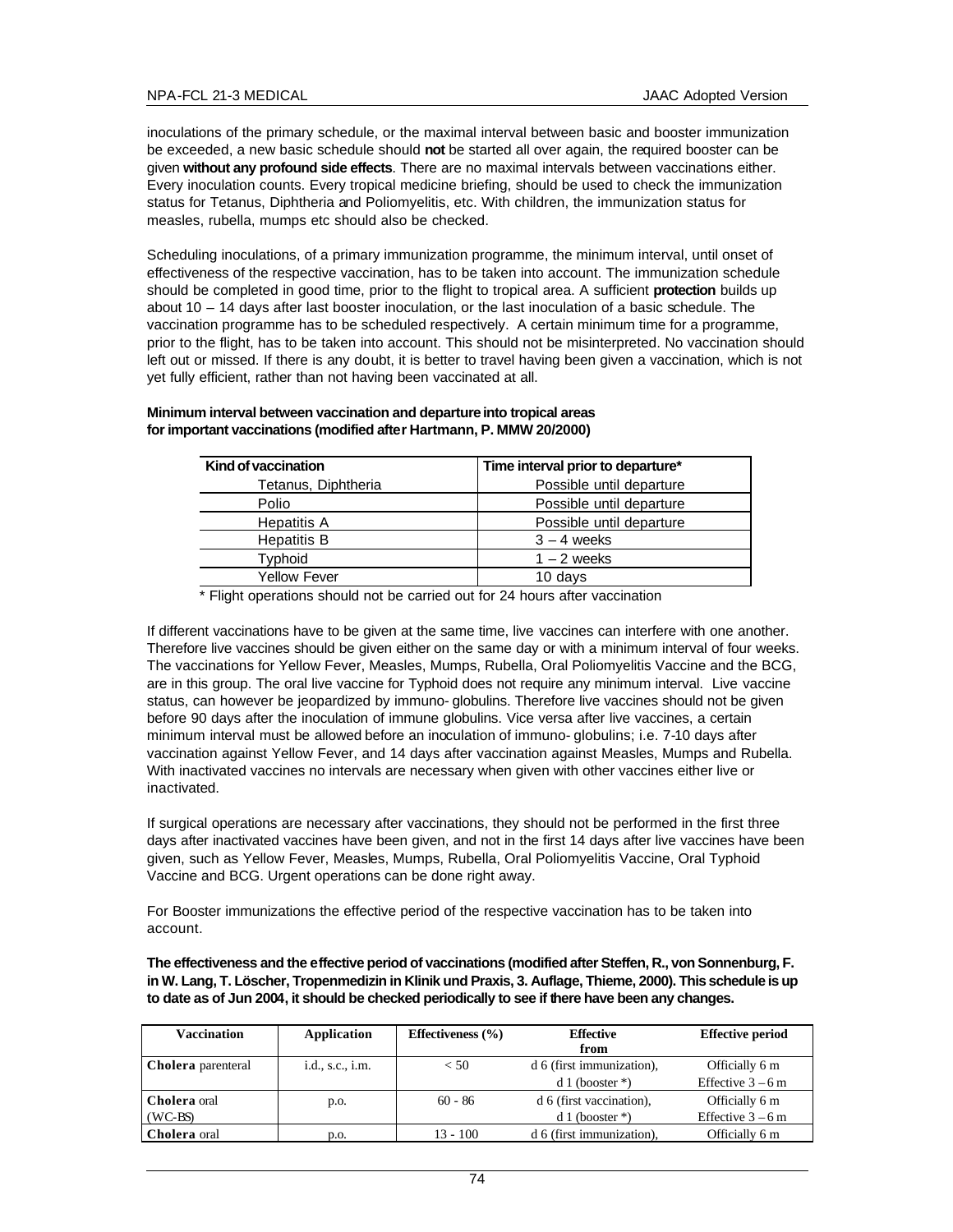| $(CVD - 103 HgR)$            |               |                          | $d1$ (booster *)          | Effective $3-6$ m   |
|------------------------------|---------------|--------------------------|---------------------------|---------------------|
| Diphtheria                   | i.m.          | $~1$ 80                  | 4 w                       | $5(-10)$ yrs        |
| <b>ESME</b> (Tick borne      | i.m.          | 99                       |                           | $>$ 3 yrs           |
| <b>Encephalitis</b> )        |               |                          |                           |                     |
| <b>Hepatitis A</b>           | i.m.          | > 99                     | $d14$ (evtl. $d0$ )       | $10(-30)$ yrs       |
| <b>Hepatitis B</b>           | i.m.          | $\sim$ 90                | $d30 - d60$               | Responder lifelong  |
| Influenza                    | i.m.          | $70 - 90$                |                           | $>1 \text{ yr}$     |
| <b>Japanese Encephalitis</b> | S.C.          | > 90                     |                           | $>$ 4 yrs           |
| Meningococcal                | s.c.          | $70 - 90$                | d <sub>7</sub>            | $1 - 3$ yrs         |
| <b>Meningitis</b>            |               |                          |                           |                     |
| <b>MMR</b> (Measles,         | i.m.          | $90 - 95$                |                           | lifelong            |
| Mumps, Rubella)              |               |                          |                           |                     |
| Pest                         | i.m.          | $\overline{\mathcal{L}}$ | A couple of d             | 6 m                 |
| Poliomyelitis (IPV)          | i.m.          | > 99                     | $4-6 w$                   | $10 \,\text{yrs}$   |
| <b>Poliomyelitis (OPV)</b>   | p.o.          | > 99                     | 4 w                       | Life-long           |
| <b>Tetanus</b>               | i.m.          | > 99                     | 4 w                       | $10 \,\text{yrs}$   |
| <b>Rabies</b>                | $i.m.$ (s.c.) | > 99                     | $\sim$ 7 d                | $2 - 3$ yrs         |
| <b>Tuberculosis (BCG)</b>    | i.c.          | $0 - 80$                 | Not sure                  | $10 \,\text{yrs}$   |
| <b>Typhoid F.</b> Ty 21 a    | p.o.          | $~1$ 70                  | d 14                      | $1 - 3$ yrs         |
| <b>Typhoid F. Vi</b>         | i.m.          | ~1                       | d 14                      | $2 - 3$ yrs         |
| <b>Yellow Fever</b>          | S.C.          | > 99                     | d 10 (first immunization) | Officially 10 yrs   |
|                              |               |                          | $d1$ (booster *)          | Effective lifelong? |

\* If vaccinated within effective period of former immunization

# **4.1.4 Combination vaccines**

In order to promote the compliance of vaccinations, a couple of combination vaccines have been developed in the past years. Different studies have shown that the immuno-genicity of the individual components are not reduced by such a combination, but actually enhanced. The combination vaccines for Hepatitis A and B (Twinrix®) and for Tetanus, Diphtheria and Poliomyelitis (Revaxis®) are of special interest for frequent travellers.

# **4.1.5 Contraindications**

### **General Contraindications of Vaccinations (modified after Zieger, Flug-u. Reisemed.5, 1/98)**

**Acute febrile diseases (A Common cold or a sub-febrile temperatures below 38,5 °C are not a contraindication!). A time interval of up to 2 weeks after recovery should be allowed. A post exposure vaccination against Rabies should be given right away. During incubation of infectious diseases Purulent infections of skin and the mucosa Severe acute allergic conditions Allergies against the components of a particular vaccine Acute diseases of CNS Epilepsy (except for febrile convulsions and seizures some years ago) Pregnancy if applicable, especially with live vaccines Live vaccines where there is immunodeficiency or immune suppression (e.g. due to steroids, Immunosuppressive agents, chemotherapy, radio-therapy) etc.** note 1. **I.m. injection during oral anticoagulation therapy**

Note 1. Under certain circumstances it may be possible where there is a real indication. The serologic control of a successful vaccination is recommended

# **4.2 Vaccinations in Travel Medicine**

When briefing flight crews and other people who travel, a distinction has to be made between mandatory vaccinations, generally recommended vaccinations and specific travel vaccinations.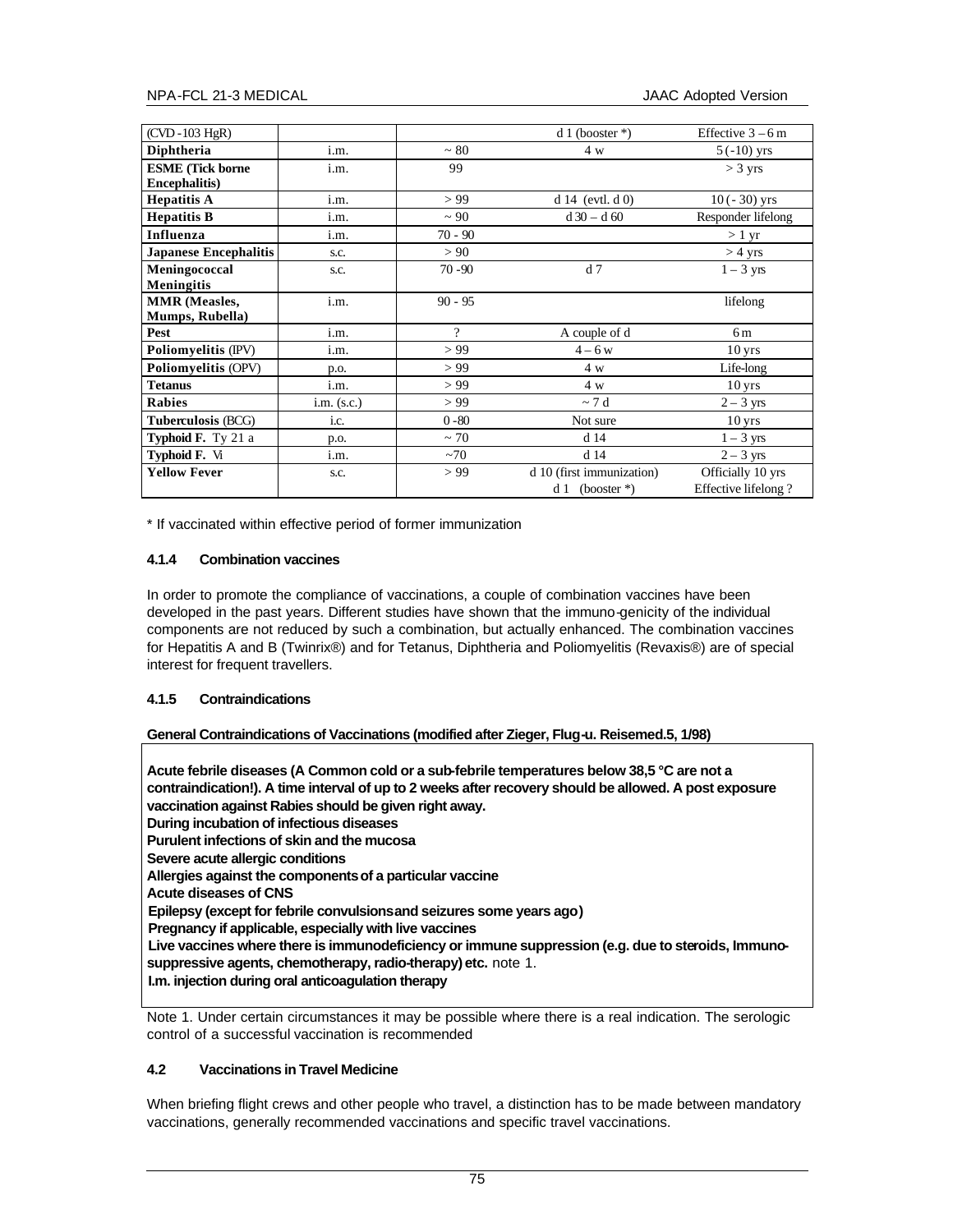**Mandatory vaccinations** according to the WHO, used to be the vaccinations against Smallpox, Cholera and Yellow Fever. Smallpox was eradicated in the 70's of the last century. The injection type of vaccination against Cholera showed no sufficient effect, and was omitted from the list of mandatory vaccinations. Nevertheless one should be aware, that the vaccination against Cholera might be demanded by certain border controls. This is against the general practice and scientific findings. It is often done in order to extract money dishonestly, by exaggerating the risk.

The vaccination against Yellow Fever is now the only mandatory vaccination, when travelling to certain countries. Some countries (16 countries in tropical Africa and French Guyana) demand the vaccination for every person entering that particular country. Other countries require YF, only for those who have visited an endemic area within the last 6 days. The vaccination against meningo-coccal meningitis is mandatory for pilgrims who are travelling to Mecca. For flight crews taking pilgrims to Saudi Arabia, this vaccination is also mandatory.

The **generally recommended vaccinations** against Tetanus, Diphtheria and Poliomyelitis are also recommended as a matter of principle. The immunization status should be checked and a booster given if necessary. The combination vaccines are generally recommended. If a tetanus immunization is necessary because of an injury, a combination vaccine with diphtheria vaccine, or diphtheria and poliomyelitis vaccine, should be used.

The indication for **specific travel vaccinations** depends on the areas to be visited, the time (rainy or dry season etc.), the duration and the style of travel (staying in the hotel or travelling around during the layover). These vaccinations should ensure an optimal protection for the flight crew or the traveller. For members of flight crew, immunization for Hepatitis A and Yellow Fever are recommended in general, others depend on each and every situation.

### **Specific Travel Vaccinations**

- **1. Hepatitis A**
- **2. Hepatitis B**
- **3. Typhoid Fever**
- **4. Meningo-coccal meningitis**
- **5. Rabies**
- **6. Japanese Encephalitis**
- **7. Cholera**
- **8. ESME (Tick Borne Encephalitis)**

### **4.2.1 Tetanus**

Spores of Clostridium tetani can be found world wide, especially on or within the soil. The soil in the tropics in particular, contains high concentrations of these spores. The infection can occur after almost any injury. There is a higher risk of this type of infection in tropical areas. Under such anaerobic conditions (as in necrosis, deep wounds, with foreign bodies or infected wounds) the spores transform into vegetative stages, multiply and produce the neurotoxins, tetanospasmin and tetanolysin. Only tetanospasmin has clinical effects. The neurotoxin is transported within the neurons, in a retrograde way into the CNS, where it blocks the inhibitor neurotransmitters at the pre-synaptic neurons. The classic syndrome then develops, with muscle spasm, risus sardonicus, trismus and opisthotonus.

As a prophylactic it is sensible for this vaccination to be given. In the case of an injury, careful wound toilet should be undertaken, as well as checking the vaccination state, and where applicable a booster should be given.

The basic immunization schedule consists of three inoculations with tetanus toxoid (Tetanol®) (0 – 4 to 8 weeks – 6 to 12 months). Boosters are necessary every ten years. As mentioned before, there are no intervals too long between inoculations, every inoculation counts. Therefore, an incomplete or complete basic immunization does not have to be started again from the beginning, if the intervals mentioned above are exceeded. **The vaccination is generally recommended, especially for flight crew. Before**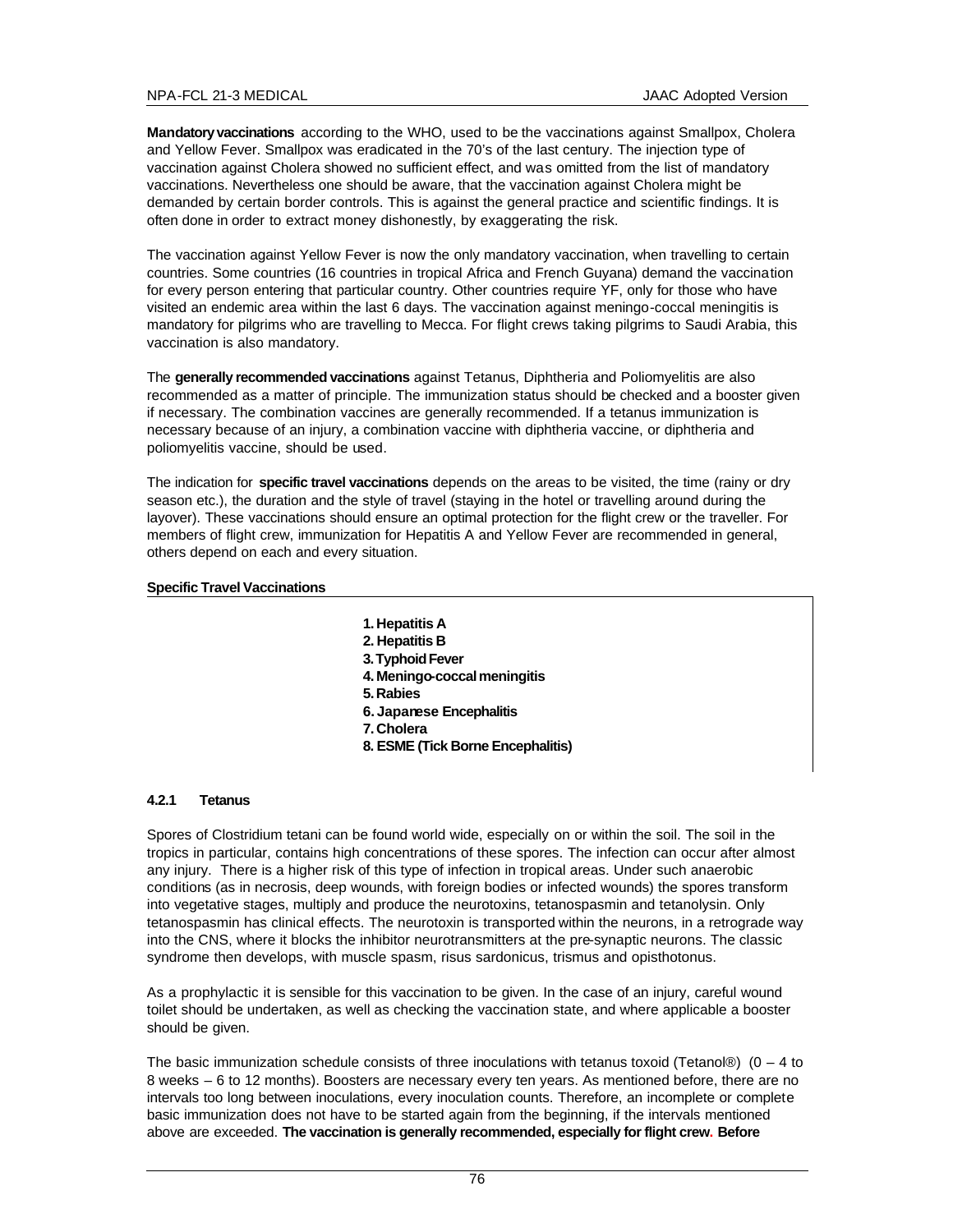**entering tropical zones at least two inoculations should have been given.** If applicable the occasion should also be used to immunize against diphtheria, or even diphtheria and poliomyelitis simultaneously, with the respective combination vaccines.

Should, in case of an injury, an incomplete immunization status be detected, a basic immunization schedule should be completed or should be started. Under certain conditions an **additional passive immunization** with tetanus antitoxin (tetanus immuno-globulin) has to be applied (see table).

| inoculations   | Number of previous   Clean, minor wounds |                 | All other types of wounds <sup>1</sup> |                                             |
|----------------|------------------------------------------|-----------------|----------------------------------------|---------------------------------------------|
|                | Td or $DT^2$                             | ${{\rm TIG}^3}$ | Td or DT <sup>2</sup>                  | ${{\mathsf T}} {{\mathsf I}} {\mathsf G}^3$ |
| <b>Unknown</b> | <b>Yes</b>                               | No              | Yes                                    | Yes                                         |
| $ 0 - 1 $      | Yes                                      | No              | <b>Yes</b>                             | Yes                                         |
| $\overline{2}$ | Yes                                      | No              | <b>Yes</b>                             | No <sup>4</sup>                             |
| 3 or more      | No <sup>5</sup>                          | No              | $\mathsf{No}^6$                        | No                                          |

### **Tetanus Vaccination in Case of Injury (after STIKO-Recommendations, Epidemiology Bulletin 28/01)**

1 - Deep and / or dirty (with dust, soil, saliva, stool contaminated) wounds, injuries with damaged/open tissue and reduced oxygen supply or foreign bodies (i.e. contused, ruptured, bite, stabbing or shooting injury)

- Severe burns or cœgulation
- Tissue necrosis
- Septic necrosis

2- Children under 6 years DT, older persons Td (i.e. Tetanus -Diphtheria) Vaccine with reduced amount of diphtheria toxoid in comparison with DT

3- TIG = Tetanus Immuno-globulin, in general 250 IE are given, the dose can be elevated to 500 IE;

- TIG is used with Td/DT-if necessary simultaneously.
- 4 Yes, if injury happened longer than 24 h ago.
- 5 Yes, if more than 10 years since last inoculation have passed.
- 6 Yes, if more than 5 years since last inoculation have passed.

# **4.2.2 Diphtheria**

Diphtheria occurs as a result of an infection by an organism, which is called Corynebacterium diphtheriae. In temperate zones it affects mainly the respiratory system, and is transmitted by droplet infection all the year round, with a higher number of infectious cases during the cold season (be careful of asymptomatic carriers!). A highly effective exotoxin is the pathological agent. After initial general symptoms the main infection starts with the development of pseudo-membranes involving the pharynx, the nose, the larynx and trachea and bronchi. Eventually the highly potent toxin may cause complications such as myocarditis and polyneuritis, which may be lethal. (In tropical areas, wound diphtheria is common, but does not have such an insidious course.)

Because the therapy has to be started urgently, the diagnosis has to be established by the clinical appearance (pseudo-membranes and Caesar´s neck, due to enlarged cervical lymph nodes). The definitive diagnosis follows by a bacteriological demonstration of C. diphtheriae.

The basic immunization consists of three inoculations with diphtheria toxin, which is inactivated by formol. These should be given at  $(0 - 4$  to 8 weeks  $- 6$  to 12 months). The vaccine for adults contains only 5 (at least 2) IE diphtheria toxoid (in contrast to the children's vaccine which has the greater amount). This should be used after age 6 or 7. Boosters are necessary every ten years. As mentioned before, there are no intervals too long between inoculations, every inoculation counts. An incomplete or a complete basic immunization schedule does not have to be started again from the beginning, if the intervals mentioned above are exceeded. **The vaccination is generally recommended, especially for flight crew.Before entering tropical zones at least two inoculations should have been given**. If applicable the occasion should be used to immunize against tetanus, or even tetanus and poliomyelitis simultaneously with the respective combination vaccines. Even after having had the diphtheria infection, there is no protection against another infection without proper immunization.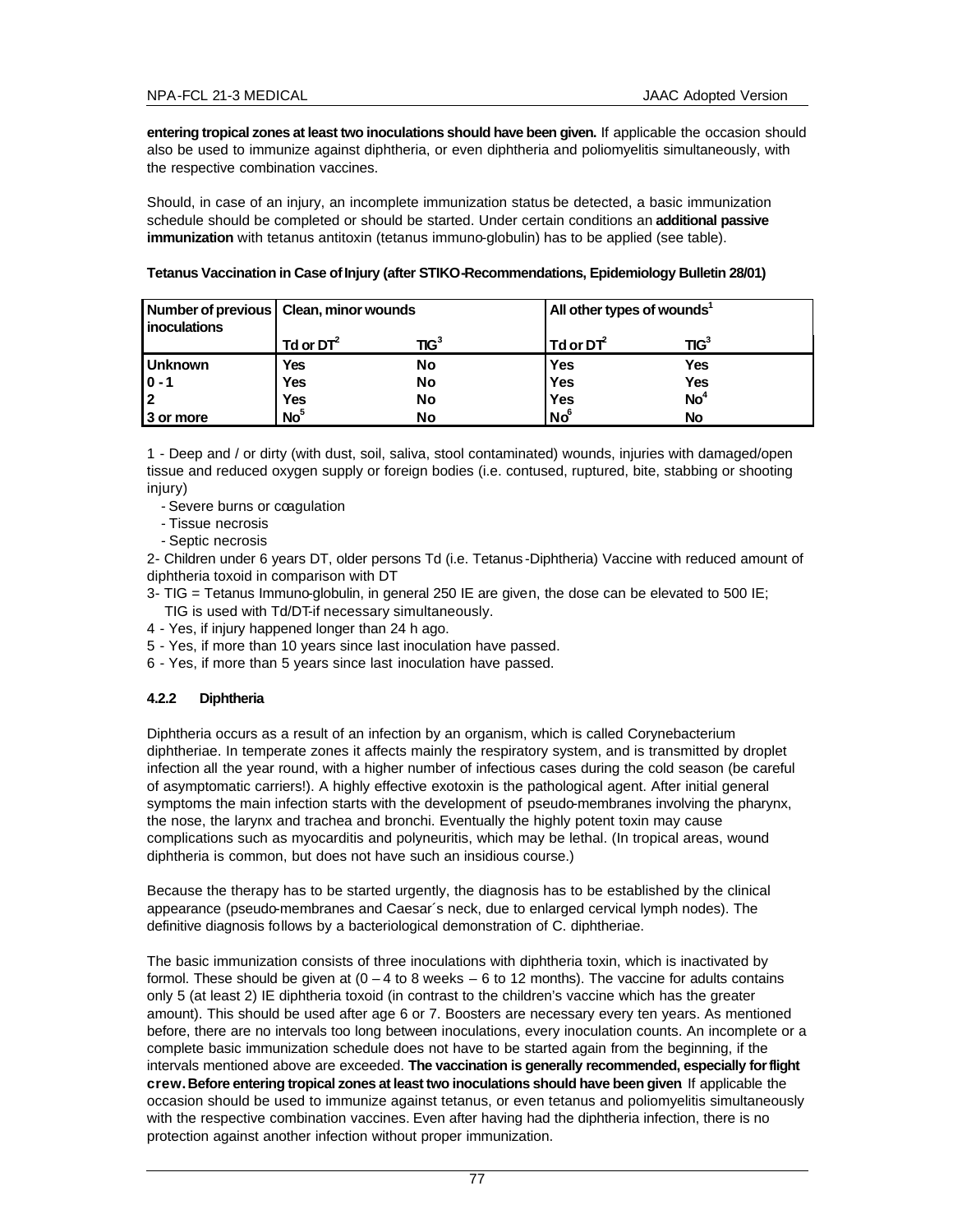**Adverse side effects** of the vaccination can be local reactions at the site of inoculation, febrile general reactions, rarely thrombocytopenia or neurological complications, such as neuritis. **Contraindications**, apart from the general contraindications against vaccinations, can be haematological and neurological side effects after a former inoculation.

# **4.2.3 Poliomyelitis**

Poliomyelitis is caused by three strains of poliomyelitis virus. It is normally transmitted by, the oralfaecal route. A transmission by droplet infection is also possible. There is a risk of infection from poor levels of hygiene, large crowds of people etc. The clinical course can vary from an abortive infection to a pre-paralytic, or to a paralytic poliomyelitis. The latter shows a case fatality rate of 5 – 10 %. Vaccination is usually carried out using an oral poliomyelitis vaccine (OPV, Sabin) or an inactivated poliomyelitis vaccine (IPV, Salk). Both vaccines contain all three strains of virus. There is an epidemiological situation in some European countries, with a very low risk of infection on the one hand, and the certain risk of vaccine associated paralytic poliomyelitis (VAPP) and of contact poliomyelitis (risk < 1: 4 million, < 1: 15 million respectively) on the other. In these countries OPV has been omitted in favour of IPV from the vaccination schedule (e.g. Germany). These countries recommend a vaccination for poliomyelitis for patients above 18 years of age, with a former basic immunization, only for travels into endemic areas. **The vaccination is generally recommended for all flight crew therefore,** immunizations that have been started with OPV can be completed with IPV.

| Indication                | All persons with missing or incomplete basic immunization                                                                                                                                                                                                                                                          |
|---------------------------|--------------------------------------------------------------------------------------------------------------------------------------------------------------------------------------------------------------------------------------------------------------------------------------------------------------------|
|                           | In some countries: after age of 18 years a booster is only necessary when<br>exposure is possible. No more boosters need be given as a routine                                                                                                                                                                     |
| Vaccine                   | <b>Inactivated vaccine IPV</b><br>Live vaccine OPV                                                                                                                                                                                                                                                                 |
| <b>Vaccination Scheme</b> | Depends on<br>-2 x 1 ml with interval of 8 w better 6 m i.m.<br>Which producer:<br>(IPV-Virelon <sup>®</sup> )<br>$-3x0,5$ ml (0 - 4 to 8 w - 12 m) i.m.<br>(IPV-Mérieux <sup>®</sup> )<br>$-3 \times 0.5$ ml (0 – 4 to 8 w – 6 m) (OPV)<br>(care must be taken with the interval of OPV with other live vaccines) |
| <b>Effective Period</b>   | IPV: 10 yrs (?), after that booster<br>OPV: 10 yrs (lifelong), after that booster                                                                                                                                                                                                                                  |
| <b>N.B.</b>               | IPV: no intervals with other vaccinations required                                                                                                                                                                                                                                                                 |
|                           | In certain countries OPV is not used any more because of the risk of<br>VAPP (only for containing epidemics)                                                                                                                                                                                                       |
|                           | Immunizations begun with OPV c an be completed with IPV                                                                                                                                                                                                                                                            |

**Vaccination against Poliomyelitis**

### **4.2.4 Yellow Fever**

Yellow Fever is endemic in the tropical rain forest zones of South America and Africa and is caused by a Flavivirus. Endemic and infectious zones can be readily distinguished. In **endemic zones** the virus circulates within a so-called sylvatic cycle between monkeys as reservoir and mosquitoes as vectors (Haemagogus and Sabethes mosquitos in South America, Aedes in Africa). In **infectious zones** (found within endemic zones) transmission to man occurs due to an urban cycle with anthropophilic Aedes mosquitoes as vectors. Epidemics can be caused in the same way.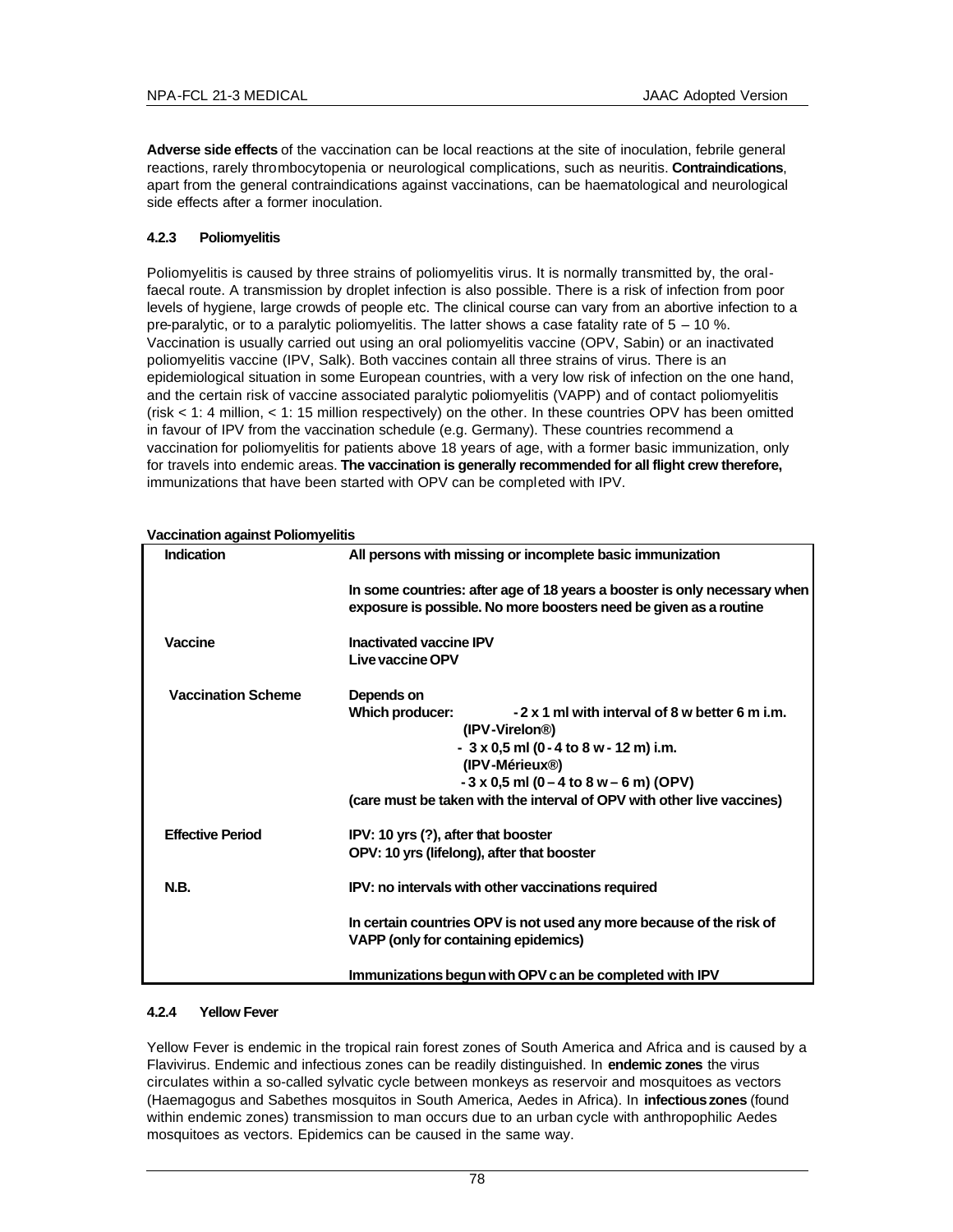Yellow Fever is a viral haemorrhagic fever. The severity of the disease varies from a virtually unnoticeable or mild course (especially found in endemic zones) to severe and even lethal, classic or haemorrhagic yellow fever. In the latter cases the general condition rapidly deteriorates, with failure of the liver and the kidneys. There is generalized haemorrhagic diathesis with haematemesis, melaena, metorrhagia, haemorrhages in the skin and mucosa. Involvement of heart and CNS are common. 7 to 10 days after onset of symptoms the patients may die. The mortality of yellow fever in general is 10 to 20 %, and up to 50 % with classical yellow fever.

Vaccination against YF is recommended when visiting endemic zones. It is mandatory when entering certain countries of the endemic zones and, after having visited endemic zones within the last 6 days, when entering certain other countries of the endemic zones and outside. The vaccination may also be necessary when travelling within countries of the endemic zones, e.g. Brazil and Ecuador. **Flight Crews should be vaccinated even if they only fly over endemic areas, because an immunization might be required after a diversion to an airport, which is in the endemic zone. Therefore all flight crew operating in Africa or South America should be vaccinated against Yellow Fever.** 

The vaccine consists of a highly effective, attenuated live vaccine. The substantial residual virulence of the vaccine should be taken into account when vaccinating patients who are immuno-suppressed (HIV positive patients can be immunized with a CD4-count > 400 / µl.). The vaccine virus is bred on eggs or chicken fibro-blasts, therefore chicken protein allergy might be a contraindication or at least relative contraindication. On the day of vaccination, and for the three successive days after the vaccination, those who have had a vaccination, should not do anything requiring muscular exertion or exposure (e.g. sport, sauna or being out in the strong sun and receiving UV exposure). **Side effects** can be slight, local reactions at the site of inoculation (up to 10 % of those vaccinated). After,  $4 - 6$  days there may be more general reactions, such as an elevated body temperature and malaise (about 10 % of those vaccinated). The malaise, headache and muscle pain usually lasts for about 24 hours  $(2 - 5 \%)$  of those vaccinated). **Contraindications** are acute febrile diseases within the last two weeks, immuno suppression and immune defects (see above), corticoid medication, allergy against chicken protein and age < 6m.

Only Authorized Vaccination Centres may give the Yellow Fever vaccine. These Centres only, certify the vaccination on the official vaccination certificate. The stamp is valid from ten days until 10 years after inoculation. In case of contraindications, an exemption certificate has to be given (The text should state that "No vaccination was possible on medical grounds".). One should be aware that the health authorities of certain countries might not acknowledge the exemption certificate.

| Indication                |                                                                                                                                   |
|---------------------------|-----------------------------------------------------------------------------------------------------------------------------------|
|                           | <b>Travel into infection zones</b>                                                                                                |
|                           | According to health regulations of certain countries for every visitor or<br>after visits of endemic zones within the last 6 days |
| Vaccine                   | Live Vaccine of attenuated virus of 17 D-strain                                                                                   |
| <b>Vaccination Scheme</b> | $1 \times 0.5$ ml sub.cut or im.                                                                                                  |
| <b>Effectiveness</b>      | Reliable, probably lifelong                                                                                                       |
| Validity                  | As mandatory vaccination: from d $_{10}$ until 10yrs after vaccination                                                            |
| <b>N.B.</b>               | Vaccination only by authorized vaccination centres                                                                                |
|                           | Intervals to be observed with other live vaccines                                                                                 |
|                           | Care must be taken with the chicken protein allergy and HIV infection!                                                            |

# **Yellow Fever Vaccination**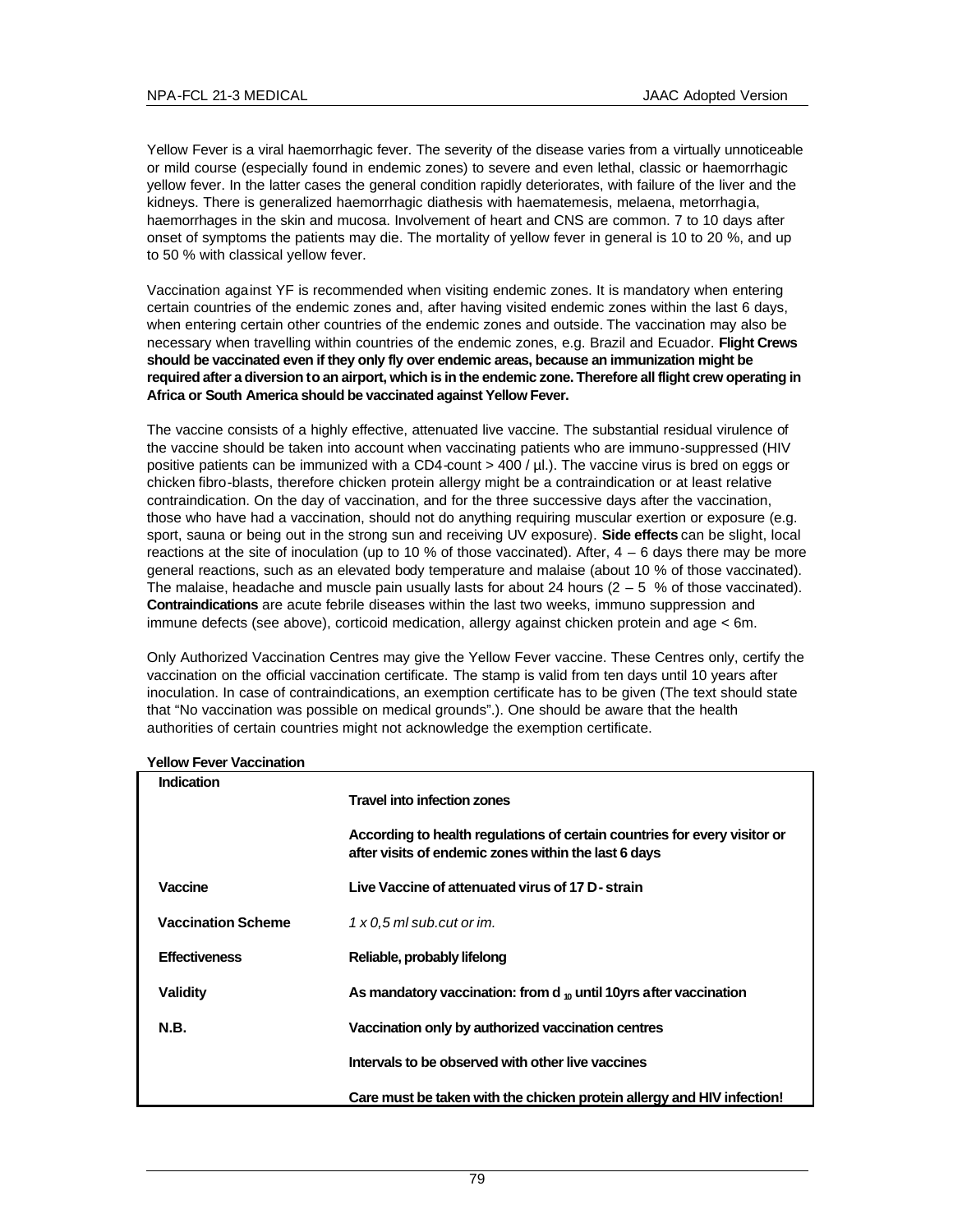# **4.2.5 Hepatitis A**

Hepatitis A is an acute viral infection affecting the liver. The infection is predominantly self- limiting. In children the clinical course is mostly unnoticed. Even though the case fatality rate is overall only about 0,2 %, it increases by age (> 40 a: 2 %, > 50 a: 2,7. Moreover, recovery may take a couple of months, because of a protracted course or a delayed recovery.

Hepatitis A is acquired by faecal-oral transmission (especially in children by smear infection) by contaminated food and beverages. Raw seafood and oysters are a predominant source of infection. For exposure prophylaxis, good hygiene is effective because of the high resistance of Hepatitis A-virus against the environmental influence. In spite of this, vaccination is very effective because of the low hygiene standards and high rate of infectivity in the tropics.

A very effective, and inactivated type of vaccine, has existed since 1992. The effective period is 10 years. The new vaccine only needs two inoculations with an interval of six months in between. Even after the first inoculation an immune protection of six months to one year, can result. At the latest, two weeks before departure to tropical areas, the first inoculation should be given. Nevertheless, a later inoculation should not be omitted, because the immune protection will have built up a couple of days after arrival. Because of the high infection rate in children, even in first world areas in former days, a lot of the older aircrew might have had hepatitis A as a child even without knowing about it. Therefore, the titre of Anti-HAV of patients born before 1950-1960, with otherwise unexplained jaundice, or after a longer stay in third world areas, should be checked prior to the vaccination. Only patients with no titre (the threshold of immune protection being around, 20 IU/l) need a vaccination. Nevertheless, a vaccination of patients with titre of Anti-HAV is not harmful.

**Hepatitis A Vaccination**

| Indication:                | Wide indication, travels overseas and to the Mediterranean and |
|----------------------------|----------------------------------------------------------------|
|                            | <b>Eastern Europe</b>                                          |
|                            | Patients born before 1950-1960 depending on titre of Anti-HAV  |
| Vaccine:                   | Inactivated vaccine (formalin activated virus)                 |
|                            | (HAVRIX®, VAQTA®, Epaxal®, HAVpur®)                            |
| <b>Vaccination Scheme:</b> | 0 - 6 (to 12) months, i.m.                                     |
|                            | Immune protection starts after $2 - 4$ w for 6 to 12 m         |
| Booster:                   | After 10yrs                                                    |
| N.B.:                      | Testing of titre of Anti-HAV in patients born before 1950-1960 |

# **4.2.6 Hepatitis B**

Hepatitis B is transmitted parenterally (blood, blood products and body fluids like sperm, vaginal fluid). 10 % of infected persons develop chronic hepatitis with complications such as cirrhosis of liver or hepato- cellular carcinoma. Whilst staying in the tropics, sources of Hep B infection are, unprotected sexual contacts, close contact to local population, acupuncture, piercing, tattooing, dental treatment, and contact with blood, in or after traffic accidents. The % risk depends on the length of stay.

Beside exposure prophylaxis , an effective recombinant vaccine exists. Flight crews need this vaccination only under particular circumstances. Indications are long or frequent stays, as well as close contact to local population in areas which are highly endemic, adventure trips, sport with high risk of injuries, possible sexual contacts, possible medical or dental treatment, tattoos or piercing. Only in high- risk groups does a titre control need to be done, about 6 weeks after completing the vaccination. The patients should be advised that even after a successful vaccination, unnecessary exposure could still result in infection with Hepatits C or HIV. Prior to departure two inoculations should have been completed.

In Non-Responders  $(4 - 8$  w after the last of 3 inoculations titre  $<$  10 IU/l) another inoculation should be given. An inoculation with a double or fourfold dose (e.g. vaccine for patients under dialysis), or in combination with influenza vaccination can be administered, probably sub-cutaneously, to enhance the effect. If the titre of Anti HBs has risen once above 100 IU/l the immune protection will last for 10 years.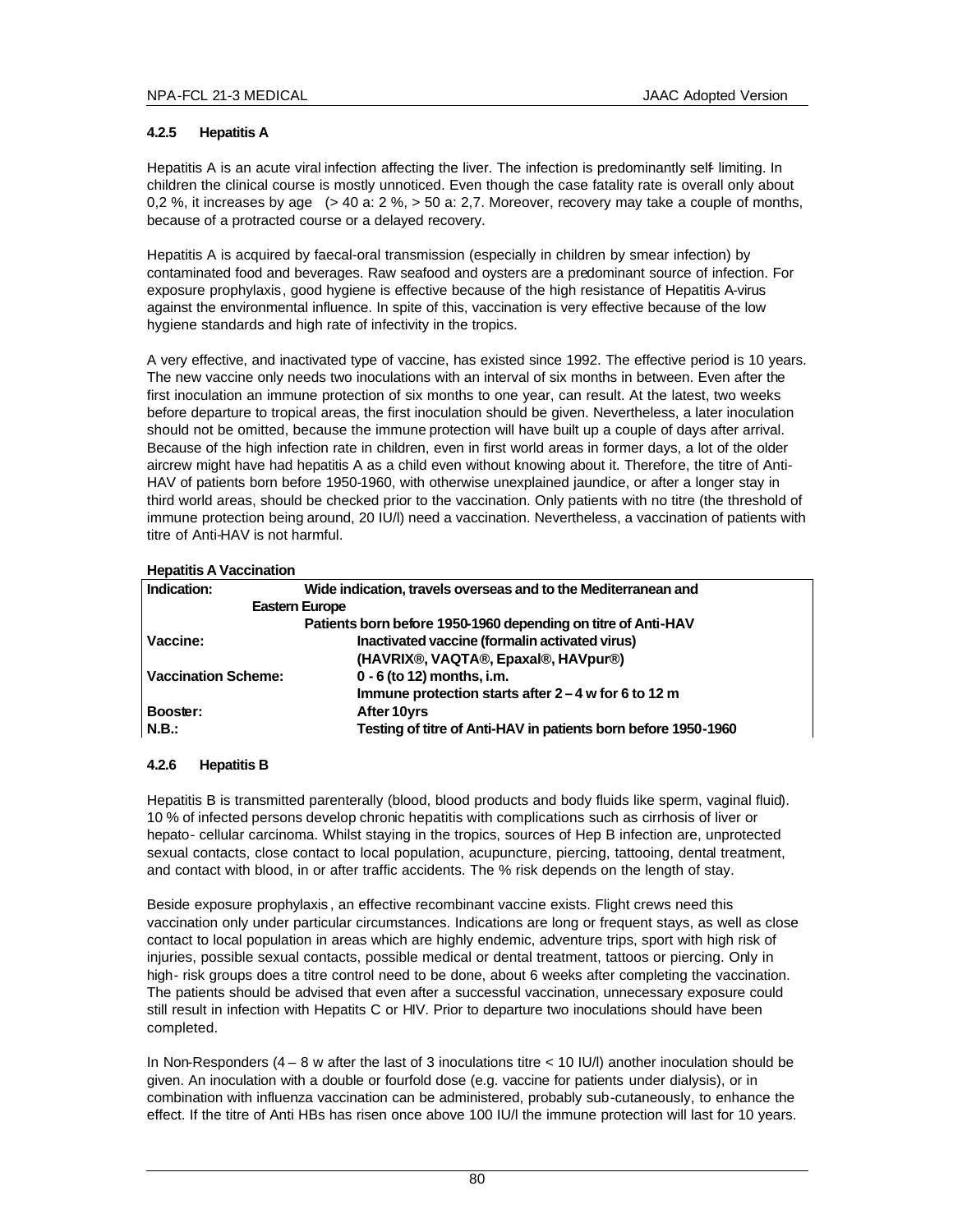| Indication:                | long time stay, close contact to local population, adventure tours, bad |
|----------------------------|-------------------------------------------------------------------------|
| hygiene                    |                                                                         |
| Vaccine:                   | Recombined vaccine (Engerix B®, Gen H-B-Vax®)                           |
| <b>Vaccination Scheme:</b> | $0 - 4 w - 6$ (to 12) months, i.m.                                      |
|                            | Rapid scheme $d_0 - d_7 - d_2 - 12$ m i.m.                              |
| Booster:                   | Depending on titre of Anti HBs                                          |
|                            | $<$ 100 IE/ml<br>another inoculation<br>$^{\circledR}$                  |
|                            | >100 IE/ml<br>booster after 10 years<br>$^{\circledR}$                  |
|                            |                                                                         |

#### **Hepatitis B Vaccination**

## **4.2.7 Combination vaccine Hepatitis A and B**

A combination vaccine of Hepatitis A and B (Twinrix®) exists, reducing the number of inoculations for those who need both vaccinations  $(0 - 4 w - 6 (to 12) m)$ . The effective period is identical with the single vaccinations. As with the single vaccination against Hepatitis B at least two inoculations should have been completed prior to departure. A rapid scheme  $(d_0, d_7, d_{21}, 12 \text{ m})$  is possible. An immunization begun with mono vaccines can be completed with the combination vaccine.

# **4.2.8 Typhoid Fever**

Typhoid fever (enteric fever) occurs worldwide. It is rare in industrial countries (0,24 - 3,7 cases/100.000),. It is more widespread in the third world (up to 540/100.000 with a mortality world-wide of 66.000/a). The areas of high risk are Latin America, Africa except Tunisia, and the Indian subcontinent. Most of the cases diagnosed in temperate areas have been infected whilst travelling. The risk of infection whilst staying in endemic areas varies between 2 – 12: 100.000, depending on the style of travelling. The case fatality rate is below 1 %. A well-known victim was aviation pioneer Wilbur Wright.

Typhoid Fever is a highly febrile infection caused by certain kinds of Salmonella, due to the contamination of food and beverages, by faeces. Life-threatening complications are intestinal haemorrhage and intestinal perforation. Paratyphus runs a similar slightly milder course.

Beside exposure prophylaxis, a vaccination is indicated in areas of high risk for low budget travellers, where there may be lower hygienic standards and the traveller may come into close contact with the local population. This does not apply for flight crew. However, flight missions visiting epidemic areas may warrant immunization. Two kinds of vaccines exist. A live vaccine consists of an apathogenic defect mutant of Salmonella typhi (Typhoral L®). The inactivated vaccine is administered parenterally i.m., as a single inoculation. Antibodies can be found up to three years after vaccination.

| Vaccination against typhoid fever |  |
|-----------------------------------|--|
|                                   |  |

| Indication:                | Travelling under simple conditions, with close contact with local            |
|----------------------------|------------------------------------------------------------------------------|
| population,                |                                                                              |
|                            | Where there are lower standards of hygiene, stays > 4 w, epidemics or        |
| catastrophes               |                                                                              |
| <b>Vaccines:</b>           | - Oral live vaccine (Typhoral L®, Vivotif®)                                  |
|                            | - Injectable inactivated vaccine Typherix®, TyphimVi®)                       |
| <b>Vaccination Scheme:</b> | - Live vaccine: $d_1, d_3, d_5$ 1 capsule                                    |
|                            | - Inactivated vaccine: a single inoculation i.m. or s.c. into deltoid muscle |
| N.B.:                      | During vaccination with the oral live vaccine there should be no chemo-      |
|                            | prophylaxis against Malaria or the administration of antibiotics             |

### **4.2.9 Meningococcal Meningitis**

Meningococci exist worldwide, permanent epidemic areas reach from Brazil in the west to the sub-Saharan Sahel Zone in Africa, to the Arabian Peninsula and to the Indian subcontinent. The African Meningitis belt is located in the Sahel Zone and south of it. Particularly during the dry periods (December to June) epidemics occur in intervals over several years, e.g. pilgrims to Mecca. The infection is spread by large groups of people, such as Mecca pilgrims and high density of housing, such as in shantytowns, slum or mass tented areas.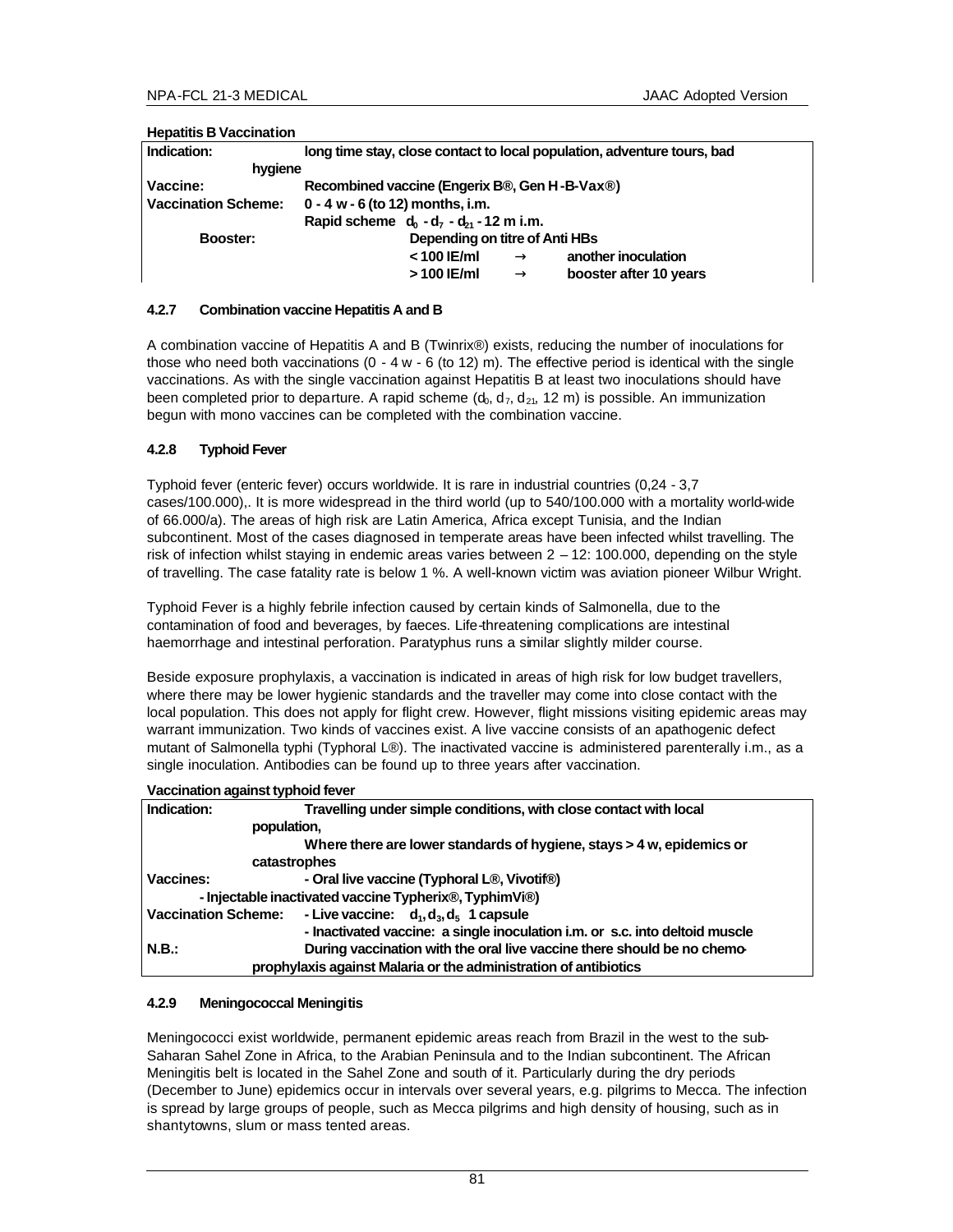The causative agents are gram-negative diplococci, Neisseria meningitidis. Eight serogroups A, B, C, X, Y, Z, W 135 und W 29 exist. Within the Meningitis belt infections with serotype A can be found, whereas in middle Europe, Australia and North America, infections with serotypes B and C occur. Meningococi are transmitted face to face by droplet infection. The reservoir is the nasopharyngeal area of healthy carriers. During an epidemic, up to 10 % of the population are carriers that can infect mainly susceptible non-immune children. The clinical course varies between an asymptomatic infection of the nasopharyngeal tract, (this is the most frequent type) to an acute meningococcaemia with light fever and petechiae. This may develop in 10% of those with the asymptomatic infection. The more serious infection has a case fatality rate of about 10 %, especially in children and juveniles and leaves long time residuals in up to 20 %. **If close contact with infected persons has occurred over a period of several hours (> 8 h) such as within an aeroplane, a prophylactic dose of Rifampicin is recommended.**

The polysaccharide vaccine protects against sero-groups A and C or additionally sero-groups W 135 und Y. The immunization is effective 10 to 14 days after the last inoculation and lasts at least for three years. Those vaccinated should be older than two years.

Beside exposure prophylaxis , the vaccination is indicated for travel in rural basic areas and where there is close contact with the population in these areas. It is mandatory for pilgrims to Mecca (Art. 84, International Health Regulations). Serotype W 135 is responsible for the most infection in this group. Therefore, the vaccine protecting against this serotype is recommended and is mandatory from 2002 onwards. **For flight crews transporting pilgrims to Saudi Arabia on pilgrim flights the vaccination might be mandatory, whether entering the country or not.**

| Indication                | Long-time stay in r isk areas. Travel into rural areas under basic conditions and<br>with close contact with the local population in these high risk areas<br>Mandatory for pilgrimage to Mecca or flight crew transporting pilgrims upon<br>entry to Saudi Arabia<br>Under certain circumstances probably required by certain countries upon<br>entry from risk areas |
|---------------------------|------------------------------------------------------------------------------------------------------------------------------------------------------------------------------------------------------------------------------------------------------------------------------------------------------------------------------------------------------------------------|
| Vaccine                   | Inactivated vaccine, depending on producer<br>-Tetravalent vaccine with serotypes A, C, W 135, Y (Mencevax ACWY®)                                                                                                                                                                                                                                                      |
| <b>Vaccination Scheme</b> | $1 \times 0.5$ ml s.c.                                                                                                                                                                                                                                                                                                                                                 |
| <b>Effectiveness</b>      | Reliable immune protection from 1 - 2 w after vaccination lasting 3yrs                                                                                                                                                                                                                                                                                                 |
| N.B.                      | Mandatory vaccination valid from 10 d after until 3yrs after vaccination<br>No protection against serotype B (Europe, South America)                                                                                                                                                                                                                                   |

**Vaccination against Meningococcal Meningitis**

### **4.2.10 Rabies**

Rabies occurs worldwide, especially in Latin America, Africa, and Asia. The reservoir and main source of infection are stray dogs, in America also blood sucking bats. The worldwide mortality is 35.000 to 50.000 per year, 85 % of them in Asia, particularly India. In Europe only Romania, Russia and Turkey are risk areas. After the disease has been contracted it is 100% lethal, unless the traveller has been vaccinated or can reach medical assistance where the vaccine is available.

After bites from animals suspected of having rabies there are some local things that can be done which might be lifesaving. These consist primarily of meticulous sterilisation of the wound, plus to follow, an active and probably additional passive immunization schedule.

A pre travel vaccination is necessary only for those staying for a long time, or planning adventure trips into the countryside where there is a high risk and where an effective and well-tolerated vaccination (vaccine from India has serious adverse effects!) cannot be obtained within 24 hours. This does not apply to flight crew.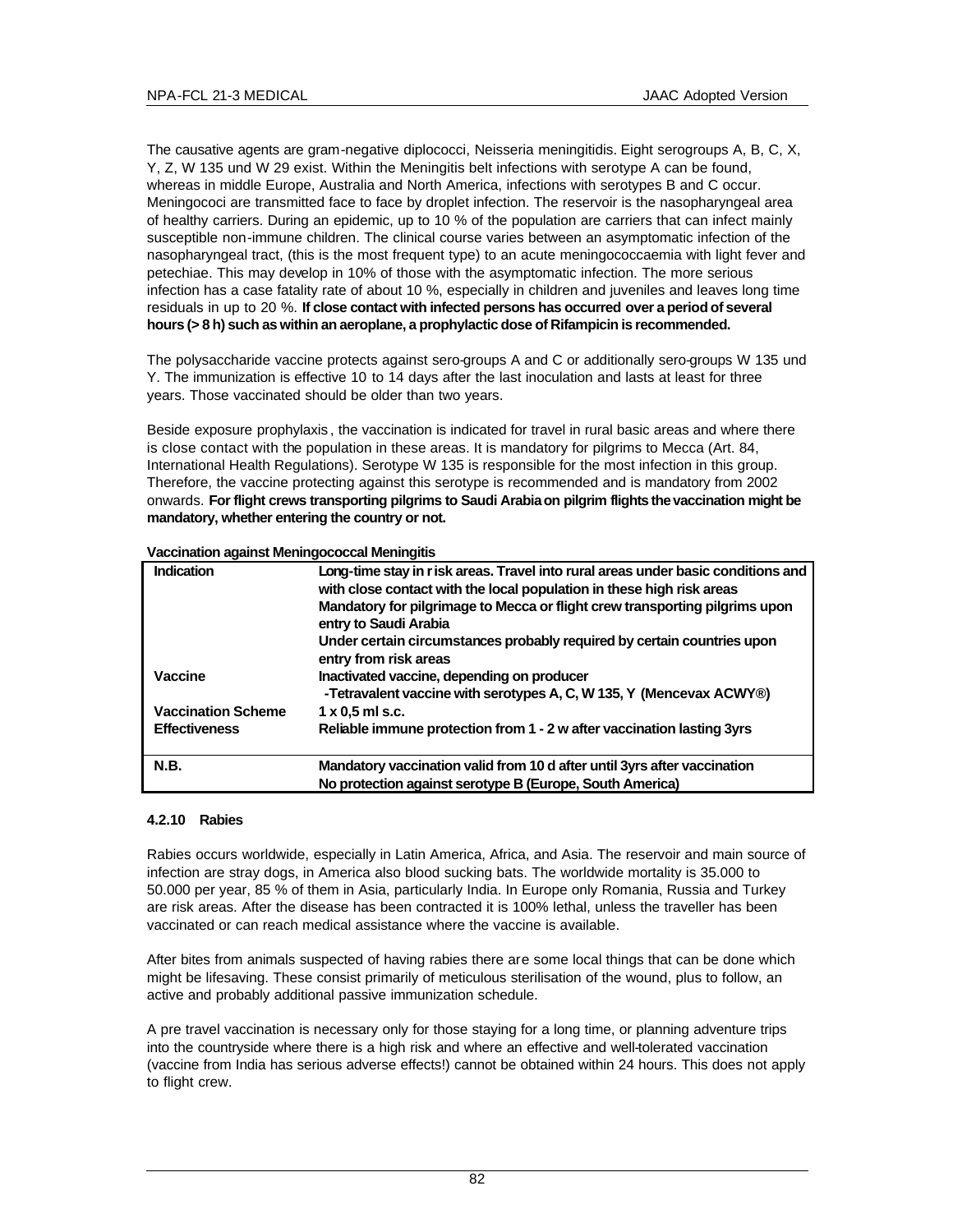At days 0, 7 and 21 (alternatively 0, 28, 56) the inoculation is administered i.m. To maintain the immunization, if the risk continues, a booster is recommended after one year and subsequently at 5 years.

# **4.2.11 Japanese Encephalitis**

Japanese Encephalitis is the most common viral encephalitis worldwide. The frequency differs between the Eastern Asia from Siberia, Korea and Japan to South East Asia and the Indian subcontinent as well as Taiwan, Philippines, the Mariane Islands and Guam. The disease has been spreading further worldwide in more recent years.

Birds are a reservoir, with an augmenting reservoir in pigs. The infection occurs in areas with rice paddies, where the vectors breed. The vector is the Culex mosquito, which is active from dawn to dusk. The virus circulates between these vectors and the reservoirs. Humans get infected when the density of the mosquito increases. Birds may carry the infection from the rural to the urban areas. Sporadic infections can occur all through the year. During the monsoon season the mosquito population can expand a great deal, causing epidemics.

In travellers Japanese Encephalitis is very rare. Nevertheless, an infection may be lethal. Beside exposure prophylaxis, the vaccination is indicated for individual travellers, who spend more than 4 weeks during the summer monsoon (May to October) in rural areas in endemic zones or who do extensive cross-country expeditions. This does not normally apply to flight crew. Only with extensive outdoor activities in endemic areas longer than 4 weeks duration is a vaccination warranted for flight crews. The inactivated vaccine contains inactivated virus from mouse brains (Producers Biken or Connard). It is not licensed in every European country, but can be obtained by international pharmacies. In case of adverse side effects the immunizing physician is liable. Those to be vaccinated should be informed about this situation.

| Indication:                      | Individual travels >4 w in rural areas of endemic zones     |
|----------------------------------|-------------------------------------------------------------|
| Vaccine:                         | Inactivated vaccine with inactivated virus from mouse brain |
|                                  | Vaccination Scheme: 1 ml s.c on days 0 - 7 - 28             |
|                                  | An alternative rapid scheme at days: 0-7-14                 |
|                                  | A booster after $1 - 2$ years                               |
| <b>Effective period: 4 years</b> |                                                             |
| Side effects:                    | local at site of inoculation (rare).                        |

# **4.2.12 Cholera**

Cholera is neither a typical travel nor a typical tropical disease. It occurs as epidemics in third world countries because of the insufficient cleansing treatment of drinking water and sewage. Occasionally cases do occur in travellers, where there has been neglect in food and beverage hygiene.

The causative agents are different serovars of Vibrio Cholerae. The disease is characterized by diarrhoea with vomiting. Therapy consists of fluid replacement. Antibiotics hamper the toxin formation of V. Cholerae and may thus shorten the course of the disease.

The parenteral vaccine of inactivated Vibrio is given  $(2 \times 0.2 - 2 \text{ ml s.c.}$  with an interval of  $1 - 2 \text{ w}$ ). It was once a mandatory vaccination. It does not give effective protection and is not recommended any more. Oral live vaccines, which are not licensed in several countries, are well tolerated and effective over a period of 6 to 12 months. Indications are for journeys under basic conditions with a high infection risk. This does not apply to flight crew. The best protection against cholera is appropriate food and beverage hygiene.

# **4.2.13 Tick Born Encephalitis**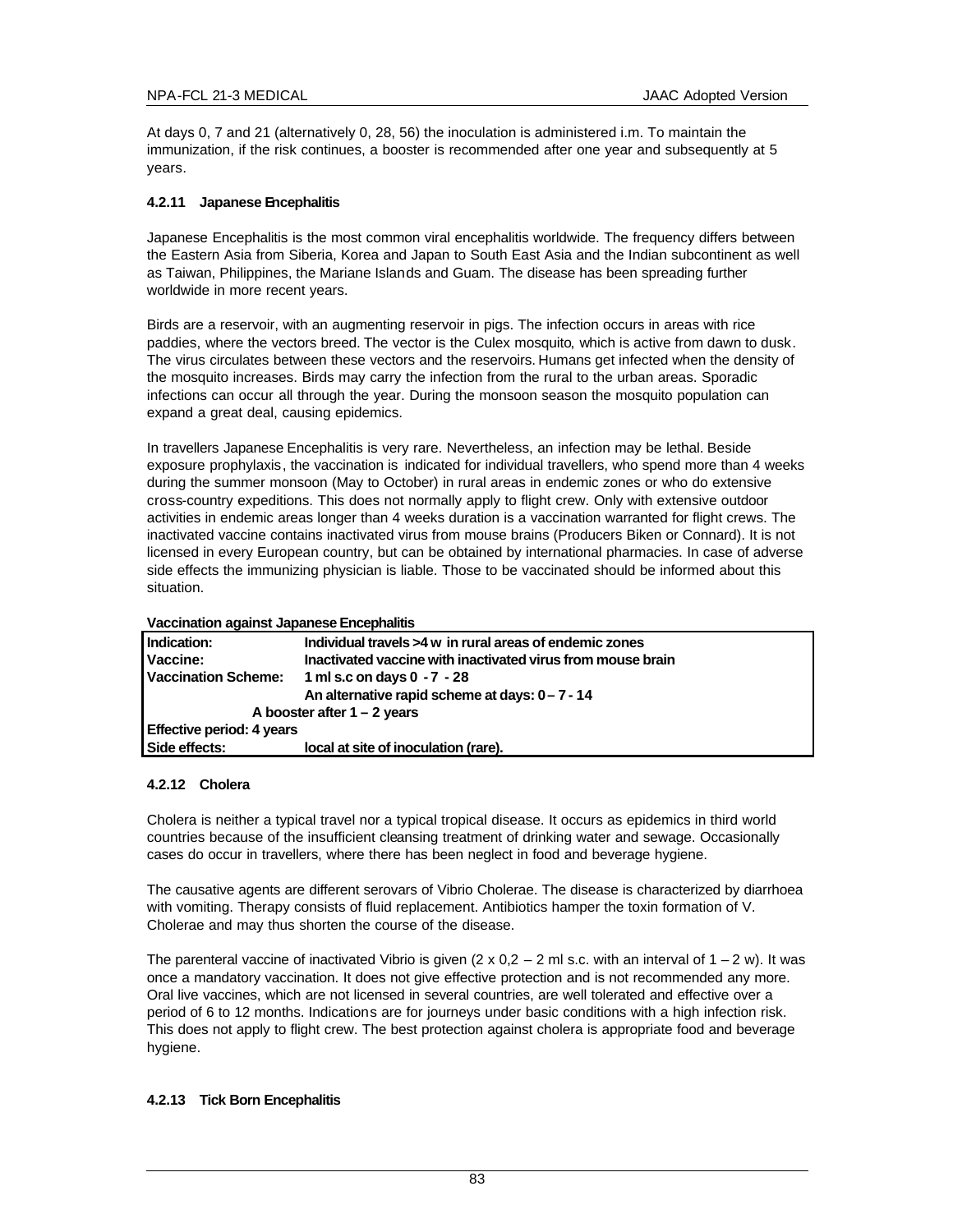Tick born Encephalitis is a viral disease. The central European variant, is also known as ESME, and occurs in Central and Eastern Europe, from Southern Germany and Switzerland to the Urals, and to the south of Sweden and Finland. The Far East or Russian variant, also known as RSSE, occurs from the Baltic States in the west, throughout Russia to the Pacific Ocean.

The causative agent is a flavivirus, transmitted by ticks. In endemic areas the virus circulates between ticks and wild animals. Humans staying in forests areas, walking through long grass etc. can be infected due to tick bites. Infections often have a clinically unnoticeable or uncomplicated febrile course. Overall the prognosis is good, apart from the rare (5 %) who may develop the severe meningoencephalitic type of the disease, which if not fatal, may leave long term residual neurological damage (in 30%), up to 2% may be lethal.

Beside exposure prophylaxis , a vaccination is indicated for repeated, long-time and professional stays, in forest areas in endemic zones, or for those living or with extensive outdoor activities in rural areas of endemic zones. This does not apply to most flight crews. The vaccine consists of inactivated FSME virus, by cross immunity it protects against RSSE virus infections as well. The inactivated vaccine is well tolerated. Occasional side effects are only local or febrile general reactions. Special contraindications do not exist. Pre-existing diseases of CNS or immune system and severe allergies are relative contraindications. The vaccine Encepur® is licensed for persons over 12 years of age.

#### **Vaccination against Tick Born Encephalitis**

| Indication:           | Repeated, long-term or occupational stays in forest areas of endemic<br>areas (Or living in rural areas of endemic zones) |
|-----------------------|---------------------------------------------------------------------------------------------------------------------------|
| Vaccine:              | Inactivated vaccine w ith inactivated virus                                                                               |
| Vaccination Scheme:   | $3 \times 0.5$ ml i.m., 0 - 1 to 3 m - 9 to 12 m                                                                          |
|                       | Booster after 3 to 5 years                                                                                                |
|                       | Alternative rapid scheme $d_0, d_7, d_{21}$                                                                               |
|                       | Booster after 1 year                                                                                                      |
| <b>Effectiveness:</b> | Sero-conversion in 99 %, protection rate 60 to 70 %                                                                       |
| IN.B.:                | If applicable active or passive immunization (hyper-immuno-globulin)                                                      |
|                       | is possible up to 96 hr after tick bite (not suitable for children)                                                       |

### **4.2.14 Vaccination Schemes for Flight Crews**

**Vaccination Schemes for Flight Crews: Recommmended Vaccinations**

| <b>Missions in Europe and North America</b> |                 |  |
|---------------------------------------------|-----------------|--|
| Generally recommended vaccinations          | Tetanus         |  |
|                                             | Diphtheria      |  |
|                                             | Poliomvelitis   |  |
|                                             | Hepatitis $A^1$ |  |

<sup>1</sup> if operating to Mediterranean destinations or Eastern Europe

| <b>Missions in Tropical and subtropical Zones</b>    |                                                           |
|------------------------------------------------------|-----------------------------------------------------------|
| Generally recom mended vaccinations                  | Tetanus                                                   |
|                                                      | Diphtheria                                                |
|                                                      | Poliomyelitis                                             |
|                                                      | <b>Hepatitis A</b>                                        |
| Additionally recommended vaccinations                | Yellow Fever <sup>3</sup>                                 |
| Recommended under certain circumstances <sup>2</sup> | Meningitis <sup>4</sup>                                   |
|                                                      | <b>Typhoid Fever</b>                                      |
|                                                      | <b>Hepatitis B</b>                                        |
| Malaria prophylaxis                                  | Exposure prophylaxis                                      |
|                                                      | Chemoprophylaxis <sup>5</sup>                             |
|                                                      | Making sure of early diagnosis and treatment <sup>6</sup> |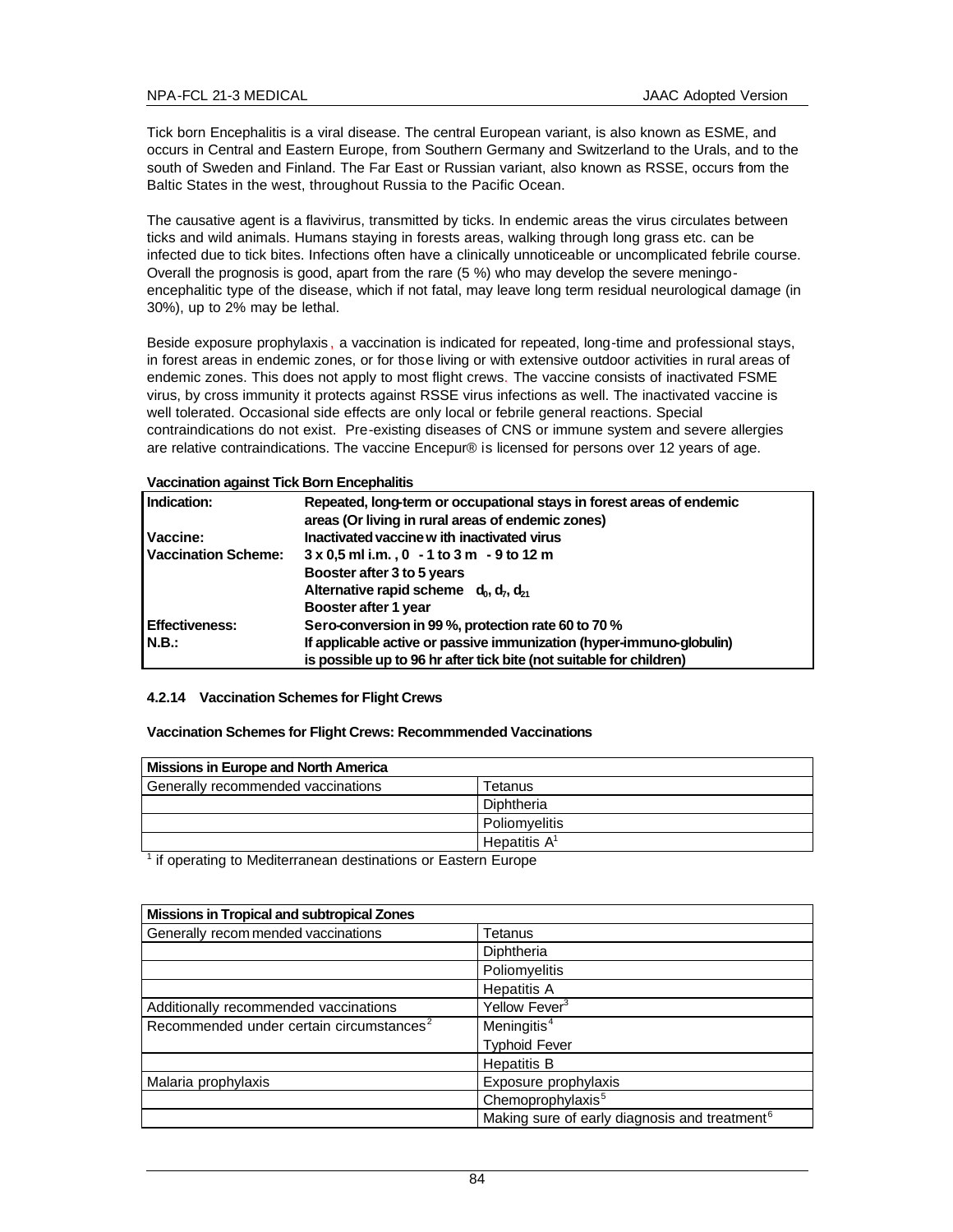$2$  Recommended if crews perform adventurous trips or live under probably lower levels of hygiene during layover, or stay longer than four weeks in a tropic area

 $3$ Mandatory upon entry into certain countries, mandatory upon entry in to certain other countries after having visited endemic zones

<sup>4</sup> Mandatory upon entry into Saudi Arabia, especially if transporting pilgrims, the tetravalent vaccine has to be used and is recommended otherwise, too

<sup>5</sup> Recommended according to actual national and WHO recommendations during layover in high risk destinations in West Africa or East Africa or during longer layovers in risk areas

 $6$ An early diagnosis and treatment of Malaria should be available at all destinations and at the home base in case of symptoms suspicious of malaria for all flight crews operating in tropical and subtropical areas

### **5 Malaria**

Malaria is a febrile, potentially lethal infection. The causative agents are plasmodia, a kind of protozoa transmitted by the evening/night active, female Anopheles mosquito. Four kinds of plasmodia are pathogenic in humans, of which three can cause a variety of severe clinical conditions.

#### **Plasmodia and malaria**

| <b>Causative agent</b> | Type of malaria    | <b>Incubation Period</b> | <b>Type of Fever</b> | <b>Prognosis</b>  |
|------------------------|--------------------|--------------------------|----------------------|-------------------|
| PI. malariae           | Malaria quartan    | $16 - 50$ (longer        | Fever attacks every  | No spontaneous    |
|                        |                    | possible)                | 3 d                  | recovery          |
| Pl. vivax              | Malaria tertian    | 12 - 20 d (up to 10      | Fever attacks every  | Spontaneous       |
|                        |                    | months. possible)        | 2d                   | recovery possible |
| PI. ovale              | Malaria tertian    | $12 - 20$ d (longer      | Fever attacks every  | Spontaneous       |
|                        |                    | periods are              | 2d                   | recovery possible |
|                        |                    | possible)                |                      |                   |
| Pl. falciparum         | Falciparum Malaria | $7 - 30$ d (longer       | Irregular fever      | Without treatment |
|                        |                    | periods are              | attacks              | mostly lethal     |
|                        |                    | possible)                |                      |                   |

Malaria occurs in the tropics and subtropics, depending on the habitats of the vector mosquito Anopheles. In Asia and South America a risk of infection exists up to an altitude of 1.800m, in Africa it can go up to 2.600m. The main risk areas (in order of decreasing ris k) are West Africa, East Africa (particularly Kenya), and South Africa. Without the proper precautions, the risk is as follows (example West Africa):

### *2.500 Travellers (= 5 Jumbos)*‡ *60 cases of malaria* ‡ *1 Fatality*

The risk of malaria varies by the season. (There is a higher risk, during and immediately after the rainy season). In urban centres of the tropics, malaria transmission is occurring with increasing frequency. This is especially noticeable in the western African cities of Lagos, Accra, Abidjan, Dakar and Banjul. **Flight crews staying in these cities during their layovers (even short layovers) have a significant risk of being infected unless all the precautions are taken.** 

Falciparum Malaria, the most dangerous form of malaria (case fatality rate 2 to 3,5 %), makes up the majority of malaria cases imported to Europe. It is mostly picked up in tropical Africa.

Even with meticulous malaria prophylaxis, it is not always 100 % safe**. In any patients with fever or other suspicious symptoms after staying in risk areas, malaria has to be suspected before anything else, and diagnostic measures must start immediately.**

**In any case of fever, malaria has always to be suspected.** 

**In any case of fever, always do a**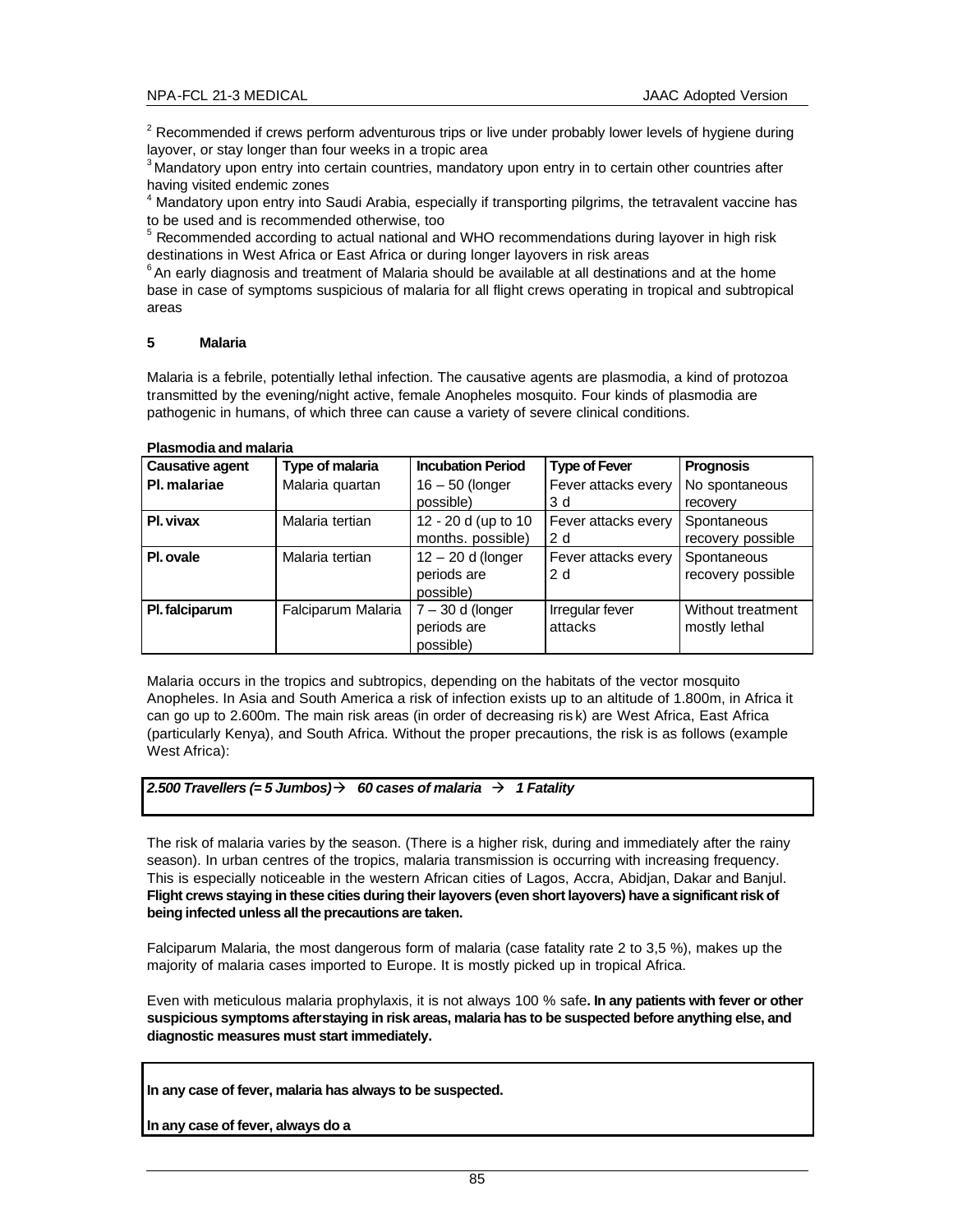**thick and thin blood film. It must be done to exclude malaria.** 

## **5.1 Malaria Prophylaxis**

- **1. Exposure prophylaxis**
- **2. Chemo - prophylaxis (drug prophylaxis)**
- **3. Establish an early diagnosis and therapy.**
- **If applicable standby therapy (probably malaria quick test)**

There are three elements of malaria prevention, which are based on each other. The kind of prophylaxis (only exposure prophylaxis), or exposure prophylaxis with standby therapy, or exposure prophylaxis plus chemo-prophylaxis, probably in combination with standby therapy). This all depends on the destination, season, style and duration of stay, as well as individual factors such as previous diseases, probable medication and probable intolerance of anti-malarials. Furthermore, the risks of the adverse side effects of chemo-prophylaxis, have to be weighed up against how effective is the method of prophylaxis and how great is the risk of getting malaria. General recommendations for relevant malaria areas may be a great help for physicians giving advice for malaria prophylaxis.

The relevant recommendations have been worked out by several scientific organisations, adapted to the actual epidemiological situation and published. The recommendations of the WHO are published in the brochure "International Travel and Health" (WHO Library, Genf 2003 ref.

http://www.who.int/ith/english/index.htm). A couple of national recommendations exist, too. The Swiss and German and some other National recommendations for example differentiate for countries, travel areas and seasons. Therefore, the preventative measures can be adapted to the local epidemiological situation.

### **5.1.1 Exposure Prophylaxis**

Exposure prophylaxis of Malaria is to protect against mosquito bites. It has to be carried out throughout the active time of the vectors – from dusk throughout the night to dawn. Local Area prevention can reduce the risk of malaria by 90 %.

> **1. Cover as much as possible of the body surface by fair-coloured, loose-fitting cotton clothes (Long trousers, long sleeves).**

**2. Uncovered skin should be treated with insect repellents (e.g. Bayrepel, DEET. Permethrin is not favoured in some countries). These products should not be used on damaged areas of skin or children < 2 yrs**

> **3. Staying inside with closed rooms during evening and night. Rooms should be mosquito-proof: use mosquito screens, air conditioning, and if applicable insecticides.**

**4. Mosquito nets are recommended (they should be big enough not to be touched while sleeping, loose ends should be fixed under mattress). If applicable mosquito nets impregnated by Permethrin.**

Electric vaporizers, mosquito coils and insecticides reduce the number of mosquitoes, but can produce possible irritating and toxic substances. Insecticides containing pyrethroids are often considered inappropriate.

### **5.1.2 Chemo-prophylaxis**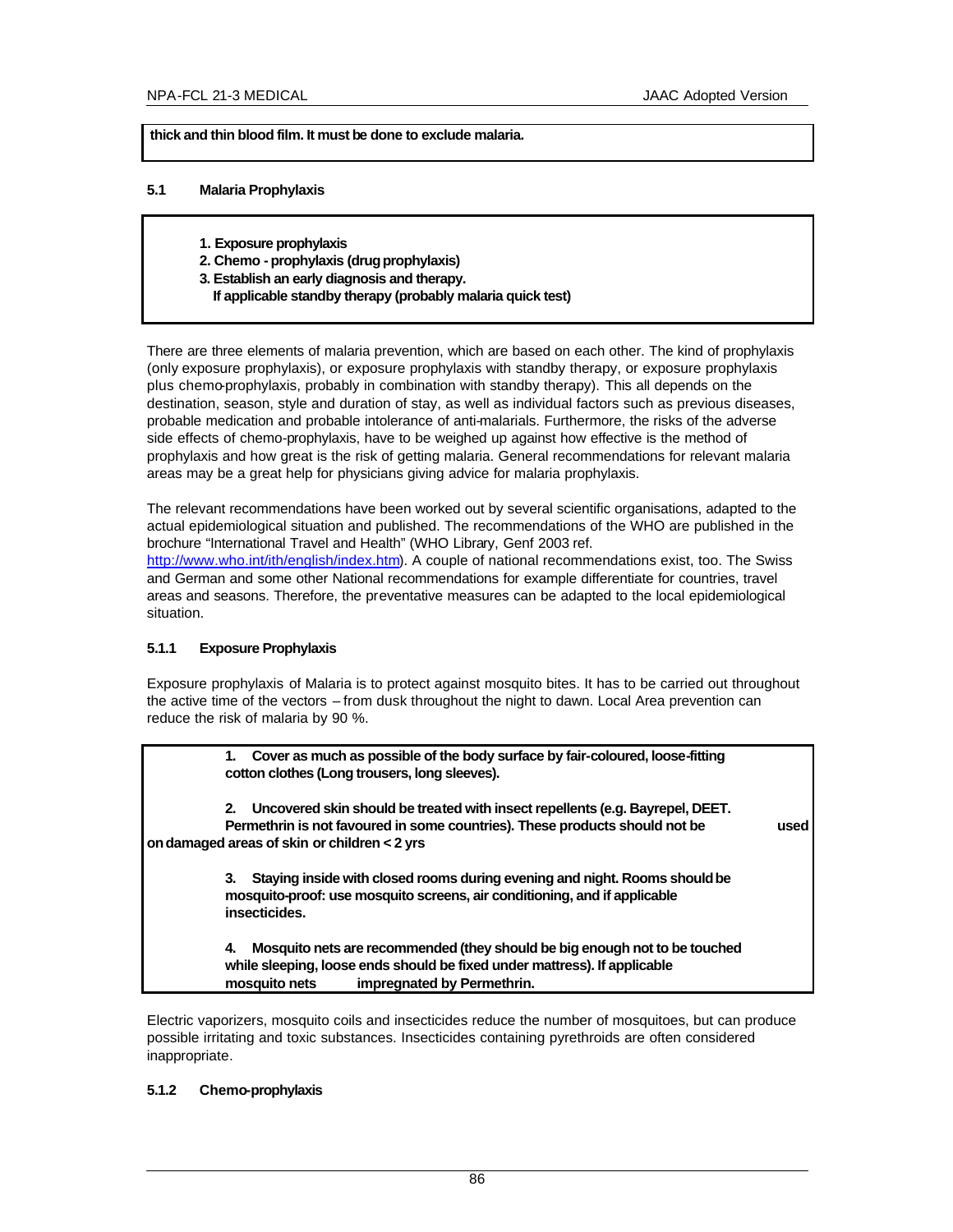The decision for an **additional** medical prophylaxis has to take into account, the risk of infection, the efficacy e.g. the resistance situation, and the adverse side effects. This is especially so for long-term prophylaxis where the side effects have to be balanced against the possible benefit. Therefore, the decision to use chemo-prophylaxis, and to use certain anti-malarials, has to be based on a meticulous risk-benefit-calculation. Chemo-prophylaxis does not replace, but supplements, exposure prophylaxis. However, it has to be taken into account that no prophylactic drug is 100 % effective.

As with antibiotics, the sub-therapeutic levels of an anti-malarial as used in chemo-prophylaxis, can result in resistance. Resistance exists using Chloroquine and other antimalarials, especially with Pl. falciparum and Pl. vivax. According to the resistance situation the WHO has defined **resistance areas (**A, B, C), for which certain prophylaxis regimes are recommended. These areas are not defined according to transmission of malaria. Therefore, the malaria risk does not depend on the resistance zone.

If a mission into an endemic area has to be started so early, that a sufficient blood level of the antimalarial chosen cannot be achieved, a rapid saturation is possible with Chloroquine or Mefloquine. **Mefloquine is not approved for pilots.**However, chemo-prophylaxis with **Atovaquone + Proguanil (Malarone®)** has to be started only the day before entering the malaria risk area and **is recommended instead.**

# **a) Chloroquine (e.g. Resochin®) + Proguanil (e.g. Paludrine®)**

The effectiveness of this combination of two anti-malarial medications is only about 60 % (West Africa) and should not be recommendedany more if a more effective alternative drug like Atovaquone + Proguanil (Malarone®) is available. It can be used over long periods continuously (Up to 100 g of Chloroquine, corresponding to continuous intake over 5 years, is harmless. For continuous intake – which normally does not apply for flight crew – an ophthalmological control is recommended every 2 years. The combination of Chloroquine and Proguanil used to be the only anti-malarial approved for pilots before Atovaquone + Proguanil (Malarone®) was approved. Severe adverse **side effects** do not exist, for Chloroquine, short term stomach discomfort, flickering of eyesight, light dizziness, sleep disturbance occur rarely. For Proguanil reversible loss of hair, ulceration of the mouth and stomach discomfort may occur rarely**.** For Proguanil reversible los s of hair, ulceration of the mouth and stomach dicomfort may occur rarely. The medication should always be taken with food and with plenty of fluid. **Contraindications** for Chloroquine are psoriasis, retino-pathology, visual field defects, myasthenia gravis, glucose-6 phosphate dehydrogenase deficiency, hepatic porphyria, severe liver disorders, renal insufficiency and intolerance of 4-Aminochinolins. Contraindications for Proguanil are, severe renal insufficiency (reduction of dose necessary). A **rapid saturation** for chloroquine can be achieved by the intake of a weekly dose (2 Tablets) on 2 subsequent days. Subsequently, the chemo-prophylaxis has to be continued in a regular way. It has to be continued for 4 weeks after leaving the risk area.

| Chloroquin + Proguanil (e.g. Resochin® + e.g. Paludrine®) |                                                                                                                                                                                                                                                                                                                                      |  |  |  |
|-----------------------------------------------------------|--------------------------------------------------------------------------------------------------------------------------------------------------------------------------------------------------------------------------------------------------------------------------------------------------------------------------------------|--|--|--|
| Generics:<br>Intake:                                      | - 150 mg Chloroquine-Base resp. 100 mg Proguanil<br>- 2 Tbl. Resochin / w (with body weight > 80 kg: 3 Tbl), starting 1 week before<br>mission, continuing for 4 weeks after leaving risk area<br>- 2 x 1 Tbl. Paludrine / d, starting 1 day before mission, continuing for 4 weeks<br>after leaving risk area                       |  |  |  |
| N.B.:                                                     | - for better compatibility intake with lots of fluid at meal times.<br>- With continuous intake > 2 a ophthalmological control every 2 years<br>- In New Guinea there is resistance against Proguanil<br>- Chemo-prophylaxis is possible for children and in pregnancy<br>- Rapid saturation with Chloroquine using: 2 Tbl/d for 2 d |  |  |  |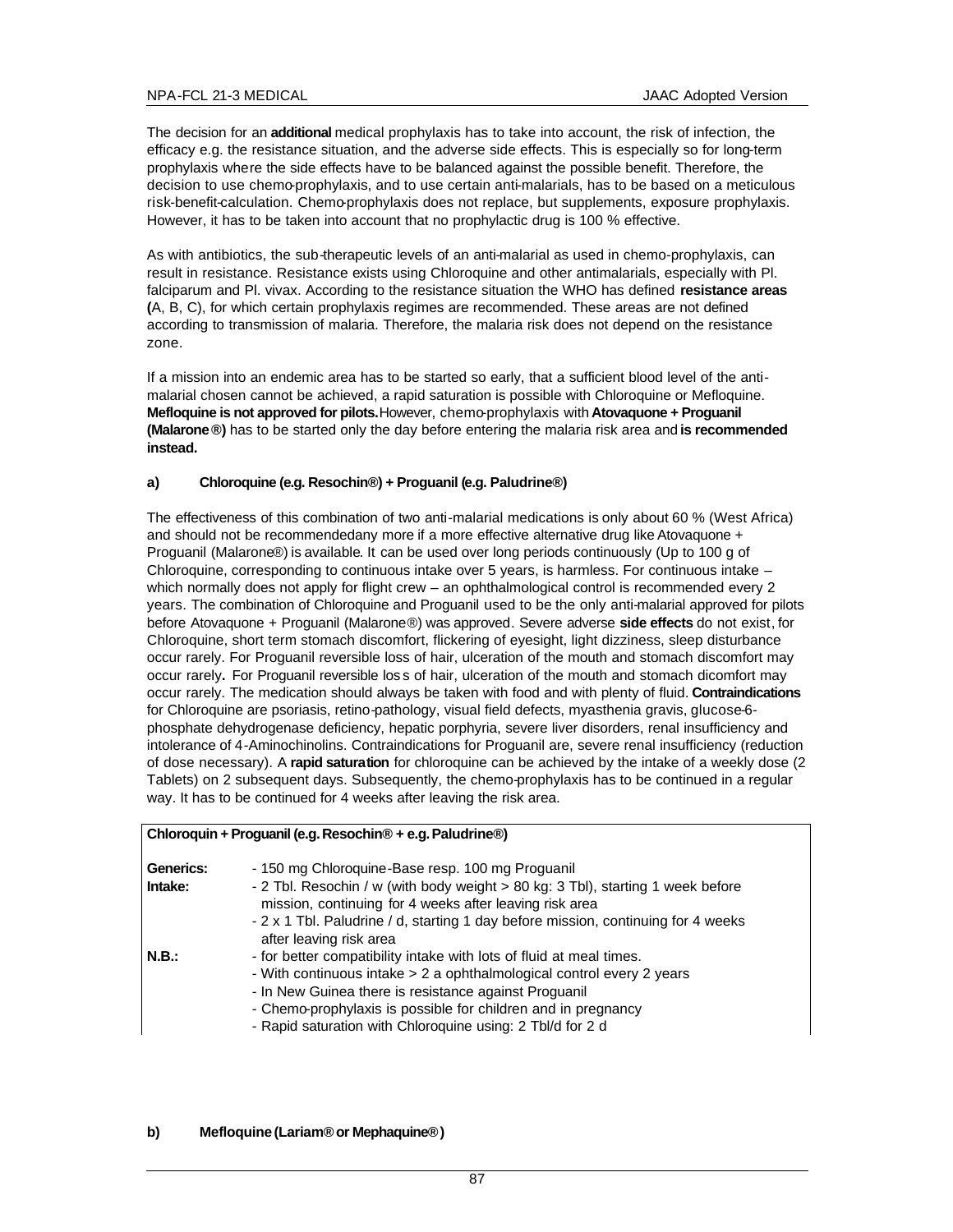### **Mefloquine is not approved for pilots! If a pilot should take it by mistake, then that pilot must remain unfit for flying duties for four weeks, and then be observed to see if any neuro- psychiatric side effects have occurred.** Mefloquine in special circumstances can be used for

flight attendants. The discussion about mefloquine for flight crew has not yet come to any fixed conclusions. Therefore until some conclusions have been reached, there is no reason why flight attendants should have to take the risk of using a less effective type of prevention, when this very effective anti-malarial for chemo- prophylaxis is available. Effectiveness is about 90 % in West Africa. Long-term intake is possible for up to 2 years. The **Side Effects** can include neuro psychiatric symptoms (0,1 to 1 %)[There are some reports of a higher percentage]. Visual blurring can occur. Epileptic seizures have been reported as well as psychotic symptoms. These effects can be dose related and occur more frequently with rapid saturation, or therapeutic intake, or in women (higher blood levels). Side effects are more likely to occur after a second intake. When the chemo-prophylaxis is taken for the first time, it should be started 3 weeks before onset of any exposure, therefore,in order to change the prophylaxis regime in case of side effects. **If side effects occur**, **Mefloquine should never be used again**. Vice versa, if side effects are absent, Mefloquine should be tolerated well in the future, although there is no guarantee or clinical evidence to prove this. The **Contraindications** include the first trimester of pregnancy when genetic abnormalities have been recorded. Three months after taking mefloquine, effective contraception is recommended. It should not be taken during the lactation period. It should not be given to children  $<$  5 kg of body weight and / or  $<$  3 yrs of age. It can cause cardiac conduction disturbances. It must not be taken with quinidine, or given to people with severe liver disorders, or with neuro psychiatric disorders, and of course, it must never be given to people with epilepsy. Interference with frequently used medicines such as beta-blockers, calcium antagonists and other anti arrhythmics should be considered. Even with diarrhoea Mefloquine can be sufficiently effective. A **rapid saturation** for mefloquine can be achieved by the intake of a weekly dose (1 Tablet) on 3 subsequent days. The prophylaxis with mefloquine should be started 1 week before the onset of a mission and continued for 4 weeks after leaving the risk area.

### **\*\*Mefloquine should only be considered, where the risk of infection outweighs the probability of severe side effects. Because of the risk of both short term and long-term neurological side effects, mefloquine is forbidden for use in pilots\*\***

|          | Mefloquine (Lariam <sup>®</sup> )                                                  |  |  |  |
|----------|------------------------------------------------------------------------------------|--|--|--|
| Generic: | - 250 mg Mefloquine                                                                |  |  |  |
| Intake:  | - 1 Tablet. /w, starting 1 week before exposure, continuing for 4 weeks after      |  |  |  |
|          | leaving risk area                                                                  |  |  |  |
| N.B.:    | - Intake with plenty of fluid                                                      |  |  |  |
|          | - For women 3 months of effective contraception is recommended after intake        |  |  |  |
|          | - Rapid saturation 1 x 1 Tbl for 3 d                                               |  |  |  |
|          | - Rapid resistance to mefloquine has occurred in SE Asia. Resistant cases have now |  |  |  |
| been     | reported in Africa.                                                                |  |  |  |

### **c) Atovaquone + Proguanil (Malarone®**

**According to preliminary results of scientific studies about the interference of Atovaquone/ Proguanil with flight duties it seems likely, that there will not be any problems for aircrew.** The combination of Atovaquone and Proguanil (Malarone®) is used by several airlines as Lufthansa and is approved for Pilots by the FAA. The effectiveness is about 90 %, like that of mefloquine. It can be used for adults and for stays up to 28 days (soon to be prolonged up to 56 days and probably longer) and for persons with body weight of more than 40 kg (These restricitons do not apply for the USA.). As with mefloquine, it is recommended for chemo-prophylaxis in areas, where there is chloroquine resistance and for treatment of uncomplicated malaria. This combination is much better tolerated than mefloquine. The combination is not associated with neuropsychiatric adverse effects, impairment of psychomotor performance, mood changes, sleepiness and fatigue, especially under hypobaric conditions. **Side effects** are minimal and do not last very long, they may include: cough, gastrointestinal disturbance (nausea, vomiting, abdominal discomfort and pain, diarrhoea) and headache. **Contraindications** are severe liver disorders and severe renal insufficiency (Creatinine-Clearance < 30 ml/min). **Due to the short**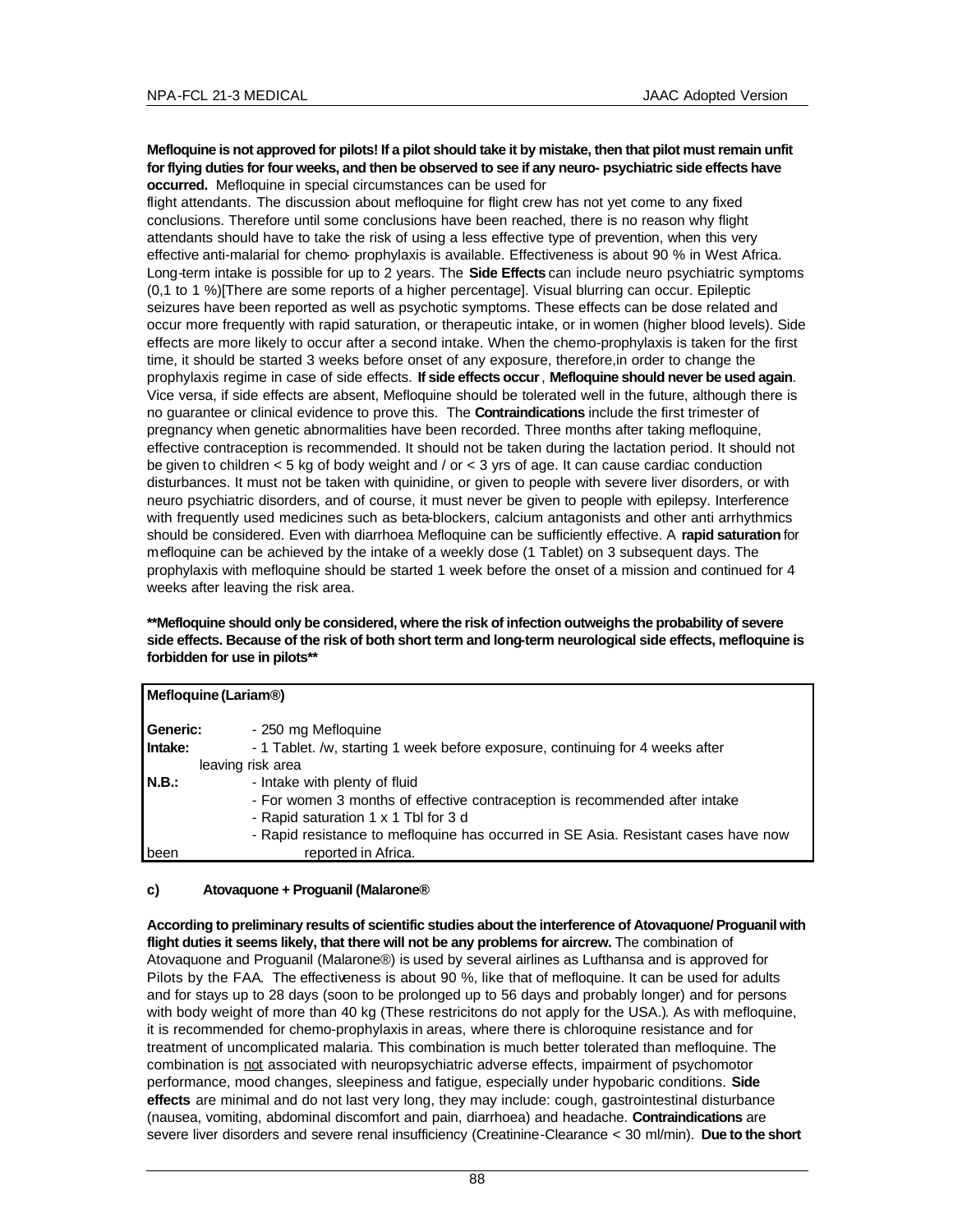**time of administering (1 day before up to 7 days after staying in a malaria risk area) the combination is particularly suitable for flight crews.** Acceptability of the drug by the compliance of patients proved to be very high.

| Atovaquone + Proguanil (Malarone®) |                                                                                                                                                                 |  |  |  |
|------------------------------------|-----------------------------------------------------------------------------------------------------------------------------------------------------------------|--|--|--|
| Contents:<br>Intake:               | - Atovaguone (250 mg) + Proguanil (100 mg)<br>- 1 Tablet. / d, starting 1 to 2 days before mission, continuing for 7 days after                                 |  |  |  |
| N.B.:                              | leaving risk area<br>- Maximum stay in risk area 28 d (Longer term intake is under consideration.)<br>- effectiveness as mefloquine (90 %), tolerability better |  |  |  |

### **d) Doxycycline**

**The antibiotic doxycycline is not officially approved for pilots yet**, but it is being used in military pilots in high- risk areas, because of the lack of an effective alternative. It is not licensed for chemo-prophylaxis of malaria in some European Countries, but is used in the UK and the U.S. It is used for prophylaxis in areas with multi-resistant plasmodia (resistance against chloroquine, and proguanil, and mefloquine). This applies to the border areas between Thailand and Myanmar and Thailand and Cambodia. For the time being Doxycycline is regarded as effective as Atovaquone + Proguanil (Malarone®) or Mefloquine (Lariam®) for chemo-prophylaxis by some Societies for Tropical and Travel Medicine in Europe. It can be used instead of them, where these are recommended.

**Side effects** can include gastrointestinal disturbances (nausea, vomiting, diarrhoea), photo-dermatitis (care must be taken with solar radiation in tropical areas), very rarely it can cause increased intra-cranial pressure. **Contraindications** are children < 8yrs, severe liver disorders.

| Doxycycline (several brand names) |                                                                                |  |  |
|-----------------------------------|--------------------------------------------------------------------------------|--|--|
| Content:                          | - 100 mg Doxycycline                                                           |  |  |
| Intake:                           | - 1Tbl. / d, starting 1 to 2 days before mission, continuing for 4 weeks after |  |  |
|                                   | leaving risk area                                                              |  |  |
| N.B.:                             | - Must be taken with plenty of fluid                                           |  |  |
|                                   | - Contraindicated in children < 8 yrs and pregnant women                       |  |  |
|                                   | - Beware of photo-dermatitis (solar radiation!)                                |  |  |
|                                   |                                                                                |  |  |

### **e) Other antimalarials**

Halofantrin (Halfan®), Fansidar® (Sulfadoxin + Pyrimethamin) and derivatives of Artemisin are **not** suitable for prophylaxis.

# **5.1.3 Standby Emergency Treatment**

In Standby Emergency Treatment patients take an anti-malarial with them. This should be used if symptoms suspicious of malaria (e.g. fever > 38,5 °C, pain in the head and limbs, nausea and malaise) should occur, at least one week after having entered a risk area. Standby Emergency treatment can be recommended in areas with low transmission risk, short stays, intolerance of anti-malarials or where side-effects of chemo-prophylaxis outweigh the malaria-risk. European recommendations, (e.g. Swiss and German Societies of Tropical Medicine, 2001) advise standby precautions. Furthermore, Standby Emergency Treatment should be recommended if chemo-prophylaxis with chloroquine / proguanil is used, particularly if a more effective prophylaxis cannot be used in pilots or where there is intolerance. It can be considered especially in case of frequent short stops in endemic areas over a prolonged period of time. However, it does not replace exposure prophylaxis, which should be carried out meticulously.

If fever or other symptoms suspicious of malaria occur and no doctor is available, the standby drug should be taken by way of self- medication. As soon as possible a physician trained in tropical medicine should be consulted. **After having taken the standby drug as therapy, flight crew are not fit for flying duties for four weeks.**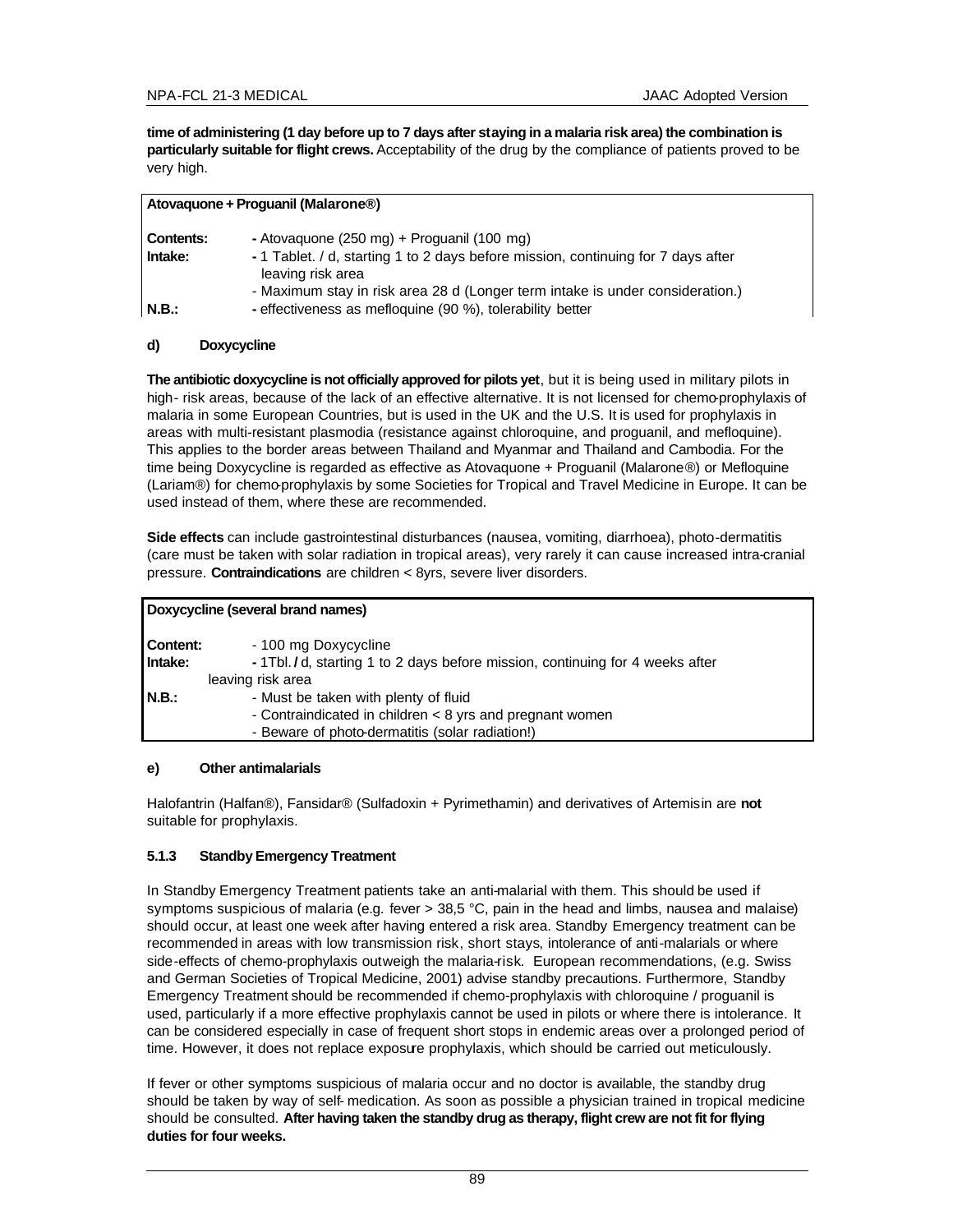## **Procedure if malaria is suspected**

| <b>Requirements:</b>          | symptoms suspicious of malaria<br>Stay in risk area for at least 7 d<br>No doctor available for next 24 h |                          |                        |  |
|-------------------------------|-----------------------------------------------------------------------------------------------------------|--------------------------|------------------------|--|
|                               |                                                                                                           | <b>Malaria suspicion</b> |                        |  |
|                               | Microscopic diagnosis available within 24 h?                                                              |                          |                        |  |
|                               | <b>Yes</b>                                                                                                |                          | No                     |  |
|                               | Parasites detected?                                                                                       |                          | <b>Standby therapy</b> |  |
|                               |                                                                                                           |                          |                        |  |
|                               | No                                                                                                        | Yes                      |                        |  |
| <b>Further investigations</b> |                                                                                                           | <b>Malaria therapy</b>   |                        |  |

\*If applicable microscopic investigations have to be repeated every 6 h or in fever attacks

Depending on the destination, different drugs have been recommended for standby prophylaxis. Halofantrin (Halfan®) and the combination of Pyrimethamin und Sulfadoxin (Fansidar®) are not now recommended by most European Societies of Tropical Medicine. This is due to a variety of serious side effects including cardiac arrythmias.

In remote areas Standby Emergency Treatment can be appropriate, if malaria symptoms occur even though chemoprophylaxis has been taken and medical assistance is not available within the next 24 hours. The choice of drugs depends on the type of chemoprophylaxis taken before. Furthermore, a drug with no resistance in the respective area should be used. Because of lack of data no recommendation for Standby Emergency Treatment after chemoprophylaxis with Atovaquone/Proguanil can be given.

| Prophylactic regimen     | <b>Standby Emergency Treatment</b>             |
|--------------------------|------------------------------------------------|
| None                     | Chloroquine, for P. vivax areas only           |
|                          | Mefloquine                                     |
|                          | Quinine                                        |
|                          | Artemether/Lumefantrine <sup>a</sup>           |
|                          | Atovaguone/Proguanil <sup>a</sup>              |
| Chloroquine alone / with | Mefloquine                                     |
| Proguanil                | Quinine                                        |
| Mefloquine               | Quinine <sup>b</sup>                           |
|                          | Quinine + Doxycycline/Tetracycline for 7 $d^b$ |
| Doxycycline              | Mefloquine                                     |
|                          | Quinine + Tetracycline for 7 d                 |

## **Choice of drugs for Standby Emergency Treatment according to previous chemoprophylactic regimen (International Travel and Health (2004), WHO, Geneva)**

a Limited experience of drug interactions with other antimalarial drugs, therefore these drugs not recommended if taking already other antimalarial

b Mefloquine to be resumed 7 days after last dose of Quinine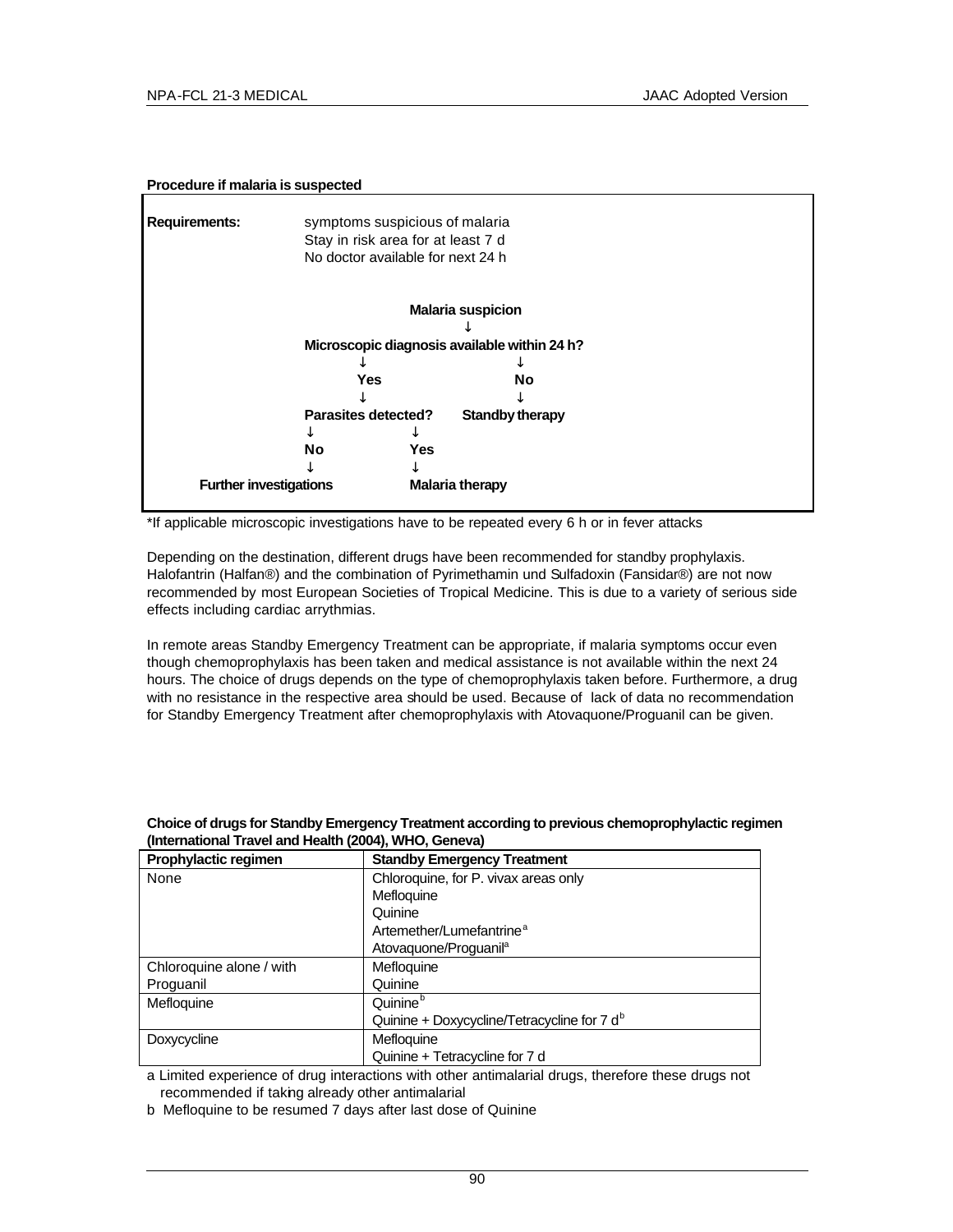|                | <b>Mefloquin</b>                                                        | Atovaguon/Proguanil<br>(Malarone®) | Artemether/Lumefantrin<br>(Riamet <sup>®</sup> ) | Chloroquine                                           |
|----------------|-------------------------------------------------------------------------|------------------------------------|--------------------------------------------------|-------------------------------------------------------|
|                | (Lariam®)<br>(Tbl. à 250 mg)                                            | (Tbl. à 250 mg/100 mg)             | (Tbl. à 20 mg/120 mg)                            | (Resochin <sup>®</sup> )<br>(Tbl. à 150 mg)           |
| $d_1$          | Initially<br>3 Tbl.<br>After $6 - 8$ h 2 Tbl.<br>After $6 - 8$ h 1 Tbl. | Initially 4 Tbl.                   | Initially<br>4 Tbl.<br>After 8 h<br>4 Tbl.       | Initially<br>4 Tbl.<br>After 6 h<br>2 Tbl.            |
| d <sub>2</sub> |                                                                         | 4 Tbl.                             | $2 \times 4$ Tbl.                                | $2$ Tbl.                                              |
| $d_3$          |                                                                         | 4 Tbl.                             | $2 \times 4$ Tbl.                                | $2$ Tbl.                                              |
| Area           | All malaria areas                                                       | All malaria areas                  | All malaria areas                                | Only in areas<br>without<br>chloroquine<br>resistance |

### **Dosages in Standby Emergency Treatment**

### **Guidelines for Standby Emergency Treatment (International Travel and Health (2004), WHO, Geneva)**

- Consult a physician immediately if fever occurs 1 week or more after entering an

- area with malaria risk.
- If it is impossible to consult a physician and/or establish a diagnosis within 24 hours of the onset of fever, start the stand-by emergency treatment and seek medical care as soon as possible for complete evaluation and to exclude other serious causes of fever.
- Complete the stand-by treatment course and resume antimalarial prophylaxis 1 week after the first treatment dose. Mefloquine prophylaxis, however, should be resumed 1 week after the last treatment dose of quinine.
- Vomiting of antimalarial drugs is less likely if fever is first lowered with antipyretics. A second full dose should be taken if vomiting occurs within 30 minutes of taking the drug. If vomiting occurs 30–60 minutes after a dose, an additional half-dose should be taken. Vomiting with diarrhoea may lead to treatment failure because of poor drug absorption.
- Do not treat suspected malaria with the same drugs used for prophylaxis, because of the increased risk of toxicity and resistance.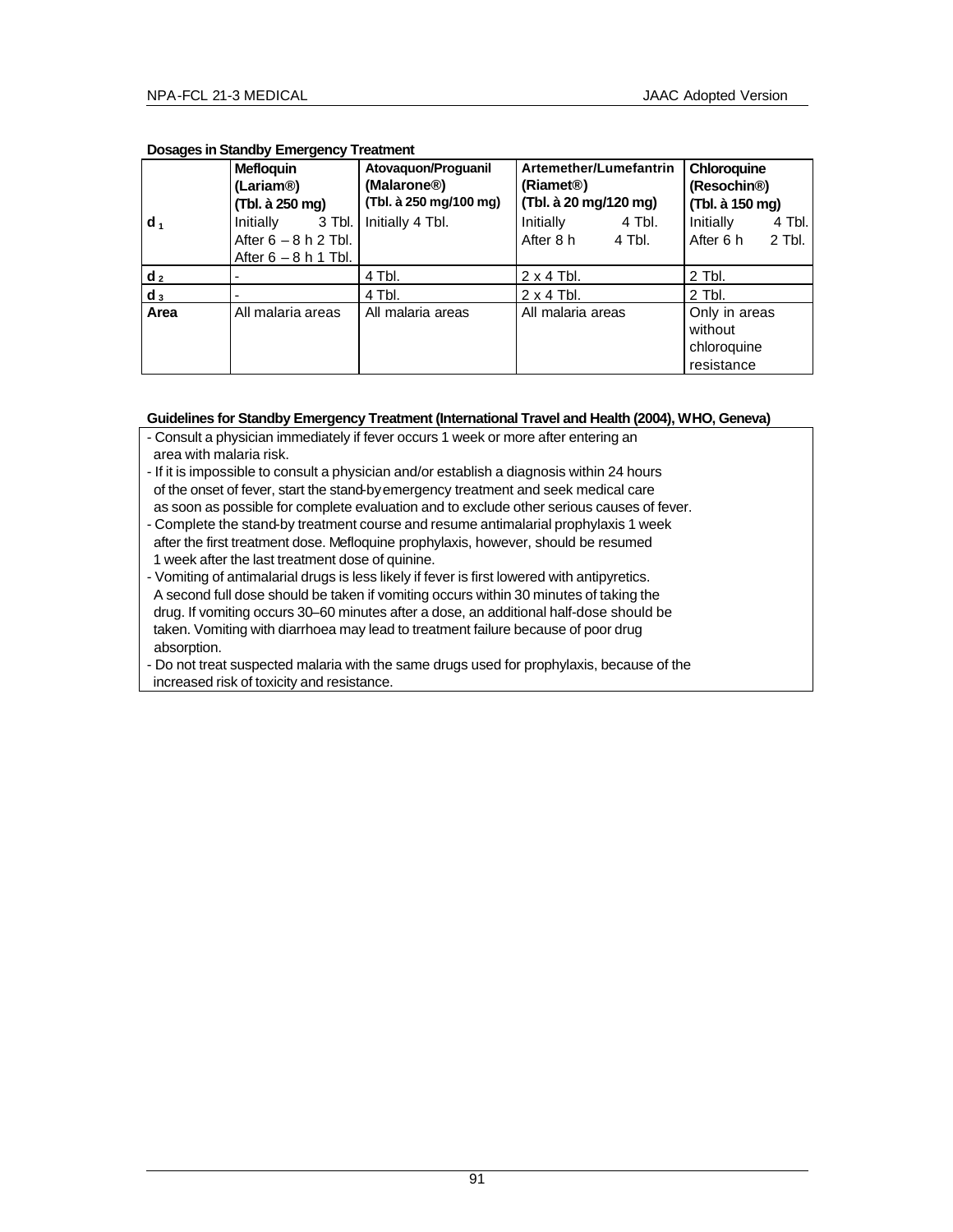### **5.1.4 Special recommendations**

An example for special recommendations are those of the Swiss/ German Societies of Tropical Medicine and various other Organisations, which differentiate their recommendations by countries, and even travelling areas within countries, seasons and duration of stay.



(after WHO International Travel and Health 2003, and SAR and DTG)



| P              | Mefloquine (Lariam®), or Atovaquone / Proguanil (Malarone®), or Doxycyclin for Chemoprohylaxis               |
|----------------|--------------------------------------------------------------------------------------------------------------|
| <b>APP/DP</b>  | Atovaquone / Proguanil (Malarone®), or Doxycyclin for Chemo-prophylaxis                                      |
| <b>APT/ALT</b> | no Chemo-prophylaxis but Atovaquone / Proguanil (Malarone®) or Artemether/Lumefantrin (Riamet®) for Standby- |
|                | Therapy                                                                                                      |
| т              | no Chemo-prophylaxis but Mefloquine (Lariam®) or Artemether/Lumefantrin (Riamet®) for Standby-Therapy        |
| CT.            | no Chemo-prophylaxis but Chloroquine (Resochin <sup>®</sup> ) for Standby-Therapy                            |

| Recommendations for malaria propriyiaxis (after DTG, 2003) |                      |  |
|------------------------------------------------------------|----------------------|--|
| Geographic Region                                          | Prophylaxis          |  |
| Tropical Africa, Eastern Indonesia, Papua-New Guinea,      | P                    |  |
| Salomon Islands, Amazonian-Provinces                       |                      |  |
| Indian Subcontinent north of line, Goa-Madras              | P                    |  |
| Thailand (Provinces Trat and Tak)                          | APP / DP             |  |
| Thailand (other provinces)                                 | APT / ALT            |  |
| Central America                                            | CT                   |  |
| Other risk areas                                           |                      |  |
| In all malaria areas                                       | Exposure prophylaxis |  |
|                                                            |                      |  |

#### Recommendations for malaria prophylaxis (after DTG, 2003)

#### **5.1.5 Frequent missions or long-term stay**

Prior to long-term stays (stationing of flight crews and their families) meticulous medical advice must be given. The recommendations have to consider the individual situation. In principle, the use of chemo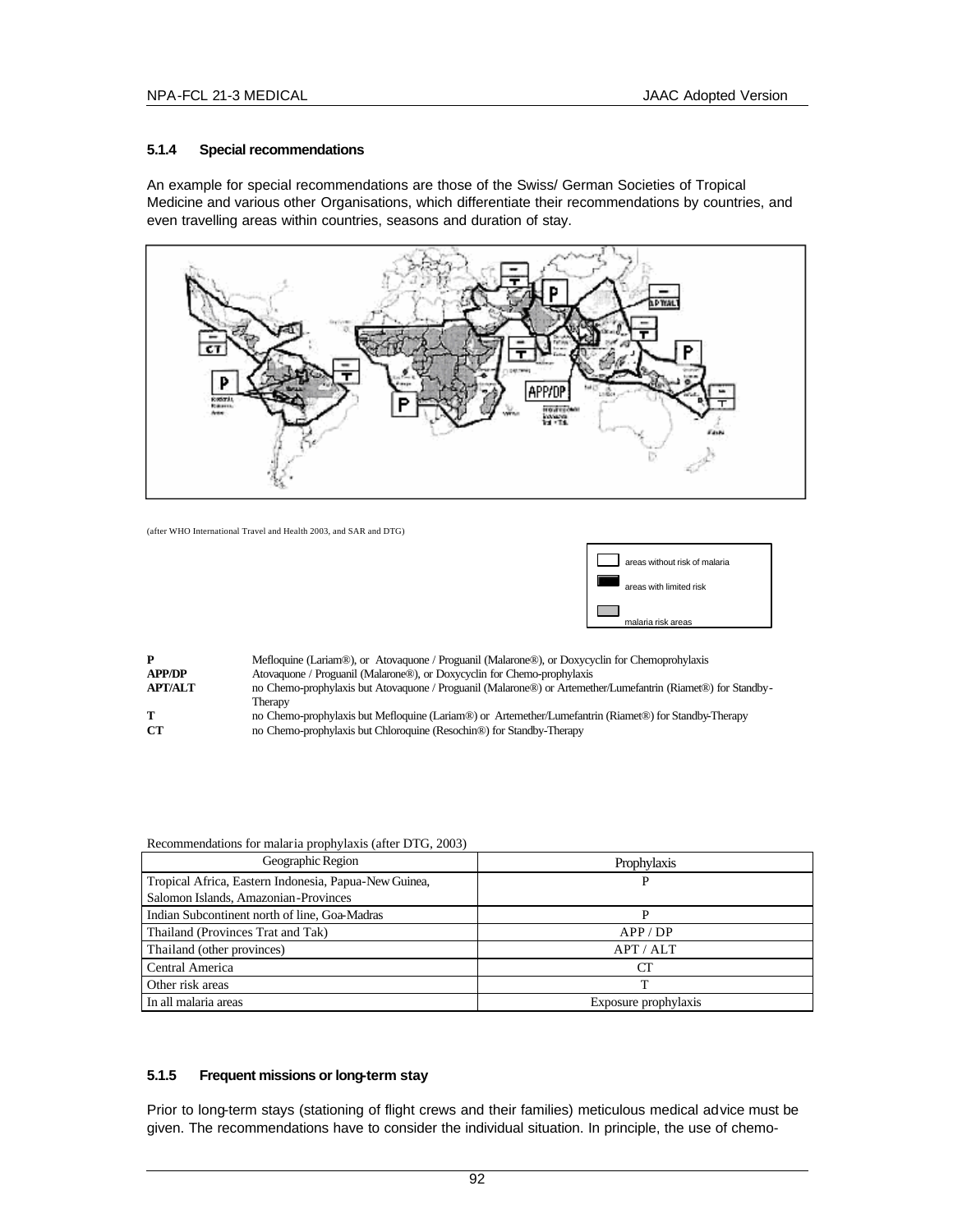prophylaxis is recommended. WHO recommends chemo-prophylaxis at least for the first 1 to 3 months of a long-term stay. Further medical advice, should be given by a local specialist. This specialist should be experienced in malaria prophylaxis of non-immune patients. Chemo-prophylaxis is particularly important where the risk is higher (e.g. rainy season, insufficient exposure prophylaxis). Even more so with tourists, a thorough risk-benefit-calculation is necessary. For long-term stays and where chloroquine is taken, the WHO recommends an ophthalmological review of the retina every six months to see if there have been any changes, beginning five years after the onset of uninterrupted prophylaxis (with intake of 100 mg/week), and after three years (with intake of 100 mg/day).

For frequent missions, which apply particularly for flight crews – The European Authorities recommend some form of chemo-prophylaxis, whereas the WHO favours a standby prophylaxis. For pilots, only chemo-prophylaxis with chloroquine / proguanil is approved.

#### **Checklist for malaria advice (after DTG, June 2001)**

- **1. Information about malaria risk.**
- **2. Pregnant women and children under 5 years should abstain from stays in risk areas.**
- **3. Information about local area prophylaxis (avoiding insect bites and stings).**
- **4. Information that malaria may occur even with thorough prophylaxis.**
- **5. Information about symptoms of malaria and necessity to consult a doctor.**

**Information about the potential lethal course in case of delayed diagnosis and therapy.**

- **6. Consider previous diseases, intake of medicine, allergies, existing or intended pregnancy, tolerance of previous chemo-prophylaxis.**
- **7. Consider intended activities during stay (diving, mountain climbing).**
- **8. Information about necessity of regular intake of chemo-prophylactic drugs before, during and after staying in risk area. If applicable information about mode of intake of standby therapy.**
- **9. Information about side effects of anti-malarial medication.**
- **10. Written information should be given as a handout.**
- **11. If medicine is purchased abroad, only those approved in Europe should be bought.**

### **5.2 Diagnosis and Therapy**

**Early diagnosis and immediate treatment** of malaria is essential. The most insidious form of malaria, Falciparum Malaria, caused by Pl. falciparum can be lethal within a couple of days, because the complications can occur so rapidly. Often, a delay in the diagnosis and therapy by the patient and / or the doctor may result in a fatal outcome. A mistaken diagnosis for example, can include an illness like influenza, which can be fatal. Flight crews have to be informed about incubation periods, symptoms, diagnostic and therapeutic possibilities, both at the tropical destination and at home.

**Every febrile disease, from 7 days after up to several months,** (cases even after one year are known) **after**  staying in risk areas, malaria should be suspected until the opposite has been proved. Even without a typical course of fever, malaria has to be suspected. In cases of malaria breaking through despite proper prophylaxis, the symptoms may be atypical. The course of the disease can be protracted. Malaria (especially insidious Falciparum Malaria) can be ruled out if the thick film is negative. This is furthermore confirmed by negative fluorescence-micro-haematocrit enrichment (quantitative buffy coat or QBC) absence of anaemia and haptoglobin reduction, thrombocytopenia and splenomegaly.

The diagnosis is established by thick and thin film. This has to be repeated every 6 hours for 24 hours. The thick film is a method of enrichment. If the type of plasmodia has not been determined by thick film, the thin film reveals this information. Immuno-chromatographic **quick tests** are only supplementing these tests. They are not feasible as "Do it yourself"-tests for flight crews.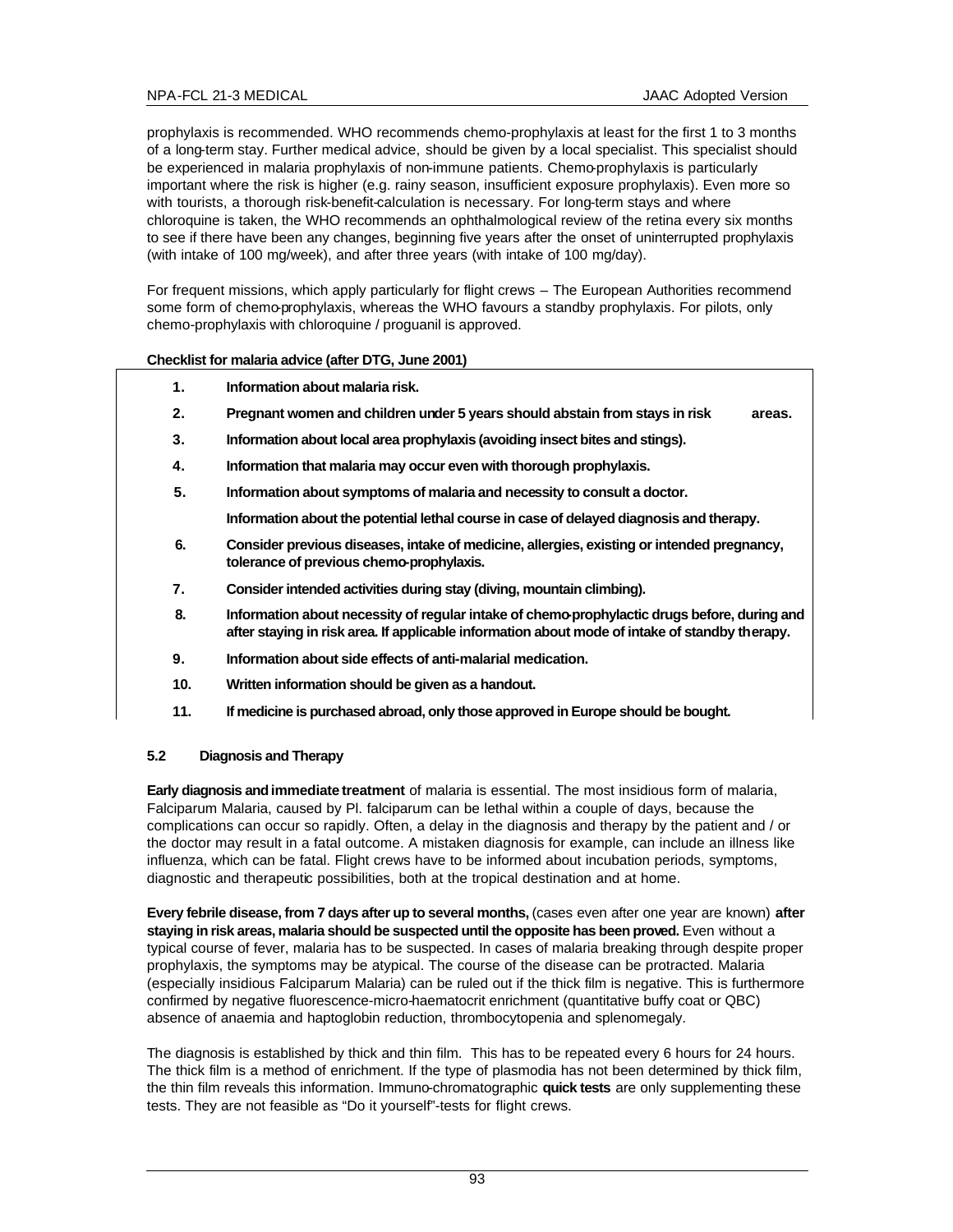After a diagnosis of malaria has been made, therapy has to begin immediately. In case of doubt it is better to start therapy , rather than to wait for time consuming additional tests. In Europe even uncomplicated cases of malaria should be treated in hospital. **If a member of a flight crew contracts malaria he / she is unfit for flying duties until 4 weeks after successful treatment.**

### **6 Intestinal or food-borne infections**

### **6.1 Traveller's diarrhoea**

Traveller's diarrhoea is the most frequent disorder encountered in tropical and sub-tropical regions (at least 30 to 50 % of travellers). Risk and incidence increase with poor hygienic conditions. Eating with local people and food purchased from street vendors pose a special risk. Ice produced from unknown water sources is a common cause of travel diarrhoea.

The infection is acquired by faecal-oral transmission and is caused by contaminated food, beverages or smear/saliva infection. Causative agents are bacteria (e.g. enteric salmonella, pathogenic Escherichia coli, especially ETEC, Shigella, Yersinia and Campylobacter), their toxins (which can cause the food poisoning), several viruses (e.g. Rota and Norwalk virus) and protozoa. The most common are Amoeba and Giardia, and with increasing frequency Cryptosporidia. In acute diarrhoea, bacteria is the most common cause. In chronic diarrhoea, parasites are the most common cause.

### **Risk factors for traveller's diarrhoea**

| <b>Destination</b>                                                                                |
|---------------------------------------------------------------------------------------------------|
| Season (in subtropical destinations)                                                              |
| <b>Duration of stav</b>                                                                           |
| Style of stay (Hotel during Layover $\lt$ circular tour $\lt$ adventure trip)                     |
| Lodging, low standard of hygiene                                                                  |
| Neglect of food and beverage hygiene                                                              |
| Reduced gastric acid (H <sub>2</sub> -Blockers, Proton Pump Blockers, previous gastric resection) |
| Reduced immune response                                                                           |
| Previous stay in third-world country (> 6 m before)                                               |
|                                                                                                   |

### **6.1.2 Clinical features and diagnosis**

Normally traveller's diarrhoea starts on the third day of stay. **The Incubation period** can be only some hours, or up to several days. Bacterial and viral infections are usually of 6 to 12 hours. A shorter incubation (frequently only 30 minutes) is normally caused by food poisoning. Typical symptoms are, more than three liquid stools. Every type of diarrhoea can cause dehydration and a reduction of the electrolytes, potassium and bicarbonate. **The mean duration** is 3 to 4 days, 10 % may take more than one week, and only 1 % may result in a chronic form of diarrhoea (duration > 3 weeks).

Uncomplicated diarrhoea is common, presenting as gastroenteritis or entero-colitis with watery diarrhoea, rarely covered by mucus, diffuse abdominal pain, vomiting and temperatures of maximum  $38.5^{\circ}$ C. Typical for dysentery (up to 10 % of travel diarrhoea) are stools mixed with blood or pus (resulting from invasion of the colonic mucosa), intestinal cramps and fever up to  $> 40^{\circ}\text{C}$ .

Most patients suffer a self-limiting disorder, and often by the time a visit is made to the physician, the symptoms have subsided. Therefore, a **diagnosis is not necessary** in most cases. If further diagnostic is intended, Salmonella, Shigella, Yersinia and Campylobacter should be checked for. Negative results do not rule out an infectious cause, because travel diarrhoea is almost always of an infectious origin. Many leukocytes detected by stool examination may indicate dysentery or invasive enteritis. However, in case of a fever > 38,5 °C and / or blood or pus, further diagnostic tests are mandatory.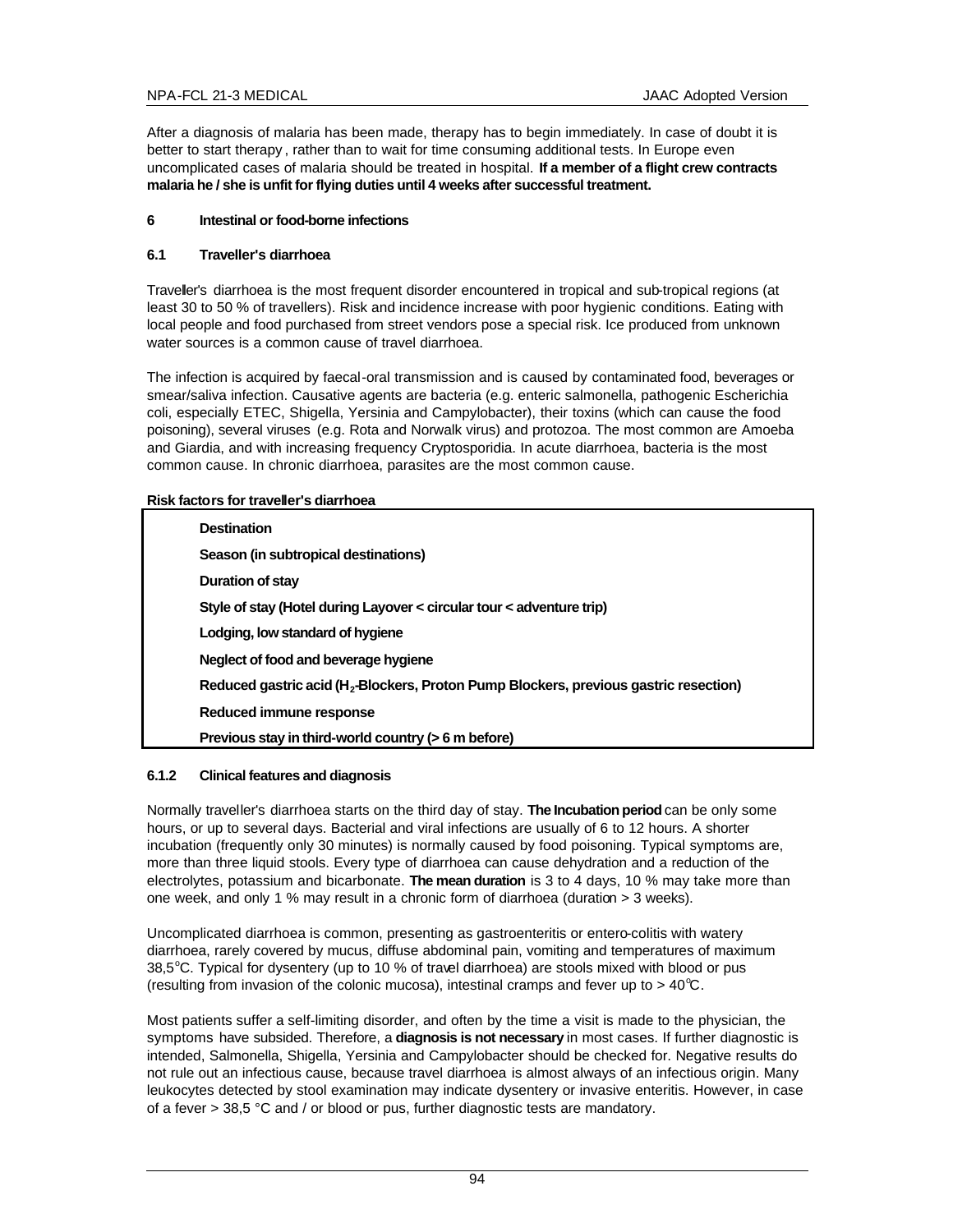## **6.1.3 Therapy**

Symptomatic treatment – mostly as self-therapy (This information has to be given to flight crew) - and is usually sufficient. Fever > 38,5 °C and / or blood or pus, makes it necessary for a consultation with a doctor and the fever will require specific therapy.

### **a) Symptomatic Therapy**

Fluid loss resulting from diarrhoea requires urgent fluid replacement. Motility inhibitors may be used as a supplementary measure:

### **Rehydratation**

- Mild cases: fruit juice, tea with sugar, broth, juice of coconut, in children, cola and salt sticks. - More severe cases: solution recommended by WHO (sodium chloride 3.5 g, sodium bicarbonate 2.5 g, potassium chloride 1.5 g, glucose or sugar 40.0 g, water ad 1000 ml, available also as ready mix e.g. Elotrans®, Oralpädon®, Rehdrat, Dioralyte, etc or a do it yourself solution with a 10ml spoonful of glucose or sugar, a 5ml teaspoon of salt or half salt/ half baking powder plus one litre of fluid. - Fluid loss of > 10 % body weight: infusion therapy.

### **Motility Inhibitors**

- Loperamid (Imodium®): initially 2 cps (4 mg), then 1 cps (2 mg) after every subsequent loose bowel movement

- Max. 12 mg/24 h, not to be used for more than 48 hr, not to be used for children < 2 a or dysentery (fever or bloody diarrhoea).

### **b) Specific Therapy**

In case of cholera or infection with Shigella, parasites, typhoid fever or para-typhus a specific treatment by specific antibiotics is required. Otherwise a calculated antibiotic treatment can be prescribed for 3 to 5 days. Antibiotics do not replace fluid replacement! **Whilst taking antibiotic therapy, flight crew are unfit for flying duties, until they are fully recovered and the antibiotic therapy has been stopped.**

| <b>Disease</b>                  | <b>Therapeutic Options</b>                                       |  |  |
|---------------------------------|------------------------------------------------------------------|--|--|
| Diarrhoea without knowledge of  | Ciprofloxazin 2 x 500 mg/24 h for $3 - 5$ days                   |  |  |
| the causative agent (calculated | Norfloxazin 2 x 400 mg/24 h for $3 - 5$ days                     |  |  |
| antibiosis)                     | Ofloxazin 2 x 200 mg/24 h for $3 - 5$ days                       |  |  |
| Cholera                         | Tetracycline 2 x 500 mg/24 h for 5 days                          |  |  |
| Shigella                        | Ampicillin $2 - 4 \times 500$ mg/24 h for 5 days                 |  |  |
|                                 | Trimethoprim/Sulfamethoxazol 160 mg/800 mg 2 x 1/24 h for 5 days |  |  |
|                                 | Ciprofloxazin 2 x 500 mg/24 h for $3 - 5$ days                   |  |  |
|                                 | Norfloxazin 2 x 400 mg/24 h for $3 - 5$ days                     |  |  |
|                                 | Ofloxazin 2 x 200 mg/24 h for $3 - 5$ days                       |  |  |
| Campylobacter                   | Azithromycin 1 x 500 mg for 3 days                               |  |  |
|                                 | Erythromycin 4 x 500 mg/24 h for 7 days                          |  |  |
| Giardia                         | Tinidazole/Metronidazole 2 g as a single dose                    |  |  |

#### **Antibiotic therapy for traveller's diarrhoea**

### **6.1.4 Prophylaxis**

### **Food and beverage hygiene act as a exposure prophylaxis against traveller's diarrhoea and other intestinal infections**

Only use fresh boiled (tea, coffee) or originally bottled and sealed beverages In the field, use water filters, iodine etc. for water treatment No ice into drinks, no ice cream No raw milk or dairy products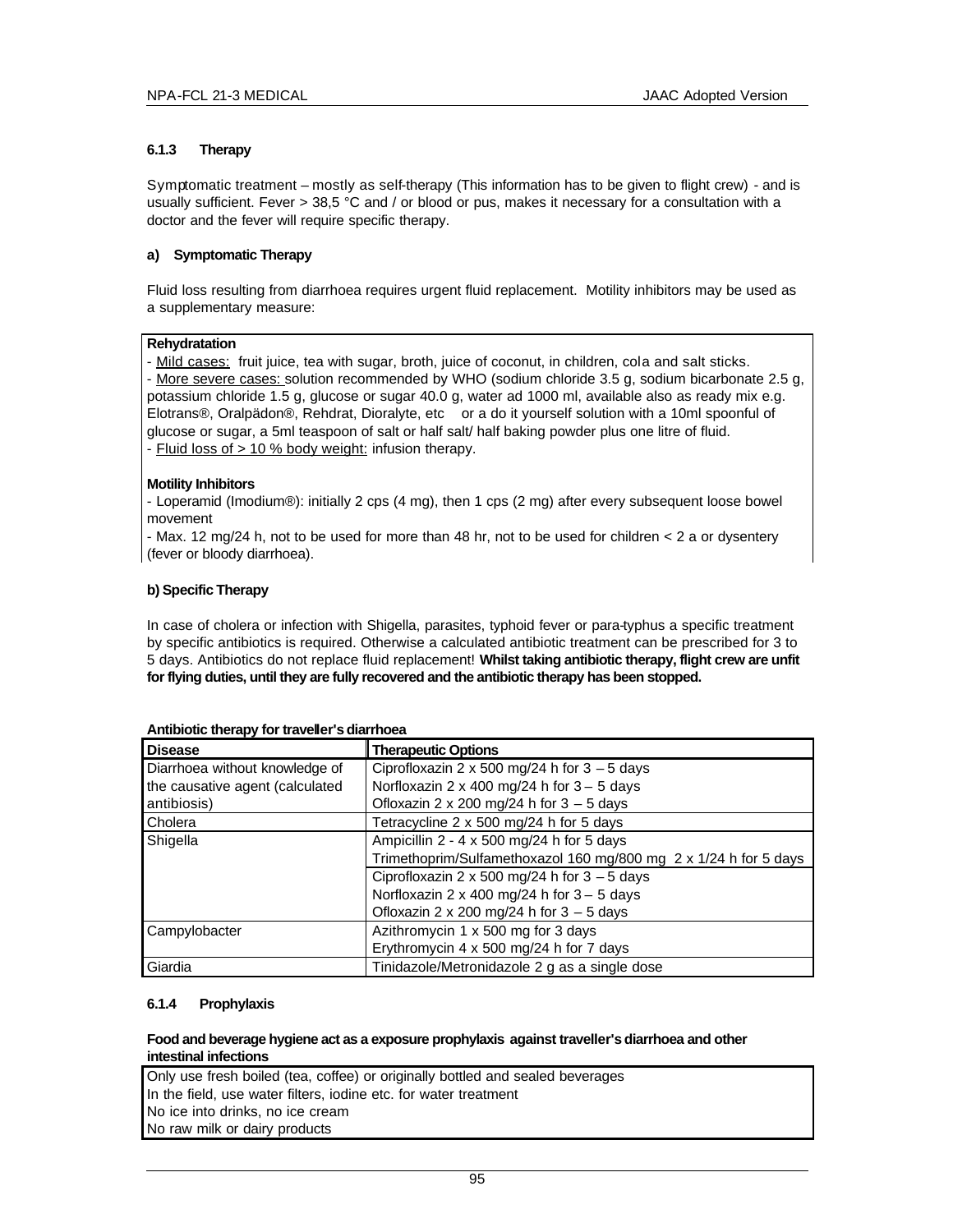Only well-done or well-boiled meat or fish Avoid raw fish and raw seafood No raw salad only fruits, that can be peeled by oneself or under ones own supervision No dishes with cold dressings (e.g. ketchup), mayonnaise or products of raw eggs No sandwiches with salad or mayonnaise Avoid dishes that have been kept warm for long periods of time. The fresh and thorough preparation of food is essential. Thorough hand and body hygiene Use mineral water for brushing teeth Avoid tableware and cutlery that may have cleaned in dirty water (if applicable drinking from bottle or can)

# **Peel it, boil it or forget it!**

**Medical prophylaxis** is only indicated in very rare cases (e.g. high-ranking business travellers, sportsmen prior to competition, patients with chronic inflammation bowel disease or gastric resection. Ciprofloxacin-1x 250/500 mg/daily).

### **This is not approved for flight crews**.

### **6.2 Amoebiasis**

Amoebiasis occurs in tropical and subtropical areas. Most cases seen in temperate zones are imported. Amoebae are rarely a cause for travel diarrhoea. The causative agent in Amoebic dysentery is a pathogenic protozoa called Entamoeba Histolytica, which is potentially invasive. About 10 % of the world population is infested with Entamoeba Histolytica. Nevertheless, most of those infested with Entamoeba exhibit the apathonogenic type called Entamoeba dispar, which appears and behaves like E. histolytica. The two can be differentiated by molecular genetic and protein chemical measurements. Both species infest the lumen of the colon, but only E. histolytica can invade the bowel wall. Only the pathogenic E. histolytica results in the formation of antibodies. Proteins, which have a particular pattern of isoenzymes, the (so-called zymodemes), are responsible for the pathogenic effects of E.histolytica.

The infection is acquired by faecal-oral transmission. Cysts are ingested in contaminated water and food. The risk of infection depends on the hygienic standards of the person excreting the cysts and the potential recipient. Cysts are resistant against gastric acid and go through a development to trophozoites, so-called minuta forms in the small intestine. These multiply and colonize the upper colon. In the lower colon cysts are developed and excreted. Only in the case of accelerated intestinal passage (diarrhoea) are the minuta forms are excreted. Magna forms develop from minuta forms and are characterized by phagocytized RBC, which may invade the wall of the colon. **Amoebic cysts are frequently found in flight crew**.

# **6.2.1 Clinical features**

The **asymptomatic luminal infection** shows excretion of cysts without clinical symptoms. **Invasive amoebic disease** starts with invasion of the bowel wall. It shows different clinical features: In **amoebic dysentery** abdominal pain, tenesmus, diarrhoea with blood and mucus (raspberry jelly stool) develop within 2 to 3 weeks. The clinical course may vary between common diarrhoea with only occult blood, to more than 20 bloody bowel movements a day. Complications such as perforation, peritonitis, and toxic mega-colon may occur. An **Amoebic liver abscess** develops after the invasion of the blood vessels and is the most frequent extra-intestinal complication. Severe pain in the right upper abdomen, fever and severe malaise are typical. Complications are hepatic failure, perforation into abdominal cavity or thorax, causing diaphragmatic pain and severe shortness of breath. The most severe complication can be a brain abscess. Rigors are common and may be mistaken initially for malaria

# **6.2.2 Diagnosis**

Luminal infection is diagnosed by laboratory's specialising in tropical diseases. This requires studying fresh stools or by using enrichment methods. Using **zymodeme** (isoenzyme analysis), E. histolytica and E. dispar can be differentiated as well as by **Stool culture** and **PCR**. **PCR** or **Stool Antigen ELISA** can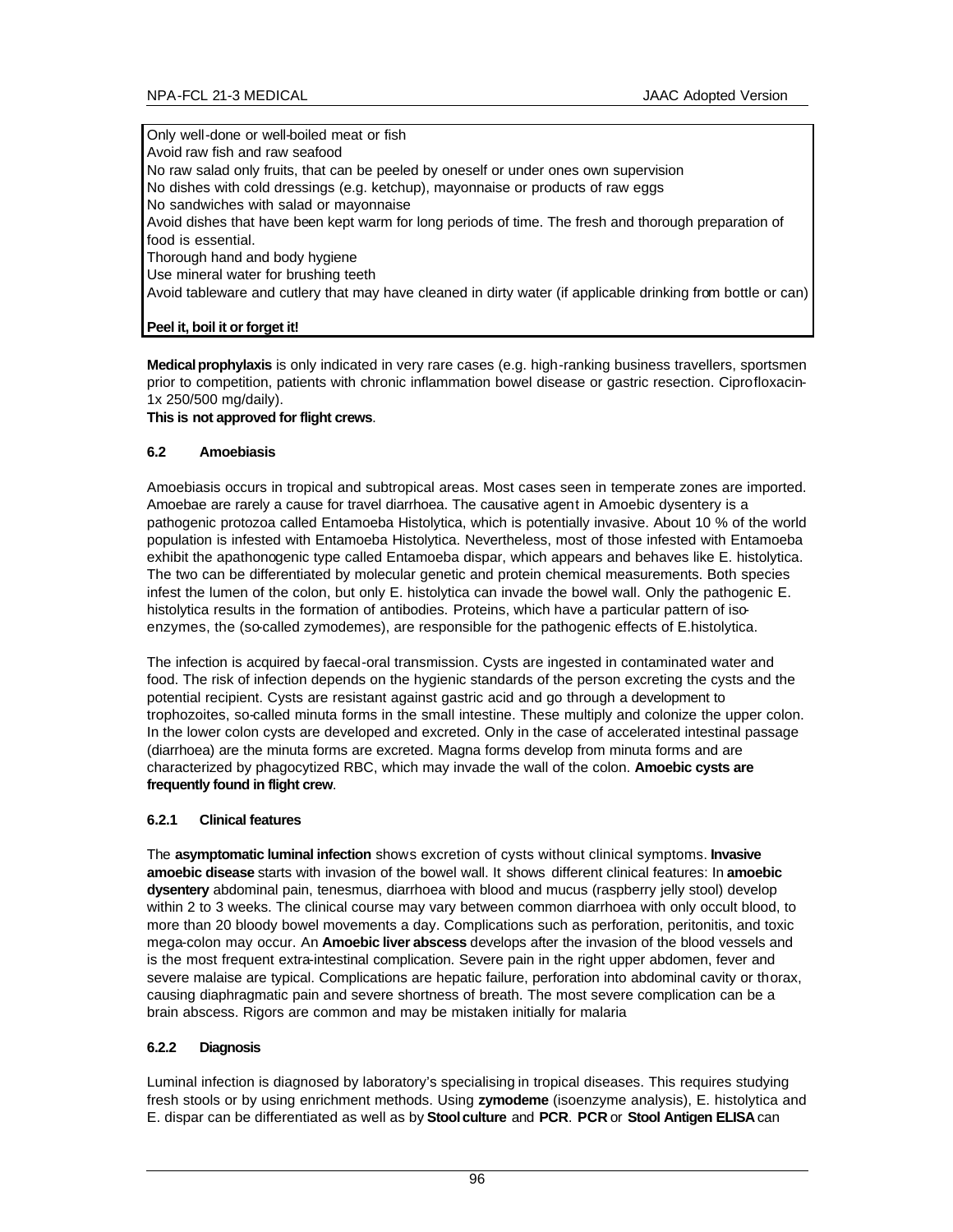detect E. histolytica directly. Invasive amoebiasis, is proved by **specific antibodies** (mostly by the beginning of clinical symptoms or at least 1 week after).

### **Procedure if amoebic cysts have been detected**

**- Asymptomatic excretion of cysts ? serology (test for specific antibodies)**

- **Negative serology ? asymptomatic luminal infection, probably E. dispar**
- **Positive serology ? PCR / Zymodeme to differentiate E. dispar / E. histolytica**

**- Symptomatic excretion of cysts ? serology and PCR / Zymodeme to differentiate E. dispar / E. histolytica**

**Amoebic liver abscess** is diagnosed by ultrasound (CT or NMR), supplemented by serology.

### **6.2.3 Therapy**

| <b>Diagnosis</b>      | <b>Drug</b>              | <b>Dosage</b>            | <b>Time of treatment</b> |
|-----------------------|--------------------------|--------------------------|--------------------------|
| Luminal infection     | Paromomycin              | 25 - 35 mg / kg / d, tid | 7 days                   |
|                       | Diloxanidfuroat          | 3 x 500 mg p.o.          | 10 days                  |
| Amoebic dysentery     | Metronidazole            | 3 x 10 mg/kg KG p.o. or  | 10 days                  |
|                       |                          | i.v                      |                          |
|                       |                          |                          |                          |
|                       | Tinidazole               | 2 g/d p.o.               | 5 days                   |
| Amoebic liver abscess | Metronidazole            | 3 x 10 mg/kg KG i.v.     | 10 days                  |
|                       | Severe cases             |                          |                          |
|                       | additionally Chloroquine | Initially 600 mg p.o.    | 2 days                   |
|                       |                          | Then 300 mg p.o.         | $2 - 3$ weeks            |

**Therapy of amoebiasis ( Lunzen, Tannich, Burchard, Dt. Ärzteblatt 93, 51 - 52)**

In invasive amoebiasis, a luminal infection is present as well and should be treated with diloxanidfuroat (available in the U.K.). Success of intestinal eradication should be checked after about 6 weeks by microscopic stool diagnosis. **During medication with either drug, members of flight crew are not fit to fly.**  The **side effects** of the medication can include extra-pyramidal tremors and **a severe reaction with any form of alcohol. In asymptomatic luminal infection, fitness for flying is not restricted. Flight crew are not fit for flying duties with amoebic dysentery or with liver abscess or other manifestations. 2 weeks after successful treatment (proved by ultrasound, CCT, NMR, EEG depending on clinical manifestation), flight crew may return to duty.**

### **6.3 Giardiasis**

Giardiasis (Lambliasis) occurs worldwide. In temperate areas up to 10 % of diarrhoea, and in the third world up to 20 % is caused by Giardia. The causative agent is the protozoa Giardia lamblia. Humans are a source of infection, particularly children, who can excrete very many cysts. Transmission is via the oral faecal route, or by smear infection or from contaminated food and water.

The **course of disease** varies between the asymptomatic excretion of cysts, to heavy diarrhoea and malabsorption. Early symptoms include diarrhoea, nausea, vomiting, intestinal hurry and abdominal pain. This can continue for about 1 to 2 weeks. Chronic Giardiasis may develop, even without the previous acute phase. Symptoms appear continuously or intermittently with intestinal hurry, diminished consistence of stool, sometimes diarrhoea, and a loss of weight. Severe cases show malabsorption, reduced growth rates in children, dehydration, and very rarely, a fatal outcome.

Cysts and trophozoites can be detected in fresh stool analysis by naked eye microscopic **diagnosis** or in conserved stool by enrichment methods in specialized laboratories. Antigenic stool tests are a new development. Sometimes diagnosis has to be more invasive by taking biopsy specimens from the jejunum.

Tinidazole (Simplotan®) 2 g as single dose is used for **therapy**. If necessary, this treatment can be repeated after 7 days. Alternatively, Metronidazole (Clont®, 2 g/d for 3 d or 3 x 400 mg for 5 – 7 d) can be used. During pregnancy Paromomycin should be used. During medication with either of the drugs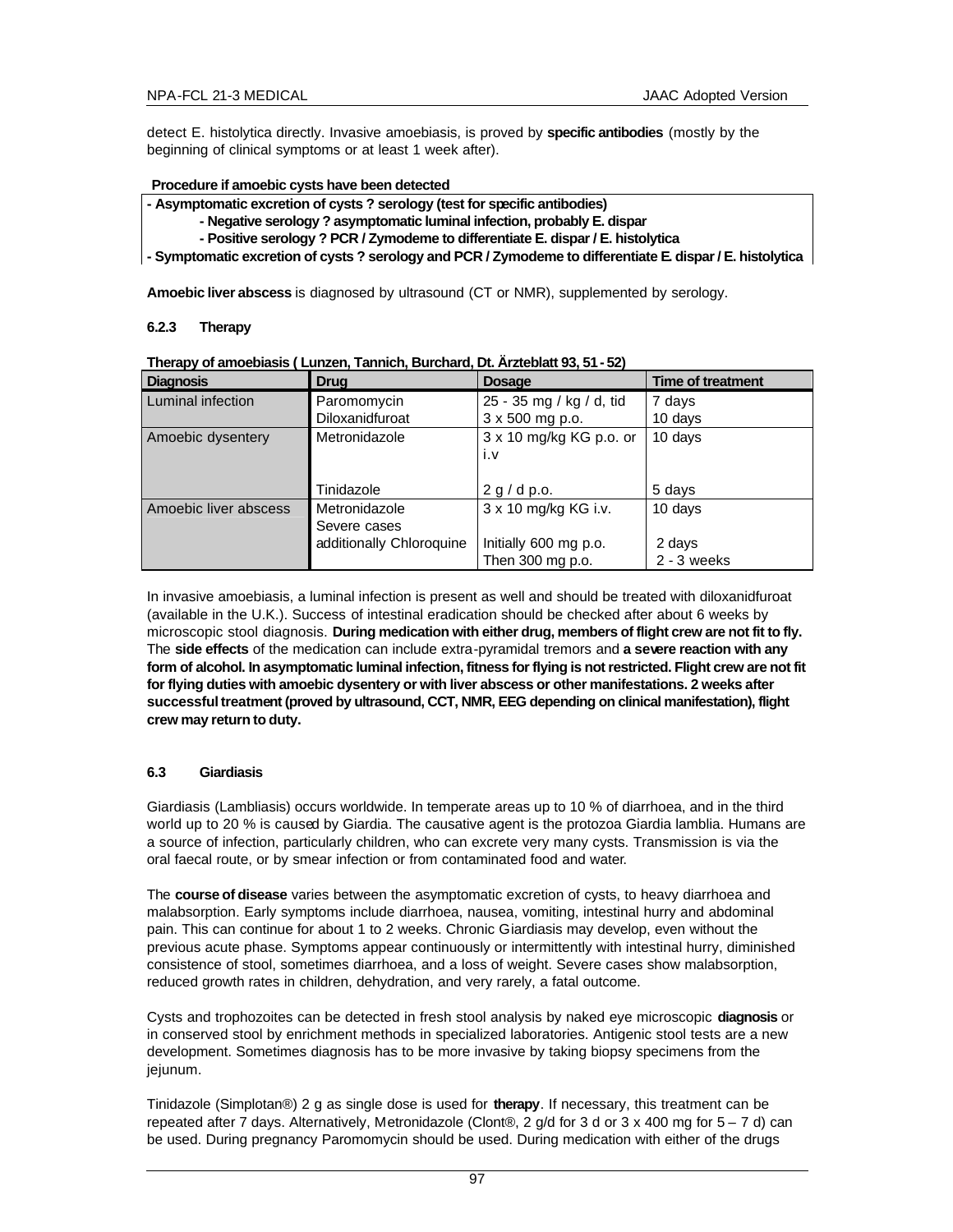**members of flight crew are not fit for flying duties**. Success of intestinal eradication should be checked after about 6 weeks by microscopic stool diagnosis.

### **6.4 Cryptosporidia**

Intestinal infections by cryptosporidia are occuring with increasing frequency. Cryptosporidia are now resistant against chlorides. Therefore the usual chloride treatment of drinking water cannot now prevent this type of infection.

Transmission is via the oral-faecal route. In immuno-competent persons a self- limiting course of 1 to 4 weeks can be found with diarrhoea, fever and febrile symptoms. A specific therapy is not necessary. Severe disease occurs in immuno-deficient patients. In these cases Paromomycin (Humatin®, 4 x 500 mg/d p.o. for 14 – 28 d, then 2 x 500 mg/d p.o. as suppression therapy for long-time) is used for treatment. **Whilst taking such medication, flight crew are not fit for flying duties**. Exposure prophylaxis should ensure that all drinking water should be filtered.

#### **7 Patients with symptoms after visits to tropical areas**

A host of other tropical diseases occur outside of Europe, most are of little significance for flight crews. Nevertheless, they may be of significance in the differential diagnosis of patients who complain of symptoms such as fever, diarrhoea, exanthema, and jaundice, after visits to the tropics. In patients presenting with fever or even unspecific symptoms, malaria should be suspected after staying in endemic areas. Diarrhoea with fever and / or bloody stools, or chronic diarrhoea should be should also be diagnosed meticulously. Diagnosis should be performed in hospitals and treatment given by physicians, who specialise in tropical medicine.

#### **Differential Diagnosis for Fever after staying in tropical areas**

Malaria Infections of upper respiratory tract Acute Hepatitis Typhus / Para-typhus Amoebiasis, Liver abscess Acute phase of helminthic infections e.g. Katayama Fever Dengue Fever and other Arbo-virus Infections Campylobacter Enteritis **Borreliosis Rickettsiosis** Visceral Leishmaniasis

#### **Differential Diagnosis of Diarrhoea**

| Amoebiasis                     |
|--------------------------------|
| Giardiasis                     |
| Shigellosis                    |
| <b>Enteric Salmonellosis</b>   |
| <b>Campylobacter Enteritis</b> |

#### **Differential Diagnosis of Exanthema and other disorders of skin**

Pyodermia Dermatomycosis **Ektoparasites** Larva migrans Cutaneous leishmaniasis Filariasis Myiasis

**Dengue Fever** is a common diagnosis for febrile patients who have stayed in endemic zones. Where flight crews are concerned this disease represents an important differential diagnosis with malaria. Infections occur worldwide in the tropics and subtropics and have spread in the past years, especially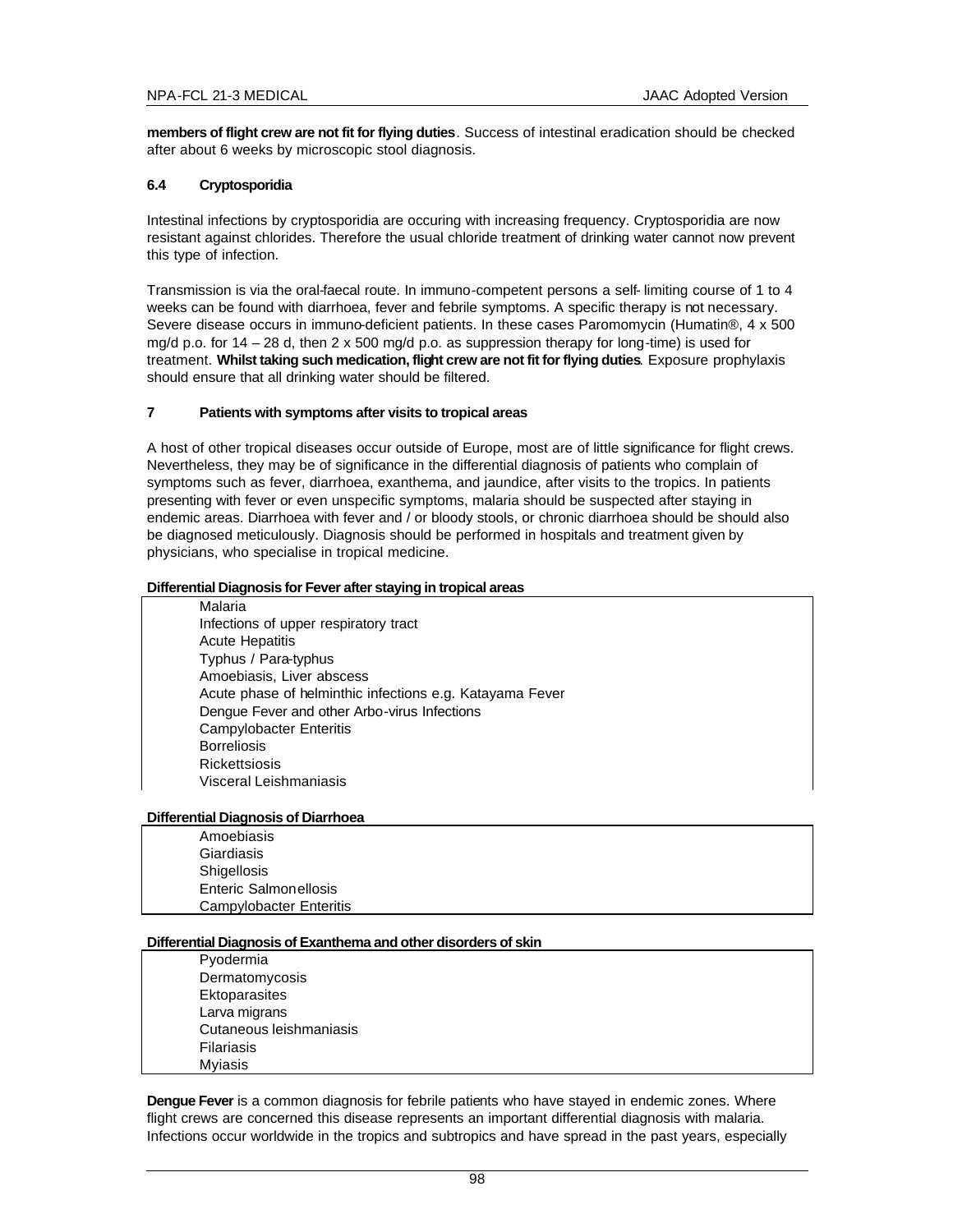into conurbations. The disease is caused by a flavivirus (4 Serotypes) and transmitted by Aedes mosquitoes (active day and night). After an incubation period of  $2 - 7$  days patients complain of a biphasic fever up to 40 °C, severe muscle and limb pain (break bone fever), headache, malaise, and generalized exanthema. After malaria has been ruled out, the diagnosis is established clinically and can be verified by an increase of antibodies. The only treatment required is symptomatic. The administration of antipyretics and analgesics such as Paracetamol can be used. Acetylsalicylic Acid should however be avoided. The complications of **Dengue Haemorrhagic Fever** and **Dengue Shock Syndrome** are very rare in travellers. Treatment requires intensive care medicine.

Apart from Hepatitis A and B, Hepatitis C, D, E, can be encountered in tropical areas as well as in Europe. This depends on the local epidemiology. Clinical diagnosis and treatment do not differ either. Exposure prophylaxis include, avoiding contact with blood and body fluids (Hepatitis C and D) and the practice of good food hygiene (Hepatitis E) is recommended.

Bacterial diseases like Borreliosis (Relapsing Fever), Rickettsiosis (different febrile diseases presenting as atypical pneumonia or cyclic general infections are often accompanied by exanthema). Protozoal diseases like visceral leishmaniasis or trypanosomiasis, are fairly rare in travellers and in flight crews.

**Haemorrhagic Fevers** such as Lassa, Marburg and Ebola Fever are very rare and of little significanc e for flight crews. When patients suffering from these particular fevers or any other type of infectious disease have been transported by air, the flight surgeon has the responsibility to inform any member of the crew that flew that particular aircraft. The Flight Surgeon should offer the crew an examination or a transfer to a specialized institution. The Flight Surgeon is also obliged to report the matter to the health authorities according to the local health regulations.

# **8 Other Tropical diseases and Infections**

There are some tropical diseases that are rarely encountered by flight crews. In this context it should be mentioned, that a lot of diseases occurring in tropical and subtropical areas are not typical tropical diseases. This applies to diseases that may occur even in temperate zones, but having a much higher prevalence in the tropics than in Europe where they may have been eradicated.

**Helminthic diseases** can be avoided by good food hygiene or by exposure prophylaxis. Rare infections and complications such as Hydatid disease caused by Echinococcus granulosus or Cysticercosis caused by Taenia solium with intracerebral symptoms renders flight crews unfit for flying duties.

The infection **Schistosomiasis** (Bilharziosis) is marked by an initial period of fever (Katayama Fever) and then an infection of wall of bladder and the colon. This causes haematuria and bloody stools. One of the complications can be portal hypertension. The infection can be avoided in tropical areas by not swimming or walking in lakes and rivers. Helminthic infections that are transmitted by insect vector's are not of any real significance for flight crews.

A further disease transmitted by ticks is Borreliosis, which is caused by different species of Borrelia. It appears in three stages with skin, joint, cardiac and neurological symptoms. There is no vaccination for the European form of the disease. Antibiotics are given as therapy. **Flight crew are unfit for flying duties until successful treatment has been documented.**

Sexual transmitted diseases as well as HIV infection can be avoided by sensible sexual hygiene and precautions. The flight surgeon should not hesitate to advise flight crew on this subject.

**Flight crews may encounter many types of skin disease**, when they are operating in tropical areas. **Larva migrans. (Creeping Eruption), is one type of this condition.** This can be diagnosed by seeing lines like threads appearing on the skin that are slightly raised above the skin level. The disease is caused by, the larva of ankylostoma. This is found in dogs. It is common after skin contact with sand on beaches that is contaminated by dog faeces. Walking on beaches with bare feet can also result in another disease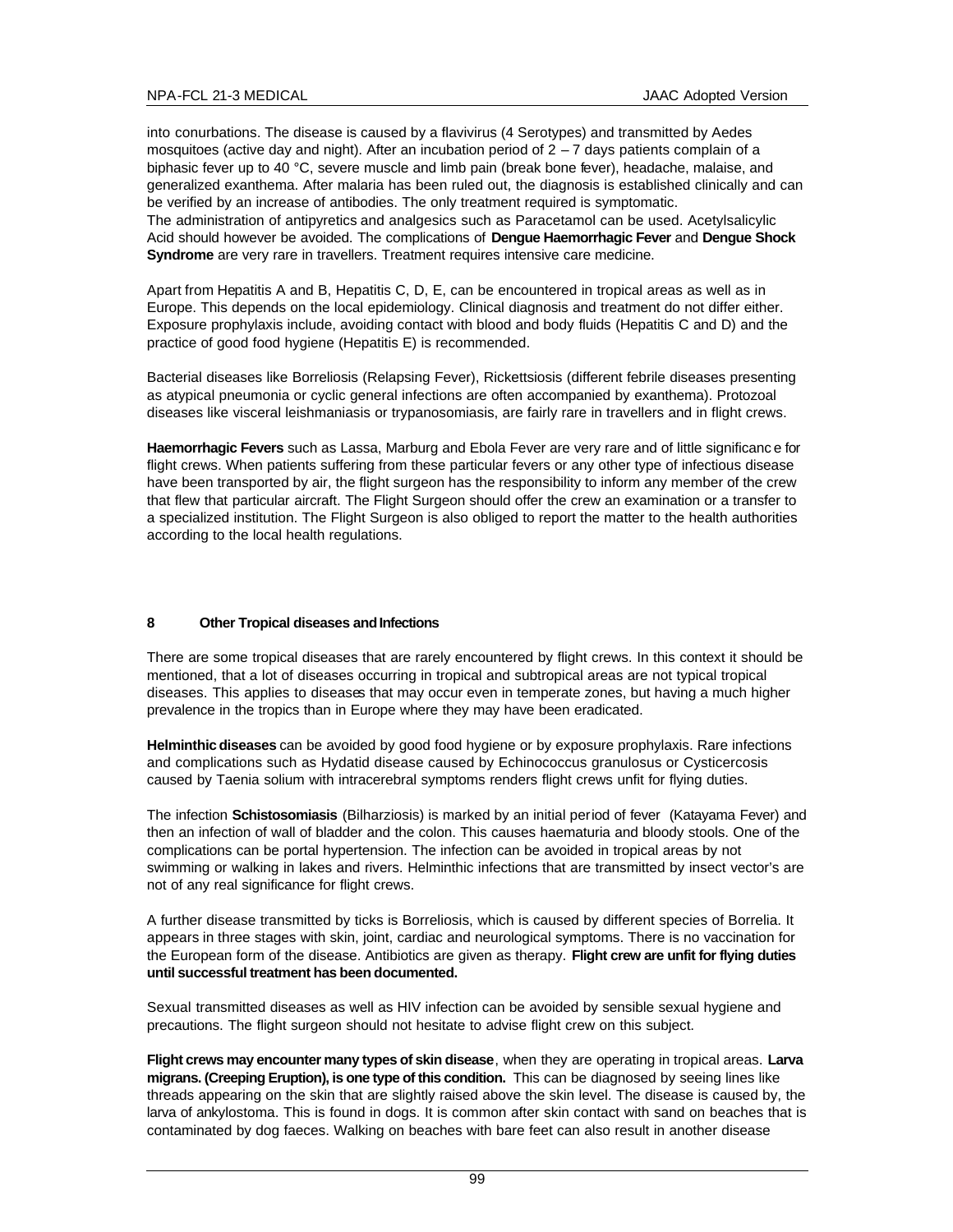caused by the sand flea called **Tunga Penetrans**. This can present as a severe irritation, with secondary infection and ulceration in the inter-digital, sub-ungual and genito-anal areas. Tetanus and gangrene are occasional complications. The developing larvae of the dipterous flies cause **Myiasis**, after the eggs have been deposited under the skin. This is a relatively uncommon in humans. It often occurs by accident. Sweating and poor hygienic conditions encourage fungal infections. This is encountered more readily in the tropics. Good hygiene and cotton clothes can prevent these diseases. **Ectoparasitic infections** such as scabies, lice, fleas, and bed bugs are more likely to be encountered where there are poor living conditions and where there is poor personal hygiene amongst the flight crew. **Prickly heat** is a condition of the sweat glands caused by heavy sweating, more so in tropical areas. It can be avoided by using the correct clothing and by using the appropriate body hygiene.

Other food borne diseases like **Ciguatera, tetrodotoxin, and paralytic shellfish poisoning** present with light to severe neurological symptoms, nausea, vomiting and diarrhoea, and can be prevented by not eating certain fish. When flight crews are operating in areas where these diseases occur, and they present with typical symptoms, they can be treated by symptomatic therapy. The symptoms normally subside after a couple of weeks.

**Haemoglobinopathies** such as sickle cell anaemia (drepanocytosis) or thalassaemia are common in people originating from tropical areas. These conditions have to be taken into account by flight surgeons examining applicants from tropical areas or of African origin. These genetic abnormalities are of significance because the homocygotic form will make someone unfit for the flying environment and for flying duties. Fitness with the heterocygotic form depends on the actual haematological variables. **The Haematocrit values should be > 32 % for flight crews on duty.**

**Venomous fish.** There are over 100 fish species that have proved dangerous to man. Most are found in tropical areas. Great care must be taken when handling any fish dead or alive. Unnecessary contact with fish should be avoided in the vicinity of Coral Reefs. This is important for scuba divers and those who snorkel.

| <b>Disease</b>             | Condition            | <b>Period of Unfitness</b> | <b>Notes</b>              |
|----------------------------|----------------------|----------------------------|---------------------------|
| <b>African Tick Typhus</b> |                      |                            | See Rickettsial           |
|                            |                      |                            | <b>Diseases</b>           |
| <b>African</b>             |                      |                            | See Trypanosomiasis       |
| <b>Trypanosomiasis</b>     |                      |                            |                           |
| <b>AIDS</b>                |                      |                            | See HIV                   |
| American                   |                      |                            | See Chagas Disease        |
| <b>Trypanosomiasis</b>     |                      |                            |                           |
| <b>Amoebiasis</b>          | Asymptomatic Luminal | No restriction             |                           |
|                            | Infection            |                            |                           |
|                            | Amoebic Dysentery    | Unfit until therapy and    |                           |
|                            |                      | full recovery              |                           |
|                            | Liver Abscess        | 2 w after therapy and full | No residual mass in       |
|                            |                      | recovery                   | ultrasound                |
|                            | Other manifestation  | 2 w after therapy and full | In case of brain abscess  |
|                            |                      | recovery                   | or meningoencephalitis if |
|                            |                      |                            | no residual mass in CCT   |
|                            |                      |                            | or NMR and normal         |
|                            |                      |                            | EEG                       |
| Anaemia                    | HK < 32%             | unfit                      |                           |
| Ancylostoma duodenale      |                      |                            | See Helminthic            |
|                            |                      |                            | <b>Diseases</b>           |
| Angiostrongyliasis         |                      |                            | See Helminthic            |
|                            |                      |                            | <b>Diseases</b>           |

# **9 Medical Fitness for Air Crews after Infectious Diseases (Guidelines for Medical Assessment)**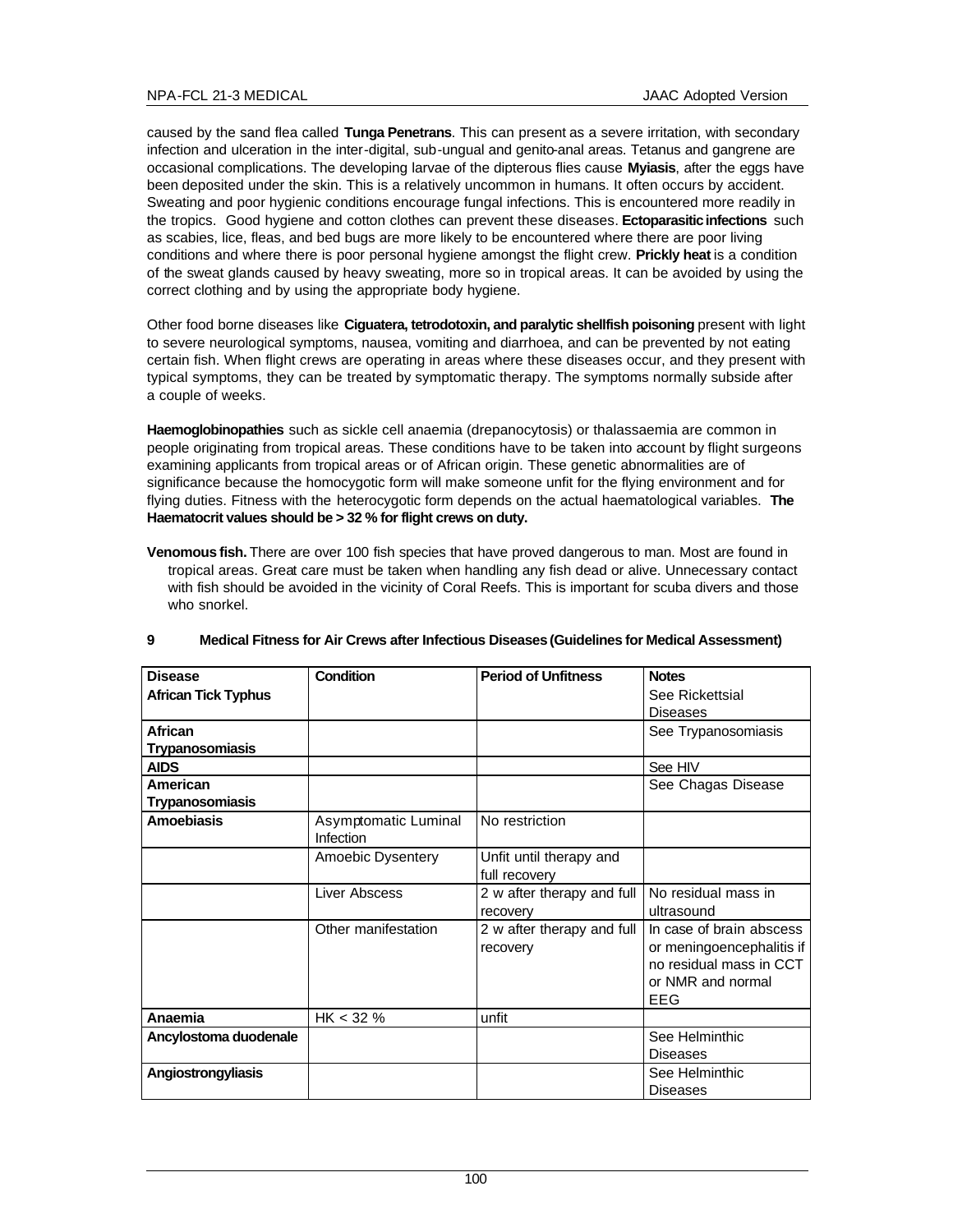| <b>Disease</b>                                                                                                                                                              | <b>Condition</b>              | <b>Period of Unfitness</b> | (Medical Fitness for Air Crews after Infectious Diseases (Guidelines for Medical Assessment (cont'd<br><b>Notes</b> |
|-----------------------------------------------------------------------------------------------------------------------------------------------------------------------------|-------------------------------|----------------------------|---------------------------------------------------------------------------------------------------------------------|
| <b>Anthrax</b>                                                                                                                                                              | All forms of disease          | 2 w after therapy and full | No spores or vegetative                                                                                             |
|                                                                                                                                                                             |                               | recovery                   | forms of B. anthracis in                                                                                            |
|                                                                                                                                                                             |                               |                            | bacteriologic studies                                                                                               |
| <b>Antibiotics</b>                                                                                                                                                          |                               | Until cessation of         |                                                                                                                     |
|                                                                                                                                                                             |                               | therapy                    |                                                                                                                     |
| <b>Arboviral Encephalitis</b>                                                                                                                                               |                               | 4 w after therapy and full | In case of hormal EEG                                                                                               |
|                                                                                                                                                                             |                               | recovery                   | and absence of                                                                                                      |
|                                                                                                                                                                             |                               |                            | convulsive periods. In                                                                                              |
|                                                                                                                                                                             |                               |                            | case of symptomatic                                                                                                 |
|                                                                                                                                                                             |                               |                            | epilepsy on discretion of                                                                                           |
|                                                                                                                                                                             |                               |                            | AMS                                                                                                                 |
| <b>Arbovirus Fever</b>                                                                                                                                                      | Chicungunya (CHIK)            | 4 w after therapy and full | No restriction of joint                                                                                             |
|                                                                                                                                                                             |                               | recovery/                  | mobility                                                                                                            |
|                                                                                                                                                                             | O'Nyong Nyong (ONN)           | 4 w after therapy and full | No restriction of joint                                                                                             |
|                                                                                                                                                                             |                               | recovery                   | mobility                                                                                                            |
|                                                                                                                                                                             | Oropouche Fever               | 2 w after therapy and full |                                                                                                                     |
|                                                                                                                                                                             |                               | recovery                   |                                                                                                                     |
|                                                                                                                                                                             | Ross River Fever (RR),        | 4 w after therapy and full | No restriction of joint                                                                                             |
|                                                                                                                                                                             | <b>Epidemic Polyarthritis</b> | <b>recovery</b>            | mobility                                                                                                            |
|                                                                                                                                                                             | Sandfly (SF) Fever,           | 2 w after therapy and full |                                                                                                                     |
|                                                                                                                                                                             | Pappataci Fever               | recovery                   |                                                                                                                     |
|                                                                                                                                                                             | Phlebotomus Fever             |                            |                                                                                                                     |
| Argentinian                                                                                                                                                                 |                               |                            | See Haemorrhagic Fever                                                                                              |
| <b>Hemorrhagic Fever</b>                                                                                                                                                    |                               |                            |                                                                                                                     |
| <b>Ascariasis</b>                                                                                                                                                           |                               |                            | See Helminthic                                                                                                      |
|                                                                                                                                                                             |                               |                            | <b>Diseases</b>                                                                                                     |
| <b>Aspergillosis</b>                                                                                                                                                        |                               |                            | See Fungal Pulmonary                                                                                                |
|                                                                                                                                                                             |                               |                            | <b>Infections</b>                                                                                                   |
| <b>Bacillus anthracis</b>                                                                                                                                                   |                               |                            | See Anthrax                                                                                                         |
| <b>Bacterial Meningitis</b>                                                                                                                                                 |                               |                            | See Meningitis                                                                                                      |
| <b>Balantidium coli</b>                                                                                                                                                     | Asymptomatic Infection        | No\restriction             |                                                                                                                     |
|                                                                                                                                                                             | Symptomatio infection         | After therapy and full     |                                                                                                                     |
|                                                                                                                                                                             |                               | recovery                   |                                                                                                                     |
| <b>Bartonella henselae</b>                                                                                                                                                  |                               |                            | See Cat Scratch                                                                                                     |
|                                                                                                                                                                             |                               |                            |                                                                                                                     |
|                                                                                                                                                                             |                               |                            |                                                                                                                     |
|                                                                                                                                                                             |                               |                            | Disease                                                                                                             |
|                                                                                                                                                                             | Oroya Fever                   |                            | See Bartonellosis                                                                                                   |
|                                                                                                                                                                             | Verruga peruana               |                            | See Bartonellosis                                                                                                   |
|                                                                                                                                                                             | Cal Scratch Disease           | 2 w after therapy and full | Normal liver function                                                                                               |
|                                                                                                                                                                             |                               | recovery                   | tests and normal                                                                                                    |
|                                                                                                                                                                             |                               |                            |                                                                                                                     |
|                                                                                                                                                                             | Oroya Fever                   | 2 w after therapy and full |                                                                                                                     |
|                                                                                                                                                                             |                               | recovery                   |                                                                                                                     |
|                                                                                                                                                                             | Verruga peruana               | No restriction             |                                                                                                                     |
|                                                                                                                                                                             |                               |                            | See Thalassaemia                                                                                                    |
|                                                                                                                                                                             | Asymptomatic Infection        | No restriction             |                                                                                                                     |
|                                                                                                                                                                             | Symptomatic infection         | Until therapy and full     |                                                                                                                     |
|                                                                                                                                                                             |                               | recovery                   |                                                                                                                     |
|                                                                                                                                                                             |                               |                            | See Fungal Pulmonary                                                                                                |
|                                                                                                                                                                             |                               |                            | Infections                                                                                                          |
| <b>Bartonella bacilliformis</b><br><b>Bartonellosis</b><br>Beta Thalassaemia<br><b>Blastocystis hominis</b><br><b>Blastomycosis</b><br><b>Bolivian Hemorrhagic</b><br>Fever |                               |                            | neurological examination<br>See Hemorrhagic Fever                                                                   |

| Medical Fitness for Air Crews after Infectious Diseases (Guidelines for Medical Assessment (cont'd) |  |
|-----------------------------------------------------------------------------------------------------|--|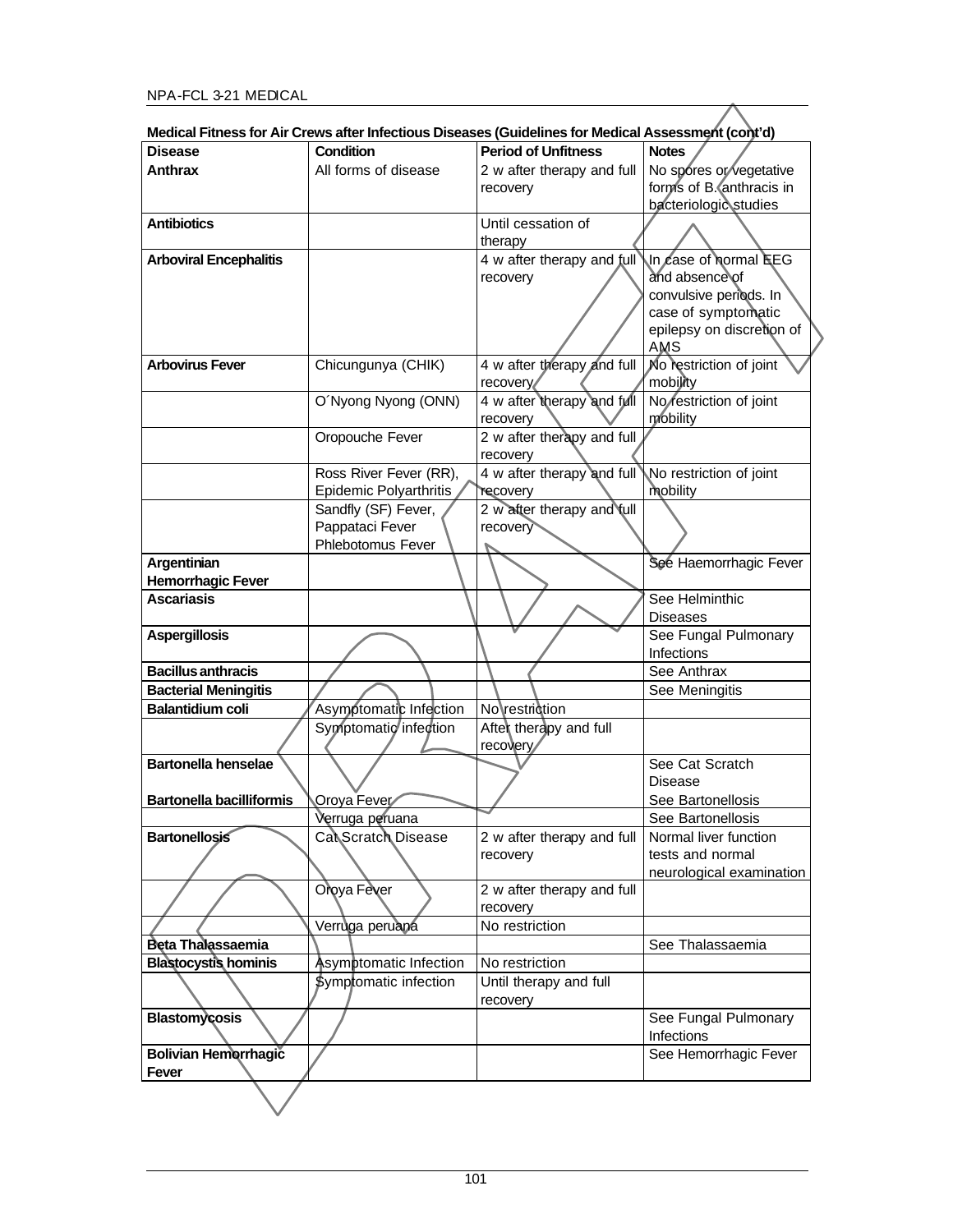|                               | Medical Fitness for All Crews after imeguous Diseases (Quidemies for Medical Assessment (Corit u) |                            |                           |
|-------------------------------|---------------------------------------------------------------------------------------------------|----------------------------|---------------------------|
| <b>Disease</b>                | <b>Condition</b>                                                                                  | <b>Period of Unfitness</b> | <b>Notes</b>              |
| <b>Borreliosis</b>            | Lyme Disease, skin,                                                                               | Until therapy and full     | Individual assessment     |
|                               | joint and peripheral                                                                              | recovery                   | by serodiagnostic         |
|                               | enurologic manifestation                                                                          |                            |                           |
|                               | Lyme Disease, cardiac                                                                             | Until therapy and full     | ∕Échocardiogram must      |
|                               | manifestation                                                                                     | recovery                   | demonstrate normal        |
|                               |                                                                                                   |                            | contraction and ejection  |
|                               |                                                                                                   |                            | and 24 h ECG must         |
|                               |                                                                                                   |                            | demonstrate absence of    |
|                               |                                                                                                   |                            | significant arrythmias    |
|                               | Lyme Disease,                                                                                     | Until therapy and full     | Neurological              |
|                               | encephalitis and                                                                                  | recovery                   | examination and EEG       |
|                               | meningitis                                                                                        |                            | must be normal            |
|                               | <b>Relapsing Fever</b>                                                                            | 4 w after therapy and full | Normal ECG, 24 h ECG,     |
|                               |                                                                                                   | recovery                   | Echocardiogram, liver     |
|                               |                                                                                                   |                            | function tests and        |
|                               |                                                                                                   |                            | hormal neurological       |
|                               |                                                                                                   |                            | examination               |
| <b>Burkholderia</b>           |                                                                                                   |                            | See Melioidosis           |
| <b>Buruli Ulcer</b>           |                                                                                                   | No restriction             | Normal function of limbs, |
|                               |                                                                                                   |                            | sufficient local therapy  |
|                               |                                                                                                   |                            | and sufficient hygienic   |
|                               |                                                                                                   |                            | conditions                |
| Campylobacter                 |                                                                                                   |                            | See Travel Diarrhoea      |
| <b>Carrión Disease</b>        | Oroya Fever                                                                                       |                            | See Bartonellosis         |
|                               | Verruga peruana                                                                                   |                            | See Bartonellosis         |
| <b>Cat scratch Disease</b>    |                                                                                                   |                            | See Bartonellosis         |
| <b>Chagas Disease</b>         | American                                                                                          | Unfit                      | Unless assessed fit by    |
|                               | Trypanosomiasis                                                                                   |                            | AMS in absence of         |
|                               |                                                                                                   |                            | cardiac and               |
|                               |                                                                                                   |                            | gastrointestinal          |
|                               |                                                                                                   |                            | complications after       |
|                               |                                                                                                   |                            | meticulous tests (e.g.    |
|                               |                                                                                                   |                            | normal ECG, 24 h ECG,     |
|                               |                                                                                                   |                            | Echocardiogram,           |
|                               |                                                                                                   |                            | gastrointestinal studies) |
| Chicungunya (CHIK)            |                                                                                                   |                            | See Arbovirus Fever       |
| <b>CHIK Virus</b>             | Chicungunya (CHIK)                                                                                |                            | See Arbovirus Fever       |
| Cholera                       |                                                                                                   | 2 w after therapy and full |                           |
|                               |                                                                                                   | recovery                   |                           |
| Ciguatera                     |                                                                                                   |                            | See Seafood Toxins        |
| <b>Clonorchis sinensis</b>    |                                                                                                   |                            | See Helminthic            |
|                               |                                                                                                   |                            | <b>Diseases</b>           |
| <b>Closridium perfringens</b> |                                                                                                   |                            | See Travel Diarrhoea      |
|                               |                                                                                                   |                            | See Gas Gangrene          |
| Closridium tetani             |                                                                                                   |                            | See Tetanus               |
| Coccidioides immitis          |                                                                                                   |                            | See Fungal Pulmonary      |
|                               |                                                                                                   |                            | Infections                |
| Coxiella burneti              |                                                                                                   |                            | See Rickettsial           |
|                               |                                                                                                   |                            | <b>Diseases</b>           |
| Creeping eruption             |                                                                                                   | No restriction             |                           |
| Crimean Congo                 |                                                                                                   |                            | See Haemorrhagic Fever    |
| Haemorrhagic Fever            |                                                                                                   |                            |                           |
| <b>Cryptococcus</b>           |                                                                                                   | Unfit                      | Infection is sign for     |
|                               |                                                                                                   |                            | impaired immunity in      |
|                               |                                                                                                   |                            | <b>HIV Infection</b>      |
|                               |                                                                                                   |                            |                           |

| Medical Fitness for Air Crews after Infectious Diseases (Guidelines for Medical Assessment (cont'd) |  |  |
|-----------------------------------------------------------------------------------------------------|--|--|
|                                                                                                     |  |  |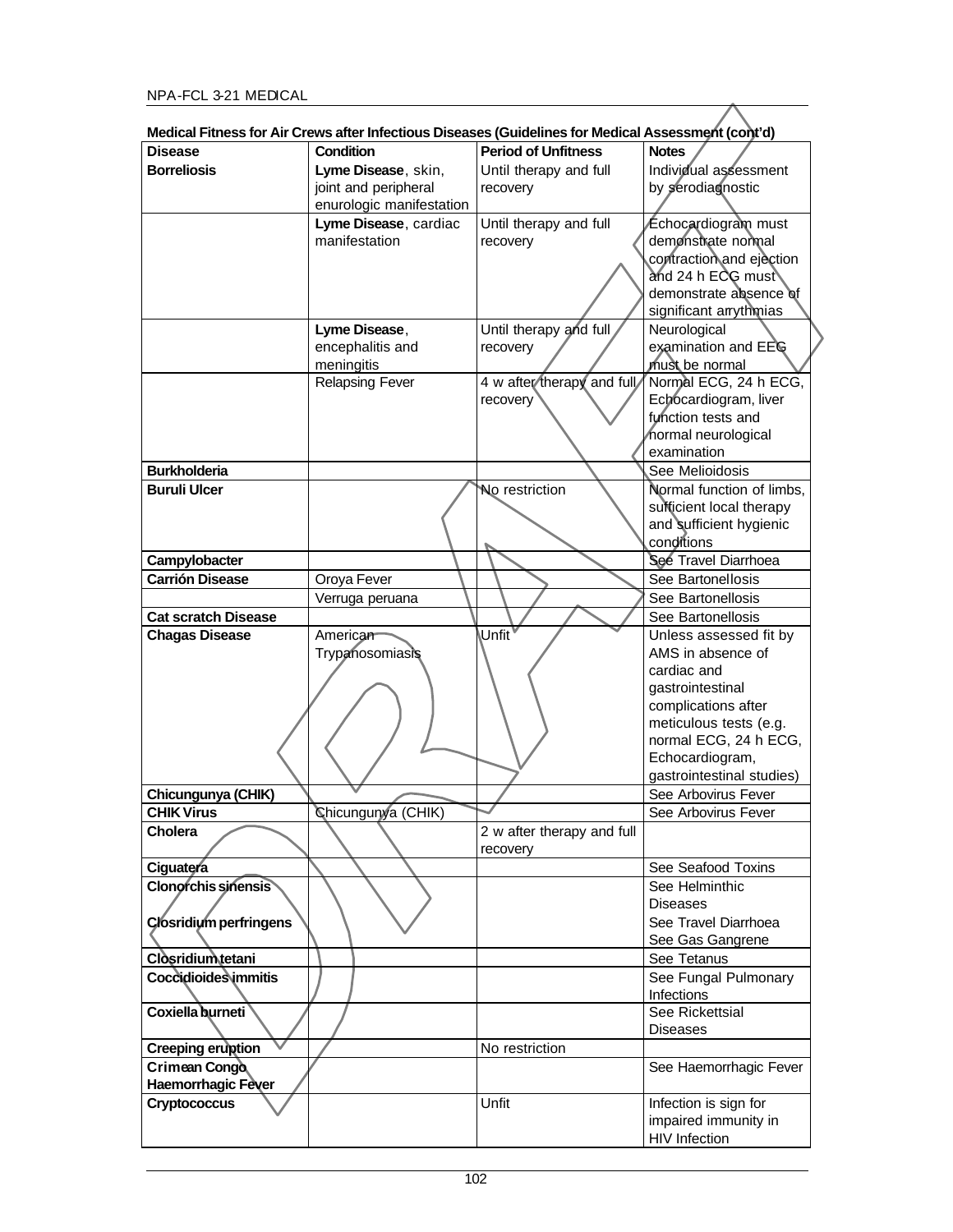|                               | medical Fitness for Air Grews after imectious Diseases (Guidelines for medical Assessment (Corit d) |                             |                           |
|-------------------------------|-----------------------------------------------------------------------------------------------------|-----------------------------|---------------------------|
| <b>Disease</b>                | <b>Condition</b>                                                                                    | <b>Period of Unfitness</b>  | <b>Notes</b>              |
| Cryptosporidium parvum        | Unspecific Diarrhoea                                                                                |                             | See Travel Diarrhoea      |
|                               | In HIV Patients                                                                                     | Unfit                       | Infection is sign for     |
|                               |                                                                                                     |                             | impaired immunity in      |
|                               |                                                                                                     |                             | HIV Infection             |
| <b>Cutaneous</b>              |                                                                                                     |                             | In case of absence of     |
| Leishmaniasis                 |                                                                                                     |                             | functional sequelas (i.e. |
|                               |                                                                                                     |                             | no restriction of joint   |
|                               |                                                                                                     |                             | movement by scar          |
|                               |                                                                                                     |                             | formation etc.)           |
| Cyclosporidia                 |                                                                                                     |                             | See Travel Diarrhoea      |
|                               |                                                                                                     |                             |                           |
| <b>Cysticercosis</b>          |                                                                                                     |                             | See Helminthic            |
|                               |                                                                                                     |                             | Disèases                  |
| Cytomegalia (CMV-             | Mostly asymptomatic in                                                                              | No restriction              |                           |
| Infection)                    | immuno-competent                                                                                    |                             |                           |
|                               | hosts                                                                                               |                             |                           |
|                               | In HIV Patients                                                                                     | Unfit                       | Infection is sign for     |
|                               |                                                                                                     |                             | impaired immunity in      |
|                               |                                                                                                     |                             | <b>HIV</b> Infection      |
| <b>Dengue Virus</b>           | Dengue Fever                                                                                        | 2w after full recovery      | <b>Rule out Malaria!</b>  |
|                               | Dengue Shock                                                                                        | 4 w after therapy and full  |                           |
|                               | Syndrome                                                                                            | recovery                    |                           |
|                               | Dengue hemorrhagic                                                                                  | 4w after therapy and full   |                           |
|                               | Fever                                                                                               | recovery                    |                           |
| <b>Dracunculus medinensis</b> |                                                                                                     |                             | See Helminthic            |
|                               |                                                                                                     |                             | <b>Diseases</b>           |
| <b>East American Equine</b>   |                                                                                                     |                             | See Arboviral             |
|                               |                                                                                                     |                             |                           |
| <b>Encephalitis (EEE)</b>     |                                                                                                     |                             | Encephalitis              |
| Ebola Virus.                  |                                                                                                     |                             | See Hemorrhagic Fever     |
| Ebstein Barr Virus (EBV)      |                                                                                                     |                             | See Mononucleosis         |
| <b>Echinococcus</b>           |                                                                                                     |                             | See Helminthic            |
|                               |                                                                                                     |                             | <b>Diseases</b>           |
| <b>EEE Virus</b>              | East American Equine                                                                                |                             | See Arboviral             |
|                               | Encephalitis (EEE)                                                                                  |                             | Encephalitis              |
| <b>Ehrlichiosis</b>           |                                                                                                     |                             | See Rickettsial           |
|                               |                                                                                                     |                             | <b>Diseases</b>           |
| <b>Encephalitis</b>           |                                                                                                     | 4 w after therapy and full  | In case of normal EEG     |
|                               |                                                                                                     | recovery                    | and absence of            |
|                               |                                                                                                     |                             | convulsive periods. In    |
|                               |                                                                                                     |                             | case of symptomatic       |
|                               |                                                                                                     |                             | epilepsy on discretion of |
|                               |                                                                                                     |                             | AMS                       |
| Endemic Syphilis              | Early Lesions                                                                                       | 2 w after therapy and full  |                           |
|                               |                                                                                                     | recovery                    |                           |
|                               | ∖Late Lesions                                                                                       | Unfit                       | Unless rendered fit by    |
|                               |                                                                                                     |                             | AMS                       |
| Entamoeba histolytica         |                                                                                                     |                             | See Amoebiasis            |
|                               |                                                                                                     |                             |                           |
| <b>Enterobius vermiculars</b> |                                                                                                     |                             | See Helminthic            |
|                               |                                                                                                     |                             | <b>Diseases</b>           |
| Epidemic Polyarthritis        |                                                                                                     |                             | See Arbovirus Fever       |
| Epizoonosis                   |                                                                                                     | Unfit until infestation has |                           |
|                               |                                                                                                     | been eradicated             |                           |
| Escherichia coli              |                                                                                                     |                             | See Travel Diarrhoea      |
| <b>Falciparum Malaria</b>     |                                                                                                     |                             | See Malaria               |
|                               |                                                                                                     |                             |                           |

**Medical Fitness for Air Crews after Infectious Diseases (Guidelines for Medical Assessment (cont'd)**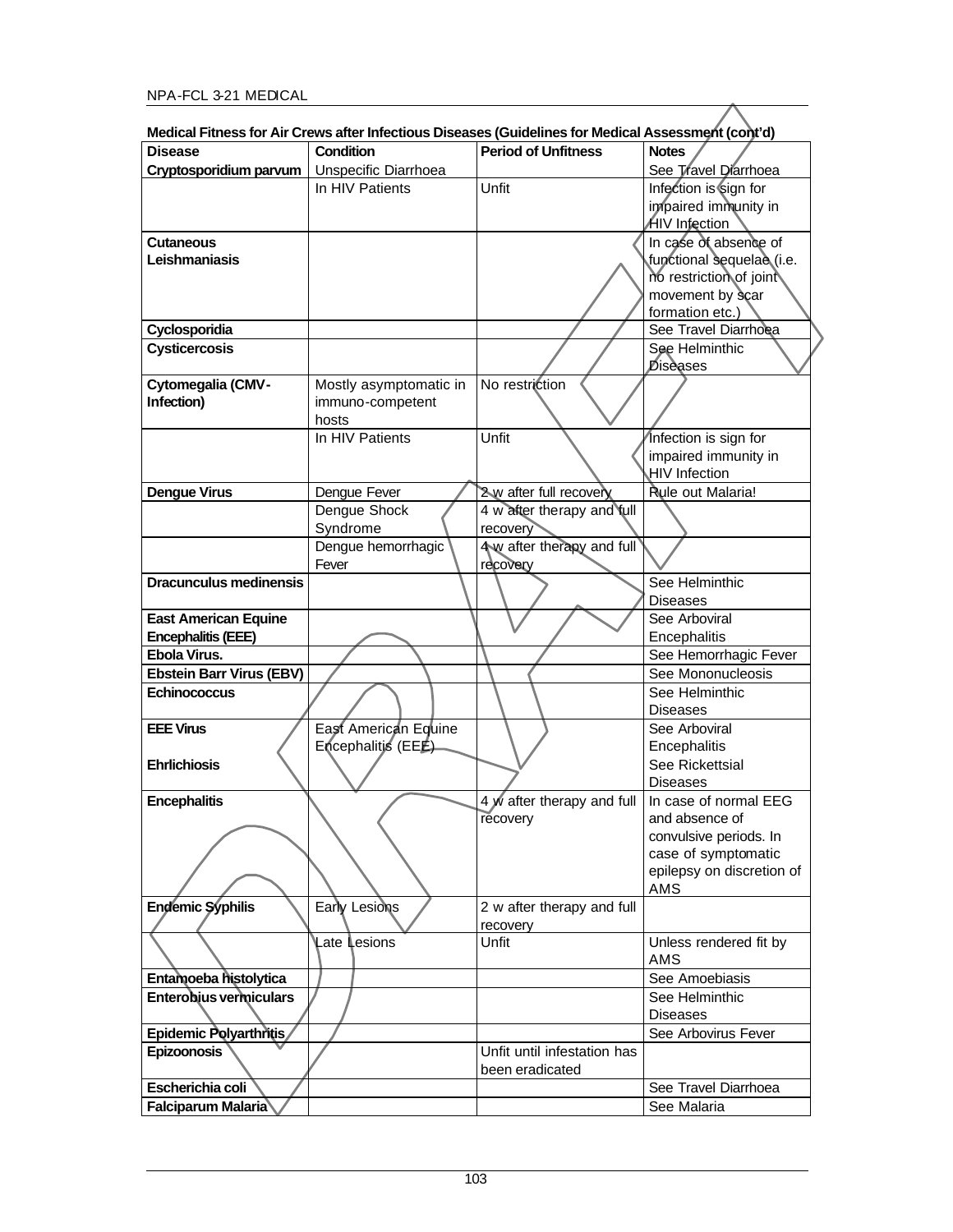| Medical Fitness for Air Crews after Infectious Diseases (Guidelines for Medical Assessment (cont'd) |                             |                                        |                                        |
|-----------------------------------------------------------------------------------------------------|-----------------------------|----------------------------------------|----------------------------------------|
| <b>Disease</b>                                                                                      | Condition                   | <b>Period of Unfitness</b>             | <b>Notes</b>                           |
| Fasciola                                                                                            |                             |                                        | See Helminthic                         |
|                                                                                                     |                             |                                        | <b>Discases</b>                        |
| Fasciolopsis buski                                                                                  |                             |                                        | See Helminthic                         |
|                                                                                                     |                             |                                        | Diseases                               |
| <b>Fièvre Boutonneuse</b>                                                                           |                             |                                        | See Rickettsial<br><b>Diseases</b>     |
| <b>Filariasis</b>                                                                                   |                             |                                        | See Helminthic<br><b>Diseases</b>      |
| <b>Fleas</b>                                                                                        |                             |                                        | See Epizoonosis                        |
| Framboesia                                                                                          |                             |                                        | See Yaws                               |
| <b>Fungal Skin Infections</b>                                                                       |                             | No restriction                         |                                        |
| <b>Fungal Pulmonary</b>                                                                             | <b>Fungal Pulmonary</b>     | 2 w after therapy and full             | Successful treatment                   |
| Infections, Systemic<br><b>Fungal Infections</b>                                                    | Infections                  | recovery                               | must be demonstrated<br>by Chest X-ray |
|                                                                                                     | Other systemic              | 2 w after therapy and full             | Successful treatment                   |
|                                                                                                     | manifestations              | recovery                               | must be demonstrated                   |
|                                                                                                     |                             |                                        | by ultrasound (liver),                 |
|                                                                                                     |                             |                                        | EEG (meningitis)                       |
| <b>Gas Gangrene</b>                                                                                 | <b>Clostridial Myositis</b> | 4 w after therapy and full<br>recovery |                                        |
| <b>Giardiasis</b>                                                                                   | Asymptomatic Disease        | No restriction                         |                                        |
|                                                                                                     | Symptomatic Disease         | Until therapy and full                 |                                        |
|                                                                                                     |                             | recovery                               |                                        |
| Glucose-6-phosphate                                                                                 |                             | No restriction                         | If oxidative stress due to             |
| dehydrogenase                                                                                       |                             |                                        | antimalarials,                         |
| deficiency                                                                                          |                             |                                        | antibiotics, analgesics,               |
|                                                                                                     |                             |                                        | antihelminthic drugs and               |
|                                                                                                     |                             |                                        | certain type of food                   |
|                                                                                                     |                             |                                        | (Fava Beans) are                       |
|                                                                                                     |                             |                                        | avoided. These Persons                 |
|                                                                                                     |                             |                                        | should obtain no                       |
|                                                                                                     |                             |                                        | missions to the tropics                |
| Gonorrhea                                                                                           |                             | Until therapy and full                 |                                        |
|                                                                                                     |                             | <b>Tecovery</b>                        |                                        |
| Granuloma inguinale                                                                                 |                             | Until therapy and full                 |                                        |
|                                                                                                     |                             | recovery                               |                                        |
| <b>Guanarito Virus</b>                                                                              | Venezuelan                  |                                        | See Haemorrhagic Fever                 |
|                                                                                                     | Haemorrhagic Fever          |                                        |                                        |
| <b>Haemorrhagic Fever</b>                                                                           |                             | 4 w after therapy and full             | Successful recovery has                |
|                                                                                                     |                             | recovery                               | to be proved by                        |
|                                                                                                     |                             |                                        | meticulous clinical and                |
|                                                                                                     |                             |                                        | laboratory examination,                |
|                                                                                                     |                             |                                        | 24h ECG and                            |
|                                                                                                     |                             |                                        | echocardiography                       |
| <b>Hantavirus</b>                                                                                   |                             |                                        | See Haemorrhagic Fever                 |
| Haemorrhagic Fever                                                                                  |                             |                                        |                                        |
| <b>Helminthic infections</b>                                                                        | Asymptomatic or             | No restriction                         |                                        |
|                                                                                                     | unspecific Disease          |                                        |                                        |
|                                                                                                     | Anaemia                     | Unfit                                  | HK < 32%                               |
|                                                                                                     | Portal Hypertension         |                                        |                                        |
|                                                                                                     |                             | Unfit                                  | Unless rendered fit by<br>AMS          |

| Medical Fitness for Air Crews after Infectious Diseases (Guidelines for Medical Assessment (cont'd) |                                                                                                                                                                                                                                                                                                             |  |  |
|-----------------------------------------------------------------------------------------------------|-------------------------------------------------------------------------------------------------------------------------------------------------------------------------------------------------------------------------------------------------------------------------------------------------------------|--|--|
| $\overline{a}$                                                                                      | $\mathbf{r}$ , $\mathbf{r}$ , $\mathbf{r}$ , $\mathbf{r}$ , $\mathbf{r}$ , $\mathbf{r}$ , $\mathbf{r}$ , $\mathbf{r}$ , $\mathbf{r}$ , $\mathbf{r}$ , $\mathbf{r}$ , $\mathbf{r}$ , $\mathbf{r}$ , $\mathbf{r}$ , $\mathbf{r}$ , $\mathbf{r}$ , $\mathbf{r}$ , $\mathbf{r}$ , $\mathbf{r}$ , $\mathbf{r}$ , |  |  |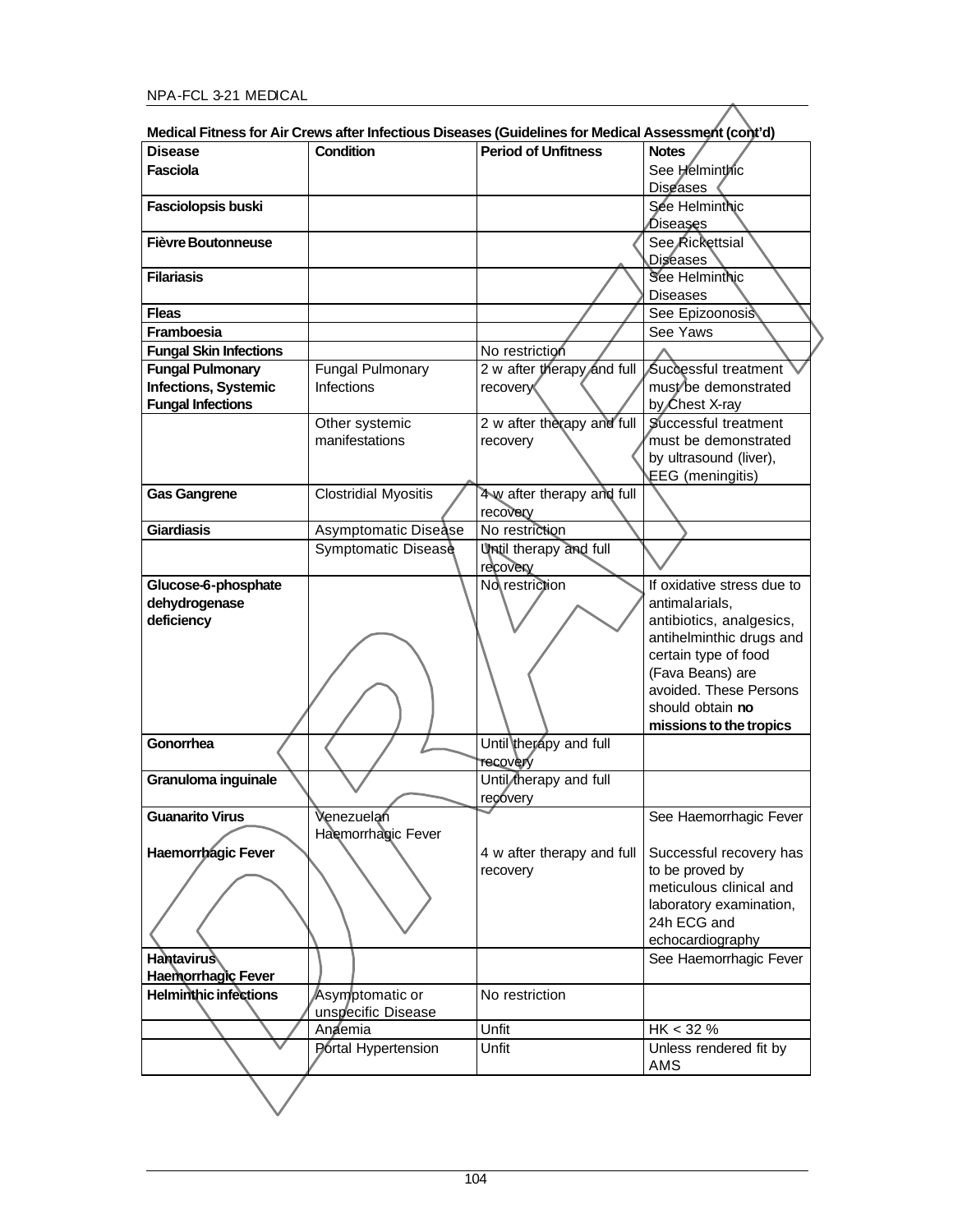| Disease                    | Condition                     | <b>Period of Unfitness</b> | <b>Notes</b>               |
|----------------------------|-------------------------------|----------------------------|----------------------------|
|                            | Cysticercosis                 | 4 w after therapy and full | No residual mass in        |
|                            |                               |                            |                            |
|                            |                               | recovery                   | CCT or NMR and normal      |
|                            |                               |                            | EEG, normal extended       |
|                            |                               |                            | ophthalmologic             |
|                            |                               |                            | examination (no mass)      |
|                            | Filariasis (Lymphatic)        | Unfit                      | In case of Elephantiasis.  |
|                            |                               |                            | See also                   |
|                            |                               |                            | Onchocerciasis             |
|                            |                               | 2 w after therapy and full | Successful treatment       |
|                            | <b>Cystic Hydatid Disease</b> |                            |                            |
|                            |                               | recovery                   | must be demonstrated       |
|                            |                               |                            | by ultrasound (liver), CT  |
|                            |                               |                            | (fungs, peritoneal cavity) |
|                            | Alveolar Hydatid              | Unfit                      | Unless definite healing    |
|                            | <b>Disease</b>                |                            | is demonstrated            |
| Hemoglobin, abnormal,      | Homocygotic                   | Unfit                      |                            |
| <b>Hemoglobin Disorder</b> |                               |                            |                            |
|                            | Heterocygotic                 | No restriction             | HK < 32%                   |
|                            |                               |                            |                            |
| <b>Hepatitis</b>           | <b>Hepatitis A</b>            | After therapy and full     |                            |
|                            |                               | <b>recovery</b>            |                            |
|                            | Hepatitis B acute             | After therapy and full     |                            |
|                            |                               | recovery                   |                            |
|                            | Hepatitis B chronic           | <b>Wofit</b>               | Unless Chronic             |
|                            |                               |                            | Persisting Hepatits, no    |
|                            |                               |                            | impairment of mental       |
|                            |                               |                            | abilities, in regular      |
|                            |                               |                            |                            |
|                            |                               |                            | testing AFP normal or      |
|                            |                               |                            | after successful therapy   |
|                            |                               |                            | (sero conversion, normal   |
|                            |                               |                            | liver function tests)      |
|                            | Hepatitis Cacute              | After therapy and full     |                            |
|                            |                               | redpvery                   |                            |
|                            | Hepatitis C chronic           | Unfit                      | Unless Chronic             |
|                            |                               |                            | Persisting Hepatitis, no   |
|                            |                               |                            | impairment of mental       |
|                            |                               |                            | abilities, in regular      |
|                            |                               |                            |                            |
|                            |                               |                            | testing AFP normal or      |
|                            |                               |                            | after successful therapy   |
|                            |                               |                            | (sero-conversion, normal   |
|                            |                               |                            | liver function tests)      |
|                            | Hepatitis D acute             | After therapy and full     |                            |
|                            |                               | recovery                   |                            |
|                            | Hepatitis D chronic           | Unfit                      | Unless Chronic             |
|                            |                               |                            | Persisting Hepatitis, no   |
|                            |                               |                            | impairment of mental       |
|                            |                               |                            |                            |
|                            |                               |                            | abilities, in regular      |
|                            |                               |                            | testing AFP normal or      |
|                            |                               |                            | after successful therapy   |
|                            |                               |                            | (sero-conversion, normal   |
|                            |                               |                            | liver function tests)      |
|                            | Hepatitis E                   | After therapy and full     |                            |
|                            |                               | recovery                   |                            |
|                            | <b>Hepatitis F</b>            | After therapy and full     | No clinical significance   |
|                            |                               |                            |                            |
|                            |                               | recovery                   |                            |
|                            | Hepatitis G                   | After therapy and full     | No clinical significance   |
|                            |                               | recovery                   |                            |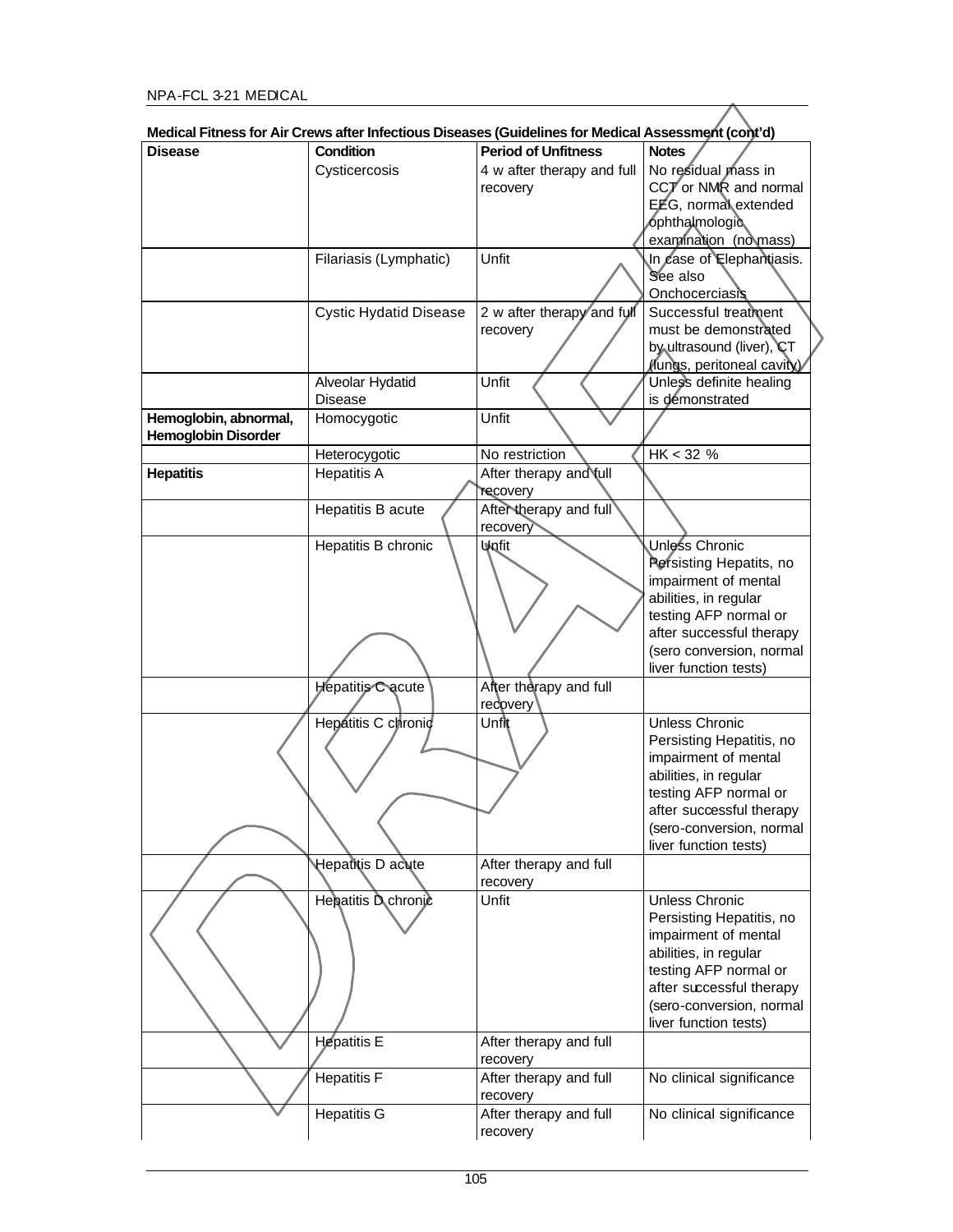# NPA-FCL 3-21 MEDICAL

| Disease                                          | (Control of Medical Pitness for Air Crews after Infectious Diseases (Guidelines for Medical Assessment (contro<br>Condition | <b>Period of Unfitness</b> | <b>Notes</b>             |
|--------------------------------------------------|-----------------------------------------------------------------------------------------------------------------------------|----------------------------|--------------------------|
| Histoplasma capsulatum                           |                                                                                                                             |                            | See Fungal Pulmonary     |
|                                                  |                                                                                                                             |                            | Infections               |
| <b>HIV</b>                                       |                                                                                                                             | Unfit                      | Unless assessed fit by   |
|                                                  |                                                                                                                             |                            | AMS /                    |
| <b>Hookworm</b>                                  |                                                                                                                             |                            | See Helminthic Diseases  |
| <b>Hydatid Disease</b>                           |                                                                                                                             |                            | See Helminthic Diseases  |
| Hymenolepis nana                                 |                                                                                                                             |                            | See Helminthic Diseases  |
| <b>Immunization</b>                              |                                                                                                                             |                            | See Vaccination          |
| <b>Influenza</b>                                 |                                                                                                                             | Unfit until full recovery  |                          |
| <b>Intestinal Flukes</b>                         |                                                                                                                             |                            | See Helminthic Diseases  |
| <b>Invasive Salmonellosis</b>                    |                                                                                                                             |                            | See Typhoid Fever        |
| <b>Ippy Virus</b>                                |                                                                                                                             |                            | See Haemorrhagic Fever   |
| Isospora belli                                   |                                                                                                                             |                            | See Travel Diarrhea      |
| <b>Japanese Encephalitis</b>                     |                                                                                                                             | 4 w after therapy and full |                          |
|                                                  |                                                                                                                             | recovery                   |                          |
| <b>Junin Virus</b>                               | Argentine Haemorrhagic                                                                                                      |                            | See Haemorrhagic Fever   |
|                                                  | Fever                                                                                                                       |                            |                          |
| <b>Kala Azar</b>                                 | Visceral Leishmaniasis                                                                                                      | 4 w after therapy and full |                          |
|                                                  |                                                                                                                             | recovery                   |                          |
| Kaposi Sarcoma                                   |                                                                                                                             | No restriction             | In case of absence of    |
|                                                  |                                                                                                                             |                            | systemic manifestations  |
| Katayama Fever                                   |                                                                                                                             | Unfit in acute stage       | See Trypanosomiasis      |
| <b>Kyasanur Forest Fever</b>                     |                                                                                                                             |                            | See Haemorrhagic Fever   |
| Larva currens                                    | Strongyloides Infection                                                                                                     |                            | See Helminthic Diseases  |
| Larva migrans                                    |                                                                                                                             | No restriction             | Infection by ancylostoma |
|                                                  |                                                                                                                             |                            | pathogenic for dogs      |
| <b>Lassa Fever</b>                               |                                                                                                                             |                            | See Haemorrhagic Fever   |
| Legionella pneumophilia                          | Legionnaire's Disease                                                                                                       | 2 w after therapy and full |                          |
|                                                  |                                                                                                                             | recovery                   |                          |
| Leishmania aethiopica<br>Leishmania braziliensis |                                                                                                                             |                            |                          |
| Leishmania chagasi                               |                                                                                                                             |                            | See Kala azar            |
| Leishmania donovaní                              |                                                                                                                             |                            | See Kala azar            |
|                                                  |                                                                                                                             |                            |                          |
| Leishmania guyanensis                            |                                                                                                                             |                            |                          |
| Leishmania infantum                              |                                                                                                                             |                            | See Kala azar            |

| Medical Fitness for Air Crews after Infectious Diseases (Guidelines for Medical Assessment (cont'd) |  |
|-----------------------------------------------------------------------------------------------------|--|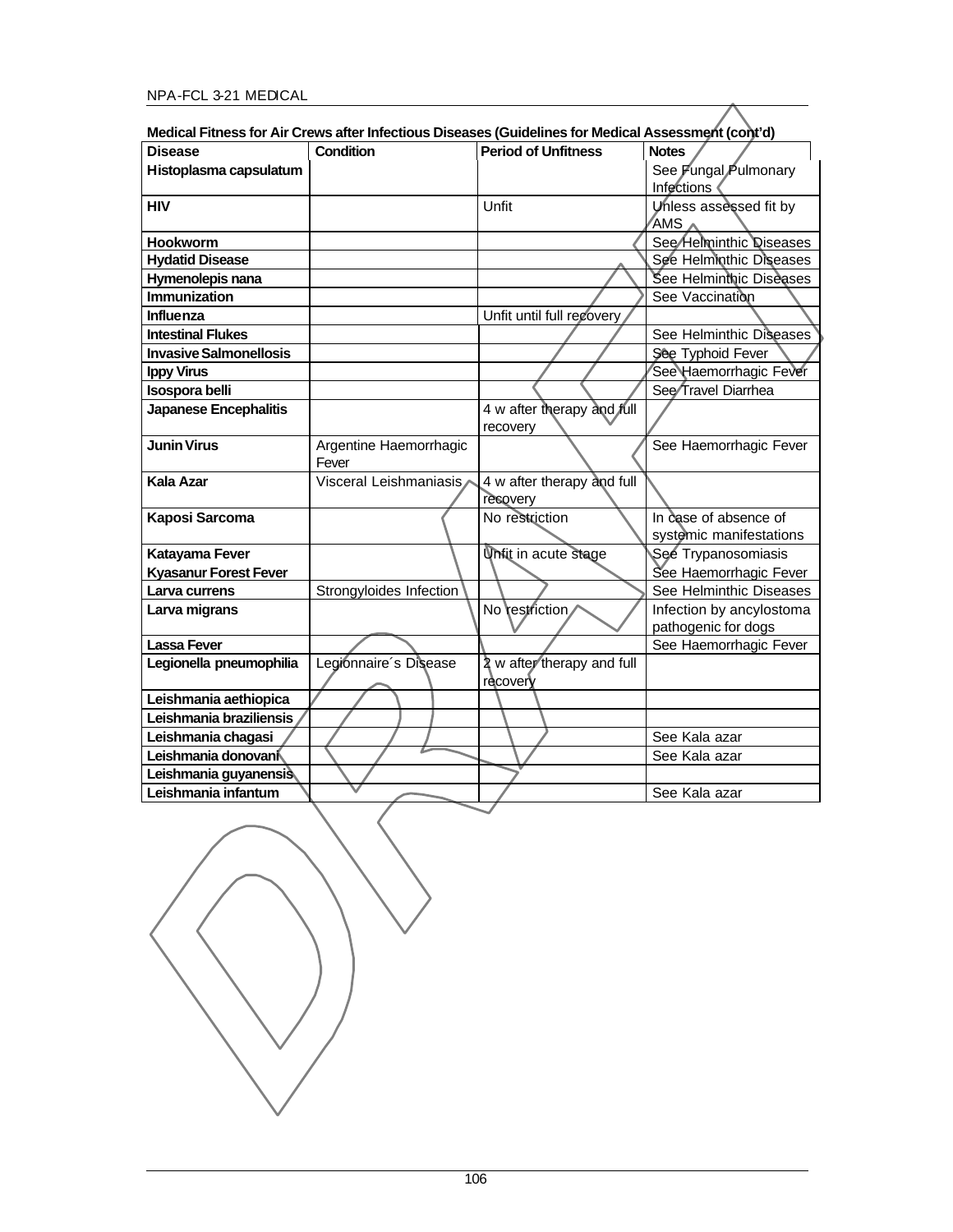|                              | Medical Fitness for Air Crews after infectious Diseases (Guidelines for Medical Assessment (Cont d) |                                              |                                             |
|------------------------------|-----------------------------------------------------------------------------------------------------|----------------------------------------------|---------------------------------------------|
| <b>Disease</b>               | <b>Condition</b>                                                                                    | <b>Period of Unfitness</b>                   | <b>Notes</b>                                |
| Leprosy                      | Lepromatous Leprosy                                                                                 | 4 weeks after therapy                        | Normal opthalmological                      |
|                              |                                                                                                     | and full recovery                            | findings, normal                            |
|                              |                                                                                                     |                                              | audiogram and, in case of                   |
|                              |                                                                                                     |                                              | meningitis, normal EEG                      |
|                              |                                                                                                     |                                              | and absence of                              |
|                              |                                                                                                     |                                              | convulsive periods and                      |
|                              |                                                                                                     |                                              | normal neurological                         |
|                              |                                                                                                     |                                              | evaluation                                  |
|                              | <b>Tuberculoid Leprosy</b>                                                                          | Unfit                                        | Unless neurological,                        |
|                              |                                                                                                     |                                              | renal, ophthalmologic                       |
|                              |                                                                                                     |                                              | complications have been                     |
|                              |                                                                                                     |                                              | ruled out and in case of                    |
|                              |                                                                                                     |                                              | normal opthalmological                      |
|                              |                                                                                                     |                                              | findings, normal                            |
|                              |                                                                                                     |                                              | audiogram and, in case of                   |
|                              |                                                                                                     |                                              | meningitis, normal EEG                      |
|                              |                                                                                                     |                                              | and absence of                              |
|                              |                                                                                                     |                                              | convulsive periods and                      |
|                              |                                                                                                     |                                              | normal neurological                         |
|                              |                                                                                                     |                                              | evaluation                                  |
| Leptospira                   | Leptospirosis<br>Weil's disease                                                                     |                                              | See Leptospirosis                           |
| Leptospirosis                |                                                                                                     | 2 w / 4 w after therapy<br>and full recovery | Depending on severity of<br>clinical course |
| Lice                         |                                                                                                     |                                              | See Epizoonosis                             |
| Loa Loa                      |                                                                                                     |                                              | See Helminthic Diseases                     |
| Loiasis                      |                                                                                                     |                                              | See Helminthic Diseases                     |
| <b>Louse Borne Relapsing</b> |                                                                                                     |                                              | See Borreliosis                             |
| <b>Fever</b>                 |                                                                                                     |                                              |                                             |
| Louse Borne Typhus           |                                                                                                     |                                              | See Rickettsial Diseases                    |
| <b>Lung Flukes</b>           |                                                                                                     |                                              | See Helminthic Diseases                     |
| <b>Lymphatic Filariasis</b>  |                                                                                                     |                                              | See Helminthic Diseases                     |
| <b>Machupo Virus</b>         | Boljvian Haemorrhagic                                                                               |                                              | See Haemorrhagic Fever                      |
|                              | <b>Fever</b>                                                                                        |                                              |                                             |
| <b>Malaria</b>               | Malaria suspected or                                                                                | Unfit \                                      |                                             |
|                              | proved                                                                                              |                                              |                                             |
|                              | after therapy and                                                                                   | 4 W                                          |                                             |
|                              | recovery                                                                                            |                                              |                                             |
|                              | After chemoprophylaxis                                                                              | No restriction                               |                                             |
|                              | with Resochin/Paludrin                                                                              |                                              |                                             |
|                              | After Chemoprophylaxis                                                                              | 4 w                                          |                                             |
|                              | with Menoquine or                                                                                   |                                              |                                             |
|                              | Atovaquon Proguanil                                                                                 |                                              |                                             |
|                              | Aften Standby Therapy                                                                               | 4 w                                          |                                             |
|                              | with Chloroquine,                                                                                   |                                              |                                             |
|                              | Mefloquine,                                                                                         |                                              |                                             |
|                              | Atovaquon/Proguanil or                                                                              |                                              |                                             |
|                              | Artemether/Lumefantrin                                                                              |                                              |                                             |
| Marburg Fever                |                                                                                                     |                                              | See Haemorrhagic Fever                      |
| <b>Marburg Virus</b>         |                                                                                                     |                                              | See Haemorrhagic Fever                      |
| <b>Measles</b>               |                                                                                                     | Until full recovery                          | Infectious until 2 d after                  |
|                              |                                                                                                     |                                              | onset of exanthema                          |
| <b>Melioidosis</b>           |                                                                                                     | Until full recovery                          |                                             |
|                              |                                                                                                     |                                              |                                             |

| Medical Fitness for Air Crews after Infectious Diseases (Guidelines for Medical Assessment (cont'd) |  |  |  |  |
|-----------------------------------------------------------------------------------------------------|--|--|--|--|
|-----------------------------------------------------------------------------------------------------|--|--|--|--|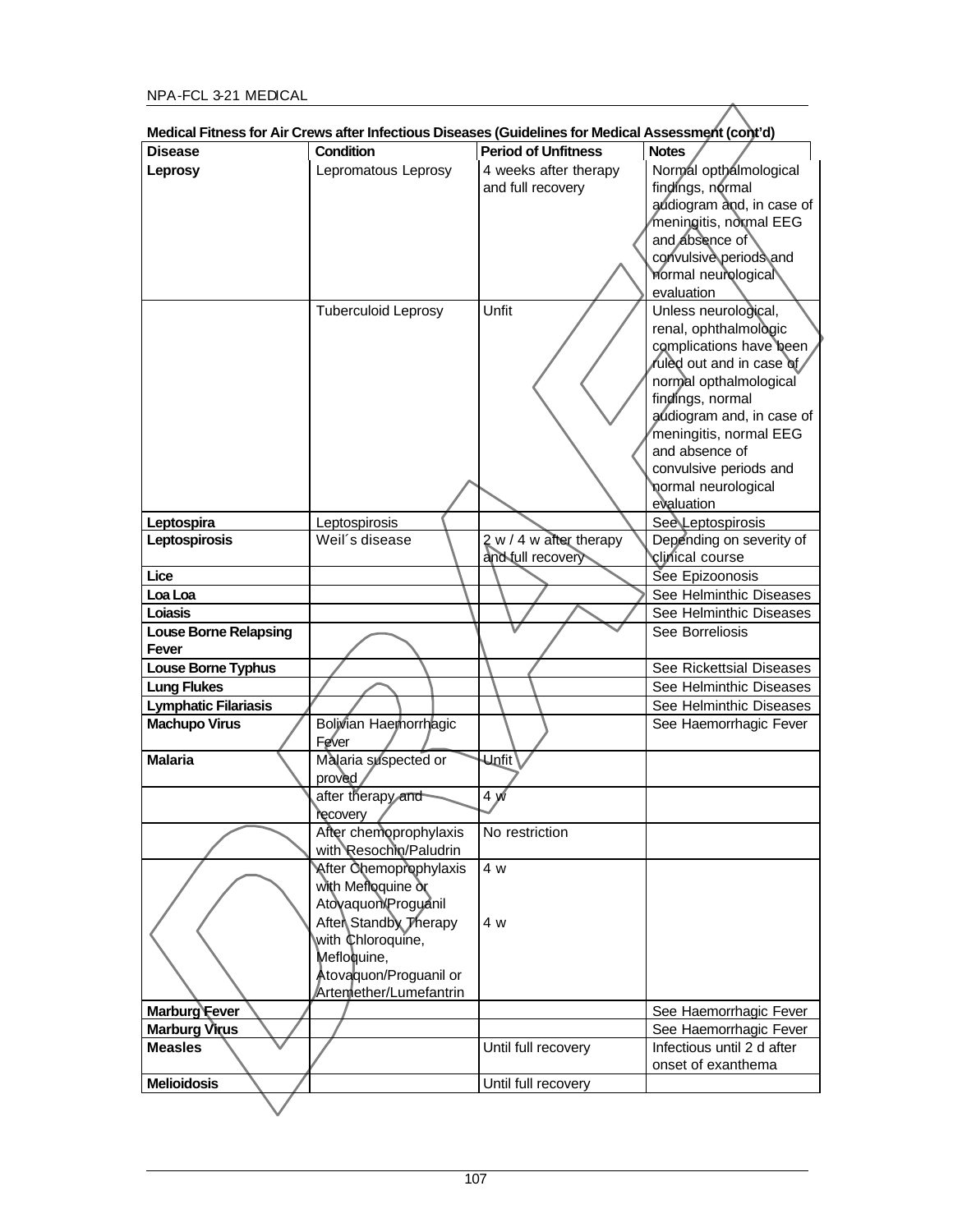| Medical Fitness for Air Crews after Infectious Diseases (Guidelines for Medical Assessment (cont'd) |                       |                            |                             |
|-----------------------------------------------------------------------------------------------------|-----------------------|----------------------------|-----------------------------|
| <b>Disease</b>                                                                                      | <b>Condition</b>      | <b>Period of Unfitness</b> | <b>Notes</b>                |
| <b>Meningitis</b>                                                                                   |                       | 4 w after therapy and full | Normal EEG and              |
|                                                                                                     |                       | recovery                   | absence of convulsive       |
|                                                                                                     |                       |                            | periods and normal          |
|                                                                                                     |                       |                            | neurological evaluation. In |
|                                                                                                     |                       |                            | case of symptomatic         |
|                                                                                                     |                       |                            | epilepsy on discretion of   |
|                                                                                                     |                       |                            | <b>AMS</b>                  |
| Meningococci                                                                                        |                       |                            | See Meningitis              |
| Microsporidia                                                                                       | Unspecific Diarrhea   |                            | See Travel Diarrhoea        |
|                                                                                                     | In HIV Patients       | Unfit                      | Infection is sign for       |
|                                                                                                     |                       |                            | impaired immunity in HIV    |
|                                                                                                     |                       |                            | <i><b>Infection</b></i>     |
| <b>Mites</b>                                                                                        |                       |                            | See Epizoonosis             |
| <b>Mite Typhus</b>                                                                                  |                       |                            | See Rickettsial Diseases    |
| <b>Monkey Pox</b>                                                                                   |                       | 4 w after therapy and full | Extended opthalmological    |
|                                                                                                     |                       | recovery                   | examination must be         |
|                                                                                                     |                       |                            | normal                      |
| <b>Mononucleosis</b>                                                                                |                       | 2 w after therapy and full | Normal size of spleen       |
|                                                                                                     |                       | <b>recovery</b>            | <b><i>(Ultrasound)</i></b>  |
| <b>Mopeia Virus</b>                                                                                 |                       |                            | See Haemorrhagic Fever      |
| <b>Mucocutaneous</b>                                                                                |                       | No restriction             | In case of absence of       |
| Leishmaniasis                                                                                       |                       |                            | functional sequelae         |
| <b>Mucosal Leishmaniasis</b>                                                                        |                       |                            | Sée Mucocutaneous           |
|                                                                                                     |                       |                            | Leishmaniasis               |
| <b>Murray Valley</b>                                                                                |                       |                            | See Arboviral               |
| <b>Encephalitis (MVE)</b>                                                                           |                       |                            | Encephalitis                |
| <b>Murine Typhus</b>                                                                                |                       |                            | See Rickettsial Diseases    |
| <b>MVE Virus</b>                                                                                    | Murray Valley         |                            | See Arboviral               |
|                                                                                                     | Encephalitis (MVE)    |                            | Encephalitis                |
| Mycobacterium leprae                                                                                |                       |                            | See Leprosy                 |
| Mycobacterium                                                                                       |                       |                            | See Tuberculosis            |
| tuberculosis                                                                                        |                       |                            |                             |
| Mycobacterium bovis                                                                                 |                       |                            | See Tuberculosis            |
| Mycobacterium ulcerans                                                                              |                       |                            | See Buruli Ulcer            |
| <b>Myiasis</b>                                                                                      | Facial Manifestations |                            | Normal extended             |
|                                                                                                     |                       |                            | ophthalmological and        |
|                                                                                                     |                       |                            | ORL examination             |
| <b>Necator americanus</b>                                                                           |                       |                            | See Helminthic Diseases     |
| Neisseria gonorrhoeae                                                                               |                       |                            | See Gonorrhoea              |
| Neissería meningitidis                                                                              |                       |                            | See Meningitis              |
| <b>Neurosyphilis</b>                                                                                |                       |                            | See Syphilis                |
| Non-Veneral                                                                                         | Endemic Syphilis      |                            | See Endemic Syphilis        |
| Treponematosis                                                                                      |                       |                            |                             |
|                                                                                                     | Pinta                 | 2 w after therapy and full |                             |
|                                                                                                     |                       | recovery                   |                             |
|                                                                                                     | <i>Y</i> aws          |                            | See Yaws                    |
| Norwalk Virus                                                                                       |                       |                            | See Travel Diarrhoea        |
| Ocular Toxocariasis                                                                                 |                       | Unfit                      | Unless rendered fit by      |
|                                                                                                     |                       |                            | <b>AMS</b>                  |
| <b>Old World Tick Typhus</b>                                                                        |                       |                            | See Rickettsial Diseases    |
|                                                                                                     |                       |                            |                             |
|                                                                                                     |                       |                            |                             |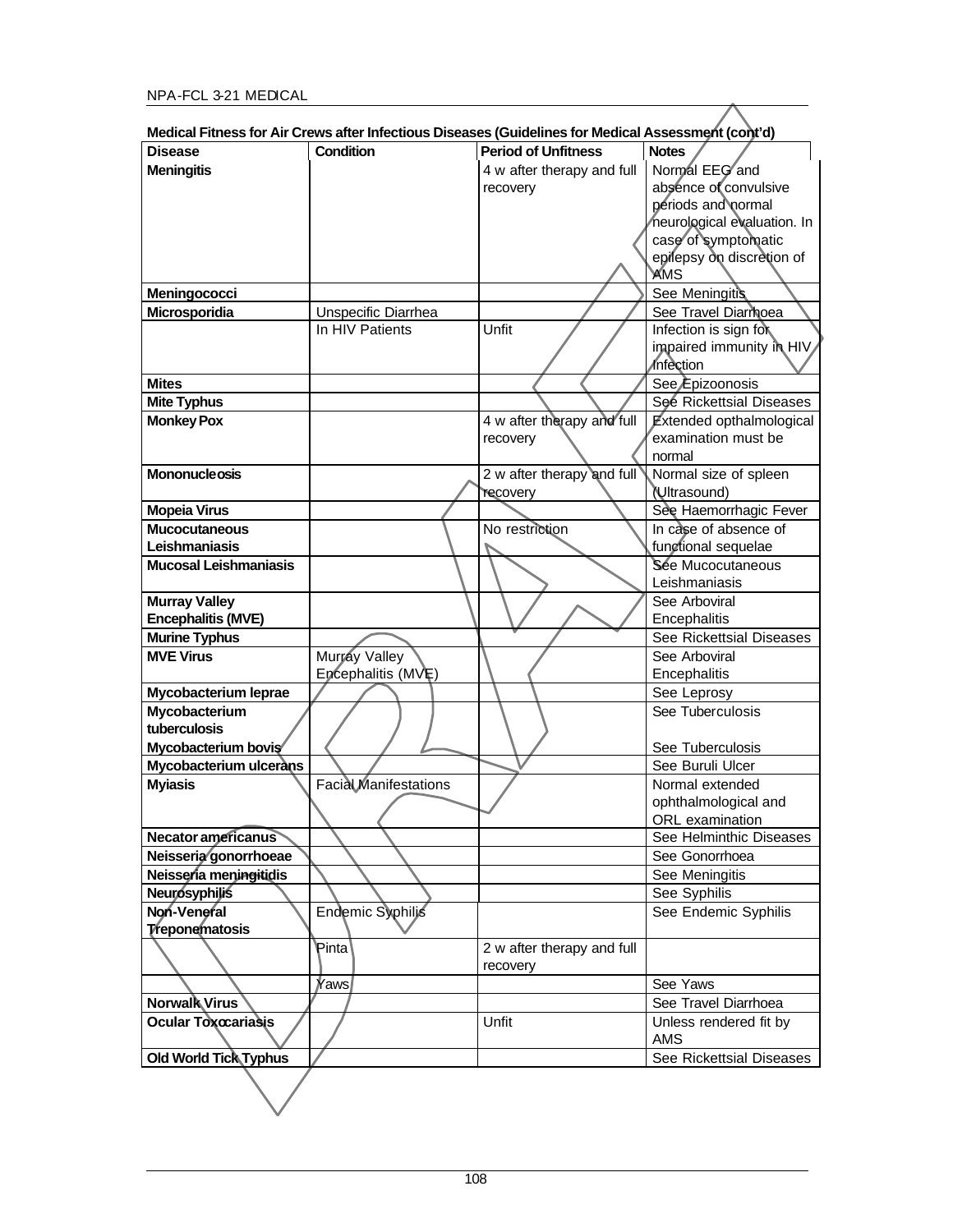|                               | Medical Fitness for Air Crews after Infectious Diseases (Guidelines for Medical Assessment (cont'd) |                            |                            |
|-------------------------------|-----------------------------------------------------------------------------------------------------|----------------------------|----------------------------|
| Disease                       | <b>Condition</b>                                                                                    | <b>Period of Unfitness</b> | <b>Notes</b>               |
| <b>Onchocerca volvulus</b>    |                                                                                                     |                            | See Onchocerciasis         |
| Onchocerciasis                | Cutaneous and                                                                                       | Until full recovery        |                            |
|                               | subcutaneous                                                                                        |                            |                            |
|                               | manifestations                                                                                      |                            |                            |
|                               | Ocular manifestation                                                                                | Unfit                      | Unless assessed fit by     |
|                               |                                                                                                     |                            | AMS                        |
| <b>ONN Virus</b>              | O'Nyong Nyong (ONN)                                                                                 |                            | See Arbovirus Fever        |
| O'Nyong Nyong (ONN)           |                                                                                                     |                            | See Arbovirus Fever        |
| <b>Opisthorchiasis</b>        |                                                                                                     |                            | See Helminthic Diseases    |
|                               |                                                                                                     |                            |                            |
| <b>Opisthorchis</b>           |                                                                                                     |                            | See Helminthic Diseases    |
| <b>Opisthorchis felineus</b>  |                                                                                                     |                            | See Helminthic Diseases    |
| <b>Opisthorchis</b>           |                                                                                                     |                            | See Helminthic Diseases    |
| guayaquilensis                |                                                                                                     |                            |                            |
| Opisthorchis sinensis         |                                                                                                     |                            | See Helminthic Diseases    |
| <b>Opisthorchis viverrini</b> |                                                                                                     |                            | See Helminthic Diseases    |
| <b>Oropouche Fever</b>        |                                                                                                     |                            | See Arbovirus Fever        |
| Oropouche (ORO) Virus         | Oropouche Fever                                                                                     |                            | See Arbovirus Fever        |
| <b>Oroya Fever</b>            |                                                                                                     |                            | See Bartonellosis          |
| <b>Pappataci Fever</b>        | Sandfly (SF) Fever,                                                                                 |                            | See Arbovirus Fever        |
|                               | Phlebotomus Fever                                                                                   |                            |                            |
| <b>Paracoccidioides</b>       |                                                                                                     |                            | See Fungal Pulmonary       |
| brasiliensis                  |                                                                                                     |                            | <b>Infections</b>          |
| Paracoccidioidomycosis        |                                                                                                     |                            | See Fungal Pulmonary       |
|                               |                                                                                                     |                            | Infections                 |
| <b>Paralytic Shellfish</b>    |                                                                                                     |                            | See Seafood Toxins         |
| Poisoning                     |                                                                                                     |                            |                            |
|                               |                                                                                                     |                            |                            |
| Pediculosis pubis             |                                                                                                     |                            | See Epizoonosis            |
| <b>Pediculosis capitis</b>    |                                                                                                     |                            | See Epizoonosis            |
| <b>Phthirius pubis</b>        |                                                                                                     |                            | See Epizoonosis            |
| Pinta                         |                                                                                                     |                            | See Non-Veneral            |
|                               |                                                                                                     |                            | Treponematosis             |
| <b>Pinworm</b>                |                                                                                                     |                            | See Helminthic Diseases    |
| Phlebotomus Fever             | Sandfly (SF) Fever,                                                                                 |                            | See Arbovirus Fever        |
|                               | Pappataci Fever                                                                                     |                            |                            |
| <b>Plague</b>                 | <b>Bubonic Plague</b>                                                                               | 2 wafter therapy and full  |                            |
|                               |                                                                                                     | recovery                   |                            |
|                               | Pulmonary Plague                                                                                    | 4 w after therapy and full |                            |
|                               |                                                                                                     | recovery                   |                            |
| Plasmodium falciparum         |                                                                                                     |                            | See Malaria                |
| Plasmodium malariae           |                                                                                                     |                            | See Malaria                |
| Plasmodium ovale              |                                                                                                     |                            | See Malaria                |
| Plasmodium vivax              |                                                                                                     |                            | See Malaria                |
| <b>Pneumocystis carinii</b>   |                                                                                                     | Unfit                      | Opportunistic Infection in |
|                               |                                                                                                     |                            | <b>HIV Infection</b>       |
|                               |                                                                                                     |                            |                            |
| Pneumonia                     |                                                                                                     | 2 w after therapy and      |                            |
|                               |                                                                                                     | recovery                   |                            |
| <b>Pneumonic Plague</b>       |                                                                                                     |                            | See Plague                 |
| Poliomyelitis                 |                                                                                                     | 4 w after therapy and full |                            |
|                               |                                                                                                     | recovery                   |                            |
| Pork Tape Worm                |                                                                                                     |                            | See Helminthic Diseases    |
| <b>Postvaccinal</b>           |                                                                                                     |                            | See Encephalitis           |
| <b>Encephalitis</b>           |                                                                                                     |                            |                            |
| <b>Pubic Lice</b>             |                                                                                                     |                            | See Epizoonosis            |
| Pyomyositis                   |                                                                                                     |                            | See Tropical Pyomyositis   |
|                               |                                                                                                     |                            |                            |

**Medical Fitness for Air Crews after Infectious Diseases (Guidelines for Medical Assessment (cont'd)**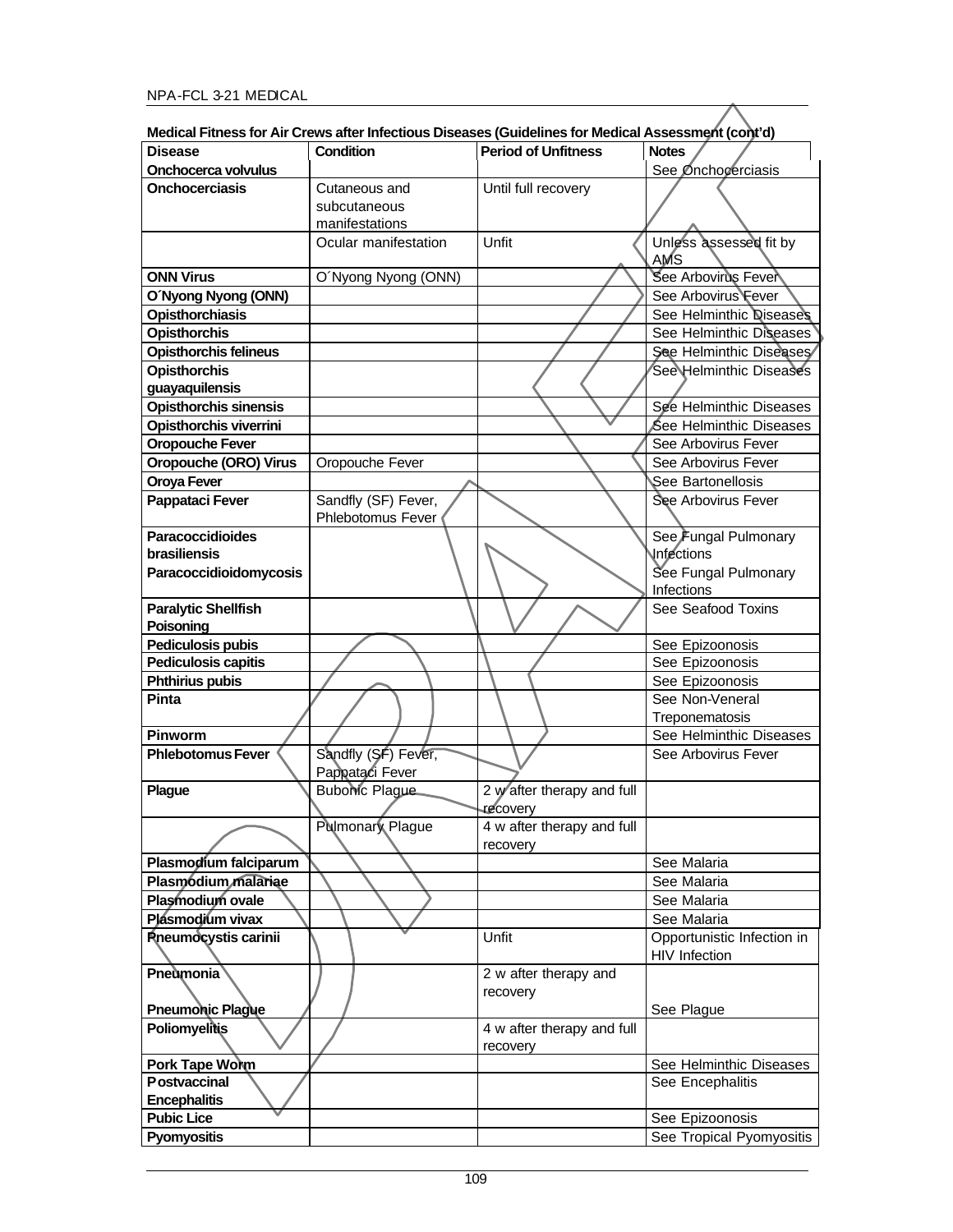|                              | Medical Fitness for Air Crews after Infectious Diseases (Guidelines for Medical Assessment (cont'd) |                                        |                            |
|------------------------------|-----------------------------------------------------------------------------------------------------|----------------------------------------|----------------------------|
| Disease                      | Condition                                                                                           | <b>Period of Unfitness</b>             | <b>Notes</b>               |
| Q-Fever                      |                                                                                                     |                                        | See Rickettsial Diseases   |
| <b>Rabies</b>                |                                                                                                     | Unfit                                  |                            |
| <b>Relapsing Fever</b>       |                                                                                                     |                                        | Sée Borreliosis            |
| Rhabdomyolysis               |                                                                                                     | Unfit                                  | Until renal function has   |
|                              |                                                                                                     |                                        | been normalized            |
| <b>Rhodesian Sleeping</b>    |                                                                                                     |                                        | See Trypanosomiasis        |
| <b>Sickness</b>              |                                                                                                     |                                        |                            |
| <b>Rickettsia</b>            |                                                                                                     |                                        | See Rickettsial Diseases   |
| <b>Rickettsial Diseases</b>  | Epidemic Typhus                                                                                     | 4 w after therapy and full             |                            |
|                              | (Louse Borne Typhus)                                                                                | recovery                               |                            |
|                              |                                                                                                     |                                        |                            |
|                              |                                                                                                     |                                        |                            |
|                              |                                                                                                     |                                        |                            |
|                              |                                                                                                     |                                        |                            |
|                              | <b>Endemic Typhus</b>                                                                               | 4 w after therapy and full             |                            |
|                              | (Murine Typhus)                                                                                     | recovery                               |                            |
|                              | <b>Tick Typhus (Spotted</b><br>Fever)                                                               | 2 w after therapy and full<br>recovery |                            |
|                              | AmericanTick Typhus                                                                                 |                                        |                            |
|                              | Old World Tick Typhus                                                                               |                                        |                            |
|                              | <b>Rickettsial Pox</b>                                                                              |                                        |                            |
|                              | Mite Typhus (Scrub                                                                                  | 4w after therapy and full              |                            |
|                              | Typhus)                                                                                             | recovery                               |                            |
| Rickettsialpox               |                                                                                                     |                                        | See Rickettsial Diseases   |
| <b>Rift Valley Fever</b>     |                                                                                                     |                                        | See Haemorrhagic Fever     |
| <b>Ross River Fever (RR)</b> | <b>Epidemic Polyarthritis</b>                                                                       |                                        | See Arbovirus Fever        |
| <b>Rota Virus</b>            |                                                                                                     |                                        | See Travel Diarrhoea       |
| <b>RR Virus</b>              | Ross River Fever (RR),                                                                              |                                        | See Arbovirus Fever        |
|                              | Epidemic Polyarthritis                                                                              |                                        |                            |
| <b>Rubella</b>               |                                                                                                     | Until full recovery                    | Infectious until 2 w after |
|                              |                                                                                                     |                                        | onset of exanthema         |
| Salmonella                   |                                                                                                     |                                        | See Travel Diarrhoea       |
| Salmonella enteritidis       |                                                                                                     |                                        | See Travel Diarrhoea       |
| Salmonella Enterocolitis     |                                                                                                     |                                        | See Travel Diarrhoea       |
| Salmonella paratyphi         |                                                                                                     |                                        | See Typhoid Fever          |
| Salmonella typhi             |                                                                                                     |                                        | See Typhoid Fever          |
| Salmonella typhimurium       |                                                                                                     |                                        | See Travel Diarrhoea       |
| Sarcoptes scabiei            |                                                                                                     |                                        | See Epizoonosis            |
| Scabies/                     |                                                                                                     |                                        | See Epizoonosis            |
| Schistósoma                  |                                                                                                     |                                        | See Schistosomiasis        |
| Schistosoma                  |                                                                                                     |                                        | See Schistosomiasis        |
| haématobíum                  |                                                                                                     |                                        |                            |
| Schistosoma                  |                                                                                                     |                                        | See Schistosomiasis        |
| intercalatum                 |                                                                                                     |                                        |                            |
| Schistosoma japonicum        |                                                                                                     |                                        | See Schistosomiasis        |
| Schistosoma mansoni          |                                                                                                     |                                        | See Schistosomiasis        |
| Schistosoma mekongi          |                                                                                                     |                                        | See Schistosomiasis        |
| <b>Schistosomiasis</b>       | <b>CNS</b> Schistosomiasis                                                                          | Unfit                                  | Unless rendered fit by     |
|                              |                                                                                                     |                                        | AMS                        |
|                              | Hepatolienal                                                                                        | Unfit                                  | Unless rendered fit by     |
|                              | Schistosomiasis                                                                                     |                                        | <b>AMS</b>                 |
|                              |                                                                                                     |                                        |                            |
|                              |                                                                                                     |                                        |                            |

## Ι **Medical Fitness for Air Crews after Infectious Diseases (Guidelines for Medical Assessment (cont'd)**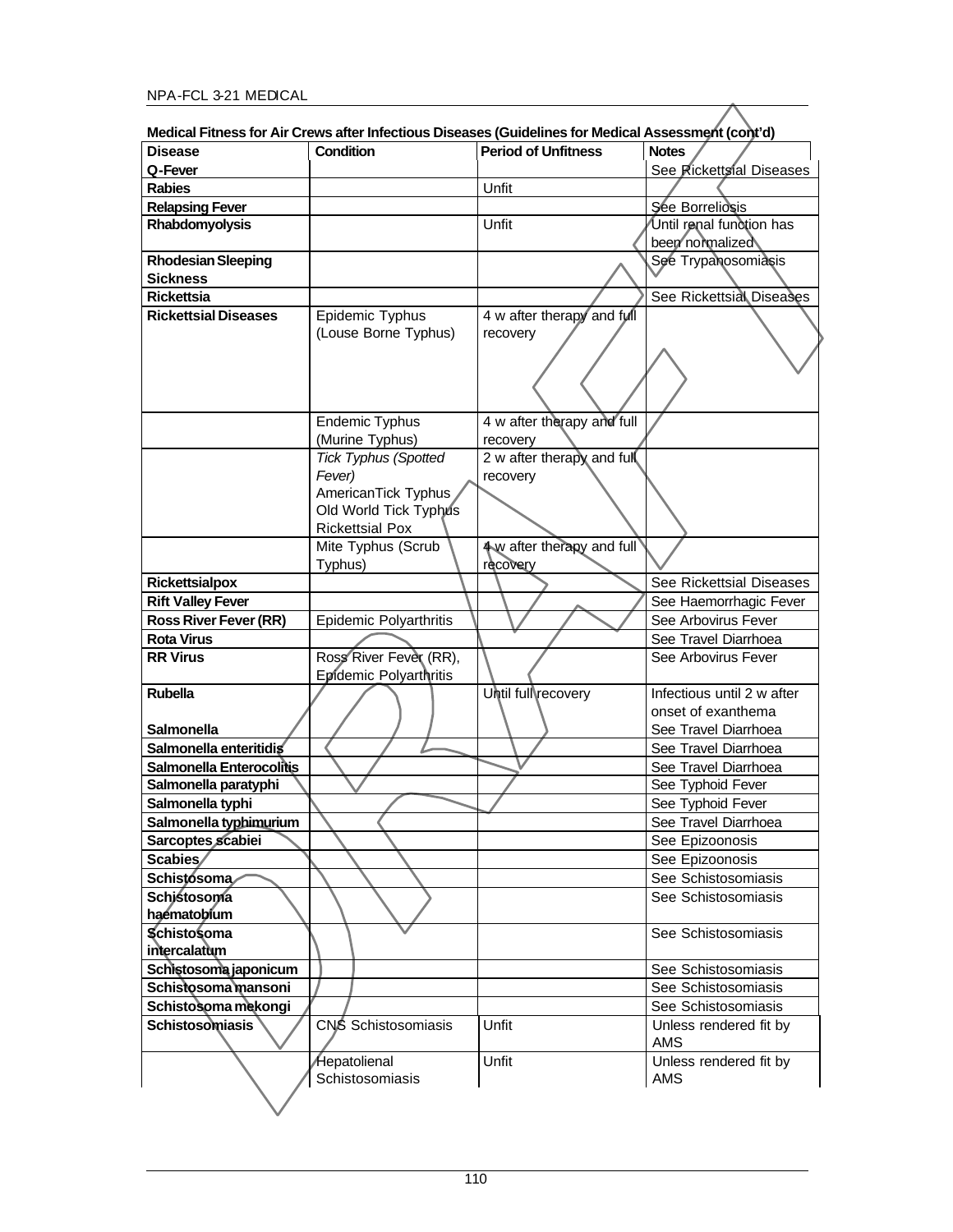|                            | culcar i ililicəs ivi Ali Giews alter illiectivus Diseases (Quiuellilles ivi Meulcar Assessifiçin (Culji u) |                            |                            |
|----------------------------|-------------------------------------------------------------------------------------------------------------|----------------------------|----------------------------|
| Disease                    | <b>Condition</b>                                                                                            | <b>Period of Unfitness</b> | <b>Notes</b>               |
|                            | Intestinal                                                                                                  | After therapy and full     | In case of absence of      |
|                            | Schistosomiasis                                                                                             | recovery                   | complications like rectal  |
|                            |                                                                                                             |                            | prolapsed of               |
|                            |                                                                                                             |                            | intersusseption            |
|                            | Pulmonary                                                                                                   | Unfit                      | Unless rendered fit by     |
|                            | Schistosomiasis                                                                                             |                            | <b>AMS</b>                 |
|                            |                                                                                                             |                            |                            |
|                            | Urinary Schistosomiasis                                                                                     | After therapy and full     | In case of absence of      |
|                            |                                                                                                             | recovery                   | urinary retention, stasis, |
|                            |                                                                                                             |                            | renal failure or stone     |
|                            |                                                                                                             |                            | formation                  |
| <b>Scrub Typhus</b>        |                                                                                                             |                            | See Rickettsial Diseases   |
| <b>Seafood Toxins</b>      |                                                                                                             | 2 w after therapy and full | Absence of neurologic      |
|                            |                                                                                                             | recovery                   | sequelae                   |
| Shigella                   |                                                                                                             |                            | See Travel Diarrhoea       |
| <b>Shingles</b>            |                                                                                                             |                            | See Varizella Zoster       |
|                            |                                                                                                             |                            | <b>Virus</b>               |
| <b>SLE Virus</b>           | St. Louis Encephalitis                                                                                      |                            | See Arboviral              |
|                            | (SLE)                                                                                                       |                            | Encephalitis               |
| <b>Sleeping Sickness</b>   |                                                                                                             |                            | See Trypanosomiasis        |
| <b>Snake Bite</b>          |                                                                                                             | Unfit                      | Unless any neurological,   |
|                            |                                                                                                             |                            | cardlac and                |
|                            |                                                                                                             |                            | haematological             |
|                            |                                                                                                             |                            | complication has been      |
|                            |                                                                                                             |                            |                            |
|                            |                                                                                                             |                            | ruled out                  |
| Splenomegaly               |                                                                                                             | Unit                       | Unless only slightly       |
|                            |                                                                                                             |                            | enlarged with no danger    |
|                            |                                                                                                             |                            | of rupture                 |
| <b>Spotted Fever</b>       |                                                                                                             |                            | See Rickettsial Diseases   |
| St. Louis Encephalitis     |                                                                                                             |                            | See Arboviral              |
| (SLE)                      |                                                                                                             |                            | Encephalitis               |
| Strongyloides stercoralis/ |                                                                                                             |                            | See Helminthic diseases    |
| <b>Syphilis</b>            |                                                                                                             | Unfit                      | Unless rendered fit by     |
|                            |                                                                                                             |                            | AMS in stage I or II       |
| <b>Systemic Fungal</b>     |                                                                                                             |                            | See Fungal Pulmonary       |
| <b>Infections</b>          |                                                                                                             |                            | Infections                 |
| Taenia saginata            |                                                                                                             |                            | See Helminthic diseases    |
| Taenia solium              |                                                                                                             |                            | See Helminthic diseases    |
| Tana Pox                   |                                                                                                             | 2 w after therapy and full |                            |
|                            |                                                                                                             | recovery                   |                            |
| Tapeworms                  |                                                                                                             |                            | See Helminthic diseases    |
| Tetrodotoxin Poisoning     |                                                                                                             |                            | See Seafood Toxins         |
| <b>Thalassaemia</b>        | Beta-Thalassaemia                                                                                           | Unfit                      |                            |
|                            | maior                                                                                                       |                            |                            |
|                            |                                                                                                             |                            |                            |
|                            | Beta-Thalassaemia                                                                                           | No restriction             | HKT > 32%                  |
|                            | minor                                                                                                       |                            |                            |
|                            | Alfa-Thalassaemia maior                                                                                     | Unfit                      |                            |
|                            | 'Alfa- <b>T</b> halassaemia minor                                                                           | No restriction             | HKT > 32%                  |
| <b>Threadworm</b>          |                                                                                                             |                            | See Helminthic diseases    |
| Tick Borne rela psing      |                                                                                                             |                            | See Relapsing Fever        |
| Fever                      |                                                                                                             |                            |                            |
| <b>Tick Typhus</b>         |                                                                                                             |                            | Seen Ricketttsial          |
|                            |                                                                                                             |                            | <b>Diseases</b>            |
| Toxocara cani              |                                                                                                             |                            | See Heminthic Diseases     |
| Toxocara cati              |                                                                                                             |                            | See Heminthic Diseases     |

**Medical Fitness for Air Crews after Infectious Diseases (Guidelines for Medical Assessment (cont'd)**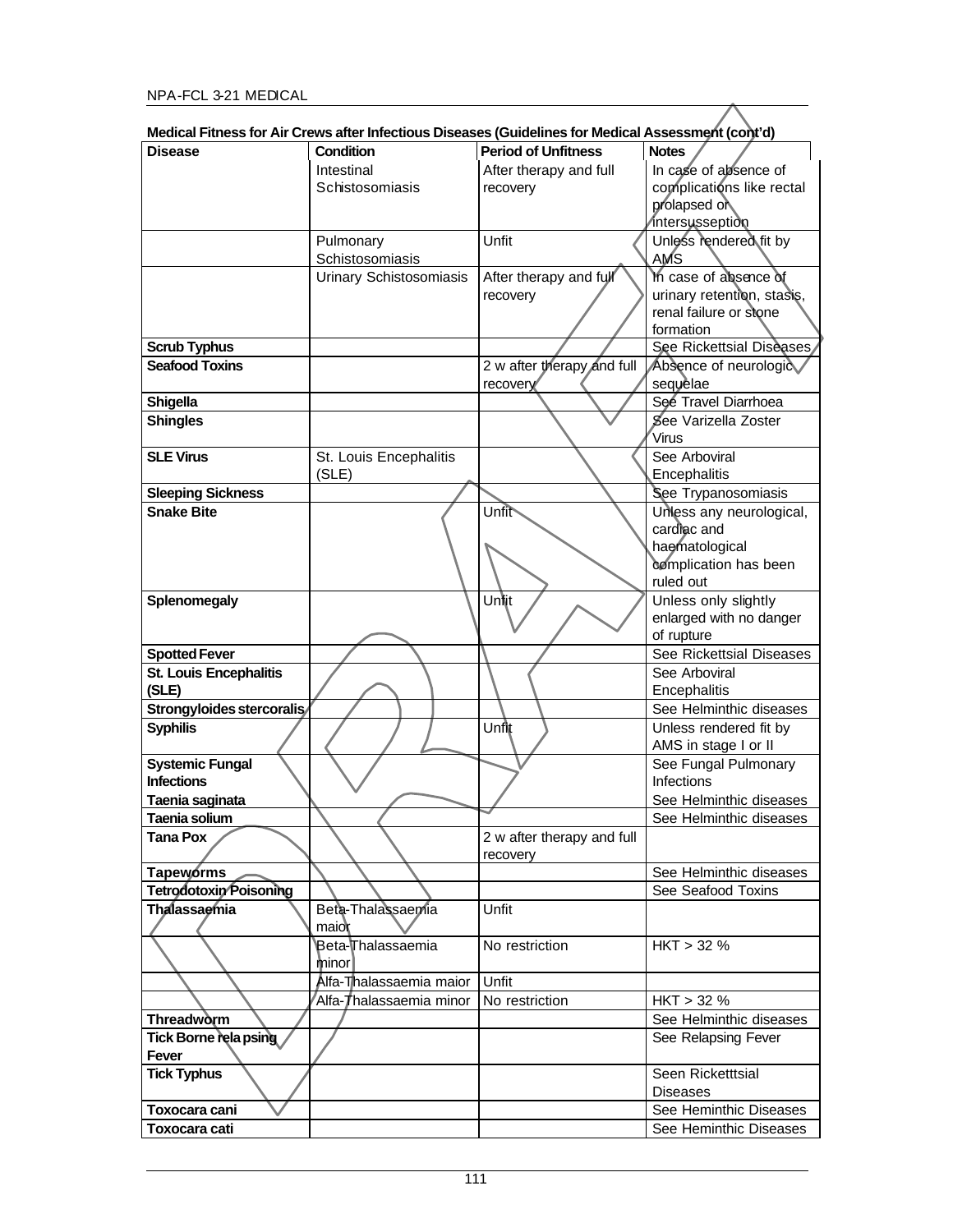|                                   | medical Fitness for Air Grews after imectious Diseases (Guidelines for medical Assessment (Corit d) |                                    |                                                                                                                |
|-----------------------------------|-----------------------------------------------------------------------------------------------------|------------------------------------|----------------------------------------------------------------------------------------------------------------|
| <b>Disease</b>                    | <b>Condition</b>                                                                                    | <b>Period of Unfitness</b>         | <b>Notes</b>                                                                                                   |
| <b>Toxocariasis</b>               |                                                                                                     |                                    | See Heminthic Diseases                                                                                         |
| Toxoplasma gondii                 |                                                                                                     |                                    | See Toxoplasmosis                                                                                              |
| <b>Toxoplasmosis</b>              | Asymptomatic or only<br>generalized                                                                 | No restriction                     |                                                                                                                |
|                                   | Lymphadenopathia                                                                                    |                                    |                                                                                                                |
|                                   | Myocarditis, Hepatitis                                                                              | Until therapy and full<br>recovery | Complications ruled out<br>by normal ECG, 24 h<br>ECG, Electrocardiogram<br>and normal liver tunction<br>tests |
|                                   | Cerebral Toxoplasmosis                                                                              | Unfit                              | Infection is sign for<br>Impaired immunity in NW<br>Infection                                                  |
| <b>Travel Diarrhea</b>            |                                                                                                     | Until full recovery                |                                                                                                                |
| Traveller's Diarrhea              |                                                                                                     |                                    | See Travel Diarrhoea                                                                                           |
| <b>Trench Fever</b>               |                                                                                                     |                                    | See Rickettsial Diseases                                                                                       |
| Treponema pallidum                | Syphilis                                                                                            |                                    | See Syphilis                                                                                                   |
| Treponema pallidum                | <b>Endemic Syphilis</b>                                                                             |                                    | See Endemic Syphilis                                                                                           |
| subspecies endemicum              |                                                                                                     |                                    |                                                                                                                |
| Treponema pallidum                | Yaws                                                                                                |                                    | See Yaws                                                                                                       |
| subspecies pertenue               |                                                                                                     |                                    |                                                                                                                |
| Treponema pallidum                | Pinta                                                                                               |                                    | See Non-Venereal                                                                                               |
| subspecies carateum               |                                                                                                     |                                    | Treponematosis                                                                                                 |
| <b>Trichuris trichiura</b>        |                                                                                                     |                                    | See Helminthic Diseases                                                                                        |
| <b>Trichuris trichuria</b>        |                                                                                                     |                                    | See Helminthic Diseases                                                                                        |
| <b>Tropical Pyomyositis</b>       |                                                                                                     | 4 w after therapy and full         | In case of absence of                                                                                          |
|                                   |                                                                                                     | recovery                           | functional sequelae (i.e.                                                                                      |
|                                   |                                                                                                     |                                    | no restriction of joint                                                                                        |
|                                   |                                                                                                     |                                    | movement by scar                                                                                               |
|                                   |                                                                                                     |                                    | formation etc.)                                                                                                |
| <b>Tropical Splenomegaly</b>      |                                                                                                     |                                    | See Splenomegaly                                                                                               |
| Syndrome                          |                                                                                                     |                                    |                                                                                                                |
| <b>Tropical Sprue</b>             |                                                                                                     | Aften successful therapy,          |                                                                                                                |
|                                   |                                                                                                     | substitution and full              |                                                                                                                |
|                                   |                                                                                                     | recovery                           |                                                                                                                |
| <b>Tropical Ulcer</b>             |                                                                                                     | No restriction                     | If local therapy can be                                                                                        |
|                                   |                                                                                                     |                                    | performed and hygienic                                                                                         |
|                                   |                                                                                                     |                                    | conditions are sufficient                                                                                      |
| Trypanosóma brucei                |                                                                                                     |                                    | See Trypanosomiasis                                                                                            |
| Trypanosoma brucei                |                                                                                                     |                                    | See Trypanosomiasis                                                                                            |
| gambiense                         |                                                                                                     |                                    |                                                                                                                |
| Trypanosoma brucei<br>rhodesiense |                                                                                                     |                                    | See Trypanosomiasis                                                                                            |
| Trypanosoma cruzi                 |                                                                                                     |                                    | See Chagas Disease                                                                                             |
| Trypanosomiasis                   | <b>Sleeping Disease</b>                                                                             | Unfit                              | Unless rendered fit by                                                                                         |
|                                   |                                                                                                     |                                    | AMS after meticulous                                                                                           |
|                                   |                                                                                                     |                                    | tests (ECG, 24h ECG,                                                                                           |
|                                   |                                                                                                     |                                    | Echocardiogram, EEG,                                                                                           |
|                                   |                                                                                                     |                                    | neurological evaluation)                                                                                       |
|                                   |                                                                                                     |                                    |                                                                                                                |

**Medical Fitness for Air Crews after Infectious Diseases (Guidelines for Medical Assessment (cont'd)**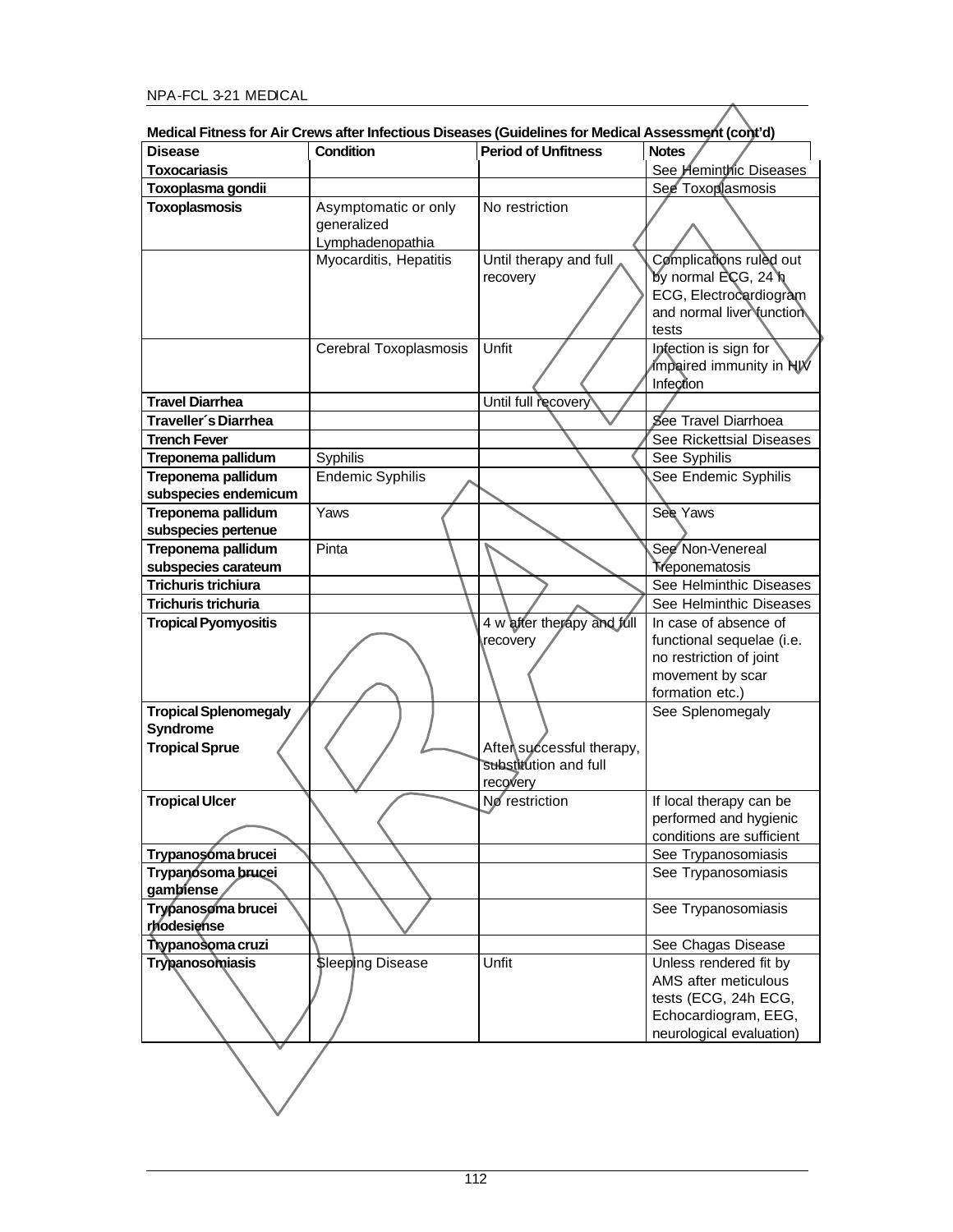|                                | Medical Fitness for Air Crews after Infectious Diseases (Guidelines for Medical Assessment (cont'd) |                            |                                  |
|--------------------------------|-----------------------------------------------------------------------------------------------------|----------------------------|----------------------------------|
| <b>Disease</b>                 | Condition                                                                                           | <b>Period of Unfitness</b> | <b>Notes</b>                     |
| <b>Tuberculosis</b>            |                                                                                                     | 4 w after therapy and full | In case of normal                |
|                                |                                                                                                     | recovery                   | opthalmological findings,        |
|                                |                                                                                                     |                            | normal audiogram and, in         |
|                                |                                                                                                     |                            | case of meningitis,              |
|                                |                                                                                                     |                            | normal EEG and absence           |
|                                |                                                                                                     |                            | of convulsive periods and        |
|                                |                                                                                                     |                            | Mormal neurological              |
|                                |                                                                                                     |                            | evaluation                       |
| Tunga penetrans                |                                                                                                     |                            | See tungiasis                    |
| <b>Tungiasis</b>               |                                                                                                     | No restriction             |                                  |
| <b>Typhoid Fever</b>           |                                                                                                     | 4 w after therapy and full |                                  |
|                                |                                                                                                     | recovery                   |                                  |
| <b>Typhus Fevers</b>           |                                                                                                     |                            | See Rickettsial Diseases         |
| <b>Upper Respiratory Tract</b> |                                                                                                     | Until full recovery        | If pressure of middle ear        |
| (URT) Infections               |                                                                                                     |                            | and sinuses can be               |
|                                |                                                                                                     |                            | equalized and the voice is       |
|                                |                                                                                                     |                            | clear enough for radio           |
|                                |                                                                                                     |                            | communications.                  |
| <b>Urinary Schistosomiasis</b> |                                                                                                     |                            | See Schistosomiasis              |
| <b>Vaccination</b>             |                                                                                                     | 24 hours                   | Parenteral immunization,         |
|                                |                                                                                                     |                            | provided that adverse side       |
|                                |                                                                                                     |                            | effects (anaphylactic            |
|                                |                                                                                                     |                            | reaction etc.) are absent,       |
|                                |                                                                                                     |                            | that may impair the              |
|                                |                                                                                                     |                            | ability to perform the<br>duties |
| <b>Varizella</b>               |                                                                                                     |                            | See Varizella Zoster             |
|                                |                                                                                                     |                            | Virus                            |
| Varizella Zoster Virus         |                                                                                                     | Unfit until full recovery  | If blisters have                 |
|                                |                                                                                                     |                            | disappeared                      |
| <b>VEE Virus</b>               | Venezuelan Equine                                                                                   |                            | See Arboviral                    |
|                                | Encephalitis (VEE)                                                                                  |                            | Encephalitis                     |
| Venezuelan Equine              |                                                                                                     |                            | See Arboviral                    |
| <b>Encephalitis (VEE)</b>      |                                                                                                     |                            | Encephalitis                     |
| Venezuelan                     |                                                                                                     |                            | See Haemorrhagic Fever           |
| <b>Haemorrhagic Fever</b>      |                                                                                                     |                            |                                  |
| Verruga peruana                |                                                                                                     |                            | See Bartonellosis                |
| Vibrio cholerae                |                                                                                                     |                            | See Cholera                      |
| <b>Viral Haemorrhagic</b>      |                                                                                                     |                            | See Haemorrhagic Fever           |
| Fever                          |                                                                                                     |                            |                                  |
| Viral Hepatitis                |                                                                                                     |                            | See Hepatitis                    |
| Visceral leishmaniasis         |                                                                                                     |                            | See Kala Azar                    |
| Viral Encephalitis             |                                                                                                     |                            | See Encephalitis                 |
| <b>Viral Meningitis</b>        |                                                                                                     |                            | See Meningitis                   |
| Weil's disease                 |                                                                                                     |                            | See Leptospirosis                |
| <b>WEE</b> Virus               | West American Equine                                                                                |                            | See Arboviral                    |
|                                | Encephalitis (WEE)                                                                                  |                            | Encephalitis                     |
| <b>West American Equine</b>    |                                                                                                     |                            | See Arboviral                    |
| Encephalitis (WEE)             |                                                                                                     |                            | Encephalitis                     |
| West Nile (WN) Fever           | Fever, myalgia,                                                                                     | After full recovery        |                                  |
|                                | exanthema                                                                                           |                            |                                  |
|                                |                                                                                                     |                            |                                  |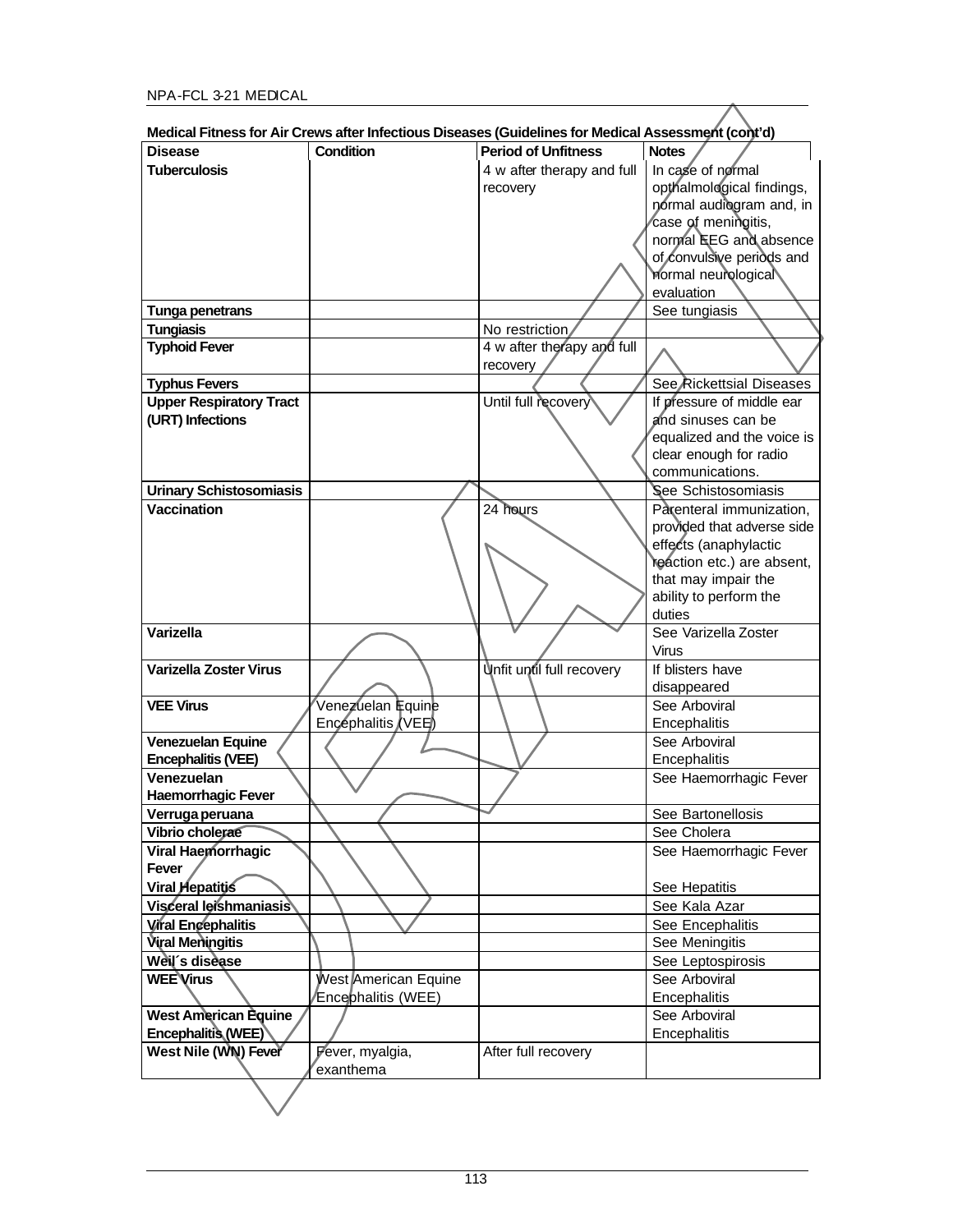| <b>Disease</b>             | Condition            | Medical Fitness for Air Crews after Infectious Diseases (Guidelines for Medical Assessment (cont'd)<br><b>Period of Unfitness</b> | <b>Notes</b>                         |
|----------------------------|----------------------|-----------------------------------------------------------------------------------------------------------------------------------|--------------------------------------|
|                            | Meningitis or        | 4 w after therapy and full                                                                                                        | Normal EEG and the                   |
|                            | Meningoencephalitis  | recovery                                                                                                                          | absence of convulsive                |
|                            |                      |                                                                                                                                   | periods and normal                   |
|                            |                      |                                                                                                                                   | neurological evaluation. In          |
|                            |                      |                                                                                                                                   | case of symptomatic                  |
|                            |                      |                                                                                                                                   | epilepsy at the discretion           |
|                            |                      |                                                                                                                                   | of AMS                               |
| <b>West Nile (WN)Virus</b> |                      |                                                                                                                                   | See West Nile (WN)                   |
|                            |                      |                                                                                                                                   | Fever                                |
| Whipworm                   |                      |                                                                                                                                   | See Helminthic Diseases              |
| Wuchereria bancrofti       | Lymphatic Filariasis |                                                                                                                                   | See Helminthic Diseases              |
| Yaws                       | Early Lesions        | 2 w after therapy and full                                                                                                        |                                      |
|                            |                      | recovery                                                                                                                          |                                      |
|                            | Late Lesions         | Unfit                                                                                                                             | Unless rendered fit by               |
|                            |                      |                                                                                                                                   | AMS                                  |
| <b>Yellow Fever</b>        |                      | 4 w after therapy and full                                                                                                        |                                      |
|                            |                      | recovery                                                                                                                          |                                      |
| Yersinia                   |                      |                                                                                                                                   | See Travel Diarrhoea                 |
| Zoster                     |                      |                                                                                                                                   | See Varicella Zoster<br><b>Virus</b> |
|                            |                      |                                                                                                                                   |                                      |